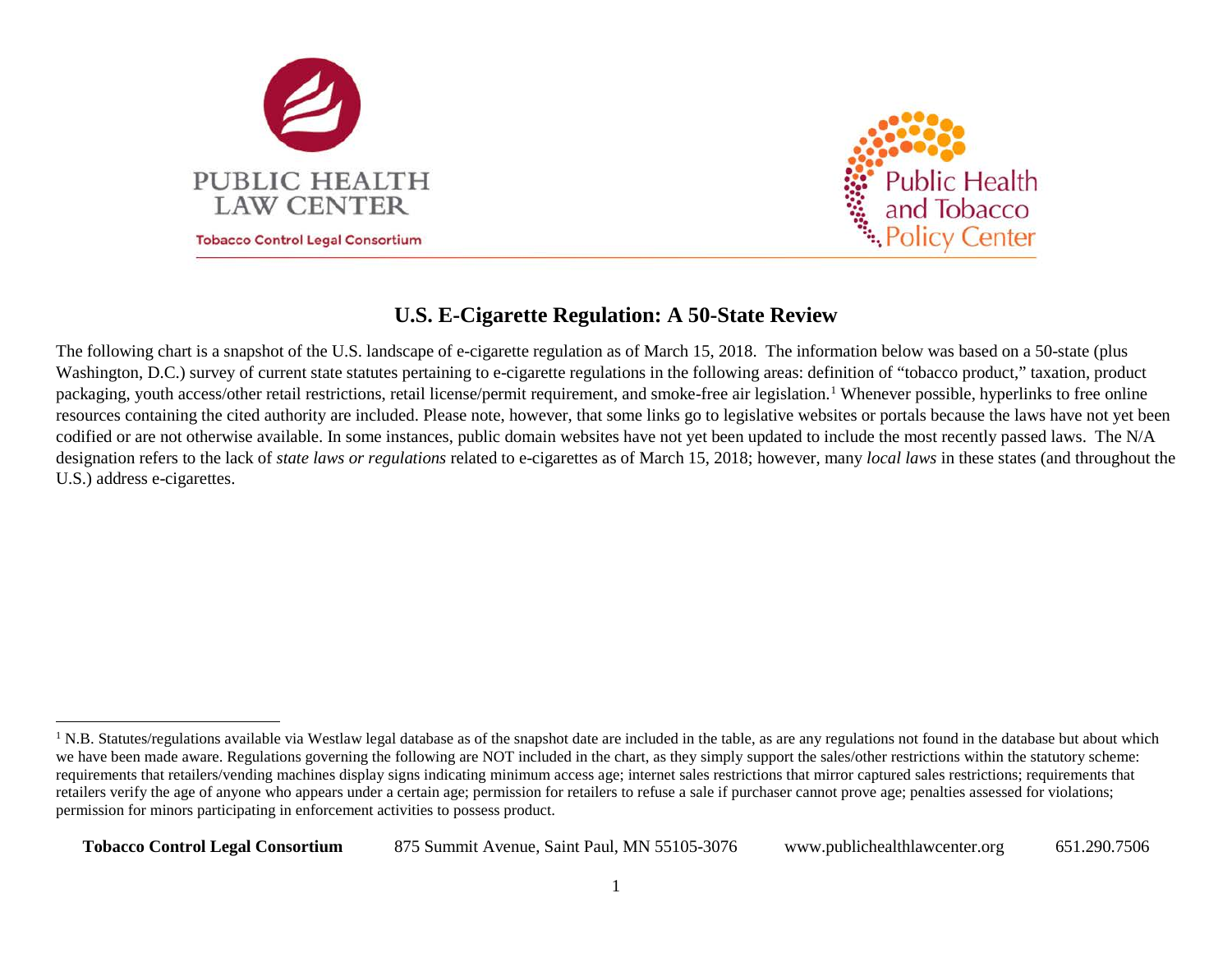<span id="page-1-1"></span><span id="page-1-0"></span>

| <b>State</b> | <b>Included</b> in<br>at Least 1<br><b>State Law</b><br><b>Definition</b> | Definition <sup>3</sup>                                                                                                                                                                                                                                                                                                                                                                                                                                                                                                                      | <b>Excise or</b><br><b>Special Tax</b><br>(non-sales tax) | <b>Product</b><br><b>Packaging</b> | <b>Youth Access/Other Retail</b><br><b>Restrictions</b>                                                                                        | <b>Retail</b><br>License/<br><b>Permit</b><br><b>Required</b> | <b>Smoke-Free</b><br><b>Restrictions</b>                                                                                                                                                                                   |
|--------------|---------------------------------------------------------------------------|----------------------------------------------------------------------------------------------------------------------------------------------------------------------------------------------------------------------------------------------------------------------------------------------------------------------------------------------------------------------------------------------------------------------------------------------------------------------------------------------------------------------------------------------|-----------------------------------------------------------|------------------------------------|------------------------------------------------------------------------------------------------------------------------------------------------|---------------------------------------------------------------|----------------------------------------------------------------------------------------------------------------------------------------------------------------------------------------------------------------------------|
|              | of "Tobacco<br>Product."2                                                 |                                                                                                                                                                                                                                                                                                                                                                                                                                                                                                                                              |                                                           |                                    |                                                                                                                                                |                                                               |                                                                                                                                                                                                                            |
| Alabama      | N <sub>o</sub>                                                            | <b>Youth Access</b><br>Alternative nicotine<br>product means "an<br>electronic product or<br>device that produces a<br>vapor that delivers<br>nicotine or other<br>substances to the<br>person inhaling from<br>the device to simulate<br>smoking, and is likely<br>to be offered to, or<br>purchased by,<br>consumers as an<br>electronic cigarette,<br>electronic cigar,<br>electronic cigarillo, or<br>electronic pipe." ALA.<br>CODE $$28-11-2(1)$<br>(2018)<br>Sales Tax<br>Vapor Products means<br>"any non-lighted,<br>noncombustible | N/A                                                       | N/A                                | Purchase, use or possession<br>of alternative nicotine<br>products by persons under<br>age 19 prohibited. ALA.<br>CODE $\S$ 28-11-13(a) (2018) | N <sub>o</sub>                                                | Licensed<br>emergency<br>medical providers<br>cannot use e-<br>cigarettes "while<br>operating or riding<br>in an ambulance<br>or while providing<br>patient care."<br>ALA. ADMIN.<br>CODE § 420-2-1-<br>$.07(6)(i)$ (2018) |

<sup>&</sup>lt;sup>2</sup> Application of definition within tobacco control scheme varies; see specific regulatory category for details of treatment of electronic nicotine delivery systems within state tobacco control scheme.

<sup>&</sup>lt;sup>3</sup> Text excepting references to medical/cessation devices approved/regulated by FDA, which is commonly found in youth access or tax definitions of tobacco products or ecigarettes, excluded for space considerations.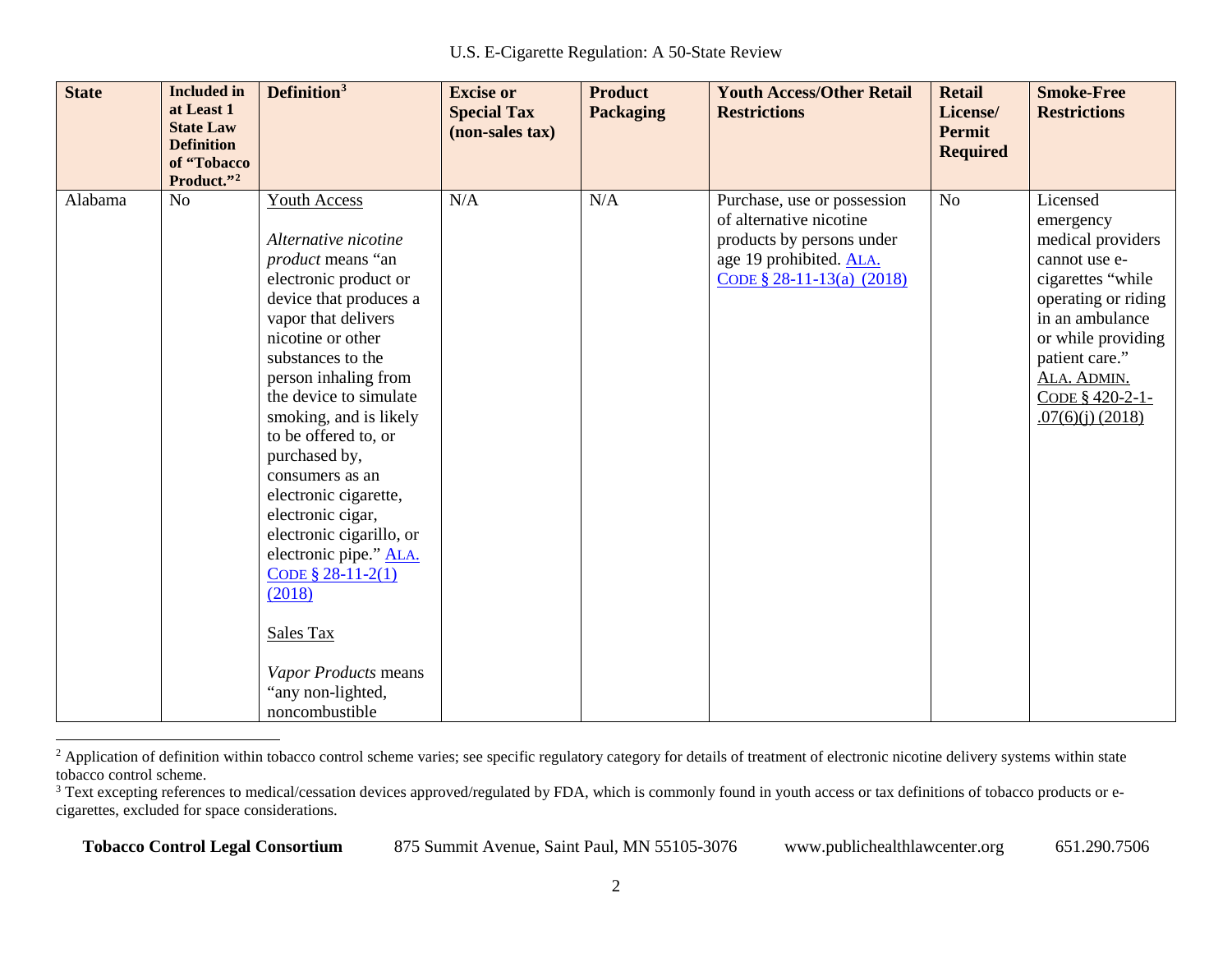| <b>State</b> | <b>Included</b> in<br>at Least 1<br><b>State Law</b><br><b>Definition</b><br>of "Tobacco | Definition <sup>3</sup>                     | <b>Excise or</b><br><b>Special Tax</b><br>(non-sales tax) | <b>Product</b><br><b>Packaging</b> | <b>Youth Access/Other Retail</b><br><b>Restrictions</b> | <b>Retail</b><br>License/<br>Permit<br><b>Required</b> | <b>Smoke-Free</b><br><b>Restrictions</b> |
|--------------|------------------------------------------------------------------------------------------|---------------------------------------------|-----------------------------------------------------------|------------------------------------|---------------------------------------------------------|--------------------------------------------------------|------------------------------------------|
|              | Product."2                                                                               |                                             |                                                           |                                    |                                                         |                                                        |                                          |
|              |                                                                                          | product that employs a                      |                                                           |                                    |                                                         |                                                        |                                          |
|              |                                                                                          | mechanical heating                          |                                                           |                                    |                                                         |                                                        |                                          |
|              |                                                                                          | element, battery, or                        |                                                           |                                    |                                                         |                                                        |                                          |
|              |                                                                                          | electronic circuit                          |                                                           |                                    |                                                         |                                                        |                                          |
|              |                                                                                          | regardless of shape or                      |                                                           |                                    |                                                         |                                                        |                                          |
|              |                                                                                          | size and that can be                        |                                                           |                                    |                                                         |                                                        |                                          |
|              |                                                                                          | used to produce vapor<br>from nicotine in a |                                                           |                                    |                                                         |                                                        |                                          |
|              |                                                                                          | solution. The term                          |                                                           |                                    |                                                         |                                                        |                                          |
|              |                                                                                          | includes any vapor                          |                                                           |                                    |                                                         |                                                        |                                          |
|              |                                                                                          | cartridge or other                          |                                                           |                                    |                                                         |                                                        |                                          |
|              |                                                                                          | container of nicotine in                    |                                                           |                                    |                                                         |                                                        |                                          |
|              |                                                                                          | a solution or other form                    |                                                           |                                    |                                                         |                                                        |                                          |
|              |                                                                                          | that is intended to be                      |                                                           |                                    |                                                         |                                                        |                                          |
|              |                                                                                          | used with or in an                          |                                                           |                                    |                                                         |                                                        |                                          |
|              |                                                                                          | electronic cigarette,                       |                                                           |                                    |                                                         |                                                        |                                          |
|              |                                                                                          | electronic cigar,                           |                                                           |                                    |                                                         |                                                        |                                          |
|              |                                                                                          | electronic cigarillo,                       |                                                           |                                    |                                                         |                                                        |                                          |
|              |                                                                                          | electronic pipe, or                         |                                                           |                                    |                                                         |                                                        |                                          |
|              |                                                                                          | similar product or                          |                                                           |                                    |                                                         |                                                        |                                          |
|              |                                                                                          | device." ALA. CODE §                        |                                                           |                                    |                                                         |                                                        |                                          |
|              |                                                                                          | $40-23-1(a)(16)$ (2018)                     |                                                           |                                    |                                                         |                                                        |                                          |
|              |                                                                                          |                                             |                                                           |                                    |                                                         |                                                        |                                          |
|              |                                                                                          | Consumable Vapor<br>Product means "any      |                                                           |                                    |                                                         |                                                        |                                          |
|              |                                                                                          | nicotine liquid solution                    |                                                           |                                    |                                                         |                                                        |                                          |
|              |                                                                                          | or other material                           |                                                           |                                    |                                                         |                                                        |                                          |
|              |                                                                                          | containing nicotine that                    |                                                           |                                    |                                                         |                                                        |                                          |
|              |                                                                                          | is depleted when used                       |                                                           |                                    |                                                         |                                                        |                                          |
|              |                                                                                          | as a vapor product."                        |                                                           |                                    |                                                         |                                                        |                                          |
|              |                                                                                          | <b>ALA. CODE §40-23-1</b>                   |                                                           |                                    |                                                         |                                                        |                                          |
|              |                                                                                          | (a)(15)(2018)                               |                                                           |                                    |                                                         |                                                        |                                          |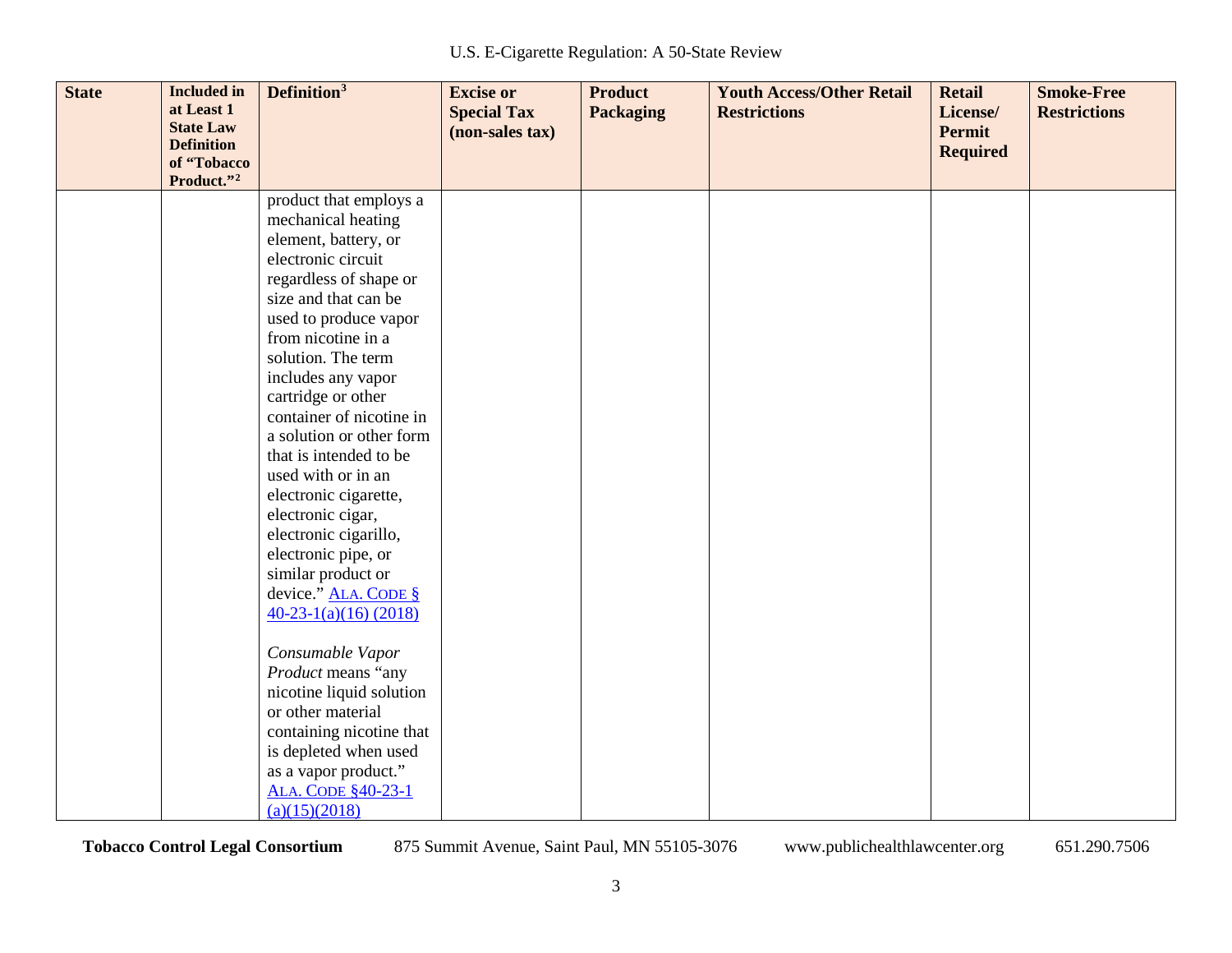| <b>State</b> | <b>Included</b> in<br>at Least 1<br><b>State Law</b><br><b>Definition</b><br>of "Tobacco<br>Product."2 | Definition <sup>3</sup>                                                                                                                                                                                                                                                                                                                       | <b>Excise or</b><br><b>Special Tax</b><br>(non-sales tax) | <b>Product</b><br><b>Packaging</b>                                                                                                    | <b>Youth Access/Other Retail</b><br><b>Restrictions</b>                                                                                                                                                                          | <b>Retail</b><br>License/<br><b>Permit</b><br><b>Required</b>                          | <b>Smoke-Free</b><br><b>Restrictions</b>                                                                                                                                       |
|--------------|--------------------------------------------------------------------------------------------------------|-----------------------------------------------------------------------------------------------------------------------------------------------------------------------------------------------------------------------------------------------------------------------------------------------------------------------------------------------|-----------------------------------------------------------|---------------------------------------------------------------------------------------------------------------------------------------|----------------------------------------------------------------------------------------------------------------------------------------------------------------------------------------------------------------------------------|----------------------------------------------------------------------------------------|--------------------------------------------------------------------------------------------------------------------------------------------------------------------------------|
| Alaska       | N <sub>o</sub>                                                                                         | N/A                                                                                                                                                                                                                                                                                                                                           | N/A                                                       | N/A                                                                                                                                   | Sale/distribution of "product<br>containing nicotine" to<br>person under age 19<br>prohibited (unless provided<br>by parent or legal guardian).<br><b>ALASKA STAT. §</b><br>11.76.109(a) (2018)                                  | N <sub>o</sub>                                                                         | N/A                                                                                                                                                                            |
| Arizona      | N <sub>o</sub>                                                                                         | Vapor product means<br>"a noncombustible<br>tobacco-derived<br>product containing<br>nicotine that employs a<br>mechanical heating<br>element, battery or<br>circuit, regardless of<br>shape or size that can<br>be used to heat a liquid<br>nicotine solution<br>contained in<br>cartridges." ARIZ. REV.<br>STAT. $$13-3622(E)(3)$<br>(2018) | N/A                                                       | N/A                                                                                                                                   | Sale of vapor product to<br>persons under age 18<br>prohibited. ARIZ. REV. STAT.<br>$$13-3622(A)(2018)$<br>Purchase/possession of vapor<br>product by person under age<br>18 prohibited. ARIZ. REV.<br>STAT. § 13-3622(B) (2018) | N <sub>o</sub>                                                                         | Use of e-cigarettes<br>is prohibited in<br>foster homes and<br>in vehicles when<br>foster child is<br>present. ARIZ.<br><b>ADMIN. CODE §</b><br>$21 - 6 - 315(2018)$           |
| Arkansas     | N <sub>o</sub>                                                                                         | Sales restrictions<br>Vapor product means<br>"an electronic oral<br>device of any size or<br>shape that contains a<br>vapor of nicotine, e-<br>liquid, or any other<br>substance that when                                                                                                                                                    | N/A                                                       | E-liquid<br>containers must<br>be sold in child-<br>resistant<br>packaging<br>(excepting pre-<br>filled and<br>sealed<br>cartridges.) | Sale of vapor products, e-<br>liquids or any component<br>thereof prohibited to persons<br>under age 18. ARK. CODE<br>ANN. $§ 5-27-227(a)(1)$<br>(2018)<br>Distribution of vapor<br>products, e-liquids or                       | Yes<br><b>ARK. CODE</b><br>ANN. §§26-<br>57-214 and<br>$26 - 57 -$<br>215(b)<br>(2018) | Use of vapor<br>products or e-<br>liquids on grounds<br>of any school or at<br>off-campus<br>school-sponsored<br>events, in or on<br>the grounds of any<br>child care facility |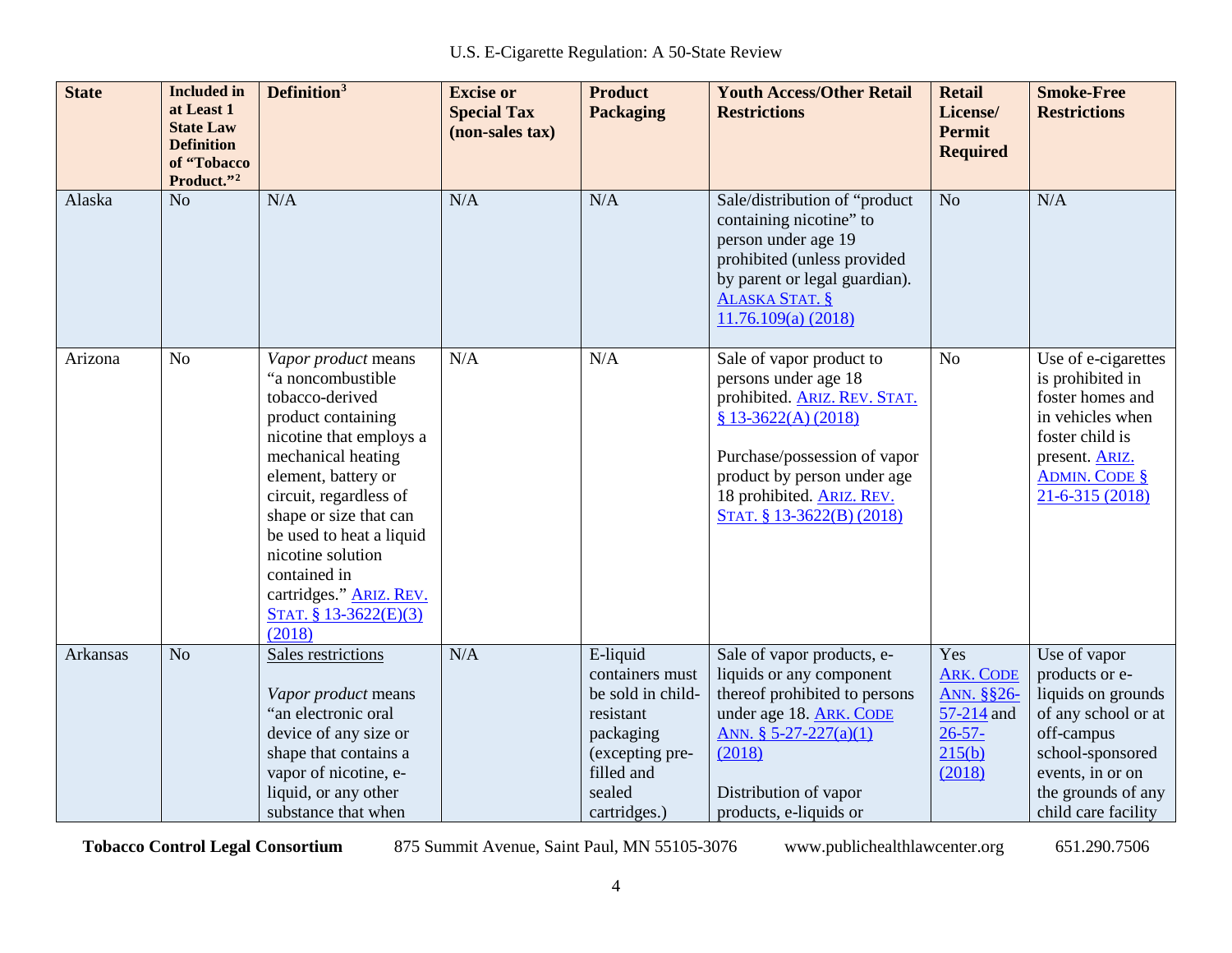| <b>State</b> | <b>Included</b> in<br>at Least 1<br><b>State Law</b><br><b>Definition</b><br>of "Tobacco<br>Product."2 | Definition <sup>3</sup>                                                                                                                                                                                                                                                                                                                                                                                                                                                                                                                                                                                                                                                                                                                | <b>Excise or</b><br><b>Special Tax</b><br>(non-sales tax) | <b>Product</b><br><b>Packaging</b>                   | <b>Youth Access/Other Retail</b><br><b>Restrictions</b>                                                                                                                                                                                                                                                                                                                                                                                                                                                                                                                                                                                                                                                                           | <b>Retail</b><br>License/<br><b>Permit</b><br><b>Required</b> | <b>Smoke-Free</b><br><b>Restrictions</b>                                                                                                                                                                                                                                                                                                                                                                                                                                                                                                                 |
|--------------|--------------------------------------------------------------------------------------------------------|----------------------------------------------------------------------------------------------------------------------------------------------------------------------------------------------------------------------------------------------------------------------------------------------------------------------------------------------------------------------------------------------------------------------------------------------------------------------------------------------------------------------------------------------------------------------------------------------------------------------------------------------------------------------------------------------------------------------------------------|-----------------------------------------------------------|------------------------------------------------------|-----------------------------------------------------------------------------------------------------------------------------------------------------------------------------------------------------------------------------------------------------------------------------------------------------------------------------------------------------------------------------------------------------------------------------------------------------------------------------------------------------------------------------------------------------------------------------------------------------------------------------------------------------------------------------------------------------------------------------------|---------------------------------------------------------------|----------------------------------------------------------------------------------------------------------------------------------------------------------------------------------------------------------------------------------------------------------------------------------------------------------------------------------------------------------------------------------------------------------------------------------------------------------------------------------------------------------------------------------------------------------|
|              |                                                                                                        | used or inhaled<br>simulates smoking,<br>regardless of whether a<br>visible vapor is<br>produced, including<br>without limitation a<br>device that: $(A)$ [i]s<br>composed of a heating<br>element, battery,<br>electronic circuit,<br>chemical process,<br>mechanical device, or a<br>combination [thereof];<br>$(B)$ [w] orks in<br>combination with a<br>cartridge, other<br>container or liquid<br>delivery device<br>containing nicotine or<br>any other substance and<br>manufactured for use<br>with vapor products;<br>(C) [i]s manufactured<br>distributed, marketed,<br>or sold as any type or<br>derivation of a vapor<br>product, e-cigarette, e-<br>cigar, e-pipe, or any<br>other product name or<br>descriptor; and (D) |                                                           | <b>ARK. CODE</b><br>ANN. § 26-57-<br>$254(c)$ (2018) | components, free samples or<br>coupons for free samples<br>thereof near youth-centered<br>places or to persons under<br>age 18 is prohibited. ARK.<br>CODE ANN. § 5-27-227(f)<br>(2018)<br>Possession/use/purchase of<br>vapor products, e-liquids or<br>components thereof by<br>persons under age 18<br>prohibited. <b>ARK. CODE ANN.</b><br>$$ 5-27-227(b)(1) (2018)$<br>Self-service displays or<br>vending machine sales of<br>vapor products or e-liquids<br>restricted to locations<br>inaccessible to persons under<br>age 21 unless vending<br>machine is under employee<br>supervision; restriction does<br>not apply to tobacco<br>businesses, and vape shops.<br><b>ARK. CODE ANN. § 5-27-</b><br>$227(g)-(h)$ (2018) |                                                               | or healthcare<br>facility prohibited.<br>ARK. CODE ANN.<br>$$8 26 - 57 - 254(b)$<br>and $6-21-609(b)$<br>(2018)<br>Use of e-cigarettes<br>"prohibited on<br>each campus of<br>state-supported<br>institutions of<br>higher education."<br>ARK. CODE ANN.<br>$§6 - 60 - 804(a)$<br>(2018)<br>Use of e-cigarettes<br>in registered child-<br>care facilities<br>and/or vehicles<br>prohibited. ARK.<br><b>ADMIN. CODE §§</b><br>$016.22.1 -$<br>$1101(14)$ ; ARK<br><b>ADMIN. CODE §</b><br>016.22.4-<br>$1101(8)$ ; and<br>$016.22.6 - 1101(7)$<br>(2018) |
|              |                                                                                                        | [d]oes not include a<br>product regulated as a                                                                                                                                                                                                                                                                                                                                                                                                                                                                                                                                                                                                                                                                                         |                                                           |                                                      |                                                                                                                                                                                                                                                                                                                                                                                                                                                                                                                                                                                                                                                                                                                                   |                                                               |                                                                                                                                                                                                                                                                                                                                                                                                                                                                                                                                                          |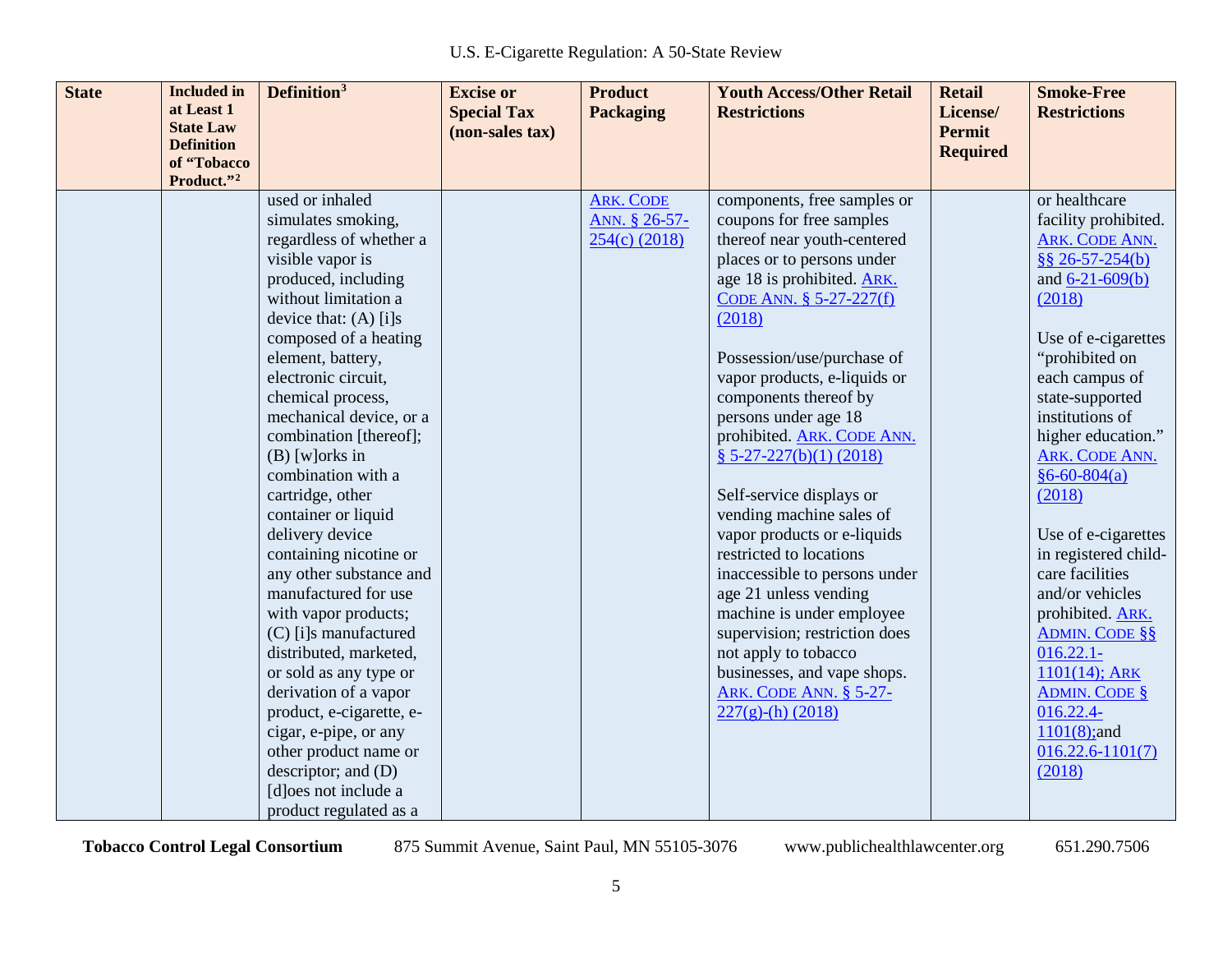| <b>State</b> | <b>Included</b> in | Definition <sup>3</sup>  | <b>Excise or</b>   | <b>Product</b>   | <b>Youth Access/Other Retail</b> | <b>Retail</b>   | <b>Smoke-Free</b>    |
|--------------|--------------------|--------------------------|--------------------|------------------|----------------------------------|-----------------|----------------------|
|              | at Least 1         |                          | <b>Special Tax</b> | <b>Packaging</b> | <b>Restrictions</b>              | License/        | <b>Restrictions</b>  |
|              | <b>State Law</b>   |                          | (non-sales tax)    |                  |                                  | <b>Permit</b>   |                      |
|              | <b>Definition</b>  |                          |                    |                  |                                  | <b>Required</b> |                      |
|              | of "Tobacco        |                          |                    |                  |                                  |                 |                      |
|              | Product."2         |                          |                    |                  |                                  |                 |                      |
|              |                    | drug or device by the    |                    |                  |                                  |                 | Use of e-cigarettes  |
|              |                    | [FDA] as it existed on   |                    |                  |                                  |                 | near State Park      |
|              |                    | January 1, 2015." ARK.   |                    |                  |                                  |                 | buildings            |
|              |                    | CODE ANN. § 26-57-       |                    |                  |                                  |                 | restricted. ARK.     |
|              |                    | 203(38) (2018)           |                    |                  |                                  |                 | <b>ADMIN. CODE §</b> |
|              |                    |                          |                    |                  |                                  |                 | 013.05.1-1191        |
|              |                    | E-liquid and e-liquid    |                    |                  |                                  |                 | (2018)               |
|              |                    | product mean "a liquid   |                    |                  |                                  |                 |                      |
|              |                    | product which may or     |                    |                  |                                  |                 |                      |
|              |                    | may not contain          |                    |                  |                                  |                 |                      |
|              |                    | nicotine, that is        |                    |                  |                                  |                 |                      |
|              |                    | vaporized and inhaled    |                    |                  |                                  |                 |                      |
|              |                    | when using a vapor       |                    |                  |                                  |                 |                      |
|              |                    | product, and that may    |                    |                  |                                  |                 |                      |
|              |                    | or may not include       |                    |                  |                                  |                 |                      |
|              |                    | without limitation       |                    |                  |                                  |                 |                      |
|              |                    | propylene glycol,        |                    |                  |                                  |                 |                      |
|              |                    | vegetable glycerin,      |                    |                  |                                  |                 |                      |
|              |                    | nicotine from any        |                    |                  |                                  |                 |                      |
|              |                    | source, and flavorings.  |                    |                  |                                  |                 |                      |
|              |                    | " ARK. CODE ANN.         |                    |                  |                                  |                 |                      |
|              |                    | $$26-57-203(13)(2018)$   |                    |                  |                                  |                 |                      |
|              |                    |                          |                    |                  |                                  |                 |                      |
|              |                    | E-liquid container       |                    |                  |                                  |                 |                      |
|              |                    | means "a bottle or other |                    |                  |                                  |                 |                      |
|              |                    | container of e-liquid    |                    |                  |                                  |                 |                      |
|              |                    | that is sold or provided |                    |                  |                                  |                 |                      |
|              |                    | for mixing at retail and |                    |                  |                                  |                 |                      |
|              |                    | is marketed or intended  |                    |                  |                                  |                 |                      |
|              |                    | for use in a vapor       |                    |                  |                                  |                 |                      |
|              |                    | product [except those]   |                    |                  |                                  |                 |                      |
|              |                    | prefilled and sealed by  |                    |                  |                                  |                 |                      |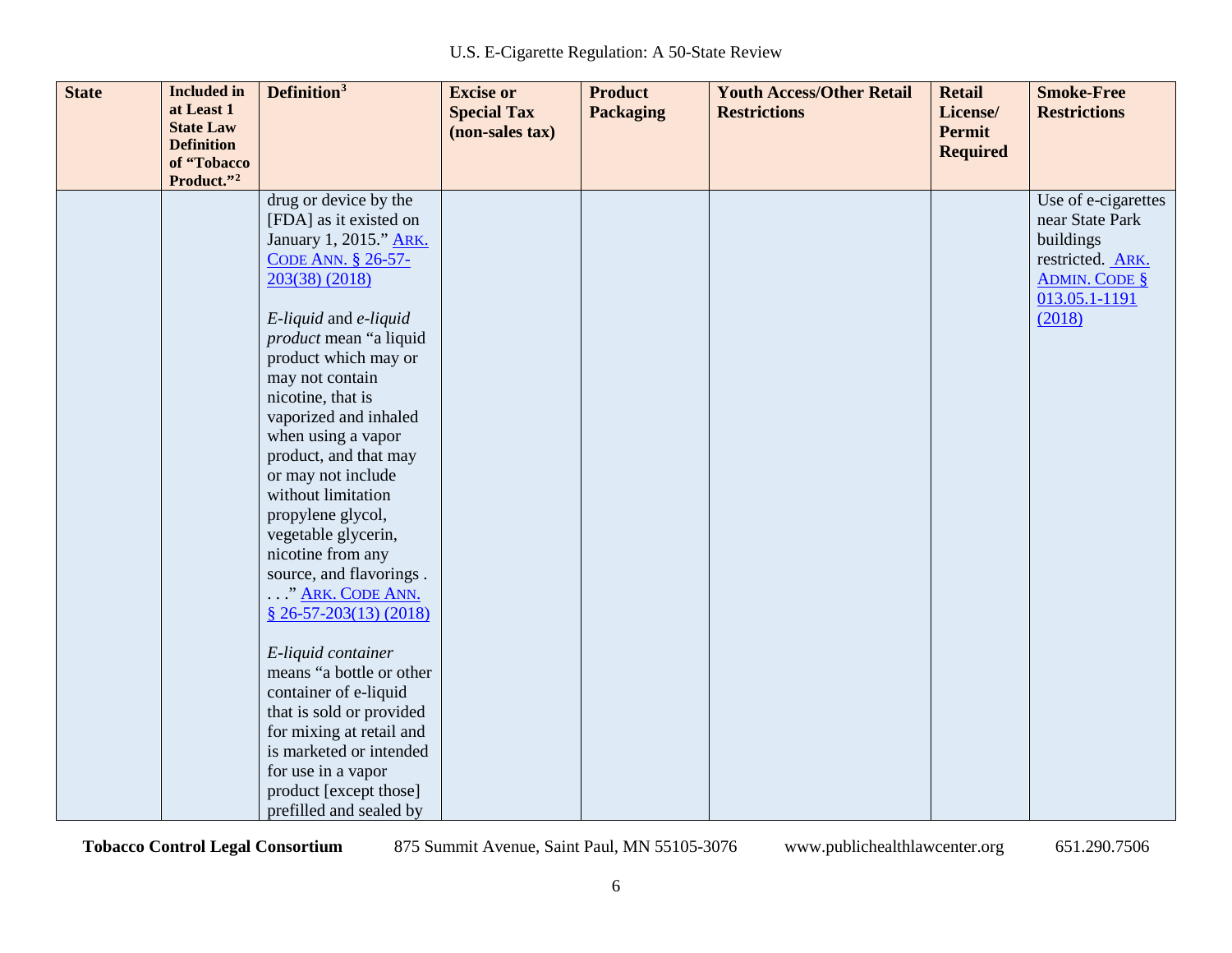| <b>State</b> | <b>Included</b> in             | Definition <sup>3</sup>   | <b>Excise or</b>   | <b>Product</b>   | <b>Youth Access/Other Retail</b> | <b>Retail</b>   | <b>Smoke-Free</b>   |
|--------------|--------------------------------|---------------------------|--------------------|------------------|----------------------------------|-----------------|---------------------|
|              | at Least 1<br><b>State Law</b> |                           | <b>Special Tax</b> | <b>Packaging</b> | <b>Restrictions</b>              | License/        | <b>Restrictions</b> |
|              | <b>Definition</b>              |                           | (non-sales tax)    |                  |                                  | <b>Permit</b>   |                     |
|              | of "Tobacco                    |                           |                    |                  |                                  | <b>Required</b> |                     |
|              | Product."2                     |                           |                    |                  |                                  |                 |                     |
|              |                                | the manufacturer and      |                    |                  |                                  |                 |                     |
|              |                                | . not intended to be      |                    |                  |                                  |                 |                     |
|              |                                | opened by the             |                    |                  |                                  |                 |                     |
|              |                                | consumer." ARK. CODE      |                    |                  |                                  |                 |                     |
|              |                                | ANN. § 26-57-254(d)       |                    |                  |                                  |                 |                     |
|              |                                | (2018)                    |                    |                  |                                  |                 |                     |
|              |                                |                           |                    |                  |                                  |                 |                     |
|              |                                | Smoke-free schools and    |                    |                  |                                  |                 |                     |
|              |                                | campuses                  |                    |                  |                                  |                 |                     |
|              |                                | E-cigarette means "an     |                    |                  |                                  |                 |                     |
|              |                                | electronic oral device    |                    |                  |                                  |                 |                     |
|              |                                | that provides a vapor of  |                    |                  |                                  |                 |                     |
|              |                                | nicotine or another       |                    |                  |                                  |                 |                     |
|              |                                | substance that, when      |                    |                  |                                  |                 |                     |
|              |                                | used or inhaled,          |                    |                  |                                  |                 |                     |
|              |                                | simulates smoking,        |                    |                  |                                  |                 |                     |
|              |                                | including without         |                    |                  |                                  |                 |                     |
|              |                                | limitation a device that: |                    |                  |                                  |                 |                     |
|              |                                | $(1)$ [i]s composed of a  |                    |                  |                                  |                 |                     |
|              |                                | heating element,          |                    |                  |                                  |                 |                     |
|              |                                | battery, electronic       |                    |                  |                                  |                 |                     |
|              |                                | circuit, or a             |                    |                  |                                  |                 |                     |
|              |                                | combination [thereof];    |                    |                  |                                  |                 |                     |
|              |                                | $(2)$ [w] orks in         |                    |                  |                                  |                 |                     |
|              |                                | combination with a        |                    |                  |                                  |                 |                     |
|              |                                | liquid nicotine delivery  |                    |                  |                                  |                 |                     |
|              |                                | device composed           |                    |                  |                                  |                 |                     |
|              |                                | either, in whole or in    |                    |                  |                                  |                 |                     |
|              |                                | part, of pure nicotine    |                    |                  |                                  |                 |                     |
|              |                                | and manufactured for      |                    |                  |                                  |                 |                     |
|              |                                | use with e-cigarettes;    |                    |                  |                                  |                 |                     |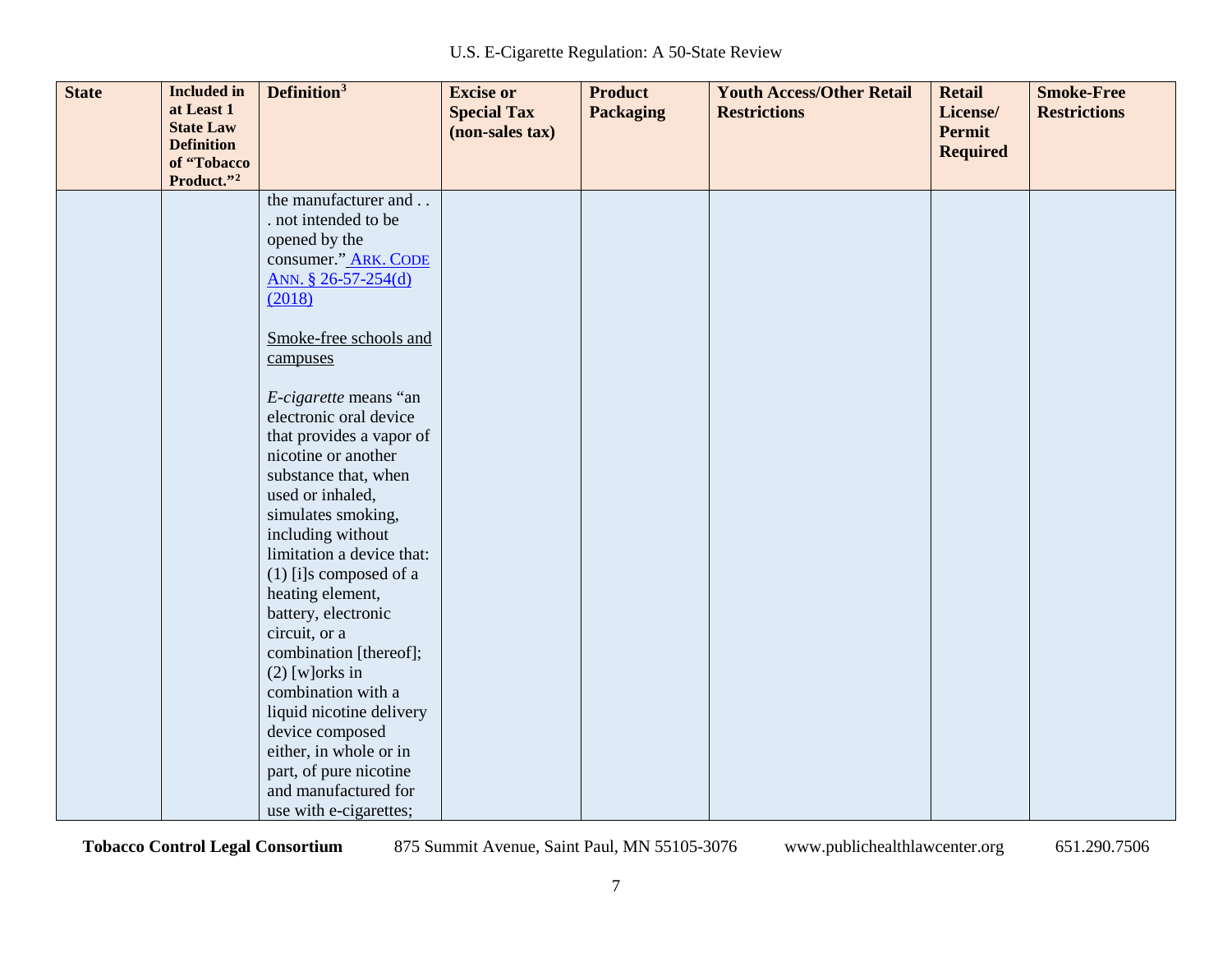| <b>State</b> | <b>Included</b> in<br>at Least 1<br><b>State Law</b><br><b>Definition</b>                                                                                                                                                              | Definition <sup>3</sup>                                                                                                                                                                                                                                                                                                                                                                                                                                            | <b>Excise or</b><br><b>Special Tax</b><br>(non-sales tax)                                                                                                                                                                                                                             | <b>Product</b><br><b>Packaging</b>                                                                                                                                                                                               | <b>Youth Access/Other Retail</b><br><b>Restrictions</b>                                                                                                                                                                                                                                                                                                                                                                                                                                                | <b>Retail</b><br>License/<br><b>Permit</b><br><b>Required</b>                                                                         | <b>Smoke-Free</b><br><b>Restrictions</b>                                                                                                                                                                                                                                                                                                                                                                            |
|--------------|----------------------------------------------------------------------------------------------------------------------------------------------------------------------------------------------------------------------------------------|--------------------------------------------------------------------------------------------------------------------------------------------------------------------------------------------------------------------------------------------------------------------------------------------------------------------------------------------------------------------------------------------------------------------------------------------------------------------|---------------------------------------------------------------------------------------------------------------------------------------------------------------------------------------------------------------------------------------------------------------------------------------|----------------------------------------------------------------------------------------------------------------------------------------------------------------------------------------------------------------------------------|--------------------------------------------------------------------------------------------------------------------------------------------------------------------------------------------------------------------------------------------------------------------------------------------------------------------------------------------------------------------------------------------------------------------------------------------------------------------------------------------------------|---------------------------------------------------------------------------------------------------------------------------------------|---------------------------------------------------------------------------------------------------------------------------------------------------------------------------------------------------------------------------------------------------------------------------------------------------------------------------------------------------------------------------------------------------------------------|
|              | of "Tobacco<br>Product."2                                                                                                                                                                                                              |                                                                                                                                                                                                                                                                                                                                                                                                                                                                    |                                                                                                                                                                                                                                                                                       |                                                                                                                                                                                                                                  |                                                                                                                                                                                                                                                                                                                                                                                                                                                                                                        |                                                                                                                                       |                                                                                                                                                                                                                                                                                                                                                                                                                     |
|              |                                                                                                                                                                                                                                        | and $(3)$ [i]s<br>manufactured,<br>distributed, marketed or<br>sold as an e-cigarette,<br>e-cigar, e-pipe, or under<br>any other product name<br>or descriptor." ARK.<br>CODE ANN. §§ 6-21-<br>$609(a)$ (2018) and 6-60-<br>$803(2)$ (2018)                                                                                                                                                                                                                        |                                                                                                                                                                                                                                                                                       |                                                                                                                                                                                                                                  |                                                                                                                                                                                                                                                                                                                                                                                                                                                                                                        |                                                                                                                                       |                                                                                                                                                                                                                                                                                                                                                                                                                     |
| California   | Yes. CAL.<br>BUS. &<br>PROF.<br>CODE<br>22950.5(d)<br>(1)(B)<br>(2018);<br>CAL. REV.<br>& TAX.<br>$CODE$ $\frac{8}{5}$<br>30121(b)<br>$(2018)$ and<br>CAL.<br>HEALTH &<br><b>SAFETY</b><br><b>CODE</b><br>§104495<br>(8)(A)(201)<br>8) | Youth Access<br>Tobacco product means<br>"a product containing,<br>made, or derived from<br>tobacco or nicotine that<br>is intended for human<br>consumption<br>[including] an<br>electronic device that<br>delivers nicotine or<br>other vaporized liquids<br>to the person inhaling<br>from the device,<br>including, but not<br>limited to, an electronic<br>cigarette, cigar, pipe, or<br>hookah" CAL. BUS.<br>& PROF. CODE<br>$\S22950.5(d)(1) (2018)$<br>Tax | State Board of<br>Equalization is<br>directed to adopt<br>regulations<br>implementing tax<br>on electronic<br>cigarettes<br>equivalent to the<br>Cigarette<br><b>Distribution Tax</b><br>(of $$0.100$ per<br>cigarette). CAL.<br>REV. & TAX<br><b>CODE</b><br>\$30130.51(b)<br>(2018) | Electronic<br>cigarette<br>cartridges and<br>solutions for<br>filling<br>electronic<br>cigarettes must<br>be sold in child-<br>resistant<br>packaging.<br><b>CAL. HEALTH</b><br>& SAFETY<br><b>CODE</b><br>\$119406(a)<br>(2018) | Sale of electronic cigarettes<br>to persons under age 21<br>prohibited (active duty<br>military personnel must be at<br>least 18). CAL. BUS. & PROF.<br>CODE §§ 22958(a) (2018)<br>and 22963(a) (2018); CAL.<br>PENAL CODE $§ 308(a)(1)(A)$<br>(2018)<br>Self-service displays<br>prohibited. CAL. BUS. &<br>PROF. CODE §<br>22962(b)(1)(A) (2018)<br>Vending machines must be<br>located inside a bar at least<br>15 feet from entrance. CAL.<br><b>BUS. &amp; PROF. CODE §</b><br>22960(b)(1) (2018) | Yes. CAL.<br>BUS. &<br>PROF.<br><b>CODE</b><br>8822972<br>$(2018)$ and<br>CAL. BUS.<br>& PROF.<br><b>CODE</b><br>\$22975<br>(a)(2018) | Use of electronic<br>cigarettes<br>prohibited<br>wherever smoking<br>is prohibited<br>(CAL. BUS. &<br>PROF. CODE §<br>22950.5(c) (2018)<br>including, but not<br>limited to, places<br>of employment<br>(CAL. LAB. CODE<br>§ $6404.5(2018)$ ;<br>family day care<br>facilities; (CAL.<br>HEALTH &<br><b>SAFETY CODE §</b><br>1596.795(2018);<br>foster and group<br>homes (CAL.<br>HEALTH &<br><b>SAFETY CODE §</b> |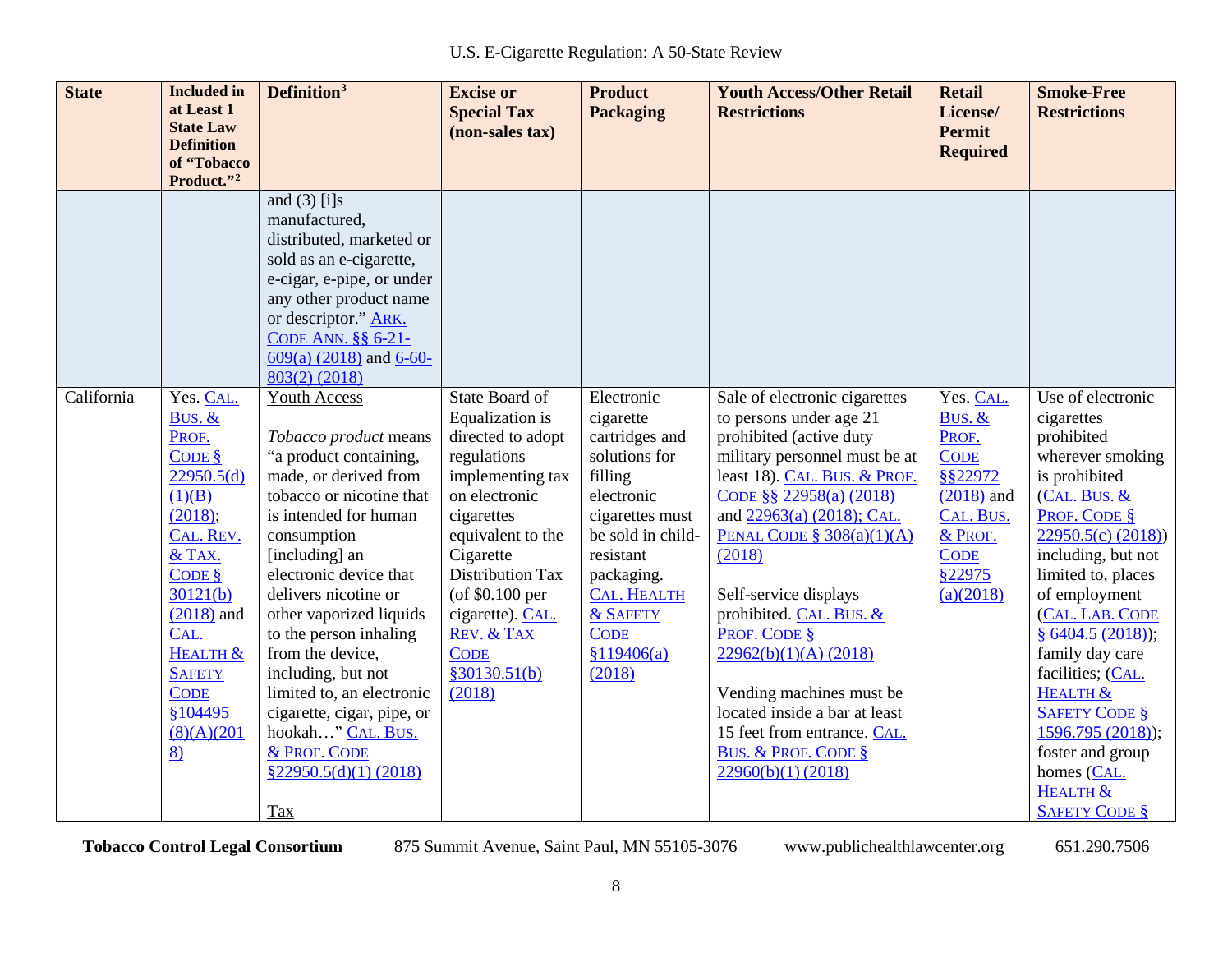| <b>State</b> | <b>Included</b> in<br>at Least 1                     | Definition <sup>3</sup>  | <b>Excise or</b><br><b>Special Tax</b> | <b>Product</b><br><b>Packaging</b> | <b>Youth Access/Other Retail</b><br><b>Restrictions</b> | <b>Retail</b><br>License/        | <b>Smoke-Free</b><br><b>Restrictions</b> |
|--------------|------------------------------------------------------|--------------------------|----------------------------------------|------------------------------------|---------------------------------------------------------|----------------------------------|------------------------------------------|
|              | <b>State Law</b><br><b>Definition</b><br>of "Tobacco |                          | (non-sales tax)                        |                                    |                                                         | <b>Permit</b><br><b>Required</b> |                                          |
|              | Product."2                                           |                          |                                        |                                    |                                                         |                                  |                                          |
|              |                                                      |                          |                                        |                                    | "The possession or use of                               |                                  | $1530.7(2018)$ ;                         |
|              |                                                      | Electronic cigarettes    |                                        |                                    | [electronic cigarettes] by                              |                                  | within 25 feet of                        |
|              |                                                      | means "any device or     |                                        |                                    | wards and inmates in all                                |                                  | playgrounds or                           |
|              |                                                      | delivery system sold in  |                                        |                                    | institutions and camps under                            |                                  | 250 feet of a youth                      |
|              |                                                      | combination with         |                                        |                                    | the jurisdiction of the                                 |                                  | sports events                            |
|              |                                                      | nicotine which can be    |                                        |                                    | Department of the Youth                                 |                                  | (CAL. HEALTH &                           |
|              |                                                      | used to deliver to a     |                                        |                                    | Authority is prohibited."                               |                                  | <b>SAFETY CODE §</b>                     |
|              |                                                      | person nicotine in       |                                        |                                    | <b>CAL. WELF. &amp; INST. CODE §</b>                    |                                  | 104495(b),(d)                            |
|              |                                                      | aerosolized or           |                                        |                                    | 1712.5(a) (2018)                                        |                                  | $(2018)$ ; in public                     |
|              |                                                      | vaporized form,          |                                        |                                    |                                                         |                                  | buildings or                             |
|              |                                                      | including, but not       |                                        |                                    | Operator of an Internet Web                             |                                  | "within 20 feet of                       |
|              |                                                      | limited to, an e-        |                                        |                                    | site, online service, online                            |                                  | a main exit,                             |
|              |                                                      | cigarette, e-cigar, e-   |                                        |                                    | application or mobile                                   |                                  | entrance, or                             |
|              |                                                      | pipe, vape pen, or e-    |                                        |                                    | application directed to minors                          |                                  | operable window                          |
|              |                                                      | hookah (including)       |                                        |                                    | shall not market or advertise                           |                                  | of a public                              |
|              |                                                      | any component, part, or  |                                        |                                    | electronic cigarettes through                           |                                  | building, or in a                        |
|              |                                                      | accessory of such a      |                                        |                                    | these venues. CAL. BUS. &                               |                                  | [state-owned]                            |
|              |                                                      | device that is used      |                                        |                                    | <b>PROF. CODE §22580</b>                                |                                  | passenger vehicle"                       |
|              |                                                      | during the operation of  |                                        |                                    | (a)(2018)                                               |                                  | (CAL. GOV'T                              |
|              |                                                      | the device when sold in  |                                        |                                    |                                                         |                                  | CODE § 7597(a));                         |
|              |                                                      | combination with any     |                                        |                                    | Advertisements of tobacco                               |                                  | health facilities                        |
|              |                                                      | liquid or substance      |                                        |                                    | products on any outdoor                                 |                                  | (CAL. HEALTH &                           |
|              |                                                      | containing nicotine      |                                        |                                    | billboard prohibited if located                         |                                  | <b>SAFETY CODE §</b>                     |
|              |                                                      | (and also includes) any  |                                        |                                    | within 1,000 feet of any                                |                                  | $1286(2018)$ ; in                        |
|              |                                                      | liquid or substance      |                                        |                                    | public or private elementary                            |                                  | cars with minors                         |
|              |                                                      | containing nicotine,     |                                        |                                    | school, junior high school, or                          |                                  | (CAL. HEALTH &                           |
|              |                                                      | whether sold separately  |                                        |                                    | highschool, or public                                   |                                  | <b>SAFETY CODE §</b>                     |
|              |                                                      | or sold in combination   |                                        |                                    | playground. CAL. BUS. &                                 |                                  | $118948 (2018)$ ; on                     |
|              |                                                      | with any device that     |                                        |                                    | <b>PROF. CODE §22961</b>                                |                                  | public                                   |
|              |                                                      | could be used to deliver |                                        |                                    | (a)(2018)                                               |                                  | transportation                           |
|              |                                                      | to a person nicotine in  |                                        |                                    |                                                         |                                  | system (CAL.                             |
|              |                                                      | aerosolized or           |                                        |                                    |                                                         |                                  | HEALTH &                                 |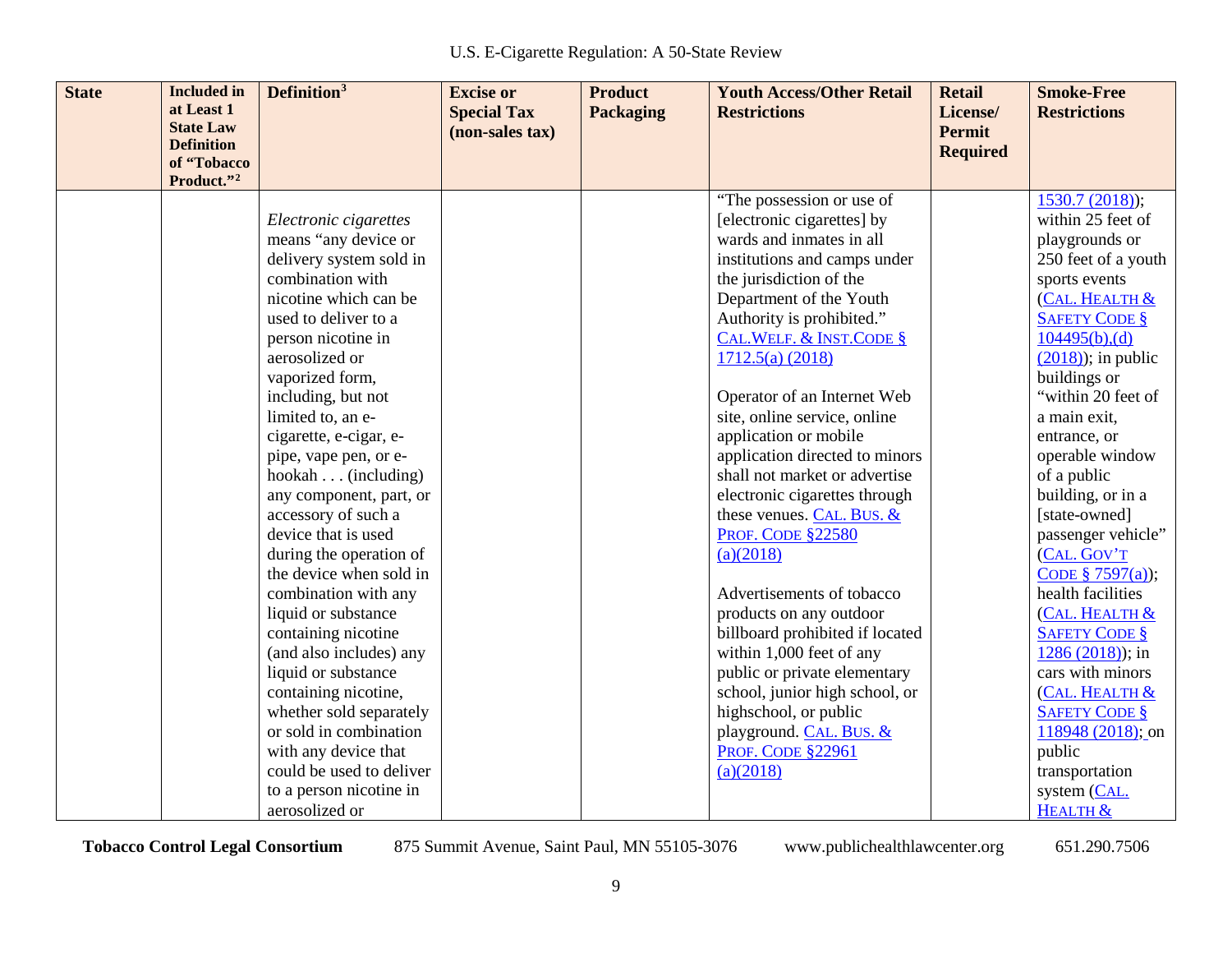| <b>State</b> | <b>Included</b> in             | Definition <sup>3</sup>      | <b>Excise or</b>   | <b>Product</b>   | <b>Youth Access/Other Retail</b> | <b>Retail</b>   | <b>Smoke-Free</b>    |
|--------------|--------------------------------|------------------------------|--------------------|------------------|----------------------------------|-----------------|----------------------|
|              | at Least 1<br><b>State Law</b> |                              | <b>Special Tax</b> | <b>Packaging</b> | <b>Restrictions</b>              | License/        | <b>Restrictions</b>  |
|              | <b>Definition</b>              |                              | (non-sales tax)    |                  |                                  | <b>Permit</b>   |                      |
|              | of "Tobacco                    |                              |                    |                  |                                  | <b>Required</b> |                      |
|              | Product."2                     |                              |                    |                  |                                  |                 |                      |
|              |                                | vaporized form. CAL.         |                    |                  |                                  |                 | <b>SAFETY CODE §</b> |
|              |                                | <b>REV. &amp; TAX CODE §</b> |                    |                  |                                  |                 | 118925(2018);        |
|              |                                | 30121(c) (2018)              |                    |                  |                                  |                 | on passenger         |
|              |                                |                              |                    |                  |                                  |                 | carriers (CAL.       |
|              |                                | Tobacco products             |                    |                  |                                  |                 | PUB. UTIL. CODE      |
|              |                                | means "a product             |                    |                  |                                  |                 | \$561(A)(2018)       |
|              |                                | containing, made, or         |                    |                  |                                  |                 | and on grounds of    |
|              |                                | derived from tobacco or      |                    |                  |                                  |                 | facilities under     |
|              |                                | nicotine that is intended    |                    |                  |                                  |                 | Dep't of Youth       |
|              |                                | for human                    |                    |                  |                                  |                 | Authority            |
|              |                                | consumption, whether         |                    |                  |                                  |                 | jurisdiction, with   |
|              |                                | smoked, heated,              |                    |                  |                                  |                 | the exception of     |
|              |                                | chewed, absorbed,            |                    |                  |                                  |                 | residential staff    |
|              |                                | dissolved, inhaled,          |                    |                  |                                  |                 | housing where        |
|              |                                | snorted, sniffed, or         |                    |                  |                                  |                 | inmates or wards     |
|              |                                | ingested by any other        |                    |                  |                                  |                 | are not present.     |
|              |                                | means, [including]           |                    |                  |                                  |                 | (CAL. WELF. &        |
|              |                                | cigars, little cigars,       |                    |                  |                                  |                 | <b>INST. CODE §</b>  |
|              |                                | chewing tobacco, pipe        |                    |                  |                                  |                 | $1712.5(b) (2018)$ ; |
|              |                                | tobacco, or snuff, [but      |                    |                  |                                  |                 | in nonprofit         |
|              |                                | not] cigarettes. Tobacco     |                    |                  |                                  |                 | charitable           |
|              |                                | products shall also          |                    |                  |                                  |                 | temporary food       |
|              |                                | include electronic           |                    |                  |                                  |                 | facilities (CAL.     |
|              |                                | cigarettes. CAL. REV. &      |                    |                  |                                  |                 | HEALTH &             |
|              |                                | <b>TAX. CODE § 30121(B)</b>  |                    |                  |                                  |                 | <b>SAFETY CODE</b>   |
|              |                                | (2018)                       |                    |                  |                                  |                 | §114332.3            |
|              |                                |                              |                    |                  |                                  |                 | $(F)(2018)$ ; in     |
|              |                                | Use restrictions             |                    |                  |                                  |                 | outpatient health    |
|              |                                |                              |                    |                  |                                  |                 | facilities. (CAL.    |
|              |                                | Tobacco product means        |                    |                  |                                  |                 | HEALTH &             |
|              |                                | "a product containing,       |                    |                  |                                  |                 | <b>SAFETY CODE</b>   |
|              |                                | made, or derived from        |                    |                  |                                  |                 |                      |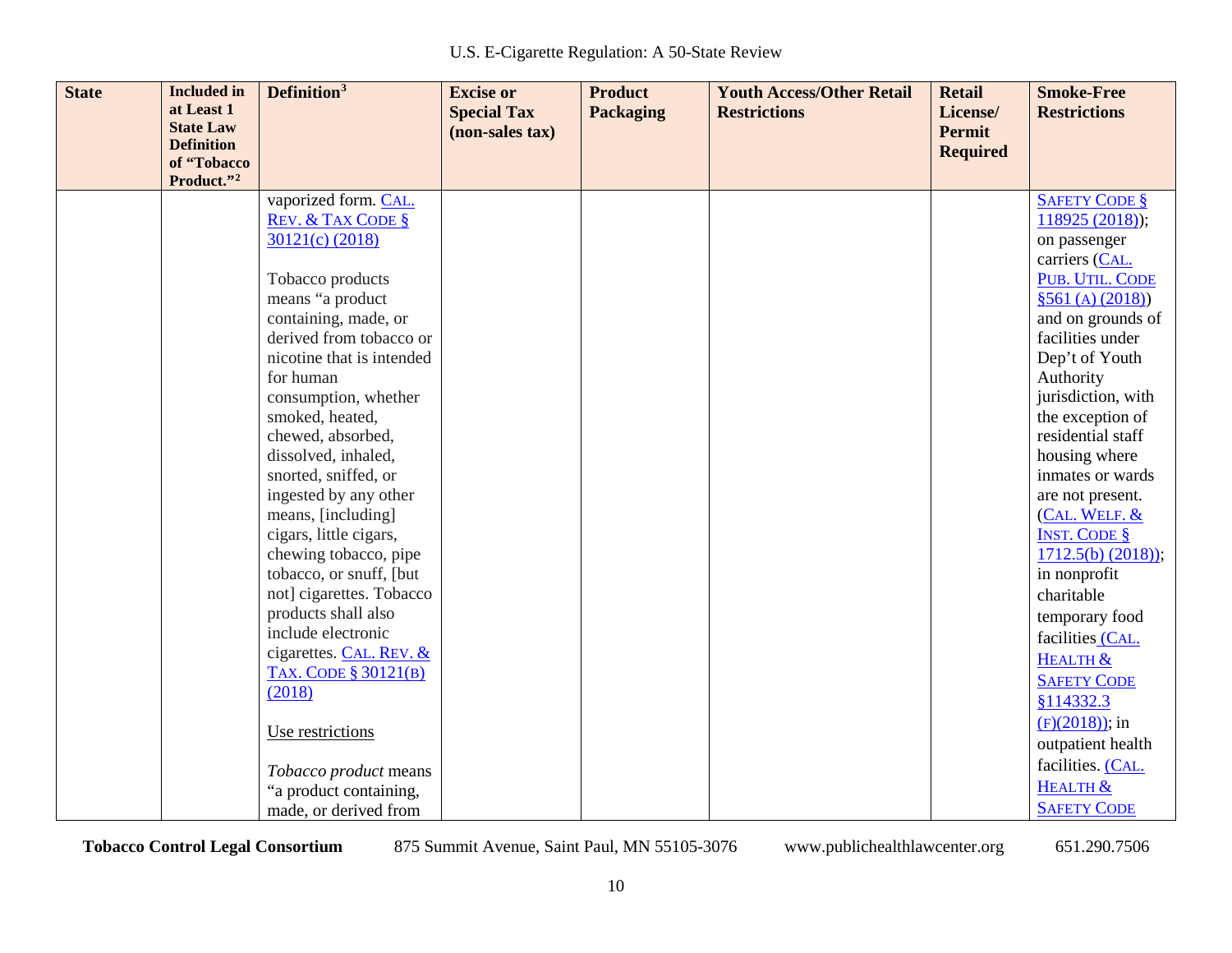| <b>State</b> | <b>Included</b> in<br>at Least 1<br><b>State Law</b><br><b>Definition</b><br>of "Tobacco<br>Product."2 | Definition <sup>3</sup>                         | <b>Excise or</b><br><b>Special Tax</b><br>(non-sales tax) | <b>Product</b><br><b>Packaging</b> | <b>Youth Access/Other Retail</b><br><b>Restrictions</b> | <b>Retail</b><br>License/<br><b>Permit</b><br><b>Required</b> | <b>Smoke-Free</b><br><b>Restrictions</b> |
|--------------|--------------------------------------------------------------------------------------------------------|-------------------------------------------------|-----------------------------------------------------------|------------------------------------|---------------------------------------------------------|---------------------------------------------------------------|------------------------------------------|
|              |                                                                                                        | tobacco or nicotine that                        |                                                           |                                    |                                                         |                                                               | $$1234 (2018)$ ; in                      |
|              |                                                                                                        | is intended for human                           |                                                           |                                    |                                                         |                                                               | court facilities                         |
|              |                                                                                                        | consumption                                     |                                                           |                                    |                                                         |                                                               | (CAL R SAN                               |
|              |                                                                                                        | [including] an                                  |                                                           |                                    |                                                         |                                                               | <b>BENITO SUPER CT</b>                   |
|              |                                                                                                        | electronic device that                          |                                                           |                                    |                                                         |                                                               | RULE 1.5 (2018));                        |
|              |                                                                                                        | delivers nicotine or<br>other vaporized liquids |                                                           |                                    |                                                         |                                                               | in Superior Court                        |
|              |                                                                                                        | to the person inhaling                          |                                                           |                                    |                                                         |                                                               | of California -                          |
|              |                                                                                                        | from the device,                                |                                                           |                                    |                                                         |                                                               | County of                                |
|              |                                                                                                        | including, but not                              |                                                           |                                    |                                                         |                                                               | Sacramento                               |
|              |                                                                                                        | limited to, an electronic                       |                                                           |                                    |                                                         |                                                               | courthouse (CAL R                        |
|              |                                                                                                        | cigarette, cigar, pipe, or                      |                                                           |                                    |                                                         |                                                               | <b>SACRAMENTO</b>                        |
|              |                                                                                                        | hookah" CAL.                                    |                                                           |                                    |                                                         |                                                               | <b>SUPER CT Rule</b>                     |
|              |                                                                                                        | <b>HEALTH &amp; SAFETY</b>                      |                                                           |                                    |                                                         |                                                               | 7.11                                     |
|              |                                                                                                        | <b>CODE §104495</b>                             |                                                           |                                    |                                                         |                                                               | (B)(5)(2018);                            |
|              |                                                                                                        | (8)(A)(2018)                                    |                                                           |                                    |                                                         |                                                               | within 25 feet of                        |
|              |                                                                                                        |                                                 |                                                           |                                    |                                                         |                                                               | the "commerce"<br>area" of certified     |
|              |                                                                                                        |                                                 |                                                           |                                    |                                                         |                                                               | farmers' markets                         |
|              |                                                                                                        |                                                 |                                                           |                                    |                                                         |                                                               | (CAL. HEALTH &                           |
|              |                                                                                                        |                                                 |                                                           |                                    |                                                         |                                                               | <b>SAFETY CODE</b>                       |
|              |                                                                                                        |                                                 |                                                           |                                    |                                                         |                                                               | \$114371(f)                              |
|              |                                                                                                        |                                                 |                                                           |                                    |                                                         |                                                               | $(2018)$ ; in car                        |
|              |                                                                                                        |                                                 |                                                           |                                    |                                                         |                                                               | with minor (CAL                          |
|              |                                                                                                        |                                                 |                                                           |                                    |                                                         |                                                               | HEALTH &                                 |
|              |                                                                                                        |                                                 |                                                           |                                    |                                                         |                                                               | <b>SAFETY CODE</b>                       |
|              |                                                                                                        |                                                 |                                                           |                                    |                                                         |                                                               | \$118948 (2018)                          |
|              |                                                                                                        |                                                 |                                                           |                                    |                                                         |                                                               |                                          |
|              |                                                                                                        |                                                 |                                                           |                                    |                                                         |                                                               | Schools may not                          |
|              |                                                                                                        |                                                 |                                                           |                                    |                                                         |                                                               | allow students to                        |
|              |                                                                                                        |                                                 |                                                           |                                    |                                                         |                                                               | use tobacco                              |
|              |                                                                                                        |                                                 |                                                           |                                    |                                                         |                                                               | products,                                |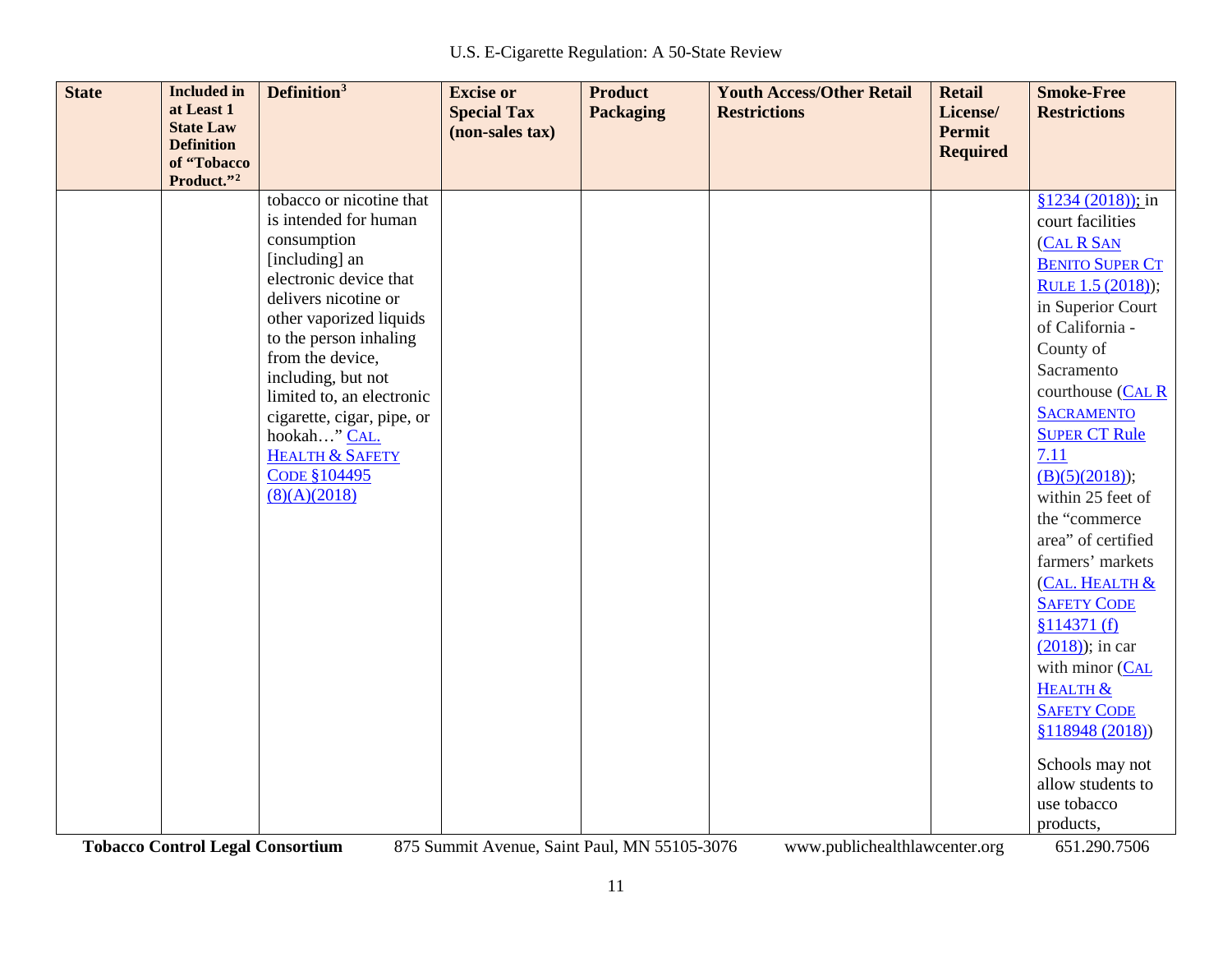| <b>State</b> | <b>Included</b> in<br>at Least 1<br><b>State Law</b><br><b>Definition</b><br>of "Tobacco<br>Product."2 | Definition <sup>3</sup> | <b>Excise or</b><br><b>Special Tax</b><br>(non-sales tax) | <b>Product</b><br><b>Packaging</b> | <b>Youth Access/Other Retail</b><br><b>Restrictions</b> | <b>Retail</b><br>License/<br><b>Permit</b><br><b>Required</b> | <b>Smoke-Free</b><br><b>Restrictions</b>                                                                                                                                                                                                                                          |
|--------------|--------------------------------------------------------------------------------------------------------|-------------------------|-----------------------------------------------------------|------------------------------------|---------------------------------------------------------|---------------------------------------------------------------|-----------------------------------------------------------------------------------------------------------------------------------------------------------------------------------------------------------------------------------------------------------------------------------|
|              |                                                                                                        |                         |                                                           |                                    |                                                         |                                                               | including<br>electronic<br>cigarettes, on<br>campus or while<br>attending school-<br>sponsored<br>activities. CAL.<br><b>EDUC. CODE §</b><br>48901(a) (2018)                                                                                                                      |
|              |                                                                                                        |                         |                                                           |                                    |                                                         |                                                               | Department of<br><b>Education requires</b><br>all school districts,<br>charter schools<br>and county offices<br>of education to<br>adopt and enforce<br>policy prohibiting<br>use of electronic<br>cigarettes. CAL.<br>HEALTH &<br><b>SAFETY CODE §</b><br>104420(n)(2)<br>(2018) |
|              |                                                                                                        |                         |                                                           |                                    |                                                         |                                                               | Use of nicotine<br>delivery devices<br>prohibited in<br>county offices of<br>education, charter<br>schools,<br>school/district                                                                                                                                                    |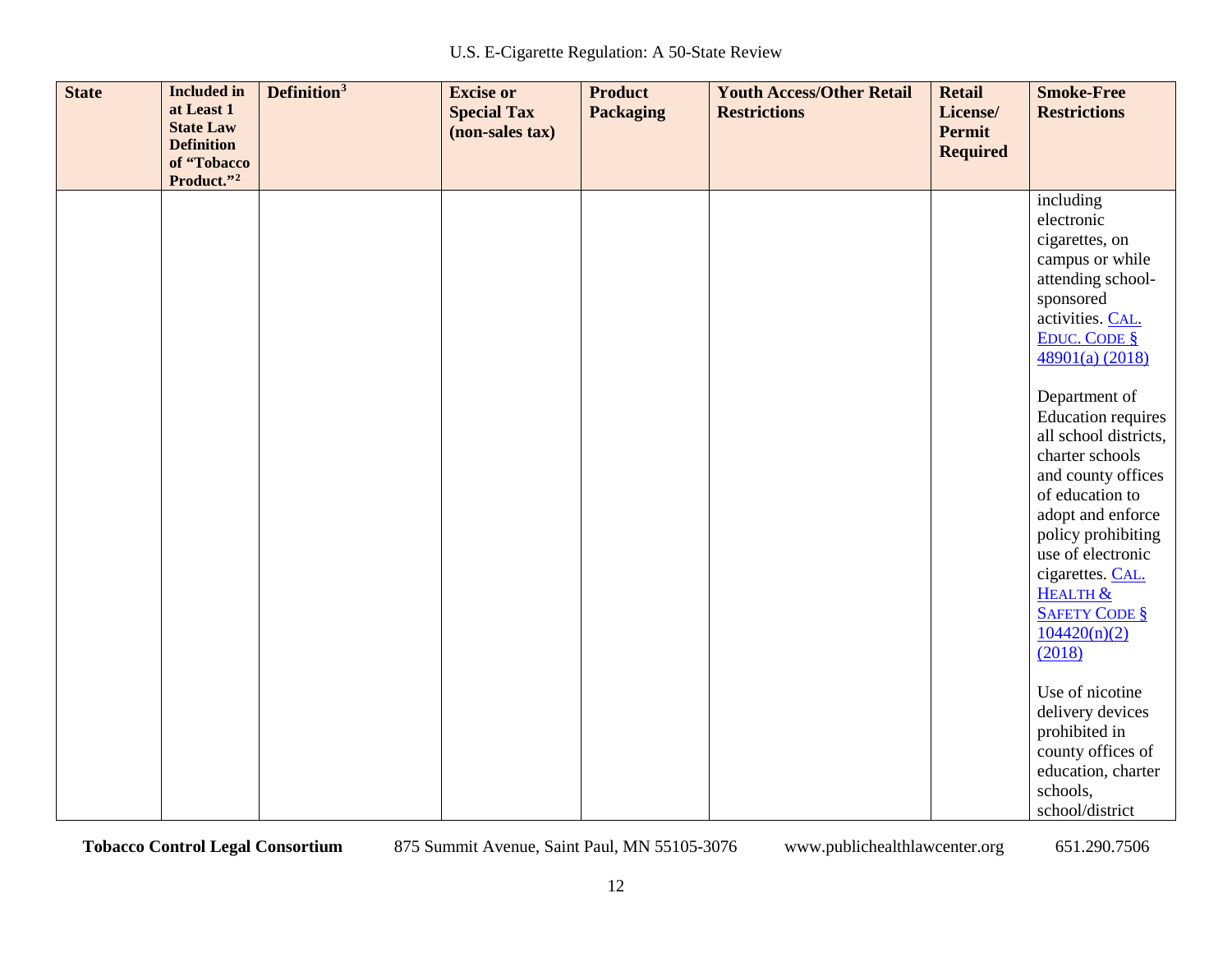| <b>State</b> | <b>Included in</b><br>at Least 1<br><b>State Law</b><br><b>Definition</b><br>of "Tobacco<br>Product."2 | Definition <sup>3</sup> | <b>Excise or</b><br><b>Special Tax</b><br>(non-sales tax) | <b>Product</b><br><b>Packaging</b> | <b>Youth Access/Other Retail</b><br><b>Restrictions</b> | <b>Retail</b><br>License/<br>Permit<br><b>Required</b> | <b>Smoke-Free</b><br><b>Restrictions</b>                                                                                                                                                                                                                                                                                                                                                                                                                             |
|--------------|--------------------------------------------------------------------------------------------------------|-------------------------|-----------------------------------------------------------|------------------------------------|---------------------------------------------------------|--------------------------------------------------------|----------------------------------------------------------------------------------------------------------------------------------------------------------------------------------------------------------------------------------------------------------------------------------------------------------------------------------------------------------------------------------------------------------------------------------------------------------------------|
|              |                                                                                                        |                         |                                                           |                                    |                                                         |                                                        | buildings,<br>school/district<br>property, and<br>school/district<br>vehicles. CAL.<br><b>HEALTH &amp;</b><br><b>SAFETY CODE §</b><br>104559(a) (2018)<br>Director of State<br>Hospitals may ban<br>tobacco product<br>use or possession<br>on state hospital<br>grounds upon<br>request. CAL.<br>WELF. & INST.<br><b>CODE § 4138</b><br>(2018)<br>Landlord of a<br>residential<br>dwelling unit may<br>prohibit smoking<br>of tobacco product<br>on the property or |
|              |                                                                                                        |                         |                                                           |                                    |                                                         |                                                        | any portion of the<br>building. CAL.<br><b>CIV. CODE</b><br>§1947.5 (2018)                                                                                                                                                                                                                                                                                                                                                                                           |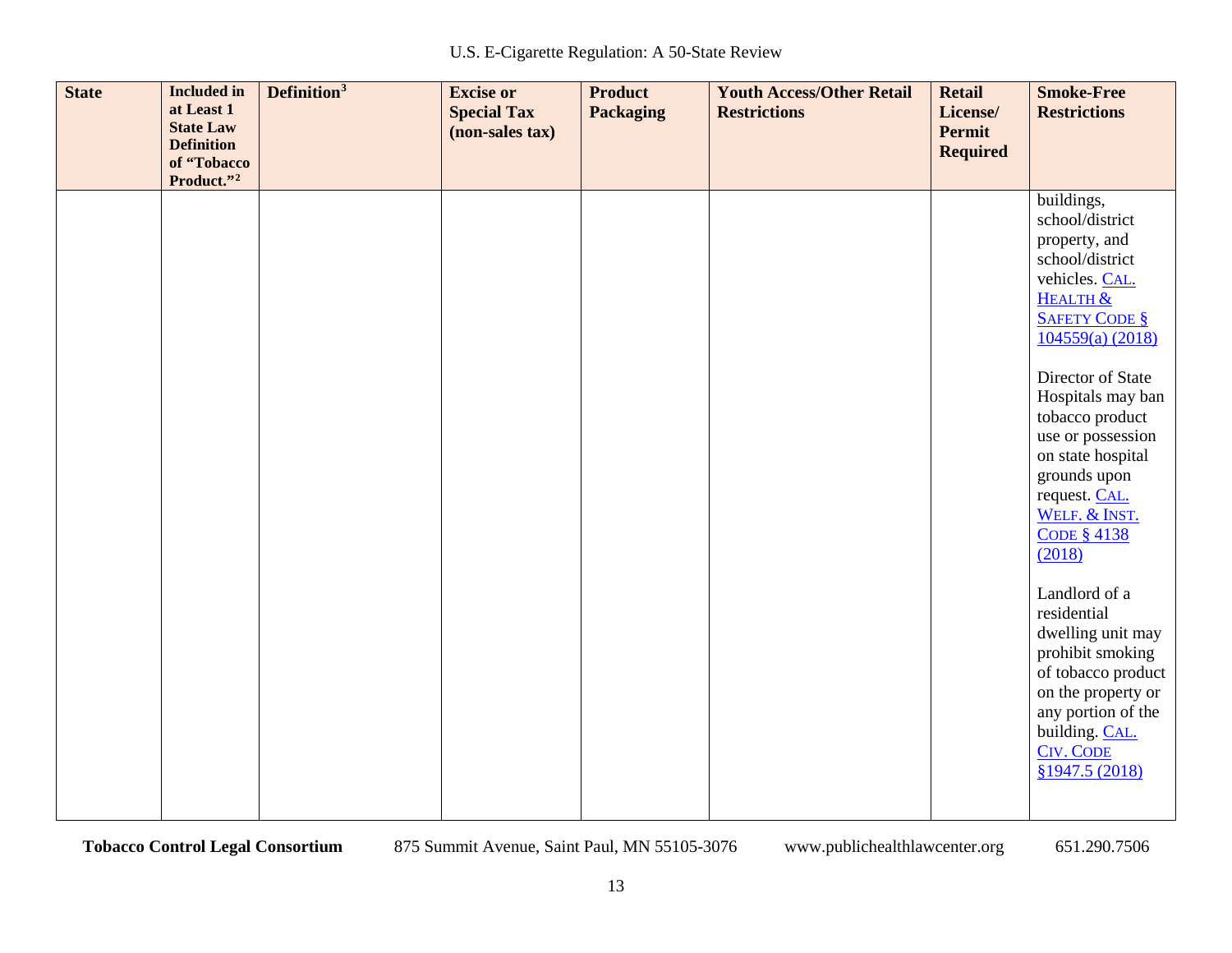| <b>State</b> | <b>Included</b> in<br>at Least 1<br><b>State Law</b><br><b>Definition</b><br>of "Tobacco<br>Product."2 | Definition <sup>3</sup>                                                                                                       | <b>Excise or</b><br><b>Special Tax</b><br>(non-sales tax) | <b>Product</b><br><b>Packaging</b> | <b>Youth Access/Other Retail</b><br><b>Restrictions</b>                                                            | <b>Retail</b><br>License/<br><b>Permit</b><br><b>Required</b> | <b>Smoke-Free</b><br><b>Restrictions</b>                                                                                                                                                                                                                                                                                                                                                                                                                                                                           |
|--------------|--------------------------------------------------------------------------------------------------------|-------------------------------------------------------------------------------------------------------------------------------|-----------------------------------------------------------|------------------------------------|--------------------------------------------------------------------------------------------------------------------|---------------------------------------------------------------|--------------------------------------------------------------------------------------------------------------------------------------------------------------------------------------------------------------------------------------------------------------------------------------------------------------------------------------------------------------------------------------------------------------------------------------------------------------------------------------------------------------------|
|              |                                                                                                        |                                                                                                                               |                                                           |                                    |                                                                                                                    |                                                               | E-cigarette use<br>prohibited in<br>passenger areas of<br>certain public<br>transportation<br>vehicles, including<br>passenger areas of<br>airplanes, trains,<br>and certain buses<br>"providing<br>departures<br>originating in th[e]<br>state." CAL. PUB.<br><b>UTIL. CODE §</b><br>561(a) (2018)<br>Department of<br>Corrections<br>facilities are<br>smoke-free ("with<br>the exception of<br>residential staff<br>housing where<br>inmates are not<br>present"). CAL.<br><b>PENAL CODE §</b><br>5030.1 (2018) |
| Colorado     | Yes<br>COLO.<br>REV. STAT.<br>$$18-13-$                                                                | Cigarette, Tobacco<br>product or Nicotine<br><i>product</i> means "(I) [a]<br>product that contains<br>nicotine or tobacco or | N/A                                                       | N/A                                | Sale and distribution of<br>nicotine products to persons<br>under age 18 prohibited.<br>COLO. REV. STAT. §§ 18-13- | N <sub>o</sub>                                                | Use of nicotine<br>products<br>prohibited on<br>school grounds.<br>COLO. REV. STAT.                                                                                                                                                                                                                                                                                                                                                                                                                                |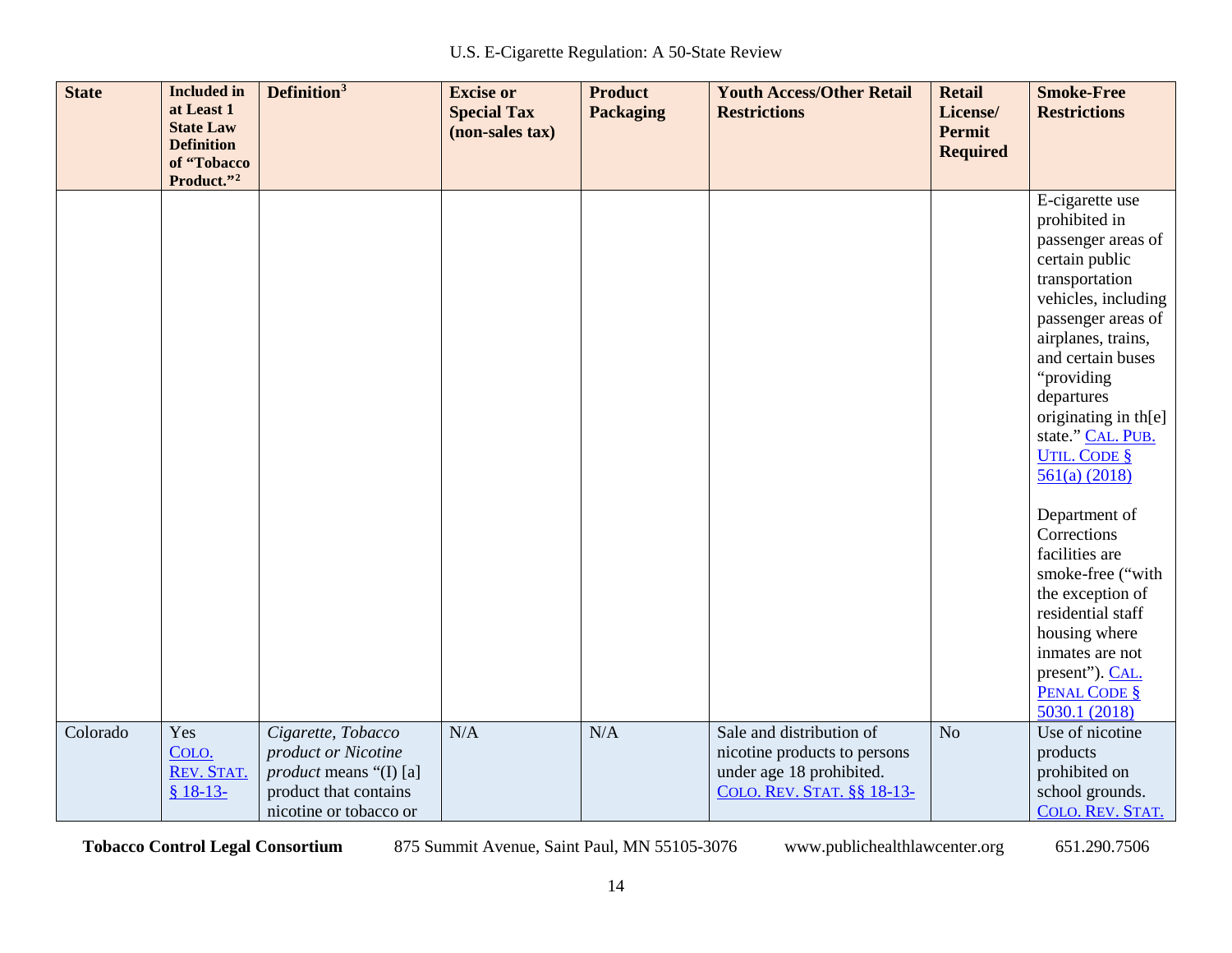| <b>State</b> | <b>Included</b> in<br>at Least 1<br><b>State Law</b><br><b>Definition</b><br>of "Tobacco<br>Product."2 | Definition <sup>3</sup>                                                                                                                                                                                                                                                                                                                                                    | <b>Excise or</b><br><b>Special Tax</b><br>(non-sales tax) | <b>Product</b><br><b>Packaging</b> | <b>Youth Access/Other Retail</b><br><b>Restrictions</b>                                                                                                                                                                                                                                                                                                                     | <b>Retail</b><br>License/<br><b>Permit</b><br><b>Required</b>     | <b>Smoke-Free</b><br><b>Restrictions</b>                                                                                                                                                                                                                                                                                                           |
|--------------|--------------------------------------------------------------------------------------------------------|----------------------------------------------------------------------------------------------------------------------------------------------------------------------------------------------------------------------------------------------------------------------------------------------------------------------------------------------------------------------------|-----------------------------------------------------------|------------------------------------|-----------------------------------------------------------------------------------------------------------------------------------------------------------------------------------------------------------------------------------------------------------------------------------------------------------------------------------------------------------------------------|-------------------------------------------------------------------|----------------------------------------------------------------------------------------------------------------------------------------------------------------------------------------------------------------------------------------------------------------------------------------------------------------------------------------------------|
|              | 121(5)<br>(2018)                                                                                       | is derived from tobacco<br>and is intended to be<br>ingested or inhaled by<br>or applied to the skin of<br>an individual; or $(II)$<br>[a]ny device that can be<br>used to deliver tobacco<br>or nicotine to the<br>person inhaling from<br>the device, including an<br>electronic cigarette,<br>cigar, cigarillo or pipe."<br>COLO. REV. STAT. §<br>$18-13-121(5)$ (2018) |                                                           |                                    | $121(1)(a)$ and $24-35-503(1)$<br>(2018)<br>Possession or purchase of<br>nicotine products by persons<br>under age 18 prohibited.<br>COLO. REV. STAT. §§ 25-14-<br>$301(2)$ and $18-13-121(2)$<br>(2018)<br>Vending machine sales<br>restricted to locations<br>inaccessible to minors or<br>under control of adult<br>employee. COLO. REV. STAT.<br>$$24-35-503(2) (2018)$ |                                                                   | $$25-14-103.5$<br>(2018)<br>Use of nicotine<br>products "in and<br>around licensed<br>child care<br>facilities"<br>prohibited. 12<br><b>COLO. CODE</b><br><b>REGS § 2509-</b><br>8:7.701.91 (2018)<br>Use of tobacco<br>products<br>prohibited on<br>school<br>transportation<br>vehicles 1 COLO.<br>CODE REGS. §301-<br>26:4204-R-12.00<br>(2018) |
| Connecticut  | N <sub>o</sub>                                                                                         | Electronic nicotine<br>delivery system means<br>"an electronic device<br>that may be used to<br>simulate smoking in the<br>delivery of nicotine or<br>other substances to a<br>person inhaling from<br>the device and<br>[including an]                                                                                                                                    | N/A                                                       | N/A                                | Sale/delivery of electronic<br>nicotine delivery system or<br>vapor product to persons<br>under age 18 prohibited.<br>CONN. GEN. STAT. §53-<br>344b(b)(2018)<br>Purchase/possession of<br>electronic nicotine delivery<br>system or vapor product by                                                                                                                        | Yes<br>CONN.<br><b>GEN. STAT.</b><br>$§ 21a-$<br>415(a)<br>(2018) | Use of electronic<br>nicotine delivery<br>system or vapor<br>product prohibited<br>in any state<br>building, health<br>care institution,<br>retail food store,<br>restaurant, liquor<br>store, bar (except                                                                                                                                         |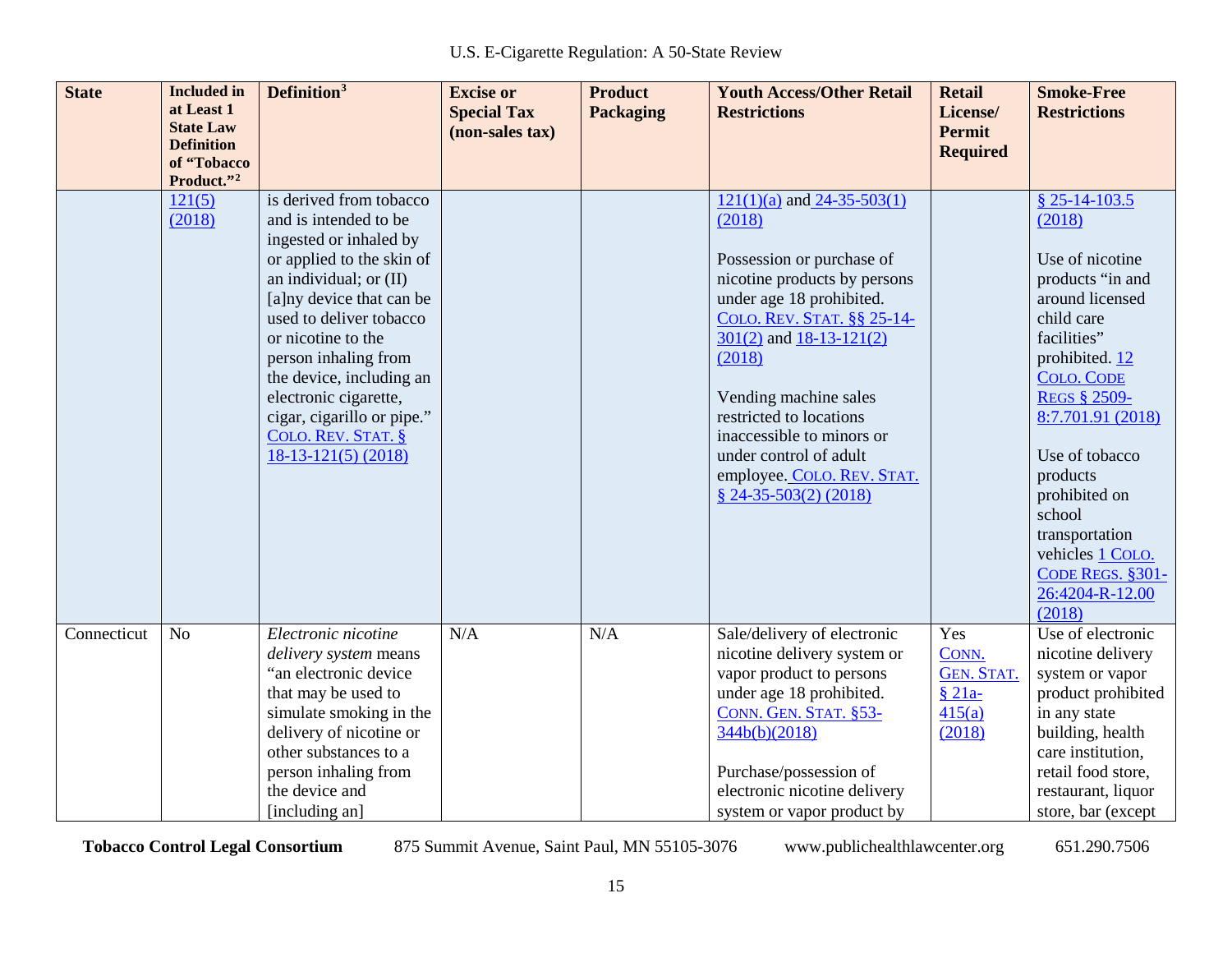| <b>State</b><br><b>Included</b> in<br>at Least 1<br><b>State Law</b><br><b>Definition</b><br>of "Tobacco<br>Product."2 | Definition <sup>3</sup>                                                                                                                                                                                                                                                                                                                                                                                                                                                                                                                                                                                                                                                                                                            | <b>Excise or</b><br><b>Special Tax</b><br>(non-sales tax) | <b>Product</b><br><b>Packaging</b> | <b>Youth Access/Other Retail</b><br><b>Restrictions</b>                                                                                                                                                                                                                                                                                             | <b>Retail</b><br>License/<br>Permit<br><b>Required</b> | <b>Smoke-Free</b><br><b>Restrictions</b>                                                                                                                                                                                                              |
|------------------------------------------------------------------------------------------------------------------------|------------------------------------------------------------------------------------------------------------------------------------------------------------------------------------------------------------------------------------------------------------------------------------------------------------------------------------------------------------------------------------------------------------------------------------------------------------------------------------------------------------------------------------------------------------------------------------------------------------------------------------------------------------------------------------------------------------------------------------|-----------------------------------------------------------|------------------------------------|-----------------------------------------------------------------------------------------------------------------------------------------------------------------------------------------------------------------------------------------------------------------------------------------------------------------------------------------------------|--------------------------------------------------------|-------------------------------------------------------------------------------------------------------------------------------------------------------------------------------------------------------------------------------------------------------|
|                                                                                                                        | electronic cigarette,<br>electronic cigar,<br>electronic cigarillo,<br>electronic pipe or<br>electronic hookah and<br>any related device and<br>any cartridge or other<br>component of such<br>device" CONN. GEN.<br><b>STAT. §§53-</b><br>344b(a)(1)(2018);<br>CONN. GEN. STAT.<br>$§19a-342a(a)(2)(2018)$<br>Liquid nicotine<br>container means "a<br>container that holds a<br>liquid substance<br>containing nicotine that<br>is sold, marketed or<br>intended for use in an<br>electronic nicotine<br>delivery system or<br>vapor product, except<br>'liquid nicotine<br>container' does not<br>include such a<br>container that is<br>prefilled and sealed by<br>the manufacturer and<br>not intended to be<br>opened by the |                                                           |                                    | persons under age 18<br>prohibited. CONN. GEN.<br>STAT. § 53-344b(c) (2018)<br>Manufacturers of electronic<br>nicotine delivery systems or<br>vapor products (including the<br>mixing, compounding,<br>repackaging or resizing of<br>any nicotine-containing<br>product) must register with<br>the State. CONN. GEN. STAT.<br>$$21a-415a(a) (2018)$ |                                                        | smoking sections<br>of outdoor seating<br>areas), school<br>buildings, child<br>care facilities,<br>elevators, college<br>dormitories, race<br>tracks, and in 75%<br>or more of<br>hotel/motel rooms.<br>CONN. GEN. STAT.<br>§19a-342<br>(b)(1)(2018) |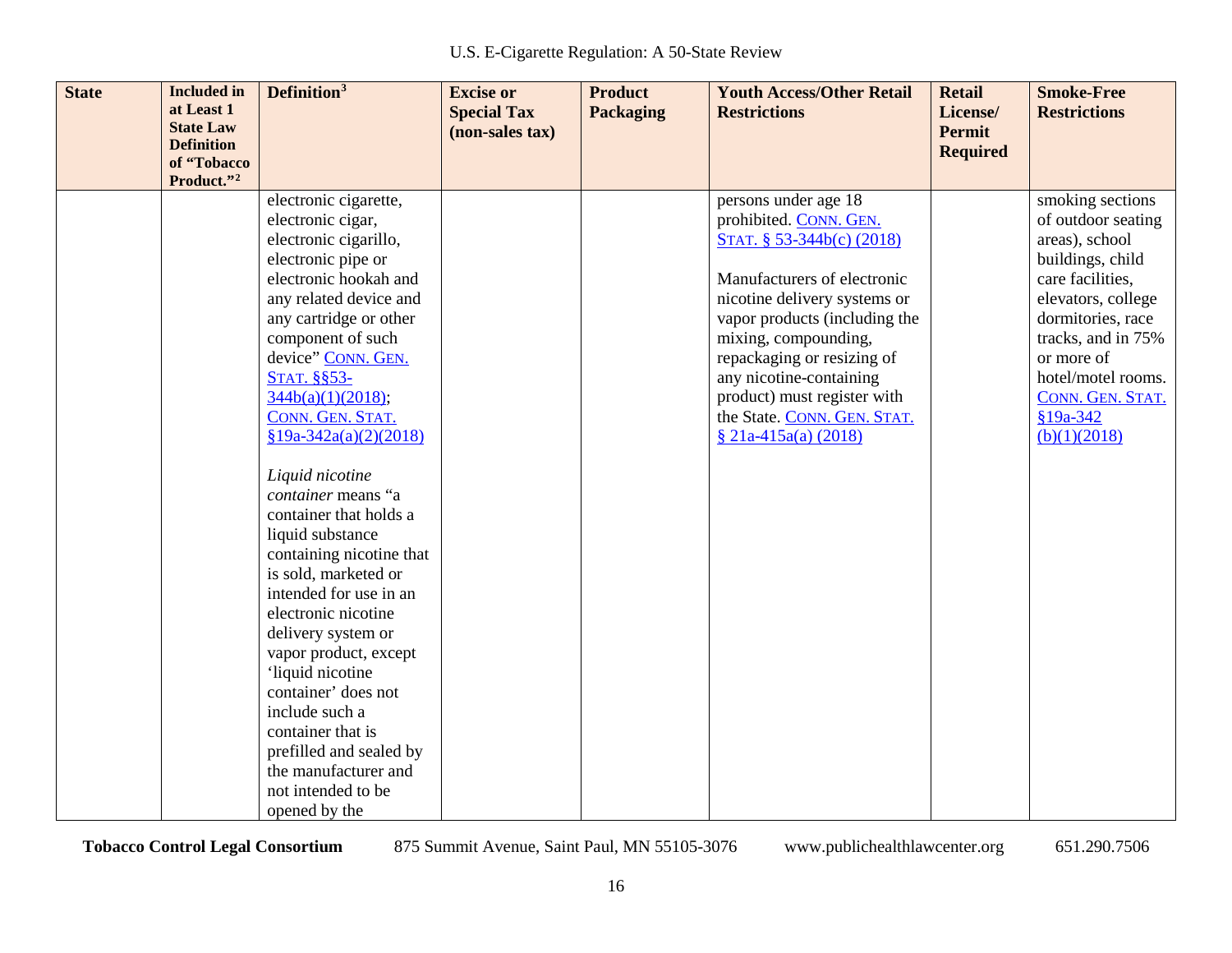| <b>State</b> | <b>Included in</b><br>at Least 1<br><b>State Law</b> | Definition <sup>3</sup>                         | <b>Excise or</b><br><b>Special Tax</b> | <b>Product</b><br><b>Packaging</b> | <b>Youth Access/Other Retail</b><br><b>Restrictions</b> | <b>Retail</b><br>License/        | <b>Smoke-Free</b><br><b>Restrictions</b> |
|--------------|------------------------------------------------------|-------------------------------------------------|----------------------------------------|------------------------------------|---------------------------------------------------------|----------------------------------|------------------------------------------|
|              | <b>Definition</b><br>of "Tobacco                     |                                                 | (non-sales tax)                        |                                    |                                                         | <b>Permit</b><br><b>Required</b> |                                          |
|              | Product."2                                           | consumer" CON. GEN.                             |                                        |                                    |                                                         |                                  |                                          |
|              |                                                      | STAT. §19-342a                                  |                                        |                                    |                                                         |                                  |                                          |
|              |                                                      | (a)(3)(2018)                                    |                                        |                                    |                                                         |                                  |                                          |
|              |                                                      |                                                 |                                        |                                    |                                                         |                                  |                                          |
|              |                                                      | Vapor product means                             |                                        |                                    |                                                         |                                  |                                          |
|              |                                                      | "any product that                               |                                        |                                    |                                                         |                                  |                                          |
|              |                                                      | employs a heating                               |                                        |                                    |                                                         |                                  |                                          |
|              |                                                      | element, power source,<br>electronic circuit or |                                        |                                    |                                                         |                                  |                                          |
|              |                                                      | other electronic,                               |                                        |                                    |                                                         |                                  |                                          |
|              |                                                      | chemical or mechanical                          |                                        |                                    |                                                         |                                  |                                          |
|              |                                                      | means, regardless of                            |                                        |                                    |                                                         |                                  |                                          |
|              |                                                      | shape or size, to                               |                                        |                                    |                                                         |                                  |                                          |
|              |                                                      | produce a vapor that                            |                                        |                                    |                                                         |                                  |                                          |
|              |                                                      | may or may not include                          |                                        |                                    |                                                         |                                  |                                          |
|              |                                                      | nicotine, that is inhaled                       |                                        |                                    |                                                         |                                  |                                          |
|              |                                                      | by the user of such                             |                                        |                                    |                                                         |                                  |                                          |
|              |                                                      | product" CONN.                                  |                                        |                                    |                                                         |                                  |                                          |
|              |                                                      | <b>GEN. STAT. §§53-</b>                         |                                        |                                    |                                                         |                                  |                                          |
|              |                                                      | $\frac{344b(a)(9)(2018)}{2}$                    |                                        |                                    |                                                         |                                  |                                          |
|              |                                                      | $$19a-342a(a)(4) (2018)$                        |                                        |                                    |                                                         |                                  |                                          |
|              |                                                      | Electronic cigarette                            |                                        |                                    |                                                         |                                  |                                          |
|              |                                                      | liquid means "a liquid,                         |                                        |                                    |                                                         |                                  |                                          |
|              |                                                      | that used in an                                 |                                        |                                    |                                                         |                                  |                                          |
|              |                                                      | electronic nicotine                             |                                        |                                    |                                                         |                                  |                                          |
|              |                                                      | delivery system or                              |                                        |                                    |                                                         |                                  |                                          |
|              |                                                      | vapor product,                                  |                                        |                                    |                                                         |                                  |                                          |
|              |                                                      | produces a vapor that                           |                                        |                                    |                                                         |                                  |                                          |
|              |                                                      | may or may not include                          |                                        |                                    |                                                         |                                  |                                          |
|              |                                                      | nicotine and is inhaled                         |                                        |                                    |                                                         |                                  |                                          |
|              |                                                      | by the user of such                             |                                        |                                    |                                                         |                                  |                                          |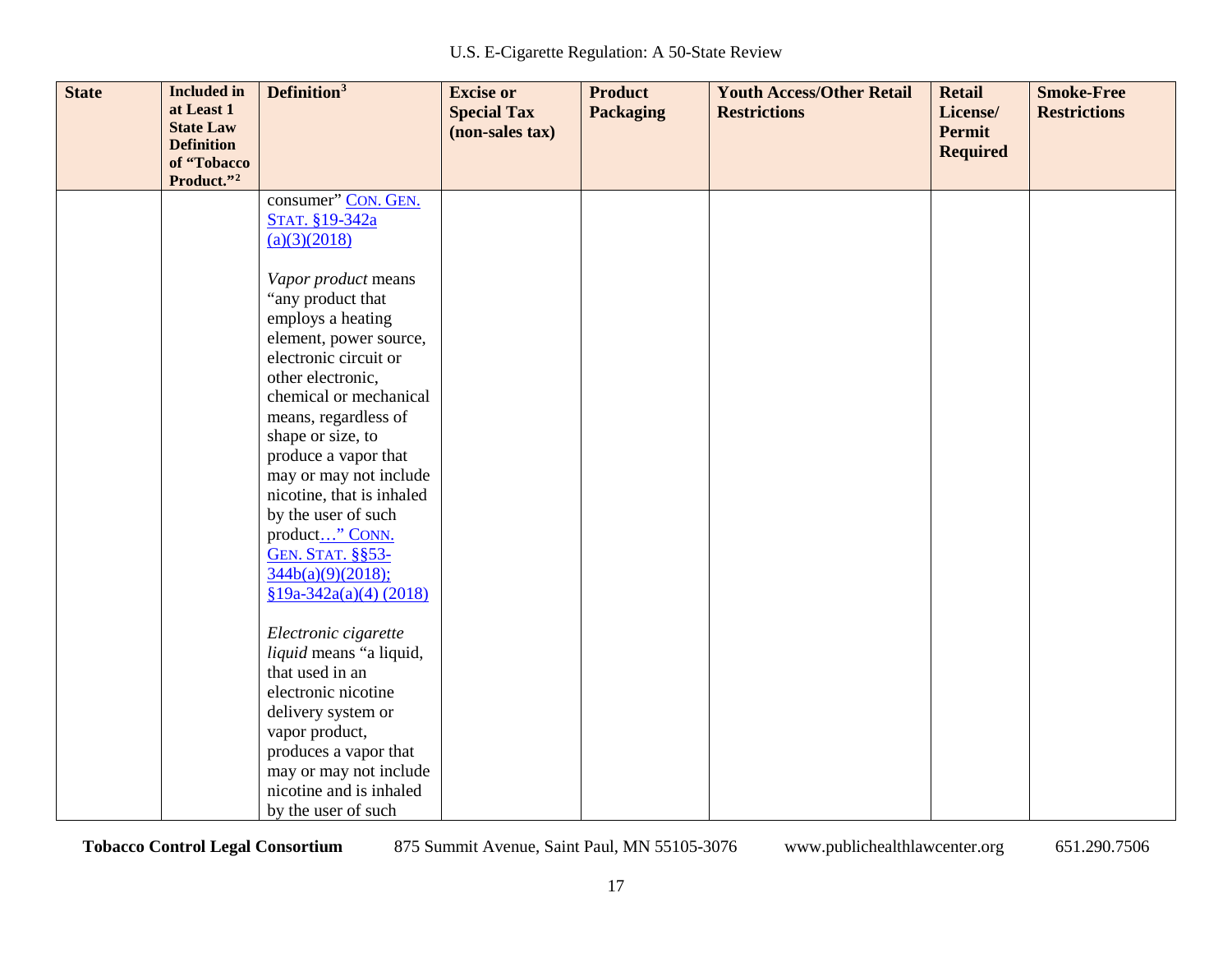| <b>State</b> | <b>Included</b> in<br>at Least 1<br><b>State Law</b><br><b>Definition</b><br>of "Tobacco<br>Product."2 | Definition <sup>3</sup>                                                                                                                                                                                                                                                                                                                                                                                                                                                                                                                                                                                              | <b>Excise or</b><br><b>Special Tax</b><br>(non-sales tax)                                         | <b>Product</b><br><b>Packaging</b> | <b>Youth Access/Other Retail</b><br><b>Restrictions</b>                                                                                                                                                                                                                                                                                                                                                                                                                                                                                                                                                                                  | <b>Retail</b><br>License/<br><b>Permit</b><br><b>Required</b> | <b>Smoke-Free</b><br><b>Restrictions</b>                                                                                                                                                                                                                                                                                                                                                                                                                       |
|--------------|--------------------------------------------------------------------------------------------------------|----------------------------------------------------------------------------------------------------------------------------------------------------------------------------------------------------------------------------------------------------------------------------------------------------------------------------------------------------------------------------------------------------------------------------------------------------------------------------------------------------------------------------------------------------------------------------------------------------------------------|---------------------------------------------------------------------------------------------------|------------------------------------|------------------------------------------------------------------------------------------------------------------------------------------------------------------------------------------------------------------------------------------------------------------------------------------------------------------------------------------------------------------------------------------------------------------------------------------------------------------------------------------------------------------------------------------------------------------------------------------------------------------------------------------|---------------------------------------------------------------|----------------------------------------------------------------------------------------------------------------------------------------------------------------------------------------------------------------------------------------------------------------------------------------------------------------------------------------------------------------------------------------------------------------------------------------------------------------|
|              |                                                                                                        | electronic nicotine<br>delivery system or<br>vapor product." CONN.<br><b>GEN. STAT. §53-</b><br>344b(a)(10)(2018)                                                                                                                                                                                                                                                                                                                                                                                                                                                                                                    |                                                                                                   |                                    |                                                                                                                                                                                                                                                                                                                                                                                                                                                                                                                                                                                                                                          |                                                               |                                                                                                                                                                                                                                                                                                                                                                                                                                                                |
| Delaware     | Yes. DEL.<br><b>CODE ANN.</b><br>tit. 30<br>\$5301(15)<br>2018)                                        | <b>Sale Restrictions</b><br>Tobacco substitute<br>means "any device<br>employing a<br>mechanical heating<br>element, battery, or<br>circuit, regardless of<br>shape or size, that can<br>be used to deliver<br>nicotine into the body<br>through inhalation<br>or any noncombustible<br>product containing<br>nicotine intended for<br>use in such a device<br>." DEL. CODE ANN. tit.<br>$11 \frac{1}{2} 1115(11) (2018)$<br>Electronic smoking<br>device means "any<br>product containing or<br>delivering nicotine or<br>any other similar<br>substance intended for<br>human consumption<br>that can be used by a | Yes (on vapor<br>products) at .05<br>cents/ml. DEL.<br>CODE ANN. tit.<br>30 §5305<br>(C)(2)(2018) | N/A                                | Sale/distribution of tobacco<br>substitutes to persons under<br>age 18 prohibited. DEL.<br>CODE ANN. tit. 11 §§ 1116(a)<br>and 1118(a) (2018)<br>Purchase or receipt of<br>tobacco substitutes by<br>persons under age 18<br>prohibited. DEL. CODE ANN.<br>tit. $11 \t{ } 1124(a) (2018)$<br>Self-service displays/vending<br>machine sales of tobacco<br>substitutes prohibited in<br>places accessible to persons<br>under age 18. DEL. CODE<br>ANN. tit. 11 § 1119 (2018)<br>Marketing or advertising<br>tobacco substitutes on online<br>or mobile applications<br>directed to children. DEL.<br>CODE ANN. tit. 6, § 1204C<br>(2018) | Yes. DEL.<br>CODE ANN.<br>tit. 30<br>§5307<br>(2018)          | Use of electronic<br>smoking devices<br>restricted in same<br>manner as<br>smoking;<br>prohibited in<br>public indoor<br>places in which<br>smoking is<br>prohibited. DEL.<br>CODE ANN. tit. 16<br>§§ 2903 (2018)<br>and DEL. CODE<br><b>ANN.</b> tit. 16<br>$§4452 - 8.0(2018)$<br>Use of electronic<br>smoking devices<br>permitted in vape<br>shops which<br>restrict entry to<br>persons over age<br>18. DEL. CODE<br><b>ANN.</b> tit. 16 §<br>2908 (2018) |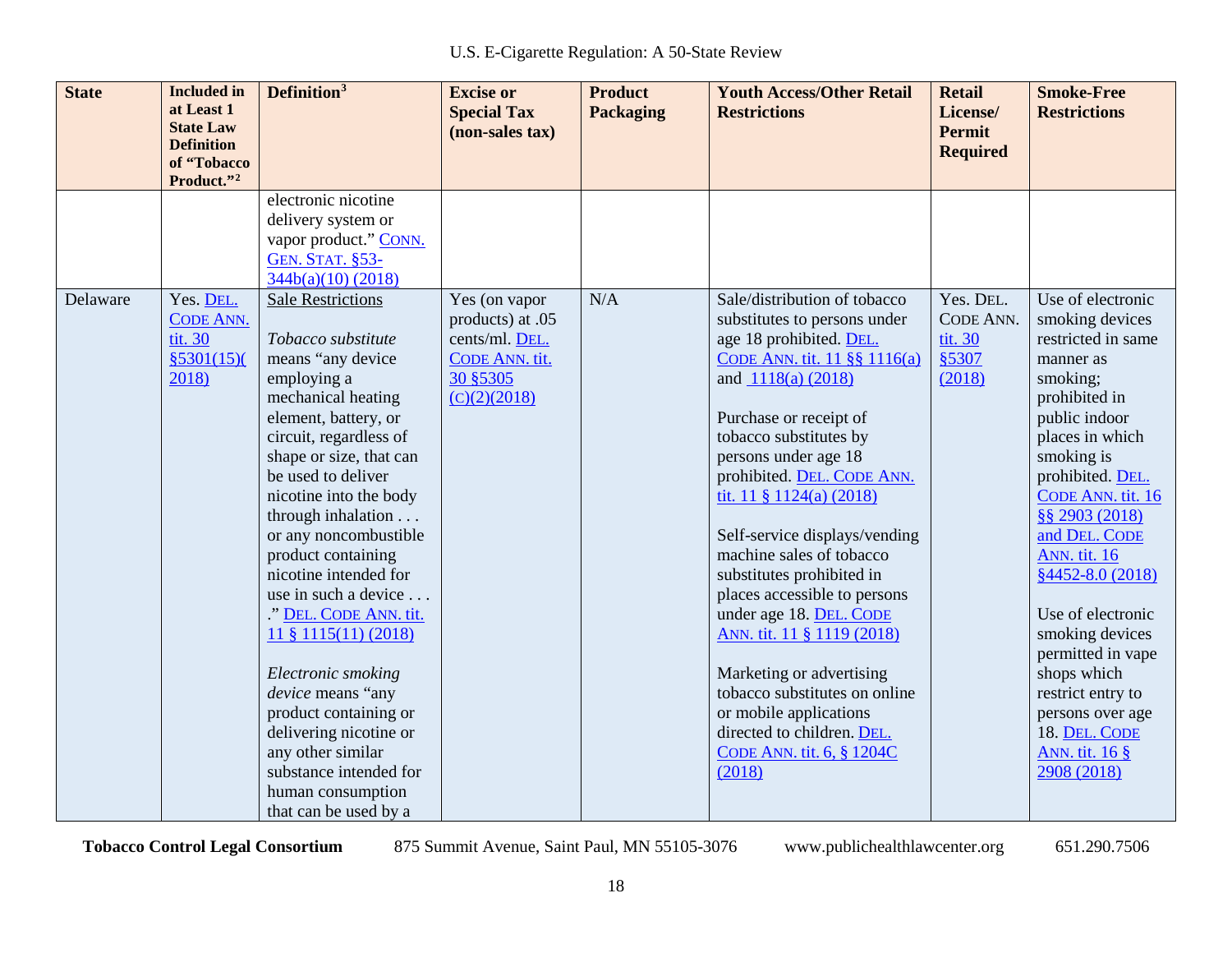| <b>State</b> | <b>Included</b> in<br>at Least 1<br><b>State Law</b><br><b>Definition</b><br>of "Tobacco | <b>Definition</b> <sup>3</sup>                                                                                                                                                                                                                                                                                                      | <b>Excise or</b><br><b>Special Tax</b><br>(non-sales tax) | <b>Product</b><br><b>Packaging</b> | <b>Youth Access/Other Retail</b><br><b>Restrictions</b> | <b>Retail</b><br>License/<br>Permit<br><b>Required</b> | <b>Smoke-Free</b><br><b>Restrictions</b>                                                                     |
|--------------|------------------------------------------------------------------------------------------|-------------------------------------------------------------------------------------------------------------------------------------------------------------------------------------------------------------------------------------------------------------------------------------------------------------------------------------|-----------------------------------------------------------|------------------------------------|---------------------------------------------------------|--------------------------------------------------------|--------------------------------------------------------------------------------------------------------------|
|              | Product."2                                                                               |                                                                                                                                                                                                                                                                                                                                     |                                                           |                                    |                                                         |                                                        |                                                                                                              |
|              |                                                                                          | person to simulate<br>smoking through<br>inhalation of vapor or<br>aerosol from the<br>product [including] any<br>such device, whether<br>manufactured,                                                                                                                                                                             |                                                           |                                    |                                                         |                                                        | Vaping prohibited<br>at licensed Family<br>Child Care<br>Homes. 9-100-103<br>DEL. CODE REGS.<br>21.24 (2018) |
|              |                                                                                          | distributed, marketed,<br>or sold as an e-<br>cigarette, e-cigar, e-<br>pipe, e-hookah, or vape<br>pen, or under any other<br>product name or<br>descriptor." DEL. CODE<br>ANN. tit. 16, § 2902<br>(2018)                                                                                                                           |                                                           |                                    |                                                         |                                                        | Vaping prohibited<br>in foster homes. 9-<br>201-40.0 DEL.<br><b>ADMIN. CODE</b><br>\$40.1.13(2018)           |
|              |                                                                                          | <b>Taxation &amp; Licensing</b><br>Electronic smoking<br>device means "a<br>nonlighted,<br>noncombustible device<br>that employs a<br>mechanical heating<br>element, battery, or<br>circuit, regardless of<br>shape or size, to<br>produce aerosolized or<br>vaporized nicotine for<br>inhalation into the body<br>of an individual |                                                           |                                    |                                                         |                                                        |                                                                                                              |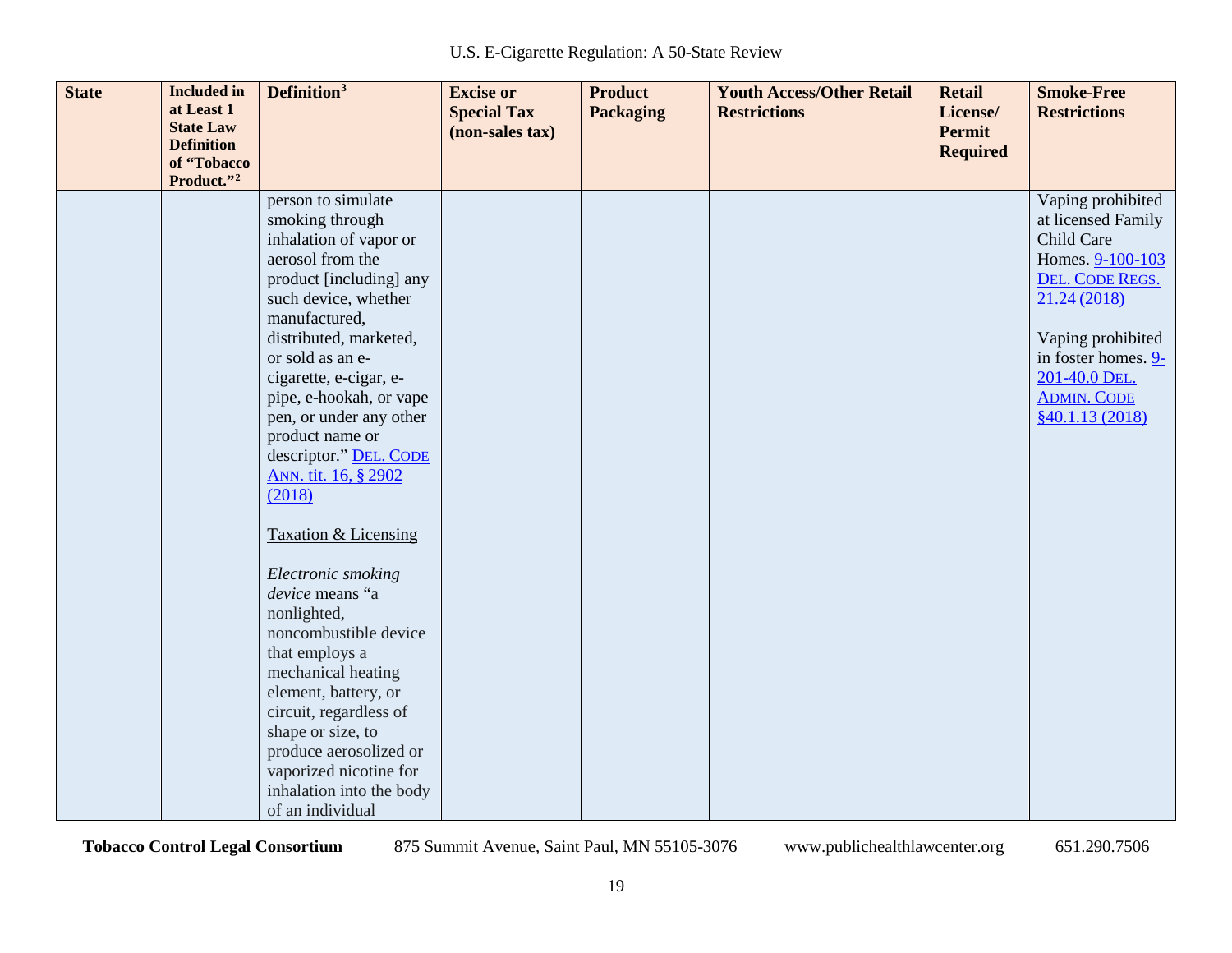| <b>State</b> | <b>Included</b> in<br>at Least 1<br><b>State Law</b><br><b>Definition</b><br>of "Tobacco<br>Product."2 | Definition <sup>3</sup>                                                                                                                                                                                                                                                                                                                                                                                                                                                                                                                                                                                                                                   | <b>Excise or</b><br><b>Special Tax</b><br>(non-sales tax) | <b>Product</b><br><b>Packaging</b> | <b>Youth Access/Other Retail</b><br><b>Restrictions</b> | <b>Retail</b><br>License/<br><b>Permit</b><br><b>Required</b> | <b>Smoke-Free</b><br><b>Restrictions</b> |
|--------------|--------------------------------------------------------------------------------------------------------|-----------------------------------------------------------------------------------------------------------------------------------------------------------------------------------------------------------------------------------------------------------------------------------------------------------------------------------------------------------------------------------------------------------------------------------------------------------------------------------------------------------------------------------------------------------------------------------------------------------------------------------------------------------|-----------------------------------------------------------|------------------------------------|---------------------------------------------------------|---------------------------------------------------------------|------------------------------------------|
|              |                                                                                                        | [including] a device<br>that is manufactured,<br>distributed, marketed,<br>or sold as an e-<br>cigarette, e-cigar, e-<br>pipe, e-hookah, vape<br>pen, or any other<br>similar product with<br>any other product name<br>or descriptor." DEL.<br>CODE ANN. tit. $30 \text{ }$ §<br>5301 (7) (2018)<br>Vapor product means<br>"any nicotine liquid<br>solution or other<br>material containing<br>nicotine that is intended<br>to be used with or in an<br>electronic smoking<br>device." DEL. CODE<br>ANN. tit. 30 § 5301 (20)<br>(2018)<br>Use restrictions<br>Electronic smoking<br>device means "any<br>product containing or<br>delivering nicotine or |                                                           |                                    |                                                         |                                                               |                                          |
|              |                                                                                                        | any other similar<br>substance intended for                                                                                                                                                                                                                                                                                                                                                                                                                                                                                                                                                                                                               |                                                           |                                    |                                                         |                                                               |                                          |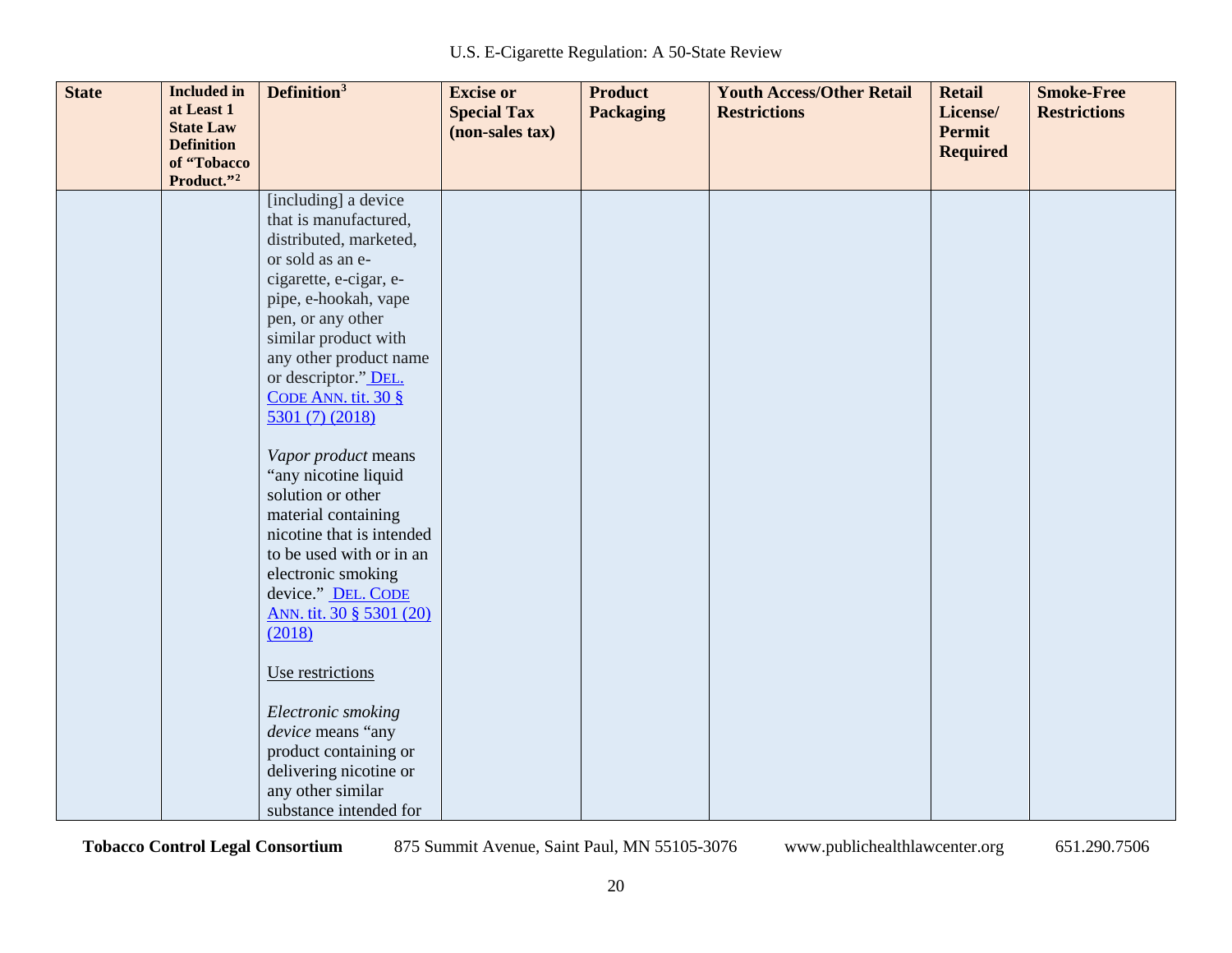| <b>State</b>            | <b>Included</b> in<br>at Least 1<br><b>State Law</b><br><b>Definition</b><br>of "Tobacco<br>Product."2 | Definition <sup>3</sup>                                                                                                                                                                                                                                                                                                                                                                                                      | <b>Excise or</b><br><b>Special Tax</b><br>(non-sales tax)                                                                                                                                                 | <b>Product</b><br><b>Packaging</b> | <b>Youth Access/Other Retail</b><br><b>Restrictions</b>                                                                                                                                                                                                                                          | <b>Retail</b><br>License/<br><b>Permit</b><br><b>Required</b> | <b>Smoke-Free</b><br><b>Restrictions</b>                                                                                                                                                                                                                                                                     |
|-------------------------|--------------------------------------------------------------------------------------------------------|------------------------------------------------------------------------------------------------------------------------------------------------------------------------------------------------------------------------------------------------------------------------------------------------------------------------------------------------------------------------------------------------------------------------------|-----------------------------------------------------------------------------------------------------------------------------------------------------------------------------------------------------------|------------------------------------|--------------------------------------------------------------------------------------------------------------------------------------------------------------------------------------------------------------------------------------------------------------------------------------------------|---------------------------------------------------------------|--------------------------------------------------------------------------------------------------------------------------------------------------------------------------------------------------------------------------------------------------------------------------------------------------------------|
|                         |                                                                                                        | human consumption<br>that can be used by a<br>person to simulate<br>smoke through<br>inhalation of vapor<br>aerosol from the<br>product  including e-<br>cigarette, e-cigar, e-<br>pipe, e-hookah, or vape<br>pen, or under any other<br>product name or<br>descriptor." DEL. CODE<br>REGS. 16 4452-7.0<br>(2018)                                                                                                            |                                                                                                                                                                                                           |                                    |                                                                                                                                                                                                                                                                                                  |                                                               |                                                                                                                                                                                                                                                                                                              |
| District of<br>Columbia | Yes.<br>D.C. CODE<br>$$47-$<br>2401(5A)<br>$(2018)$ and<br>D.C. CODE<br>ANN. §7-<br>1702(8)<br>(2018)  | Tax and Youth Access<br>Vapor product means<br>"(A) any non-lighting,<br>noncombustible<br>product that employs a<br>mechanical heating<br>element, battery, or<br>electronic circuit,<br>regardless of shape or<br>size, that can be used to<br>produce aerosol from<br>nicotine in a solution;<br>or (B) any vapor<br>cartridge or other<br>container of nicotine in<br>a solution or other form<br>that is intended to be | Vapor products<br>taxed at rate<br>equal to tax<br>imposed on<br>cigarette packs,<br>expressed as<br>percentage of<br>average<br>wholesale price.<br><b>D.C. CODE § 47-</b><br>2402.01(a)(1)(C)<br>(2018) | N/A                                | No person may manufacture,<br>or sell vapor products without<br>first obtaining a license. D.C.<br>CODE $$47-2404(a) (2018)$<br>Vending machine sales of<br>vapor products restricted to<br>establishments inaccessible to<br>persons under age 18. D.C.<br>Code § $47-2404(b)(3)(A)$<br>(2018). | Yes.<br>D.C. CODE<br>$$47-$<br>2404(a)<br>(2018)              | Use of electronic<br>smoking devices<br>prohibited similar<br>to smoking,<br>including in<br>workplaces and<br>certain public<br>places (such as<br>enclosed public<br>spaces,<br>playgrounds, bus<br>stops and sporting<br>events). D.C.<br>CODE § 7-741.02<br>$(2018)$ and D.C.<br>CODE § 7-1703<br>(2018) |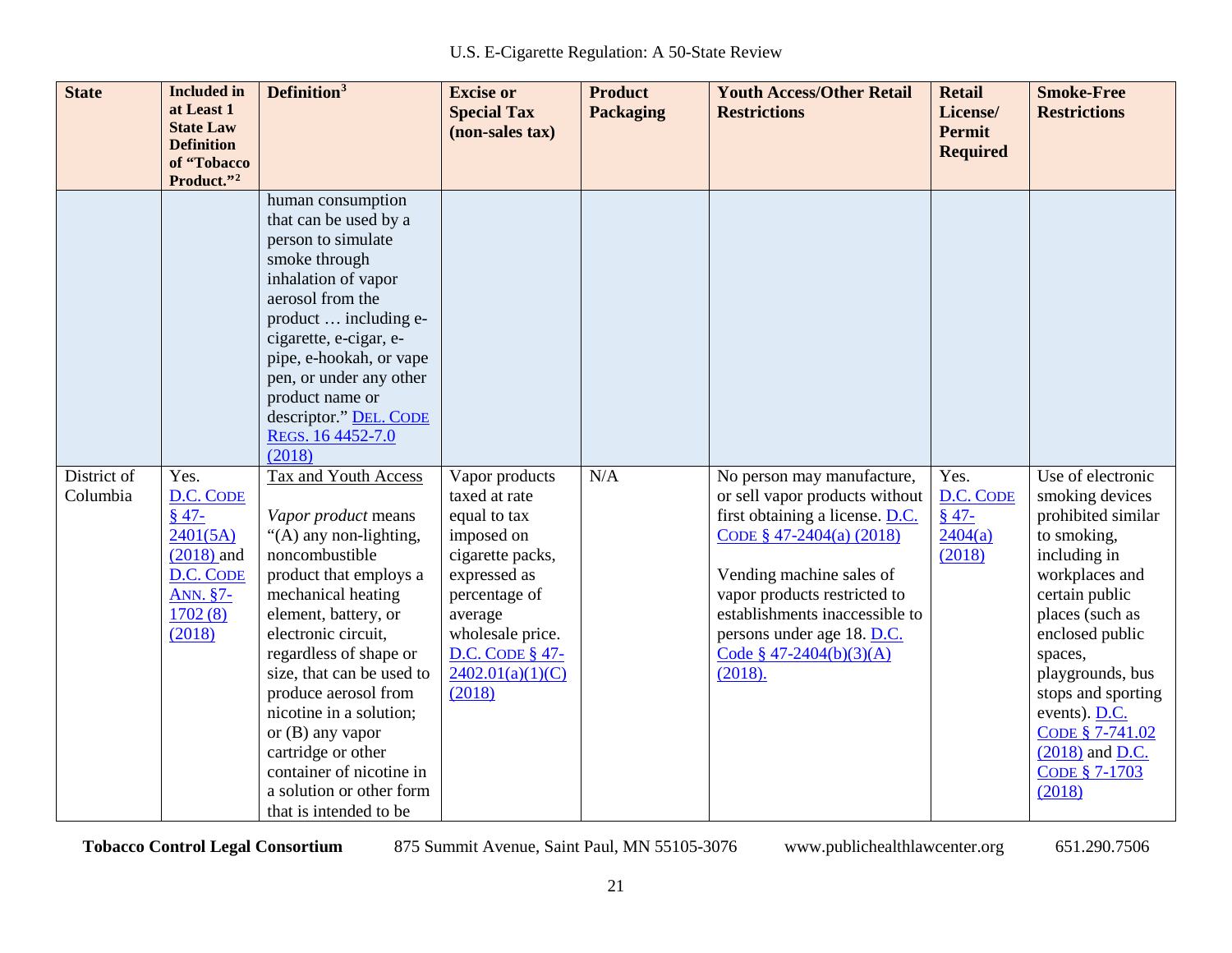| <b>State</b> | <b>Included</b> in<br>at Least 1<br><b>State Law</b><br><b>Definition</b> | Definition <sup>3</sup>                                                                                                                                                                                                                                                                                                                                                                                                                                                                                                                                                                                                                                                                                         | <b>Excise or</b><br><b>Special Tax</b><br>(non-sales tax) | <b>Product</b><br><b>Packaging</b> | <b>Youth Access/Other Retail</b><br><b>Restrictions</b> | <b>Retail</b><br>License/<br>Permit<br><b>Required</b> | <b>Smoke-Free</b><br><b>Restrictions</b>                                                                                                                                                                                                                                        |
|--------------|---------------------------------------------------------------------------|-----------------------------------------------------------------------------------------------------------------------------------------------------------------------------------------------------------------------------------------------------------------------------------------------------------------------------------------------------------------------------------------------------------------------------------------------------------------------------------------------------------------------------------------------------------------------------------------------------------------------------------------------------------------------------------------------------------------|-----------------------------------------------------------|------------------------------------|---------------------------------------------------------|--------------------------------------------------------|---------------------------------------------------------------------------------------------------------------------------------------------------------------------------------------------------------------------------------------------------------------------------------|
|              | of "Tobacco<br>Product."2                                                 |                                                                                                                                                                                                                                                                                                                                                                                                                                                                                                                                                                                                                                                                                                                 |                                                           |                                    |                                                         |                                                        |                                                                                                                                                                                                                                                                                 |
|              |                                                                           | used with or in an<br>electronic cigarette,<br>electronic cigar,<br>electronic cigarillo,<br>electronic pipe, or<br>similar product or<br>device." $D.C.$ CODE $\S$<br>47-2401(9A) (2018)<br>Other tobacco product<br>includes vapor product<br>and "any product<br>containing, made from,<br>or derived from<br>tobacco, other than a<br>cigarette or premium<br>cigar, that is intended<br>or expected to be<br>consumed." D.C. CODE<br>$§47-2401(5A)(2018)$<br>Use restrictions<br>Electronic smoking<br>device means "any<br>product, including one<br>composed of a heating<br>element, battery, or<br>electronic circuit, that<br>contains or delivers<br>nicotine or any other<br>substance intended for |                                                           |                                    |                                                         |                                                        | Use of electronic<br>cigarettes on<br>streetcar or<br>streetcar platform<br>prohibited. D.C.<br>MUN. REGS. tit.<br>18, § 1605.2(c)<br>(2018)<br>Use of electronic<br>cigarettes<br>prohibited on<br>library property.<br>D.C. MUN. REGS.<br>tit. 19, § 810.6<br>$(c)(5)$ (2018) |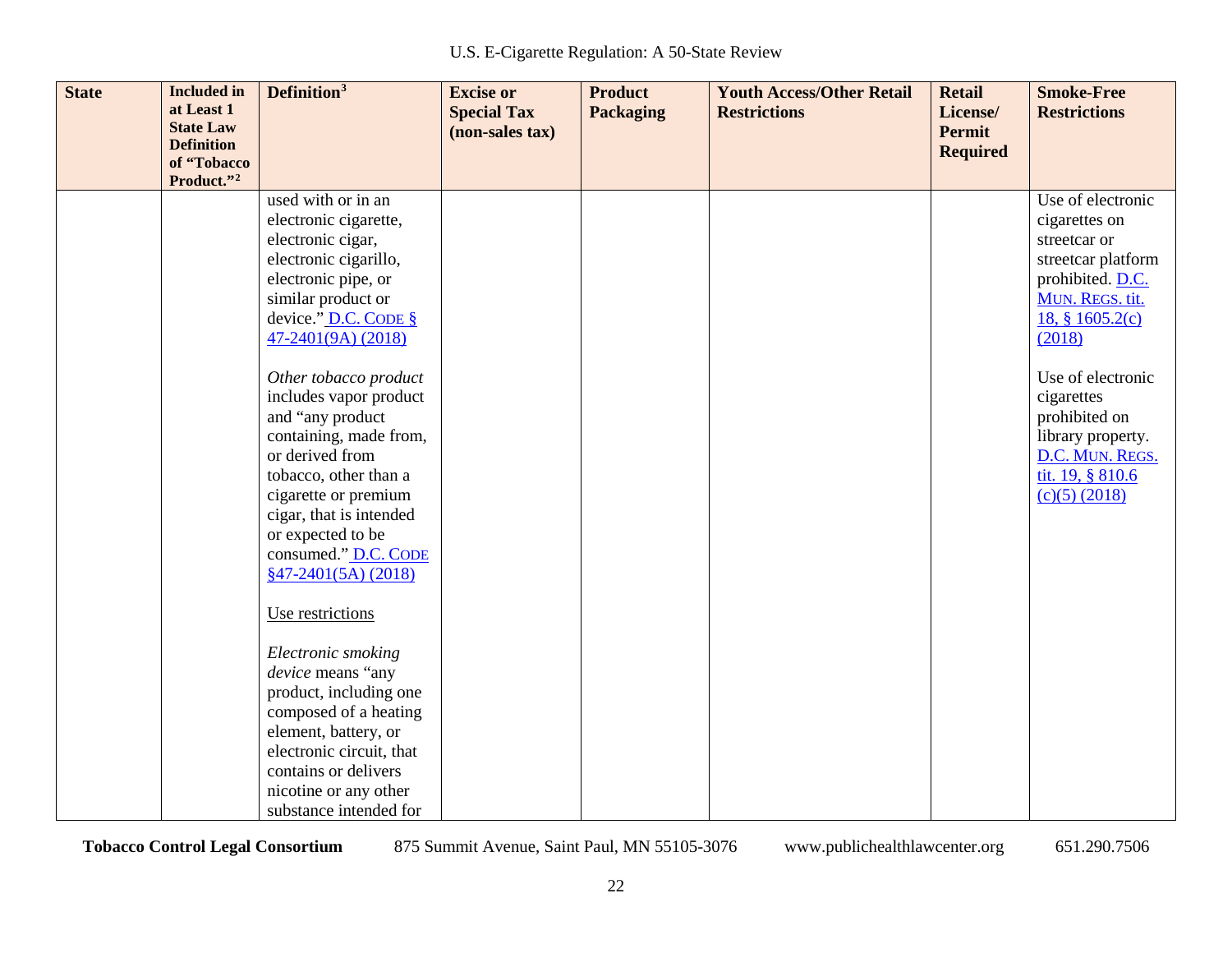| <b>State</b> | <b>Included</b> in<br>at Least 1<br><b>State Law</b><br><b>Definition</b><br>of "Tobacco | Definition <sup>3</sup>                                                                                                                                                                                                                                                                                                                                                                                                    | <b>Excise or</b><br><b>Special Tax</b><br>(non-sales tax) | <b>Product</b><br><b>Packaging</b> | <b>Youth Access/Other Retail</b><br><b>Restrictions</b>                                                                                                                                                                                                                                                      | <b>Retail</b><br>License/<br><b>Permit</b><br><b>Required</b> | <b>Smoke-Free</b><br><b>Restrictions</b>                                                                                                                                                                                                               |
|--------------|------------------------------------------------------------------------------------------|----------------------------------------------------------------------------------------------------------------------------------------------------------------------------------------------------------------------------------------------------------------------------------------------------------------------------------------------------------------------------------------------------------------------------|-----------------------------------------------------------|------------------------------------|--------------------------------------------------------------------------------------------------------------------------------------------------------------------------------------------------------------------------------------------------------------------------------------------------------------|---------------------------------------------------------------|--------------------------------------------------------------------------------------------------------------------------------------------------------------------------------------------------------------------------------------------------------|
|              | Product."2                                                                               |                                                                                                                                                                                                                                                                                                                                                                                                                            |                                                           |                                    |                                                                                                                                                                                                                                                                                                              |                                                               |                                                                                                                                                                                                                                                        |
|              |                                                                                          | human consumption<br>that can be used by a<br>person to simulate<br>smoking through<br>inhalation of vapor or<br>aerosol from the<br>product [including] any<br>such product regardless<br>of whether it is<br>manufactured,<br>distributed, marketed,<br>or sold as an e-<br>cigarette, e-cigar, e-<br>pipe, e-hookah, vape<br>pen, or by any other<br>product name or<br>descriptor." D.C. CODE<br>$§7-741.01(1) (2018)$ |                                                           |                                    |                                                                                                                                                                                                                                                                                                              |                                                               |                                                                                                                                                                                                                                                        |
| Florida      | N <sub>o</sub>                                                                           | Nicotine dispensing<br>device means "any<br>product that employs an<br>electronic, chemical, or<br>mechanical means to<br>produce vapor from a<br>nicotine product,<br>including, but not<br>limited to, an electronic<br>cigarette, electronic<br>cigar, electronic<br>cigarillo, electronic<br>pipe, or other similar<br>device or product, any                                                                          | N/A                                                       | N/A                                | Sale/distribution of nicotine<br>dispensing devices or<br>nicotine products to persons<br>under age 18 prohibited. FLA.<br>STAT. § 877.112(2)-(3)<br>(2018)<br>Possession of nicotine<br>dispensing devices or<br>nicotine products by persons<br>under age 18 prohibited. FLA.<br>STAT. § 877.112(6) (2018) | No                                                            | Use of electronic<br>cigarettes and<br>nicotine<br>dispensing devices<br>in courthouses of<br>Sixth Judicial<br>Circuit and within<br>50 feet of<br>entrances thereto<br>prohibited.<br><b>ADMIN. ORDER</b><br>No. 2015-008<br><b>PA/PI-CIR (2018)</b> |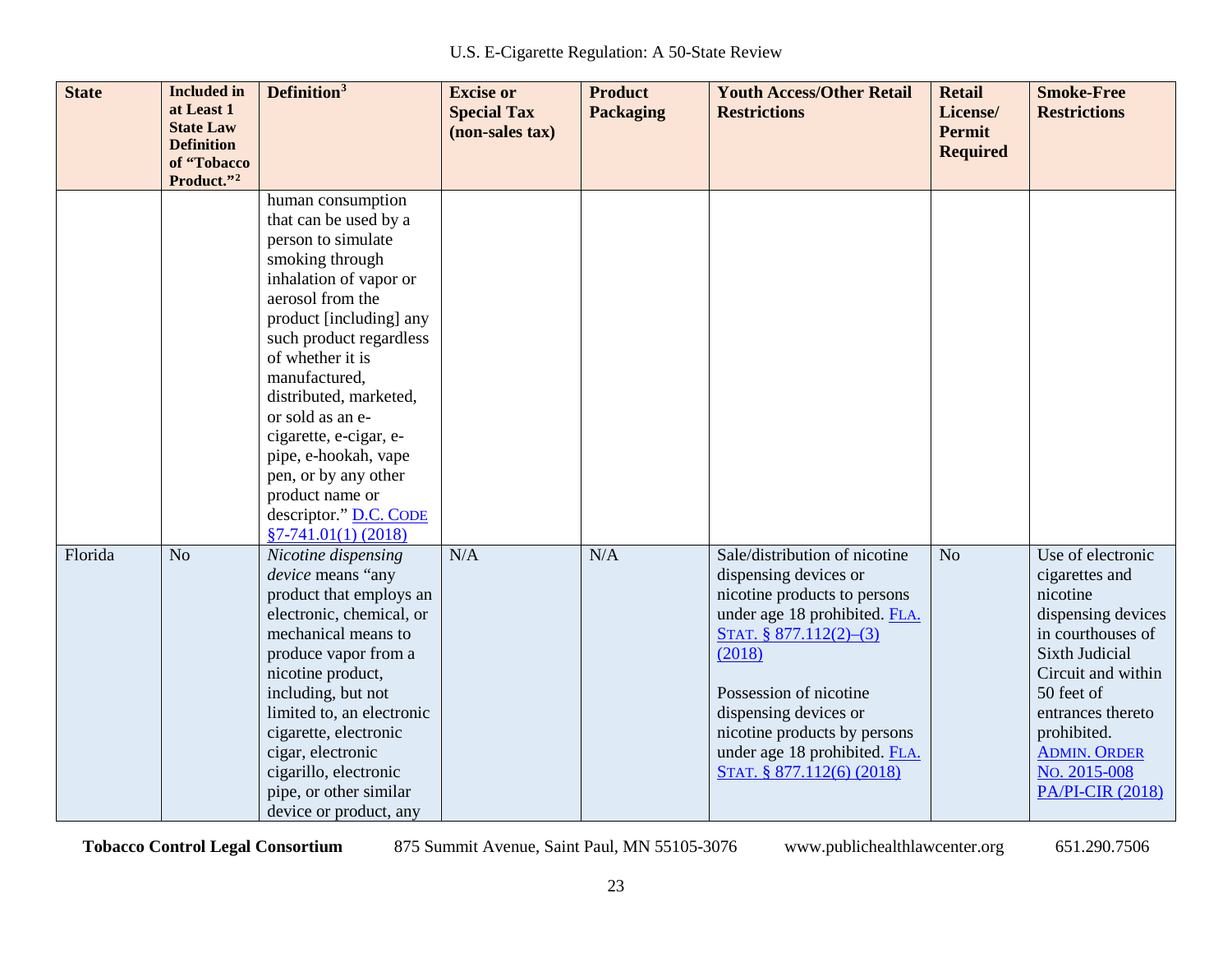| <b>State</b> | <b>Included</b> in             | Definition <sup>3</sup>   | <b>Excise or</b>   | <b>Product</b>   | <b>Youth Access/Other Retail</b> | <b>Retail</b>   | <b>Smoke-Free</b>   |
|--------------|--------------------------------|---------------------------|--------------------|------------------|----------------------------------|-----------------|---------------------|
|              | at Least 1<br><b>State Law</b> |                           | <b>Special Tax</b> | <b>Packaging</b> | <b>Restrictions</b>              | License/        | <b>Restrictions</b> |
|              | <b>Definition</b>              |                           | (non-sales tax)    |                  |                                  | <b>Permit</b>   |                     |
|              | of "Tobacco                    |                           |                    |                  |                                  | <b>Required</b> |                     |
|              | Product."2                     |                           |                    |                  |                                  |                 |                     |
|              |                                | replacement cartridge     |                    |                  | Self-service displays of         |                 | Use of electronic   |
|              |                                | for such device, and      |                    |                  | nicotine products or nicotine    |                 | cigarettes          |
|              |                                | any other container of    |                    |                  | dispensing devices prohibited    |                 | prohibited in all   |
|              |                                | nicotine in a solution or |                    |                  | in places accessible to          |                 | firefighter         |
|              |                                | other form intended to    |                    |                  | persons under 18 years           |                 | employee places     |
|              |                                | be used with or within    |                    |                  | except sales made through        |                 | of employment.      |
|              |                                | an electronic cigarette,  |                    |                  | vending machine with             |                 | FLA. ADMIN.         |
|              |                                | electronic cigar,         |                    |                  | lockout device controlled by     |                 | CODE ANN. r.        |
|              |                                | electronic cigarillo,     |                    |                  | retailer. FLA. STAT. §           |                 | $69A-62.024(6)$     |
|              |                                | electronic pipe, or other |                    |                  | $877.112(11)–(12)$ (2018)        |                 | (2018)              |
|              |                                | similar device or         |                    |                  |                                  |                 |                     |
|              |                                | product." FLA. STAT. §    |                    |                  |                                  |                 | E-cigarette use     |
|              |                                | 877.112(1)(a) (2018)      |                    |                  |                                  |                 | prohibited in       |
|              |                                |                           |                    |                  |                                  |                 | licensed out-of-    |
|              |                                | Nicotine product means    |                    |                  |                                  |                 | home cargiver       |
|              |                                | "any product that         |                    |                  |                                  |                 | homes and           |
|              |                                | contains nicotine,        |                    |                  |                                  |                 | vehicles (when      |
|              |                                | including liquid          |                    |                  |                                  |                 | children present).  |
|              |                                | nicotine, that is         |                    |                  |                                  |                 | FLA. ADMIN.         |
|              |                                | intended for human        |                    |                  |                                  |                 | CODE ANN. r.        |
|              |                                | consumption, whether      |                    |                  |                                  |                 | 65C-13.030 and      |
|              |                                | inhaled, chewed,          |                    |                  |                                  |                 | 65C-13.025          |
|              |                                | absorbed, dissolved, or   |                    |                  |                                  |                 | (2018)              |
|              |                                | ingested by any means,    |                    |                  |                                  |                 |                     |
|              |                                | but does not include a:   |                    |                  |                                  |                 |                     |
|              |                                | (1) Tobacco product, as   |                    |                  |                                  |                 |                     |
|              |                                | defined in § 569.002      |                    |                  |                                  |                 |                     |
|              |                                | $\cdot$ " FLA. STAT. §    |                    |                  |                                  |                 |                     |
|              |                                | $877.112(1)(b)$ (2018)    |                    |                  |                                  |                 |                     |
| Georgia      | N <sub>o</sub>                 | Vapor product means       | N/A                | N/A              | Sale of vapor products to        | N <sub>o</sub>  | Use of electronic   |
|              |                                | "any noncombustible       |                    |                  | persons under age 18             |                 | devices that        |
|              |                                | product containing        |                    |                  |                                  |                 | simulate tobacco    |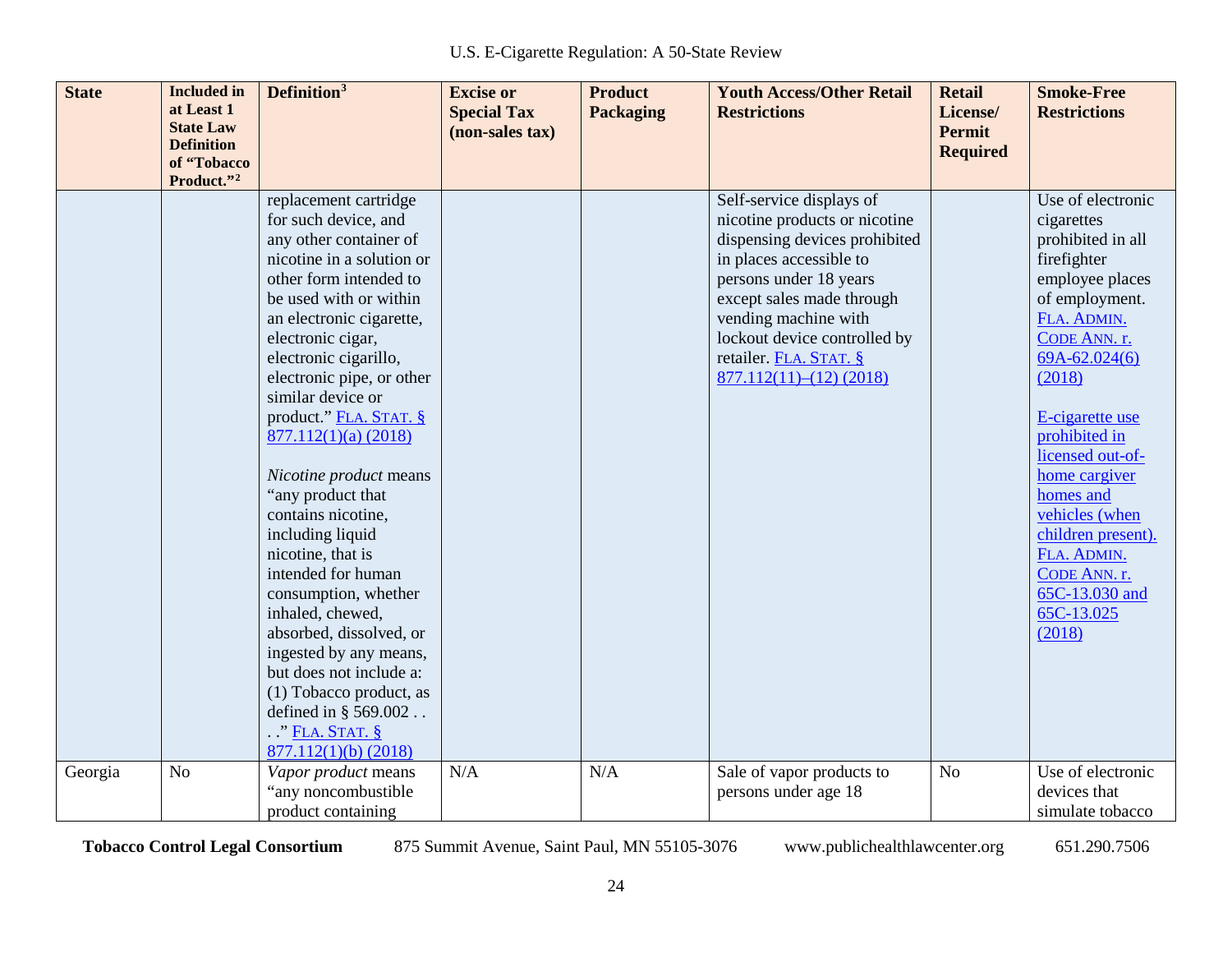| <b>State</b> | <b>Included</b> in<br>at Least 1<br><b>State Law</b> | Definition <sup>3</sup>                         | <b>Excise or</b><br><b>Special Tax</b><br>(non-sales tax) | <b>Product</b><br><b>Packaging</b> | <b>Youth Access/Other Retail</b><br><b>Restrictions</b>  | <b>Retail</b><br>License/<br>Permit | <b>Smoke-Free</b><br><b>Restrictions</b> |
|--------------|------------------------------------------------------|-------------------------------------------------|-----------------------------------------------------------|------------------------------------|----------------------------------------------------------|-------------------------------------|------------------------------------------|
|              | <b>Definition</b>                                    |                                                 |                                                           |                                    |                                                          | <b>Required</b>                     |                                          |
|              | of "Tobacco<br>Product."2                            |                                                 |                                                           |                                    |                                                          |                                     |                                          |
|              |                                                      | nicotine that employs a                         |                                                           |                                    | prohibited. GA. CODE ANN. §                              |                                     | smoking                                  |
|              |                                                      | heating element, power                          |                                                           |                                    | $16-12-171(a)(1) (2018)$                                 |                                     | prohibited by food                       |
|              |                                                      | source, electronic                              |                                                           |                                    |                                                          |                                     | service employees                        |
|              |                                                      | circuit, or other                               |                                                           |                                    | Distribution of free vapor                               |                                     | at work (except in                       |
|              |                                                      | electronic, chemical, or                        |                                                           |                                    | products on public property,                             |                                     | designated areas).                       |
|              |                                                      | mechanical means,                               |                                                           |                                    | within 500 feet of playground                            |                                     | GA. COMP. R. &                           |
|              |                                                      | regardless of shape or                          |                                                           |                                    | or school, or to persons under                           |                                     | REGS. 511-6-1-.03                        |
|              |                                                      | size, that can be used to                       |                                                           |                                    | the age 18 prohibited. GA.                               |                                     | (2018)                                   |
|              |                                                      | produce vapor from                              |                                                           |                                    | CODE ANN. § 16-12-174                                    |                                     |                                          |
|              |                                                      | nicotine in a solution or                       |                                                           |                                    | (2018)                                                   |                                     |                                          |
|              |                                                      | other form. The term                            |                                                           |                                    |                                                          |                                     |                                          |
|              |                                                      | 'vapor product' shall                           |                                                           |                                    | Purchase/possession of vapor                             |                                     |                                          |
|              |                                                      | include any electronic<br>cigarette, electronic |                                                           |                                    | products by persons under<br>age 18 prohibited. GA. CODE |                                     |                                          |
|              |                                                      | cigar, electronic                               |                                                           |                                    | ANN. $§ 16-12-171(b)(1)$                                 |                                     |                                          |
|              |                                                      | cigarillo, electronic                           |                                                           |                                    | (2018)                                                   |                                     |                                          |
|              |                                                      | pipe, or similar product                        |                                                           |                                    |                                                          |                                     |                                          |
|              |                                                      | or device and any vapor                         |                                                           |                                    | Vending machine sales of                                 |                                     |                                          |
|              |                                                      | cartridge or other                              |                                                           |                                    | vapor products restricted to                             |                                     |                                          |
|              |                                                      | container of nicotine in                        |                                                           |                                    | locations not readily                                    |                                     |                                          |
|              |                                                      | a solution or other form                        |                                                           |                                    | accessible to persons under                              |                                     |                                          |
|              |                                                      | that is intended to be                          |                                                           |                                    | age 18 (excepting machines                               |                                     |                                          |
|              |                                                      | used with or in an                              |                                                           |                                    | under direct supervision of                              |                                     |                                          |
|              |                                                      | electronic cigarette,                           |                                                           |                                    | employee or located at                                   |                                     |                                          |
|              |                                                      | electronic cigar,                               |                                                           |                                    | highway rest areas). GA.                                 |                                     |                                          |
|              |                                                      | electronic cigarillo,                           |                                                           |                                    | CODE ANN. § 16-12-173(e)                                 |                                     |                                          |
|              |                                                      | electronic pipe, or                             |                                                           |                                    | (2018)                                                   |                                     |                                          |
|              |                                                      | similar product or                              |                                                           |                                    |                                                          |                                     |                                          |
|              |                                                      | device." GA. CODE                               |                                                           |                                    |                                                          |                                     |                                          |
|              |                                                      | ANN. § 16-12-170(10)                            |                                                           |                                    |                                                          |                                     |                                          |
|              |                                                      | (2018)                                          |                                                           |                                    |                                                          |                                     |                                          |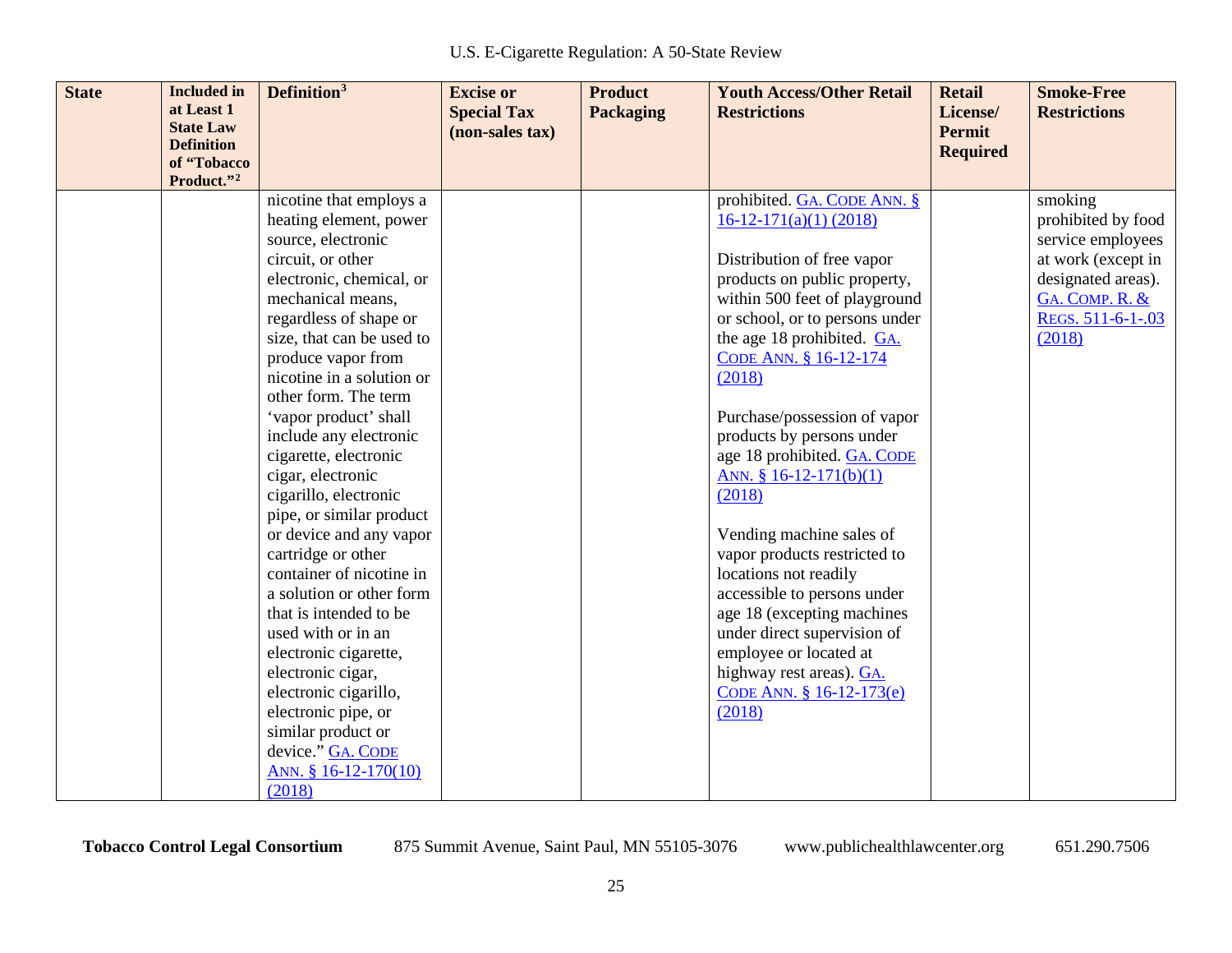| <b>State</b> | <b>Included</b> in               | Definition <sup>3</sup>                 | <b>Excise or</b>   | <b>Product</b>   | <b>Youth Access/Other Retail</b>                            | <b>Retail</b>   | <b>Smoke-Free</b>   |
|--------------|----------------------------------|-----------------------------------------|--------------------|------------------|-------------------------------------------------------------|-----------------|---------------------|
|              | at Least 1                       |                                         | <b>Special Tax</b> | <b>Packaging</b> | <b>Restrictions</b>                                         | License/        | <b>Restrictions</b> |
|              | <b>State Law</b>                 |                                         | (non-sales tax)    |                  |                                                             | <b>Permit</b>   |                     |
|              | <b>Definition</b><br>of "Tobacco |                                         |                    |                  |                                                             | <b>Required</b> |                     |
|              | Product."2                       |                                         |                    |                  |                                                             |                 |                     |
| Hawaii       | Yes                              | <b>Use Restrictions</b>                 | N/A                | N/A              | Sale/distribution of electronic                             | N <sub>o</sub>  | Use of electronic   |
|              | HAW. REV.                        |                                         |                    |                  | smoking devices to persons                                  |                 | smoking devices     |
|              | $STAT.$ §§                       | Electronic smoking                      |                    |                  | under age 21 prohibited.                                    |                 | prohibited in       |
|              | 323F-                            | device means "any                       |                    |                  | HAW. REV. STAT. § 712-                                      |                 | places smoking      |
|              | $34(d)$ ; $321-$                 | electronic product that                 |                    |                  | $1258(1)$ (2018)                                            |                 | prohibited,         |
|              | 211; 328J-                       | can be used to                          |                    |                  |                                                             |                 | including enclosed  |
|              | 1; and $712-$                    | aerosolize and deliver                  |                    |                  | Purchase of electronic                                      |                 | or partially        |
|              | 1258(5)                          | nicotine or other                       |                    |                  | smoking device by person                                    |                 | enclosed places     |
|              | (2018)                           | substances to the                       |                    |                  | under age 21 prohibited.                                    |                 | that are: owned,    |
|              |                                  | person inhaling from                    |                    |                  | <b>HAW. REV. STAT. § 712-</b>                               |                 | leased or operated  |
|              |                                  | the device, including,                  |                    |                  | $1258(3)$ (2018)                                            |                 | by the state or     |
|              |                                  | but not limited to, an                  |                    |                  |                                                             |                 | counties, open to   |
|              |                                  | electronic cigarette,                   |                    |                  | Possession or use of                                        |                 | the public, places  |
|              |                                  | electronic cigar,                       |                    |                  | electronic smoking device by                                |                 | of employment,      |
|              |                                  | electronic cigarillo,                   |                    |                  | person under age 21 in public                               |                 | sports              |
|              |                                  | electronic pipe, hookah                 |                    |                  | prohibited. HAW. REV. STAT.                                 |                 | arenas/stadiums,    |
|              |                                  | pipe, or hookah pen,                    |                    |                  | § 321-212 (2018)                                            |                 | and within 20 feet  |
|              |                                  | and any cartridge or                    |                    |                  |                                                             |                 | of entrances and    |
|              |                                  | other component of the                  |                    |                  | Distribution of samples of                                  |                 | exits to such       |
|              |                                  | device or related                       |                    |                  | electronic smoking devices                                  |                 | places. HAW. REV.   |
|              |                                  | product." HAW. REV.                     |                    |                  | on public property or within                                |                 | STAT. §§ 328J-2-    |
|              |                                  | STAT. §§ 323F-34(d);                    |                    |                  | 1000 feet of a school is                                    |                 | 328J-6 (2018)       |
|              |                                  | $321-211$ ; $328J-1$ ; and              |                    |                  | prohibited. HAW. REV. STAT.                                 |                 |                     |
|              |                                  | $712 - 1258(5) (2018)$                  |                    |                  | $$328J-17(a) (2018)$                                        |                 | Use of electronic   |
|              |                                  |                                         |                    |                  |                                                             |                 | smoking devices     |
|              |                                  | Youth Access                            |                    |                  | Self-service displays and                                   |                 | prohibited in state |
|              |                                  |                                         |                    |                  | vending machine sales of                                    |                 | parks. HAW. REV.    |
|              |                                  | Electronic smoking<br>device means "any |                    |                  | electronic smoking devices                                  |                 | STAT. § 184-4.5(a)  |
|              |                                  | electronic product that                 |                    |                  | prohibited except in duty-free<br>facilities and adult-only |                 | (2018)              |
|              |                                  | can be used to simulate                 |                    |                  | tobacco businesses. HAW.                                    |                 |                     |
|              |                                  |                                         |                    |                  |                                                             |                 | Use of vapor        |
|              |                                  | smoking in the delivery                 |                    |                  | REV. STAT. § 328J-18 (2018)                                 |                 | cigarettes or e-    |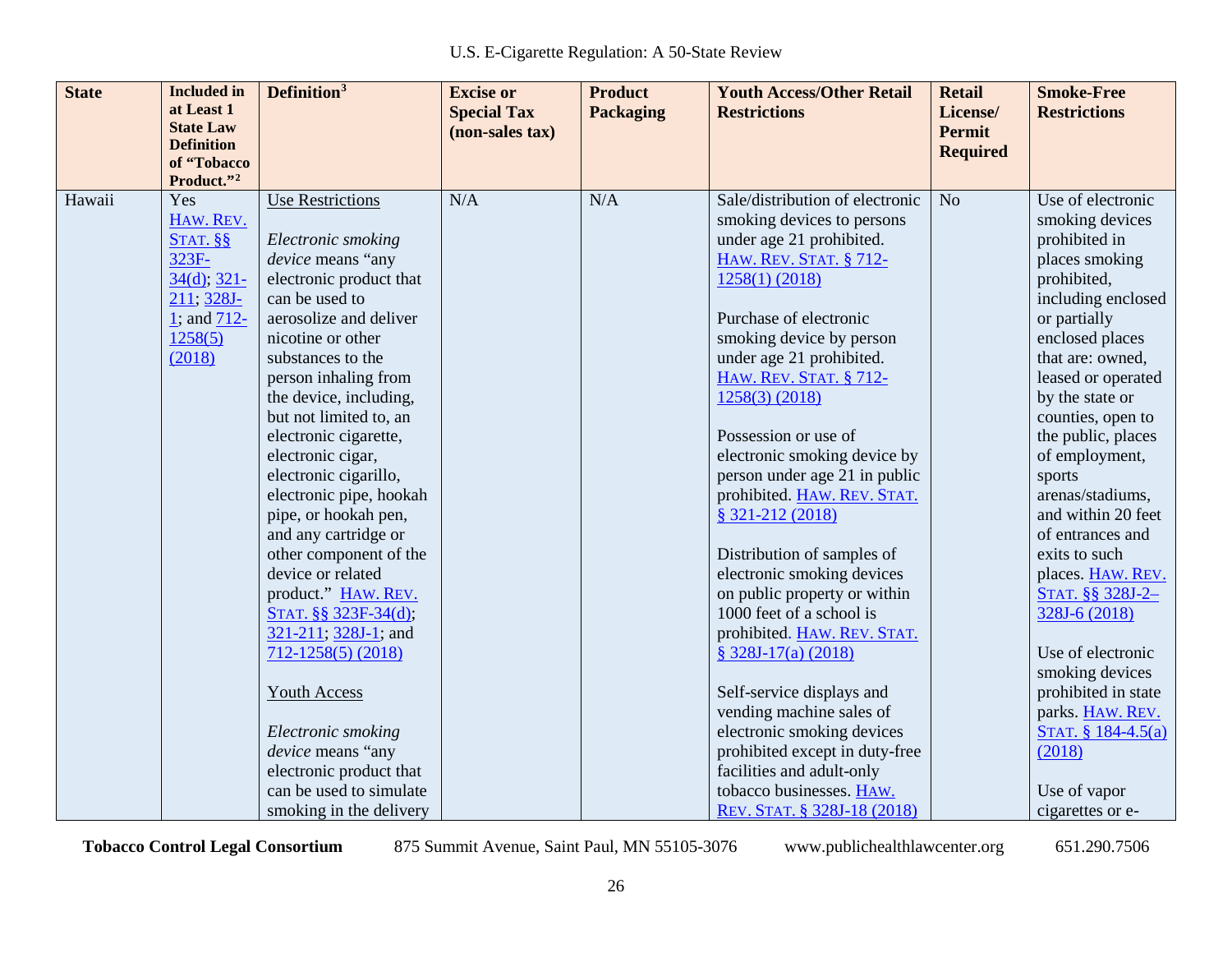| <b>State</b> | <b>Included</b> in             | Definition <sup>3</sup>                        | <b>Excise or</b>   | <b>Product</b>   | <b>Youth Access/Other Retail</b> | <b>Retail</b>             | <b>Smoke-Free</b>                        |
|--------------|--------------------------------|------------------------------------------------|--------------------|------------------|----------------------------------|---------------------------|------------------------------------------|
|              | at Least 1<br><b>State Law</b> |                                                | <b>Special Tax</b> | <b>Packaging</b> | <b>Restrictions</b>              | License/                  | <b>Restrictions</b>                      |
|              | <b>Definition</b>              |                                                | (non-sales tax)    |                  |                                  | Permit<br><b>Required</b> |                                          |
|              | of "Tobacco                    |                                                |                    |                  |                                  |                           |                                          |
|              | Product."2                     |                                                |                    |                  |                                  |                           |                                          |
|              |                                | of nicotine or other                           |                    |                  |                                  |                           | cigarettes in parks.                     |
|              |                                | substances to the                              |                    |                  |                                  |                           | HAW. CODE R.                             |
|              |                                | person inhaling from                           |                    |                  |                                  |                           | $$15-210-13(a)$                          |
|              |                                | the device, including<br>but not limited to an |                    |                  |                                  |                           | $(25)$ $(2018)$                          |
|              |                                | electronic cigarette,                          |                    |                  |                                  |                           | Use of electronic                        |
|              |                                | electronic cigar,                              |                    |                  |                                  |                           | smoking devices                          |
|              |                                | electronic cigarillo, or                       |                    |                  |                                  |                           | prohibited on                            |
|              |                                | electronic pipe, and any                       |                    |                  |                                  |                           | indoor and                               |
|              |                                | cartridge or other                             |                    |                  |                                  |                           | outdoor areas of                         |
|              |                                | component of the                               |                    |                  |                                  |                           | Hawaii Health                            |
|              |                                | device or related                              |                    |                  |                                  |                           | Systems                                  |
|              |                                | product." HAW. REV.                            |                    |                  |                                  |                           | Corporation                              |
|              |                                | STAT. §§184-4.5 (2018)                         |                    |                  |                                  |                           | property. HAW.                           |
|              |                                | and §712-1258                                  |                    |                  |                                  |                           | REV. STAT. §                             |
|              |                                | (5)(2018)                                      |                    |                  |                                  |                           | 323F-34(a) (2018)                        |
|              |                                |                                                |                    |                  |                                  |                           | Use of electronic                        |
|              |                                |                                                |                    |                  |                                  |                           | smoking devices                          |
|              |                                |                                                |                    |                  |                                  |                           | prohibited in and                        |
|              |                                |                                                |                    |                  |                                  |                           | within 20 feet of                        |
|              |                                |                                                |                    |                  |                                  |                           | "any entrance,                           |
|              |                                |                                                |                    |                  |                                  |                           | exit, window, and<br>ventilation intake" |
|              |                                |                                                |                    |                  |                                  |                           | of public elderly                        |
|              |                                |                                                |                    |                  |                                  |                           | and low-income                           |
|              |                                |                                                |                    |                  |                                  |                           | housing projects.                        |
|              |                                |                                                |                    |                  |                                  |                           | HAW. REV. STAT.                          |
|              |                                |                                                |                    |                  |                                  |                           | $$356D-6.5(2018)$                        |
| Idaho        | N <sub>o</sub>                 | Electronic cigarette                           | N/A                | N/A              | Sale/distribution of electronic  | N <sub>o</sub>            | N/A                                      |
|              |                                | means "any device that                         |                    |                  | cigarettes to persons under      |                           |                                          |
|              |                                | can provide an inhaled                         |                    |                  | age 18 prohibited. IDAHO         |                           |                                          |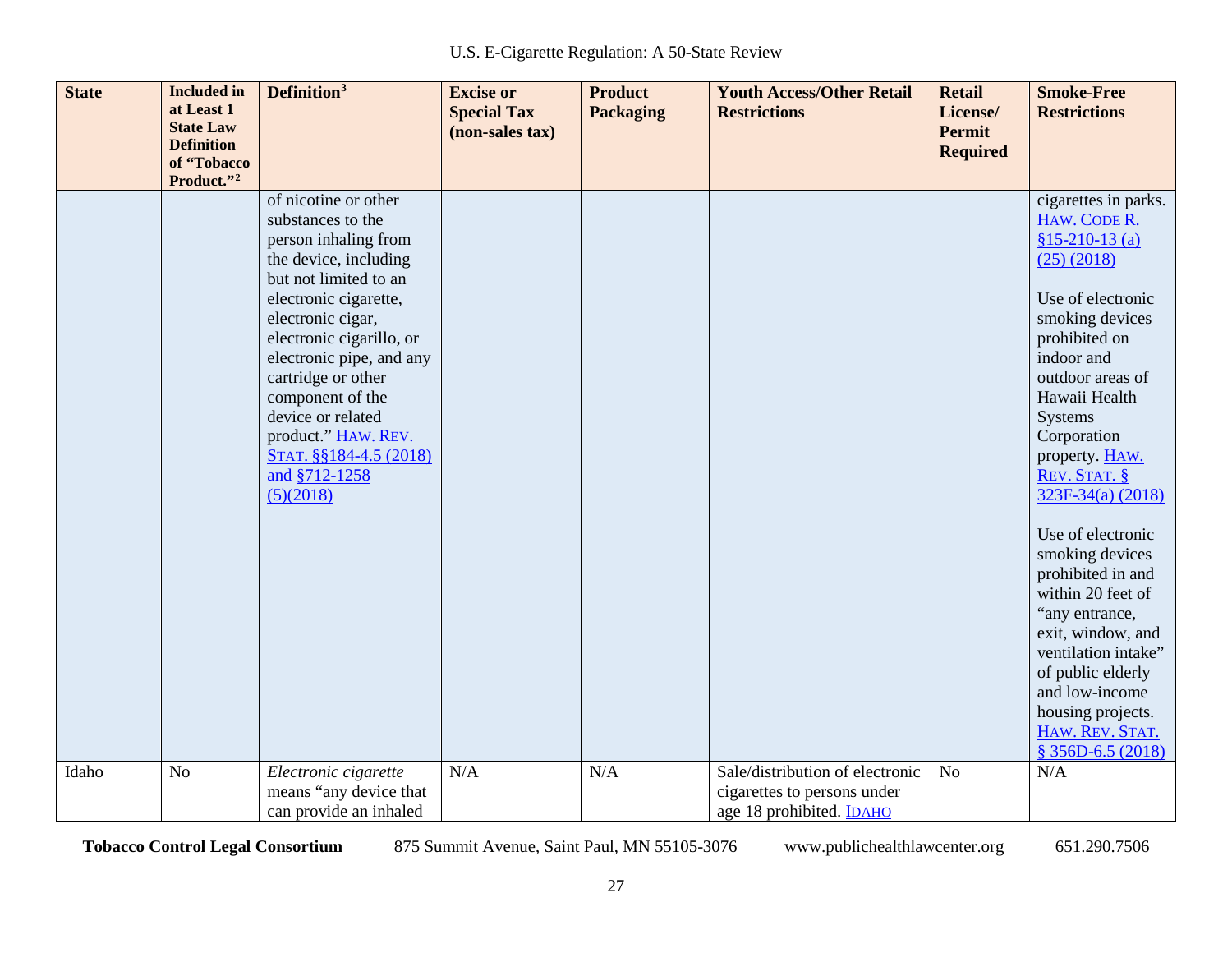| <b>State</b> | <b>Included</b> in<br>at Least 1<br><b>State Law</b> | Definition <sup>3</sup>                                                                                                                                                                                                     | <b>Excise or</b><br><b>Special Tax</b><br>(non-sales tax) | <b>Product</b><br><b>Packaging</b>                               | <b>Youth Access/Other Retail</b><br><b>Restrictions</b>                                                                                                                                                                                                                                                                   | <b>Retail</b><br>License/<br><b>Permit</b> | <b>Smoke-Free</b><br><b>Restrictions</b>                                  |
|--------------|------------------------------------------------------|-----------------------------------------------------------------------------------------------------------------------------------------------------------------------------------------------------------------------------|-----------------------------------------------------------|------------------------------------------------------------------|---------------------------------------------------------------------------------------------------------------------------------------------------------------------------------------------------------------------------------------------------------------------------------------------------------------------------|--------------------------------------------|---------------------------------------------------------------------------|
|              | <b>Definition</b><br>of "Tobacco<br>Product."2       |                                                                                                                                                                                                                             |                                                           |                                                                  |                                                                                                                                                                                                                                                                                                                           | <b>Required</b>                            |                                                                           |
|              |                                                      | dose of nicotine by<br>delivering a vaporized<br>solution [and] includes<br>the components of an<br>electronic cigarette<br>including, but not<br>limited to, liquid<br>nicotine" IDAHO CODE<br>ANN. § 39-5702(6)<br>(2018) |                                                           |                                                                  | CODE ANN. § 39-5705(1)<br>(2018)<br>Delivery sale of electronic<br>cigarettes to persons under 18<br>prohibited. IDAHO CODE<br>ANN. § 39-5714 (2018).<br>Possession/purchase/distribut<br>ion/use of electronic<br>cigarettes by persons under<br>age 18 prohibited. <b>IDAHO</b><br>CODE ANN. § 39-5703(1)-(2)<br>(2018) |                                            |                                                                           |
|              |                                                      |                                                                                                                                                                                                                             |                                                           |                                                                  | Vending machine sales and<br>self-service displays of<br>electronic cigarettes restricted<br>to adult-only tobacco stores.<br>IDAHO CODE ANN. § 39-5706<br>(2018)<br>Shipment of e-cigarettes must<br>include statement re:<br>prohibition on shipping to                                                                 |                                            |                                                                           |
|              |                                                      |                                                                                                                                                                                                                             |                                                           |                                                                  | individuals under age 18.<br>IDAHO CODE ANN. § 39-<br>5717A (2018)                                                                                                                                                                                                                                                        |                                            |                                                                           |
| Illinois     | N <sub>o</sub>                                       | Sales restrictions<br>Alternative nicotine<br><i>product</i> means "a                                                                                                                                                       | N/A                                                       | Electronic<br>cigarette liquids<br>may only be<br>sold in child- | Sale/Distribution of<br>alternative nicotine products<br>to persons under age 18                                                                                                                                                                                                                                          | N <sub>o</sub>                             | Use of products<br>containing<br>nicotine prohibited<br>in places smoking |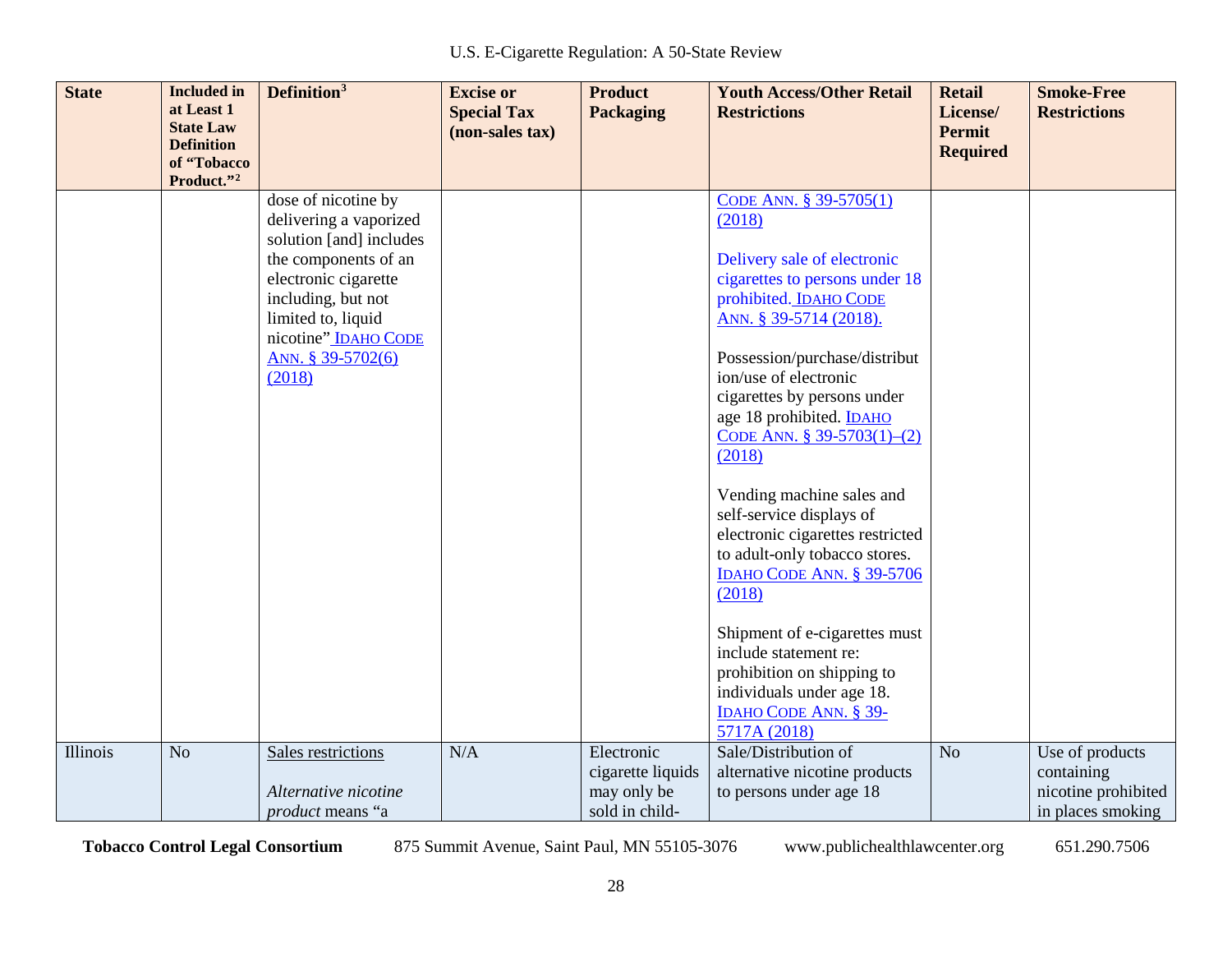| <b>State</b> | <b>Included</b> in<br>at Least 1<br><b>State Law</b><br><b>Definition</b><br>of "Tobacco<br>Product."2 | Definition <sup>3</sup>                                                                                                                                                                                                                                                                                                                                                                                                                                                                                                                                                                                                               | <b>Excise or</b><br><b>Special Tax</b><br>(non-sales tax) | <b>Product</b><br><b>Packaging</b>                                                                                                                                                                     | <b>Youth Access/Other Retail</b><br><b>Restrictions</b>                                                                                                                                                                                                                                                                                     | <b>Retail</b><br>License/<br><b>Permit</b><br><b>Required</b> | <b>Smoke-Free</b><br><b>Restrictions</b>                                                                                                                                                                                                                                        |
|--------------|--------------------------------------------------------------------------------------------------------|---------------------------------------------------------------------------------------------------------------------------------------------------------------------------------------------------------------------------------------------------------------------------------------------------------------------------------------------------------------------------------------------------------------------------------------------------------------------------------------------------------------------------------------------------------------------------------------------------------------------------------------|-----------------------------------------------------------|--------------------------------------------------------------------------------------------------------------------------------------------------------------------------------------------------------|---------------------------------------------------------------------------------------------------------------------------------------------------------------------------------------------------------------------------------------------------------------------------------------------------------------------------------------------|---------------------------------------------------------------|---------------------------------------------------------------------------------------------------------------------------------------------------------------------------------------------------------------------------------------------------------------------------------|
|              |                                                                                                        | product or device not<br>consisting of or<br>containing tobacco that<br>provides for the<br>ingestion into the body<br>of nicotine, whether by<br>chewing, smoking,<br>absorbing, dissolving,<br>inhaling, snorting,<br>sniffing or by any other<br>means." 720 ILL.<br>COMP. STAT.<br>675/1.5(a) (2018)<br>Packaging restrictions<br>Electronic cigarette or<br>E-Cigarette means "a<br>battery-operated device<br>that contains a<br>combination of<br>nicotine, flavor, or<br>chemicals or any<br>combination thereof<br>that are turned into<br>vapor which is inhaled<br>by the user." 430 ILL.<br>COMP. STAT. 40/2.10<br>(2018) |                                                           | resistant<br>packaging,<br>excluding e-<br>cigarette<br>products sold in<br>"sealed, pre-<br>filled, or<br>disposable<br>replacement<br>cartridges." 430<br>ILL. COMP.<br><b>STAT. 40/10</b><br>(2018) | prohibited. 720 ILL. COMP.<br>STAT. 675/1.5(b) (2018)<br>Possession of alternative<br>nicotine products by persons<br>under age 18 prohibited. 720<br>ILL. COMP. STAT.675/1.5(d)<br>(2018)<br>Self-service display of<br>alternative nicotine products<br>restricted to adult-only<br>tobacco stores. 720 ILL.<br>COMP. STAT. 677/10 (2018) |                                                               | prohibited on<br>public higher<br>education<br>campuses. 110<br>ILL. COMP. STAT.<br>64/15(2018)<br>Vaping or use of<br>electronic<br>cigarettes<br>prohibited in any<br>building or<br>structure in the<br>Capitol Complex.<br>ILL. ADMIN. CODE<br>tit. 71, § 2005.40<br>(2018) |
| Indiana      | Yes<br><b>IND. CODE</b><br>$$7.1-1-3-$                                                                 | Sales and packaging<br>restrictions                                                                                                                                                                                                                                                                                                                                                                                                                                                                                                                                                                                                   | N/A                                                       | Nicotine<br>liquids/gels<br>must be sold in                                                                                                                                                            | Sale/distribution of electronic<br>cigarettes to persons under<br>age 18 prohibited. IND. CODE                                                                                                                                                                                                                                              | Yes<br><b>IND. CODE</b><br>$§$ § 7.1-3-                       | N/A                                                                                                                                                                                                                                                                             |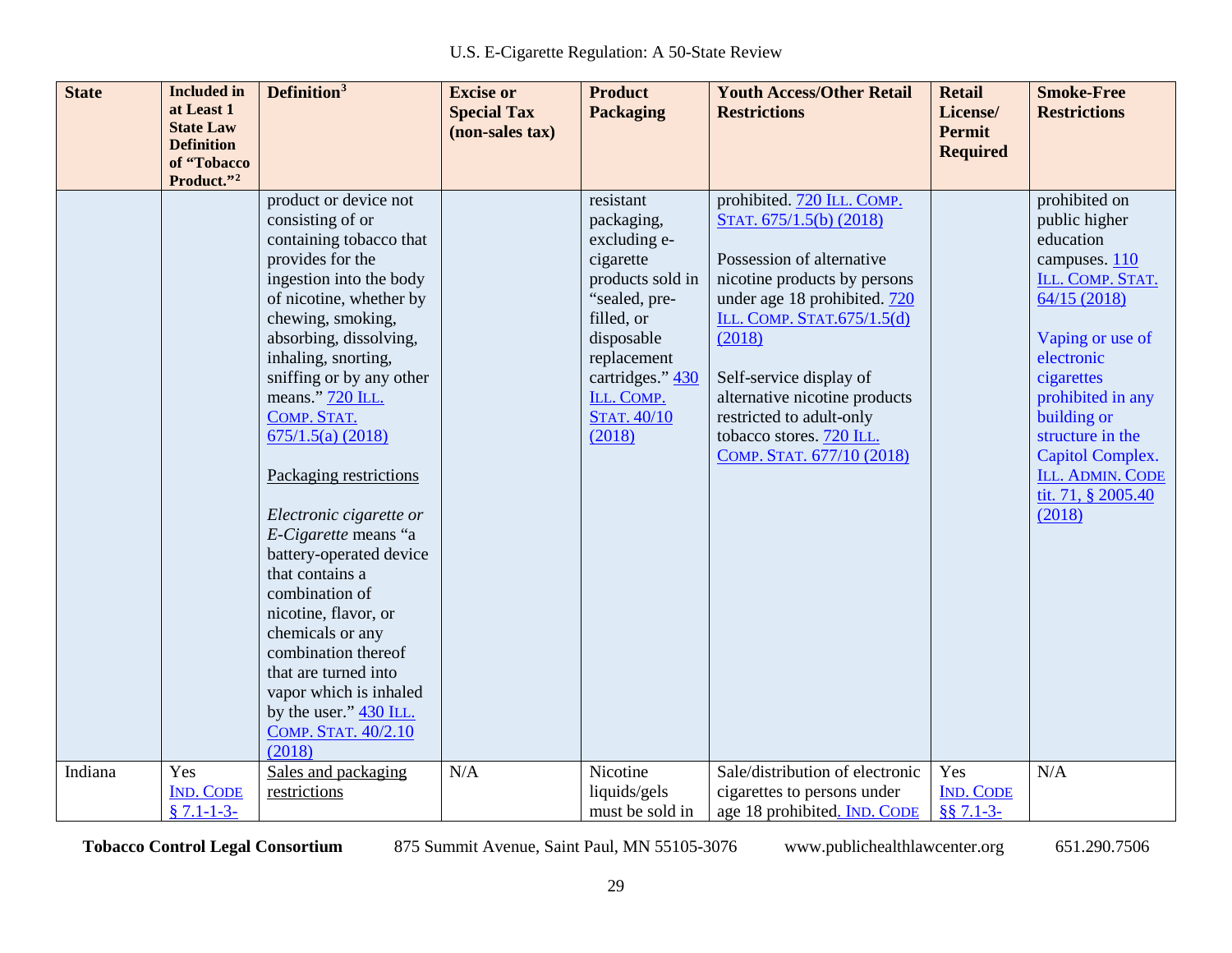| <b>State</b> | <b>Included</b> in<br>at Least 1 | Definition <sup>3</sup>                         | <b>Excise or</b>                      | <b>Product</b>       | <b>Youth Access/Other Retail</b>                      | <b>Retail</b>                     | <b>Smoke-Free</b>   |
|--------------|----------------------------------|-------------------------------------------------|---------------------------------------|----------------------|-------------------------------------------------------|-----------------------------------|---------------------|
|              | <b>State Law</b>                 |                                                 | <b>Special Tax</b><br>(non-sales tax) | <b>Packaging</b>     | <b>Restrictions</b>                                   | License/<br><b>Permit</b>         | <b>Restrictions</b> |
|              | <b>Definition</b>                |                                                 |                                       |                      |                                                       | <b>Required</b>                   |                     |
|              | of "Tobacco                      |                                                 |                                       |                      |                                                       |                                   |                     |
|              | Product."2                       |                                                 |                                       | child-resistant      |                                                       |                                   |                     |
|              | 47.5(b)<br>(2018)                | Electronic cigarette<br>means "a device that is |                                       |                      | §§ $35-46-1-10(a)$ and $35-46-$<br>$1-10.2(a)$ (2018) | $18.5 - 1$ and<br>$7.1 - 7 - 5 -$ |                     |
|              |                                  | capable of providing an                         |                                       | packaging<br>(except |                                                       | 1.1(a)                            |                     |
|              |                                  | inhalable dose of                               |                                       | prefilled            | Sale of e-liquids to persons                          | (2018)                            |                     |
|              |                                  | nicotine by delivering a                        |                                       | containers not       | under age 18 prohibited. IND.                         |                                   |                     |
|              |                                  | vaporized                                       |                                       | intended to be       | CODE § 7.1-7-6-2 (2018)                               |                                   |                     |
|              |                                  | solution[and]                                   |                                       | opened by            |                                                       |                                   |                     |
|              |                                  | includes the                                    |                                       | consumer). IND.      | Possession/purchase of                                |                                   |                     |
|              |                                  | components and                                  |                                       | CODE § 24-3-7-       | electronic cigarettes by                              |                                   |                     |
|              |                                  | cartridges." IND. CODE                          |                                       | $6(b)$ and $-7$      | persons under age 18                                  |                                   |                     |
|              |                                  | $8835-46-1-1.5$ , 24-3-                         |                                       | (2018)               | prohibited. <b>IND. CODE § 35-</b>                    |                                   |                     |
|              |                                  | 7-4 $(2018)$ and 7.1-1-3-                       |                                       |                      | $46-1-10.5(a)$ (2018)                                 |                                   |                     |
|              |                                  | 15.5 (2018)                                     |                                       | Manufacturers        |                                                       |                                   |                     |
|              |                                  |                                                 |                                       | must use e-          | Self-service displays and                             |                                   |                     |
|              |                                  | Electronic delivery                             |                                       | liquid               | vending machine sales of                              |                                   |                     |
|              |                                  | device means "any                               |                                       | containers with      | electronic cigarettes restricted                      |                                   |                     |
|              |                                  | product that: $(1)$                             |                                       | tamper evident       | to tobacco/vape shops and                             |                                   |                     |
|              |                                  | contains or delivers                            |                                       | packaging, a         | places inaccessible to persons                        |                                   |                     |
|              |                                  | nicotine, lobelia, or any                       |                                       | child-resistant      | under age 18. IND. CODE §§                            |                                   |                     |
|              |                                  | other substance                                 |                                       | cap, and label       | $35-46-1-11.8$ and $35-46-1-$                         |                                   |                     |
|              |                                  | intended for human                              |                                       | must identify        | $11.5(c)$ (2018)                                      |                                   |                     |
|              |                                  | consumption; and (2)                            |                                       | nicotine content     |                                                       |                                   |                     |
|              |                                  | can be used by a person                         |                                       | and include          | "[S]elf-service sale[s]" of e-                        |                                   |                     |
|              |                                  | to simulate smoking in                          |                                       | nicotine             | liquids prohibited. IND. CODE                         |                                   |                     |
|              |                                  | the delivery of nicotine,                       |                                       | addictiveness        | $7.1 - 7 - 5 - 1.1(d)$ (2018)                         |                                   |                     |
|              |                                  | lobelia, or any other                           |                                       | warning,             |                                                       |                                   |                     |
|              |                                  | substance through                               |                                       | among other          | Shall not market as a                                 |                                   |                     |
|              |                                  | inhalation of vapor                             |                                       | requirements.        | modified risk product                                 |                                   |                     |
|              |                                  | from the product                                |                                       | IND. CODE $§$        | $IND. CODE 7.1-7-5-1.1(i)$                            |                                   |                     |
|              |                                  | [and] includes any                              |                                       | $7.1 - 7 - 4 - 6$    | (2018)                                                |                                   |                     |
|              |                                  | component part                                  |                                       | (2018)               |                                                       |                                   |                     |
|              |                                  | whether or not the                              |                                       |                      |                                                       |                                   |                     |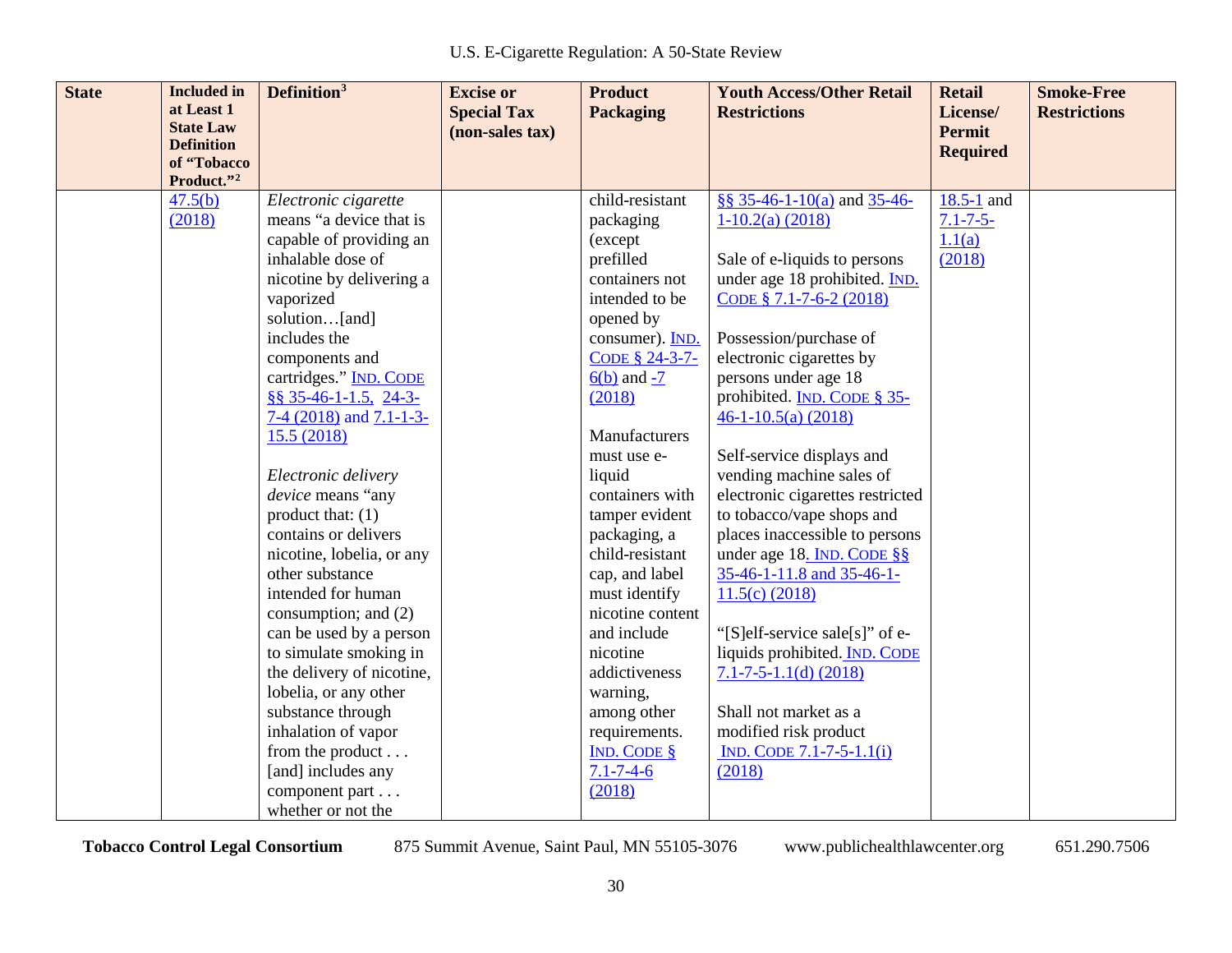| <b>State</b> | <b>Included</b> in             | Definition <sup>3</sup>       | <b>Excise or</b>   | <b>Product</b>   | <b>Youth Access/Other Retail</b> | <b>Retail</b>                    | <b>Smoke-Free</b>   |
|--------------|--------------------------------|-------------------------------|--------------------|------------------|----------------------------------|----------------------------------|---------------------|
|              | at Least 1<br><b>State Law</b> |                               | <b>Special Tax</b> | <b>Packaging</b> | <b>Restrictions</b>              | License/                         | <b>Restrictions</b> |
|              | <b>Definition</b>              |                               | (non-sales tax)    |                  |                                  | <b>Permit</b><br><b>Required</b> |                     |
|              | of "Tobacco                    |                               |                    |                  |                                  |                                  |                     |
|              | Product."2                     |                               |                    |                  |                                  |                                  |                     |
|              |                                | component part is             |                    | Manufacturers    | Manufacture (including           |                                  |                     |
|              |                                | marketed or sold              |                    | must have a      | mixing, bottling, and            |                                  |                     |
|              |                                | separately." <b>IND. CODE</b> |                    | state permit to  | packaging) and sale of e-        |                                  |                     |
|              |                                | $$24-3-7-5(2018)$             |                    | mix, bottle,     | liquids restricted to persons    |                                  |                     |
|              |                                |                               |                    | package, or sell | with proper permits. IND.        |                                  |                     |
|              |                                | Nicotine liquid               |                    | e-liquid to      | CODE § 7.1-7-4-1 (2018)          |                                  |                     |
|              |                                | container means "a            |                    | retailers,       |                                  |                                  |                     |
|              |                                | bottle or other container     |                    | consumer, or     | Retailers prohibited from        |                                  |                     |
|              |                                | that: $(1)$ contains a        |                    | distributers.    | selling e-liquids with more      |                                  |                     |
|              |                                | nicotine liquid or other      |                    | <b>IND. CODE</b> | than 75 mg/ml of nicotine.       |                                  |                     |
|              |                                | substance containing          |                    | $§7.1 - 7 - 4 -$ | IND. CODE $\S$ 7.1-7-5-1.1(e)    |                                  |                     |
|              |                                | nicotine; and $(2)$ is        |                    | 1(1)(2018)       | (2018)                           |                                  |                     |
|              |                                | sold, marketed or             |                    |                  |                                  |                                  |                     |
|              |                                | intended for use with         |                    |                  | "[Retailers] who ship[] e-       |                                  |                     |
|              |                                | an electronic cigarette       |                    |                  | liquids from a delivery sale     |                                  |                     |
|              |                                | or other electronic           |                    |                  | order shall include as part of   |                                  |                     |
|              |                                | delivery device [but          |                    |                  | the shipping documents a         |                                  |                     |
|              |                                | does not include such         |                    |                  | document with the following      |                                  |                     |
|              |                                | container if it is]           |                    |                  | statement: 'E-LIQUIDS:           |                                  |                     |
|              |                                | prefilled and sealed by       |                    |                  | Indiana law prohibits the sale   |                                  |                     |
|              |                                | the manufacturer and          |                    |                  | of this product to a person      |                                  |                     |
|              |                                | not intended to be            |                    |                  | who is less than 18 years of     |                                  |                     |
|              |                                | opened by the                 |                    |                  | age."" IND. CODE § 7.1-7-5.5-    |                                  |                     |
|              |                                | consumer." IND. CODE          |                    |                  | 5(2018)                          |                                  |                     |
|              |                                | $§$ 24-3-7-6 (2018)           |                    |                  |                                  |                                  |                     |
|              |                                |                               |                    |                  | Minors prohibited from           |                                  |                     |
|              |                                | E-liquid manufacture          |                    |                  | entering retail establishment    |                                  |                     |
|              |                                | and sales restrictions        |                    |                  | that primarily sells tobacco     |                                  |                     |
|              |                                |                               |                    |                  | products. IND. CODE §35-46-      |                                  |                     |
|              |                                | Electronic cigarette          |                    |                  | $1-11.7(2018)$                   |                                  |                     |
|              |                                | means "a powered              |                    |                  |                                  |                                  |                     |
|              |                                | vaporizer that: $(1)$ is the  |                    |                  |                                  |                                  |                     |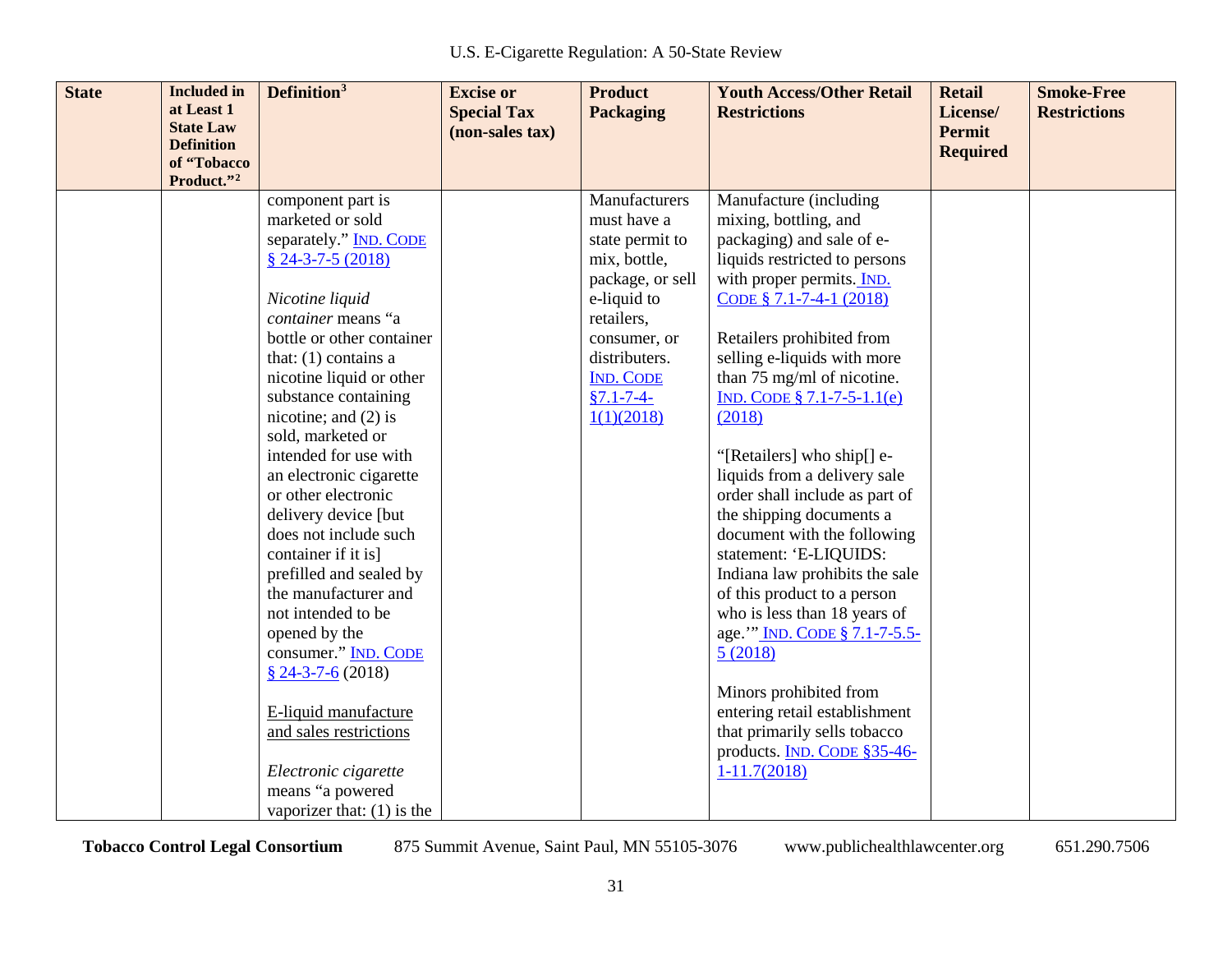| <b>State</b> | <b>Included in</b><br>at Least 1<br><b>State Law</b><br><b>Definition</b><br>of "Tobacco<br>Product."2 | Definition <sup>3</sup>                                                                                                                                                                                                                                                                                              | <b>Excise or</b><br><b>Special Tax</b><br>(non-sales tax) | <b>Product</b><br><b>Packaging</b> | <b>Youth Access/Other Retail</b><br><b>Restrictions</b>    | <b>Retail</b><br>License/<br><b>Permit</b><br><b>Required</b> | <b>Smoke-Free</b><br><b>Restrictions</b> |
|--------------|--------------------------------------------------------------------------------------------------------|----------------------------------------------------------------------------------------------------------------------------------------------------------------------------------------------------------------------------------------------------------------------------------------------------------------------|-----------------------------------------------------------|------------------------------------|------------------------------------------------------------|---------------------------------------------------------------|------------------------------------------|
|              |                                                                                                        | size and shape of a<br>traditional cigarette; (2)<br>uses a sealed<br>nonrefillable cartridge<br>containing not more<br>than four $(4)$ milliliters<br>of a liquid; and $(3)$ is<br>intended to be<br>vaporized and inhaled.<br>The term does not<br>include a vapor pen."<br><b>IND. CODE § 7.1-7-2-9</b><br>(2018) |                                                           |                                    |                                                            |                                                               |                                          |
|              |                                                                                                        | E-liquid means "a<br>substance that: (1) may<br>or may not contain<br>nicotine; and $(2)$ is<br>intended to be<br>vaporized and inhaled<br>using a vapor product."<br><b>IND. CODE § 7.1-7-2-10</b><br>(2018)                                                                                                        |                                                           |                                    |                                                            |                                                               |                                          |
|              |                                                                                                        | Vapor product means<br>"a powered vaporizer<br>that converts e-liquid to<br>a vapor intended for<br>inhalation." IND. CODE<br>$§ 7.1 - 7 - 2 - 23(2018)$                                                                                                                                                             |                                                           |                                    |                                                            |                                                               |                                          |
| Iowa         | N <sub>o</sub>                                                                                         | Vapor product means<br>"any noncombustible"                                                                                                                                                                                                                                                                          | N/A                                                       | N/A                                | Sale/distribution of vapor<br>products to anyone under age | Yes                                                           | Use of electronic<br>cigarettes          |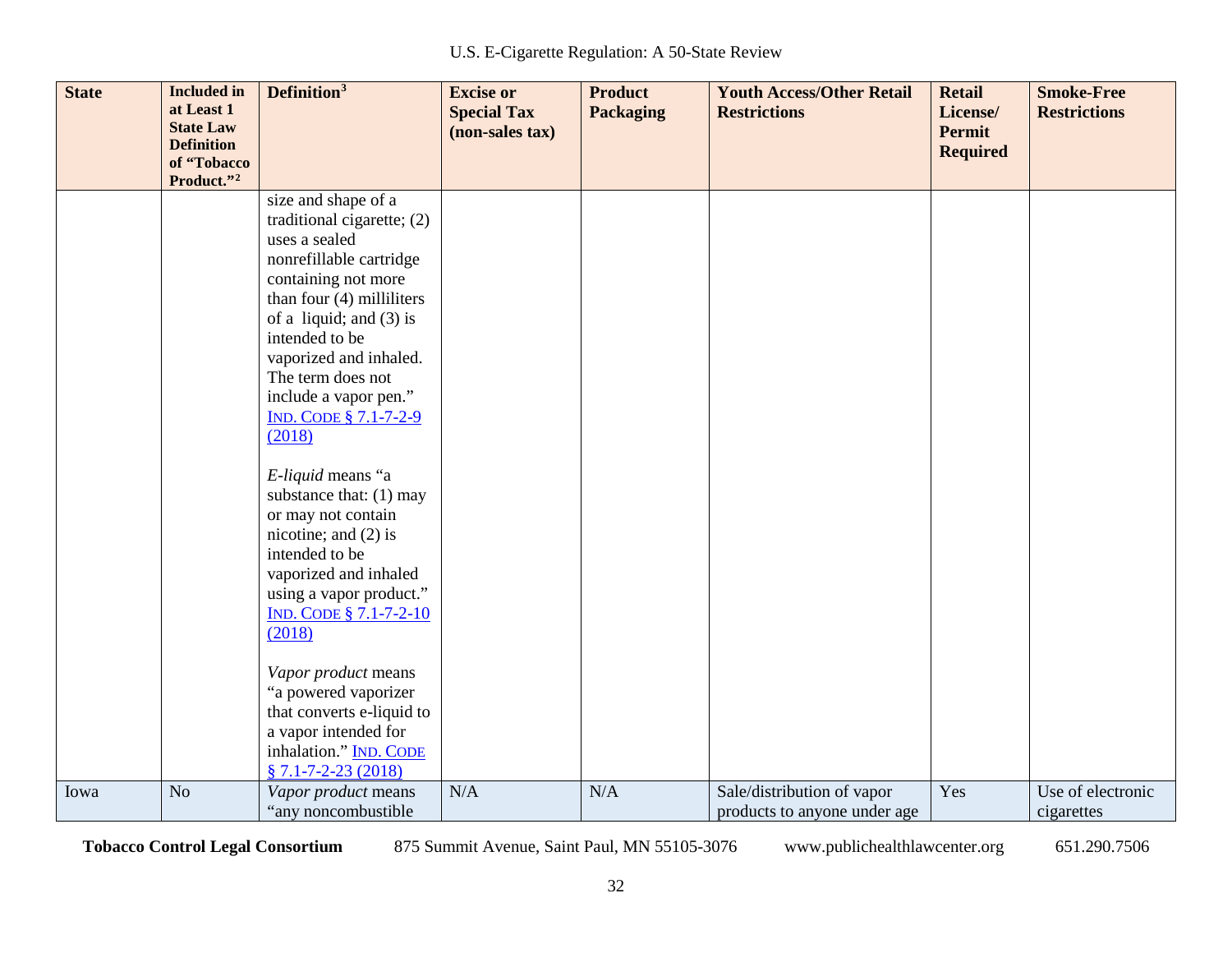| <b>State</b><br>Definition <sup>3</sup><br><b>Included</b> in<br><b>Product</b><br><b>Excise or</b> | <b>Youth Access/Other Retail</b><br><b>Retail</b>       | <b>Smoke-Free</b>                      |
|-----------------------------------------------------------------------------------------------------|---------------------------------------------------------|----------------------------------------|
| at Least 1<br><b>Special Tax</b><br><b>Packaging</b><br><b>Restrictions</b><br><b>State Law</b>     | License/<br><b>Permit</b>                               | <b>Restrictions</b>                    |
| (non-sales tax)<br><b>Definition</b>                                                                | <b>Required</b>                                         |                                        |
| of "Tobacco                                                                                         |                                                         |                                        |
| Product."2                                                                                          |                                                         |                                        |
| product, which may or                                                                               | 18 prohibited. <b>IOWA CODE</b><br><b>IOWA</b>          | prohibited on                          |
| may not contain                                                                                     | ANN. § 453A.2(1) (2018)<br><b>CODE ANN.</b>             | state-operated and                     |
| nicotine, that employs a                                                                            | 88                                                      | owned buildings                        |
| heating element, power                                                                              | Possession/purchase/use of<br>453A.47A(                 | and outdoor                            |
| source, electronic                                                                                  | vapor products by persons<br>$\underline{1},$           | grounds used in                        |
| circuit, or other                                                                                   | under age 18 prohibited.<br>453A.13(1)                  | connection with                        |
| electronic, chemical, or                                                                            | <b>IOWA CODE ANN. §</b><br>; and                        | the building,                          |
| mechanical means,<br>453A.2(2) (2018)                                                               | 453A.36                                                 | except in                              |
| regardless of shape or                                                                              | $(7)$ (2018)                                            | privately-owned                        |
| size, that can be used to                                                                           | No distribution of free vapor                           | buildings located                      |
| produce vapor from a                                                                                | products to persons under age                           | on Capitol                             |
| solution or other                                                                                   | 18 or within 500 feet of                                | Complex property.                      |
| substance                                                                                           | places when primarily in use                            | <b>IOWA STATE</b>                      |
| [including] an                                                                                      | by minors. <b>IOWA CODE ANN.</b>                        | <b>EMPLOYEE</b>                        |
| electronic cigarette,                                                                               | $\frac{8}{9}$ 453A.39(2)(b) (2018)                      | <b>POLICY § 9.57</b>                   |
| electronic cigar,                                                                                   |                                                         | (2014).                                |
| electronic cigarillo,                                                                               | Self-service displays                                   |                                        |
| electronic pipe, or                                                                                 | prohibited. <b>IOWA CODE ANN.</b>                       | Use of electronic                      |
| similar product or                                                                                  | \$453A.36A(1) (2018)                                    | smoking devices                        |
| device, and any                                                                                     |                                                         | prohibited by                          |
| cartridge or other                                                                                  | Vending machine sales                                   | regulation on                          |
| container of a solution                                                                             | restricted to adult-only                                | campus of Iowa                         |
| or other substance,                                                                                 | locations. IOWA CODE ANN.                               | State University.                      |
| which may or may not                                                                                | \$453A.36(6) (2018)                                     | <b>IOWA ADMIN.</b><br><b>CODE 681-</b> |
| contain nicotine, that is<br>intended to be used                                                    |                                                         |                                        |
| with or in an electronic                                                                            | Retailers making delivery<br>sale of vapor product must | 13.17(262) (2018)                      |
| cigarette, electronic                                                                               | use method that requires                                | Use of electronic                      |
| cigar, electronic                                                                                   | signature of person at least 18                         | cigarettes                             |
| cigarillo, electronic                                                                               | years of age before package                             | prohibited by                          |
| pipe, or similar product                                                                            | is released. IOWA CODE ANN.                             | regulation on                          |
| or device." IOWA CODE<br>\$453A.47(B)                                                               |                                                         | University of Iowa                     |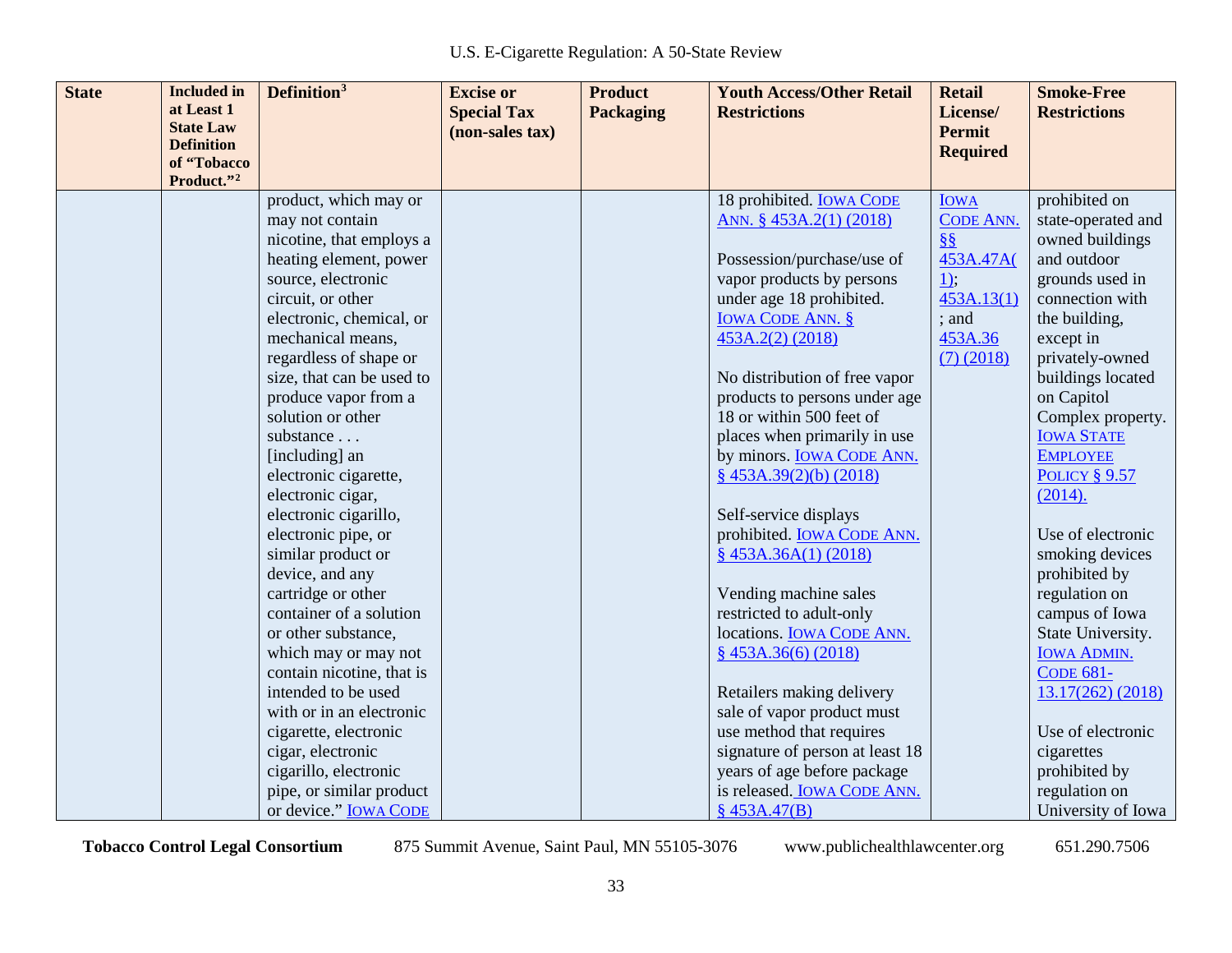| <b>State</b> | <b>Included</b> in<br>at Least 1<br><b>State Law</b><br><b>Definition</b><br>of "Tobacco<br>Product."2 | Definition <sup>3</sup>                                                                                                                                                                                                                                                                                                                                                          | <b>Excise or</b><br><b>Special Tax</b><br>(non-sales tax)                                                                                                                                     | <b>Product</b><br><b>Packaging</b> | <b>Youth Access/Other Retail</b><br><b>Restrictions</b>                                                                                                                                                                                                                                                                                                                                                                                                                                                                                                                                                                                                                                                    | <b>Retail</b><br>License/<br><b>Permit</b><br><b>Required</b>                                                           | <b>Smoke-Free</b><br><b>Restrictions</b>                                 |
|--------------|--------------------------------------------------------------------------------------------------------|----------------------------------------------------------------------------------------------------------------------------------------------------------------------------------------------------------------------------------------------------------------------------------------------------------------------------------------------------------------------------------|-----------------------------------------------------------------------------------------------------------------------------------------------------------------------------------------------|------------------------------------|------------------------------------------------------------------------------------------------------------------------------------------------------------------------------------------------------------------------------------------------------------------------------------------------------------------------------------------------------------------------------------------------------------------------------------------------------------------------------------------------------------------------------------------------------------------------------------------------------------------------------------------------------------------------------------------------------------|-------------------------------------------------------------------------------------------------------------------------|--------------------------------------------------------------------------|
|              |                                                                                                        | ANN. § 453A.1(29)<br>(2018)                                                                                                                                                                                                                                                                                                                                                      |                                                                                                                                                                                               |                                    |                                                                                                                                                                                                                                                                                                                                                                                                                                                                                                                                                                                                                                                                                                            |                                                                                                                         | campus. <b>IOWA</b><br><b>ADMIN. CODE</b><br>$681 - 12.6(262)$<br>(2018) |
| Kansas       | N <sub>o</sub>                                                                                         | Electronic cigarette<br>"means a battery-<br>powered device,<br>whether or not such<br>device is shaped like a<br>cigarette, that can<br>provide inhaled doses<br>of nicotine by<br>delivering a vaporized<br>solution by means of<br>cartridges or other<br>chemical delivery<br>systems." KAN. STAT.<br>ANN. § 79-3301(m)<br>(2018); KAN. ADMIN.<br>REGS. 92-57-1<br>(2)(2018) | Privilege tax for<br>sale or dealing of<br>electronic<br>cigarettes "at the<br>rate of \$0.05 per<br>milliliter of<br>consumable<br>material." KAN.<br><b>STAT. ANN. § 79-</b><br>3399 (2018) | N/A                                | Sale/distribution of electronic<br>cigarettes to persons under<br>age 18 prohibited. KAN.<br>STAT. ANN. § 79-3321(1)<br>(2018)<br>Purchase/possession of<br>electronic cigarettes by<br>person under age 18<br>prohibited. KAN. STAT. ANN.<br>$$79-3321(m)-(n) (2018)$<br>Self-service displays of<br>electronic cigarettes restricted<br>to tobacco specialty stores<br>and vending machine<br>inaccessible to persons under<br>age 18 or which has a lock-<br>out device. KAN. STAT. ANN.<br>$$79-3321(t)-(u) (2018)$<br>Possession or distribution of<br>electronic cigarettes<br>prohibited at juvenile<br>correctional facility or<br>institution. KAN. ADMIN.<br>REGS. $123-2-111$ (b)(16)<br>(2018) | Yes, both<br>retailers<br>and<br>vending<br>machine<br>distributors<br>KAN.<br>STAT.<br>ANN. § 79-<br>3303(a)<br>(2018) | N/A                                                                      |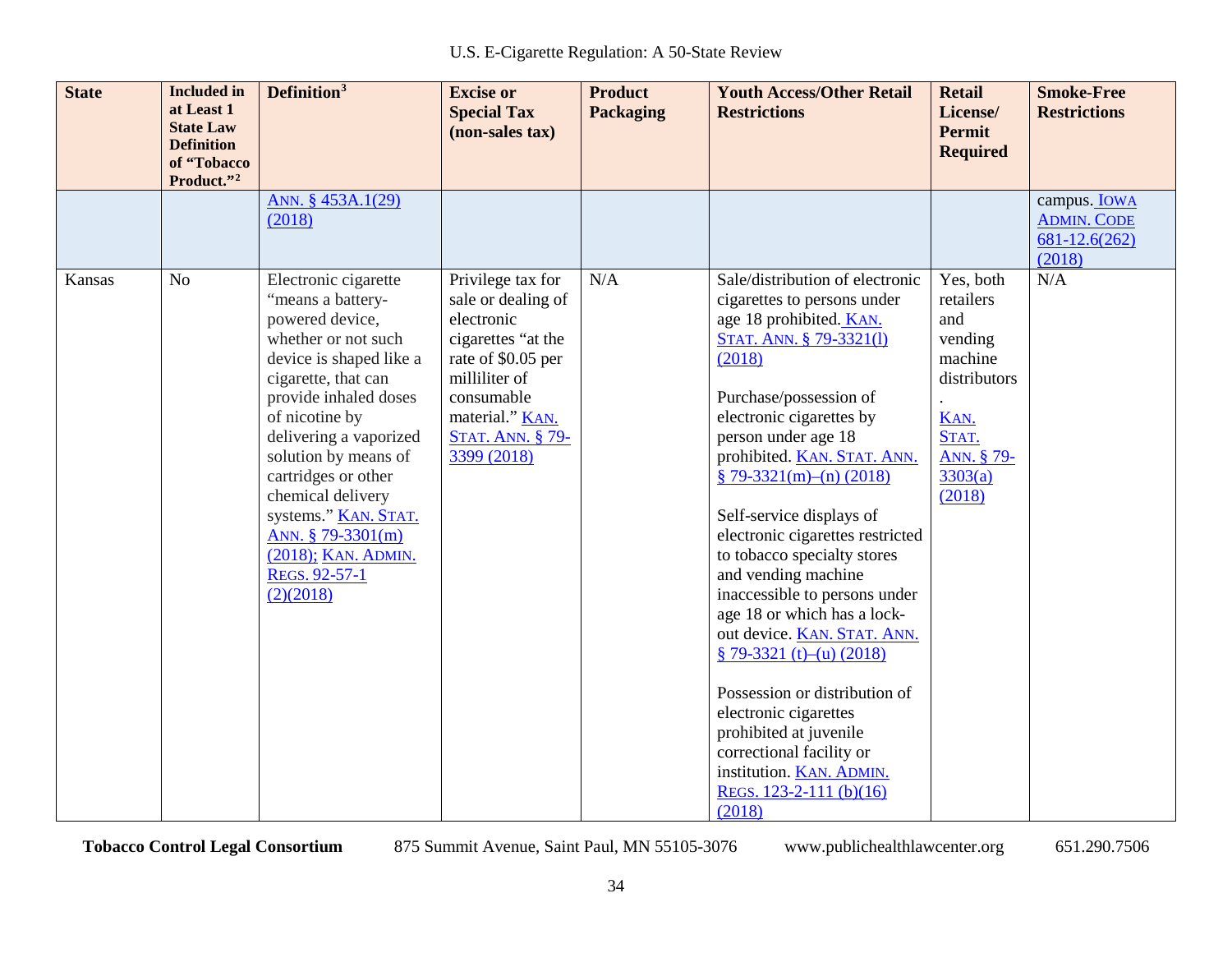| <b>State</b> | <b>Included</b> in<br>at Least 1<br><b>State Law</b><br><b>Definition</b> | Definition <sup>3</sup>                                                                                                                                                                                                                                                                                                                                                                                                                                                                                                                                                                                                                                                                                                                                                                          | <b>Excise or</b><br><b>Special Tax</b><br>(non-sales tax) | <b>Product</b><br><b>Packaging</b> | <b>Youth Access/Other Retail</b><br><b>Restrictions</b>                                                                                                                                                                                                                                                                                                                                                                                                                                                                                                                                                                                                                                                           | <b>Retail</b><br>License/<br><b>Permit</b> | <b>Smoke-Free</b><br><b>Restrictions</b>                                                                                                                                                                                                                                                                                                                                                                                                                                                                                                                                                                           |
|--------------|---------------------------------------------------------------------------|--------------------------------------------------------------------------------------------------------------------------------------------------------------------------------------------------------------------------------------------------------------------------------------------------------------------------------------------------------------------------------------------------------------------------------------------------------------------------------------------------------------------------------------------------------------------------------------------------------------------------------------------------------------------------------------------------------------------------------------------------------------------------------------------------|-----------------------------------------------------------|------------------------------------|-------------------------------------------------------------------------------------------------------------------------------------------------------------------------------------------------------------------------------------------------------------------------------------------------------------------------------------------------------------------------------------------------------------------------------------------------------------------------------------------------------------------------------------------------------------------------------------------------------------------------------------------------------------------------------------------------------------------|--------------------------------------------|--------------------------------------------------------------------------------------------------------------------------------------------------------------------------------------------------------------------------------------------------------------------------------------------------------------------------------------------------------------------------------------------------------------------------------------------------------------------------------------------------------------------------------------------------------------------------------------------------------------------|
|              | of "Tobacco<br>Product."2                                                 |                                                                                                                                                                                                                                                                                                                                                                                                                                                                                                                                                                                                                                                                                                                                                                                                  |                                                           |                                    |                                                                                                                                                                                                                                                                                                                                                                                                                                                                                                                                                                                                                                                                                                                   | <b>Required</b>                            |                                                                                                                                                                                                                                                                                                                                                                                                                                                                                                                                                                                                                    |
| Kentucky     | N <sub>o</sub>                                                            | Vapor product means<br>"any noncombustible<br>product that employs a<br>heating element,<br>battery, power source,<br>electronic circuit, or<br>other electronic,<br>chemical, or<br>mechanical means,<br>regardless of shape or<br>size and including the<br>component parts and<br>accessories thereto, that<br>can be used to deliver<br>vaporized nicotine or<br>other substances to<br>users inhaling from the<br>device [I]ncludes<br>but is not limited to any<br>electronic cigarette,<br>electronic cigar,<br>electronic cigarillo,<br>electronic pipe, or<br>similar product or<br>device and every<br>variation thereof,<br>regardless of whether<br>marketed as such, and<br>any vapor cartridge or<br>other container of a<br>liquid solution or other<br>material that is intended | N/A                                                       | N/A                                | Sale of vapor products to<br>persons under age 18<br>prohibited. KY. REV. STAT.<br>ANN. § 438.310(1) and KY.<br>REV. STAT. ANN. §<br>438.315(1) (2018)<br>Purchase of vapor products<br>by persons under age 18<br>prohibited. KY. REV. STAT.<br>ANN. §§ 438.311(1) and<br>438.315(2) (2018)<br>Possession/use of vapor<br>products by person under age<br>18 prohibited. KY. REV.<br>STAT. ANN. § 438.350(1)<br>(2018)<br>Distribution of free vapor<br>products to persons under age<br>18 years prohibited. KY. REV.<br>ANN. STAT. § 438.313(1)<br>(2018)<br>Vending machines must be<br>inaccessible to persons under<br>age 18 or in line of sight of<br>cashier. KY. REV. STAT.<br>ANN. § 438.315(3) (2018) | N <sub>o</sub>                             | Use of electronic<br>cigarettes and<br>vaping devices<br>prohibited on any<br>and all properties<br>owned or operated<br>by the Executive<br>branch, including<br>buildings, land<br>and vehicles<br>owned, leased or<br>contracted for<br>state use. Includes<br>certain health care<br>facilities, veterans'<br>facilities, state<br>parks, fairgrounds<br>and highway rest<br>areas. KY. EXEC.<br>ORD. 2014-747<br>Use of electronic<br>cigarettes<br>prohibited in<br>courtrooms and<br>hallways of<br><b>Hardin District</b><br>Court. KY. R.<br><b>HARDIN DISTRICT</b><br><b>COURT, RULE</b><br>15.01 (2018) |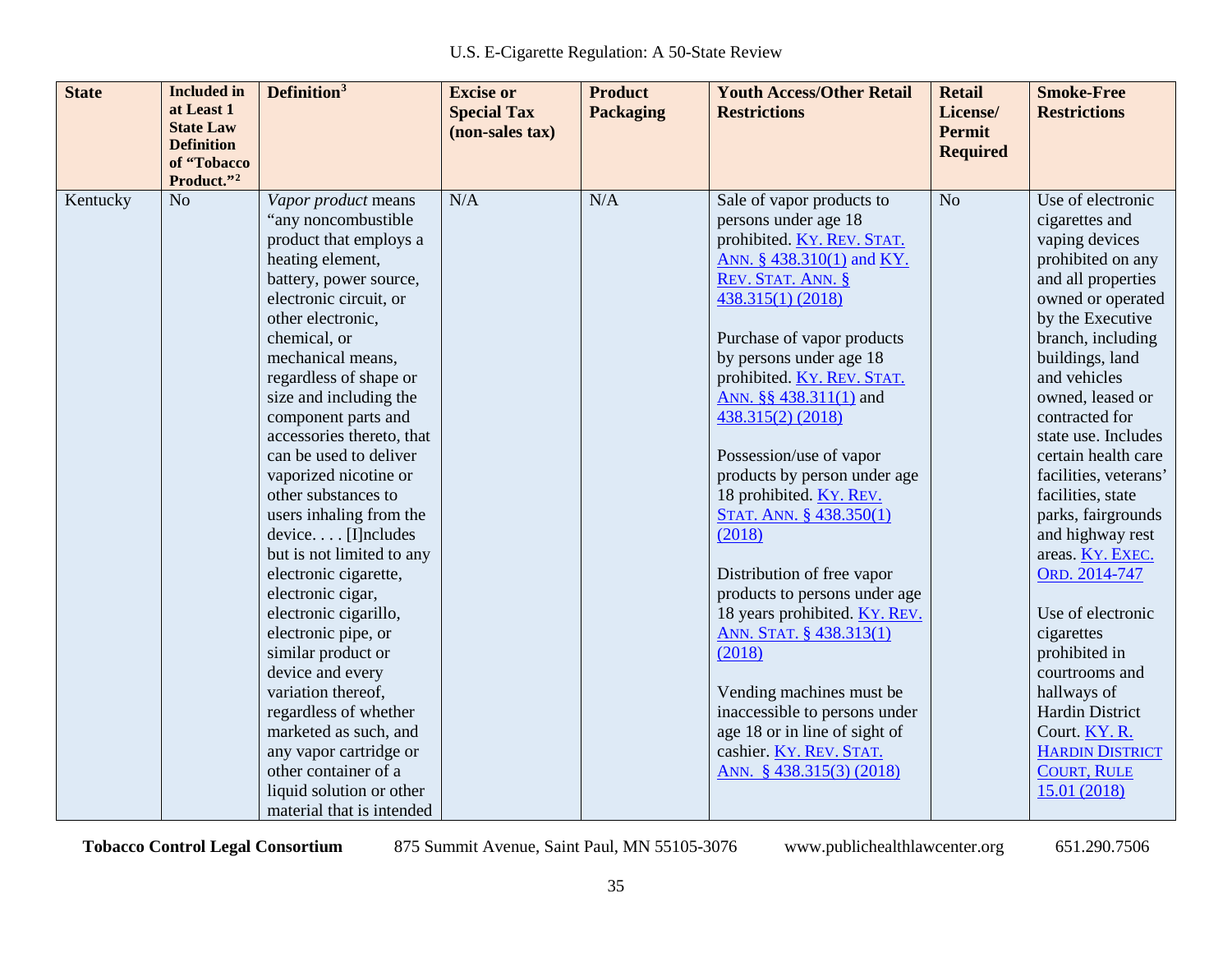| <b>State</b> | <b>Included</b> in<br>at Least 1<br><b>State Law</b><br><b>Definition</b><br>of "Tobacco | Definition <sup>3</sup>                                                                                                                                                                                                                                                                                                                                                                                                                                                                                                                                   | <b>Excise or</b><br><b>Special Tax</b><br>(non-sales tax)                                                                                                                                                                                                                                   | <b>Product</b><br><b>Packaging</b> | <b>Youth Access/Other Retail</b><br><b>Restrictions</b>                                                                                                                                                                                                                                                                                                                                                                                                                                                                                                                | <b>Retail</b><br>License/<br><b>Permit</b><br><b>Required</b> | <b>Smoke-Free</b><br><b>Restrictions</b>                                                                                                                                                      |
|--------------|------------------------------------------------------------------------------------------|-----------------------------------------------------------------------------------------------------------------------------------------------------------------------------------------------------------------------------------------------------------------------------------------------------------------------------------------------------------------------------------------------------------------------------------------------------------------------------------------------------------------------------------------------------------|---------------------------------------------------------------------------------------------------------------------------------------------------------------------------------------------------------------------------------------------------------------------------------------------|------------------------------------|------------------------------------------------------------------------------------------------------------------------------------------------------------------------------------------------------------------------------------------------------------------------------------------------------------------------------------------------------------------------------------------------------------------------------------------------------------------------------------------------------------------------------------------------------------------------|---------------------------------------------------------------|-----------------------------------------------------------------------------------------------------------------------------------------------------------------------------------------------|
|              | Product."2                                                                               | to be used with or in an<br>electronic cigarette,<br>electronic cigar,<br>electronic cigarillo,<br>electronic pipe, or other                                                                                                                                                                                                                                                                                                                                                                                                                              |                                                                                                                                                                                                                                                                                             |                                    |                                                                                                                                                                                                                                                                                                                                                                                                                                                                                                                                                                        |                                                               |                                                                                                                                                                                               |
|              |                                                                                          | similar product or<br>device." KY. REV.<br>STAT. ANN. §<br>438.305(9) (2018)                                                                                                                                                                                                                                                                                                                                                                                                                                                                              |                                                                                                                                                                                                                                                                                             |                                    |                                                                                                                                                                                                                                                                                                                                                                                                                                                                                                                                                                        |                                                               |                                                                                                                                                                                               |
| Louisiana    | N <sub>o</sub>                                                                           | Vapor product means<br>"any non-combustible"<br>product containing<br>nicotine or other<br>substances that<br>employs a heating<br>element, power source,<br>electronic circuit, or<br>other electronic,<br>chemical or mechanical<br>means, regardless of<br>shape or size, that can<br>be used to produce<br>vapor from nicotine in<br>a solution or other form<br>[and] includes any<br>electronic cigarette,<br>electronic cigar,<br>electronic cigarillo,<br>electronic pipe, or<br>similar product or<br>device and any vapor<br>cartridge or other | Vapor products<br>and electronic<br>cigarettes taxed<br>at \$0.05 per<br>milliliter of<br>consumable<br>nicotine liquid<br>solution or other<br>material<br>containing<br>nicotine that is<br>depleted as a<br>vapor product is<br>used. LA. REV.<br>$STAT.$ ANN. $§$<br>$47:841(F)$ (2018) | N/A                                | Sale/distribution of vapor<br>products to persons under age<br>18 prohibited. LA. REV.<br>STAT. ANN. §§ 14:91.8(C);<br>$26:911(A)(1)$ ; and $14:91.6(A)$<br>(2018)<br>Purchase of vapor product by<br>persons under age 18<br>prohibited. LA. REV. STAT.<br>ANN. § 14:91.8(E) (2018)<br>Possession of vapor product<br>by persons under age 18<br>prohibited unless<br>accompanied by parent or in<br>a private residence. LA. REV.<br>STAT. ANN. § 14:91.8(F)<br>(2018)<br>Self-service displays of vapor<br>products restricted to tobacco<br>businesses and vending | Yes<br>LA. REV.<br>STAT.<br>ANN. $§$<br>26:906(A)<br>(2018)   | Smoking or<br>carrying electronic<br>cigarettes and<br>advanced personal<br>vaporizers<br>prohibited on any<br>school property.<br>LA. REV. STAT.<br>ANN.<br>\$17:240(B)(2)(20)<br><u>18)</u> |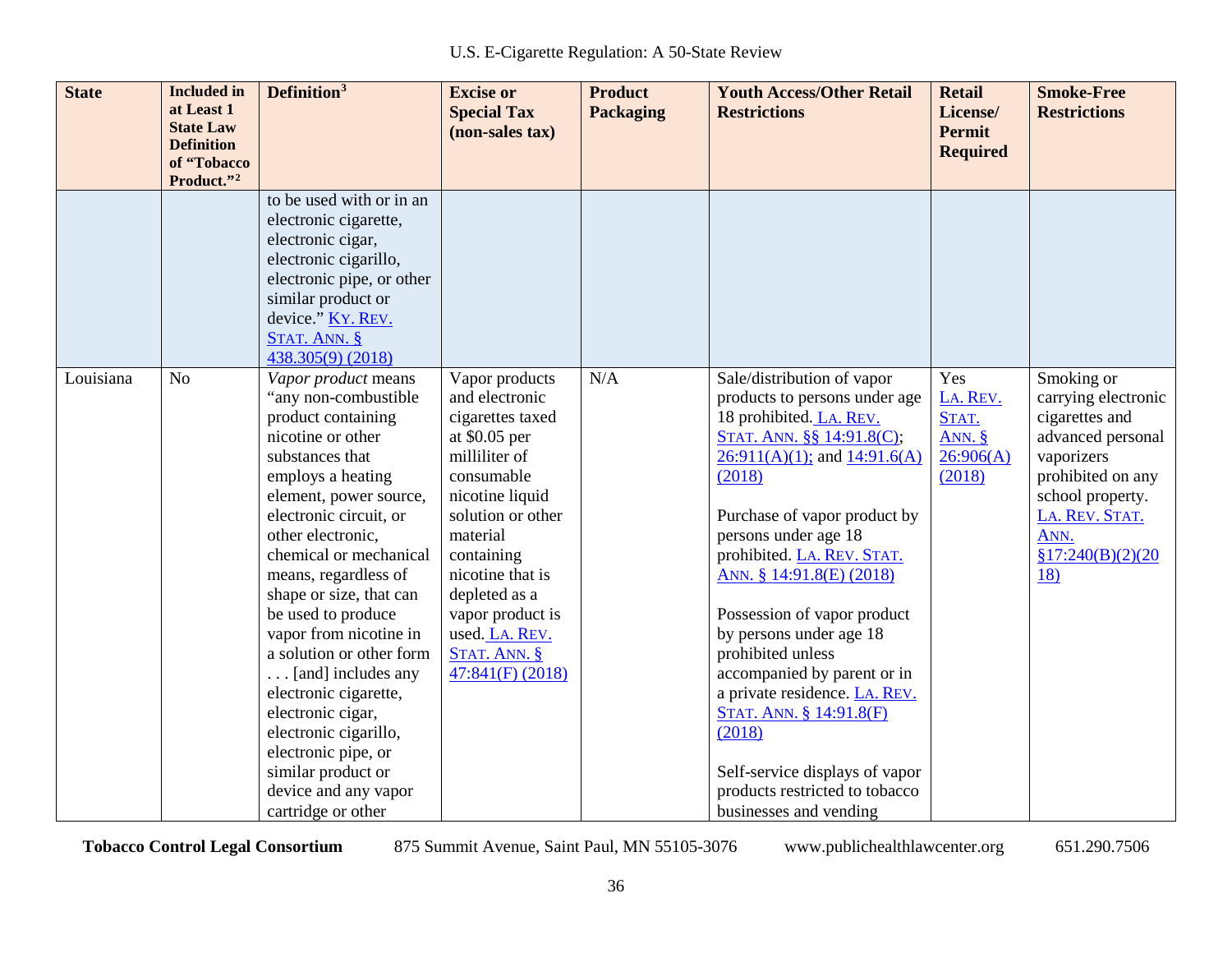| <b>State</b> | <b>Included</b> in<br>at Least 1<br><b>State Law</b><br><b>Definition</b> | Definition <sup>3</sup>                                                                                                                                                                                                                                                                                                                                     | <b>Excise or</b><br><b>Special Tax</b><br>(non-sales tax) | <b>Product</b><br><b>Packaging</b>                                                                                                                                  | <b>Youth Access/Other Retail</b><br><b>Restrictions</b>                                                                                                                                                                                                                                                                                                                                                                                                               | <b>Retail</b><br>License/<br><b>Permit</b><br><b>Required</b>                                                      | <b>Smoke-Free</b><br><b>Restrictions</b>                                                                                                                                                                                                                                                                                        |
|--------------|---------------------------------------------------------------------------|-------------------------------------------------------------------------------------------------------------------------------------------------------------------------------------------------------------------------------------------------------------------------------------------------------------------------------------------------------------|-----------------------------------------------------------|---------------------------------------------------------------------------------------------------------------------------------------------------------------------|-----------------------------------------------------------------------------------------------------------------------------------------------------------------------------------------------------------------------------------------------------------------------------------------------------------------------------------------------------------------------------------------------------------------------------------------------------------------------|--------------------------------------------------------------------------------------------------------------------|---------------------------------------------------------------------------------------------------------------------------------------------------------------------------------------------------------------------------------------------------------------------------------------------------------------------------------|
|              | of "Tobacco<br>Product."2                                                 |                                                                                                                                                                                                                                                                                                                                                             |                                                           |                                                                                                                                                                     |                                                                                                                                                                                                                                                                                                                                                                                                                                                                       |                                                                                                                    |                                                                                                                                                                                                                                                                                                                                 |
|              |                                                                           | container of nicotine in<br>a solution or other form<br>that is intended to be<br>used with or in an<br>electronic cigarette,<br>electronic cigar,<br>electronic cigarillo,<br>electronic pipe, or<br>similar product or<br>device." LA. REV.<br>STAT. ANN. §§<br>26:901(31);<br>14:91.8(G)(7);<br>$14:91.6(B)(7)$ ; and<br>47:842(20) (2018)               |                                                           |                                                                                                                                                                     | machines located in age-<br>restricted settings. LA. REV.<br>STAT. ANN. §§ 26:910 and<br>26:910.1(A) (2018)                                                                                                                                                                                                                                                                                                                                                           |                                                                                                                    |                                                                                                                                                                                                                                                                                                                                 |
| Maine        | Yes. ME.<br>REV. STAT.<br>ANN.,<br>\$1551<br>(3)(2018)                    | Sales/Packaging<br>restrictions<br><b>Tobacco Products</b><br>means "any product<br>that is made from or<br>derived from tobacco,<br>or that contains<br>nicotine, that is<br>intended for human<br>consumption or is<br>likely to be consumed,<br>whether smoked,<br>heated, chewed,<br>absorbed, dissolved,<br>inhaled or ingested by<br>any other means, | N/A                                                       | Nicotine liquid<br>containers<br>cannot be<br>sold/distributed<br>unless child-<br>resistant. ME.<br>REV. STAT.<br><u>ANN. tit. 22 §</u><br>$1560 - B(2)$<br>(2018) | Sale/distribution to persons<br>under age 21prohibited<br>(unless the person has<br>attained 18 years of age as of<br>July 1, 2018). ME. REV.<br>STAT. ANN. tit. 22 §1555-B<br>(2)(2018)<br>Employees of e-cigarette<br>retailers must be at least 17<br>years of age; if employee's<br>age is between 17 and 21, he<br>or she may only sell e-<br>cigarettes in presence of<br>supervisor at least 21 years<br>old. ME. REV. STAT. ANN. tit.<br>22 §1555-B (1)(2018) | Yes. ME.<br>REV.<br>STAT.<br>ANN. tit.<br>22 §1551-<br>A(1)(2018)<br>and 10-144<br>ME. CODE.<br>R 203<br>\$7(2018) | Use of electronic<br>smoking devices<br>prohibited in most<br>places smoking<br>prohibited,<br>including certain<br>indoor public<br>spaces, places of<br>employment, day<br>care/babysitting<br>facilities, motor<br>vehicles with<br>children under 16,<br>and certain<br>outdoor areas<br>including eating<br>areas and near |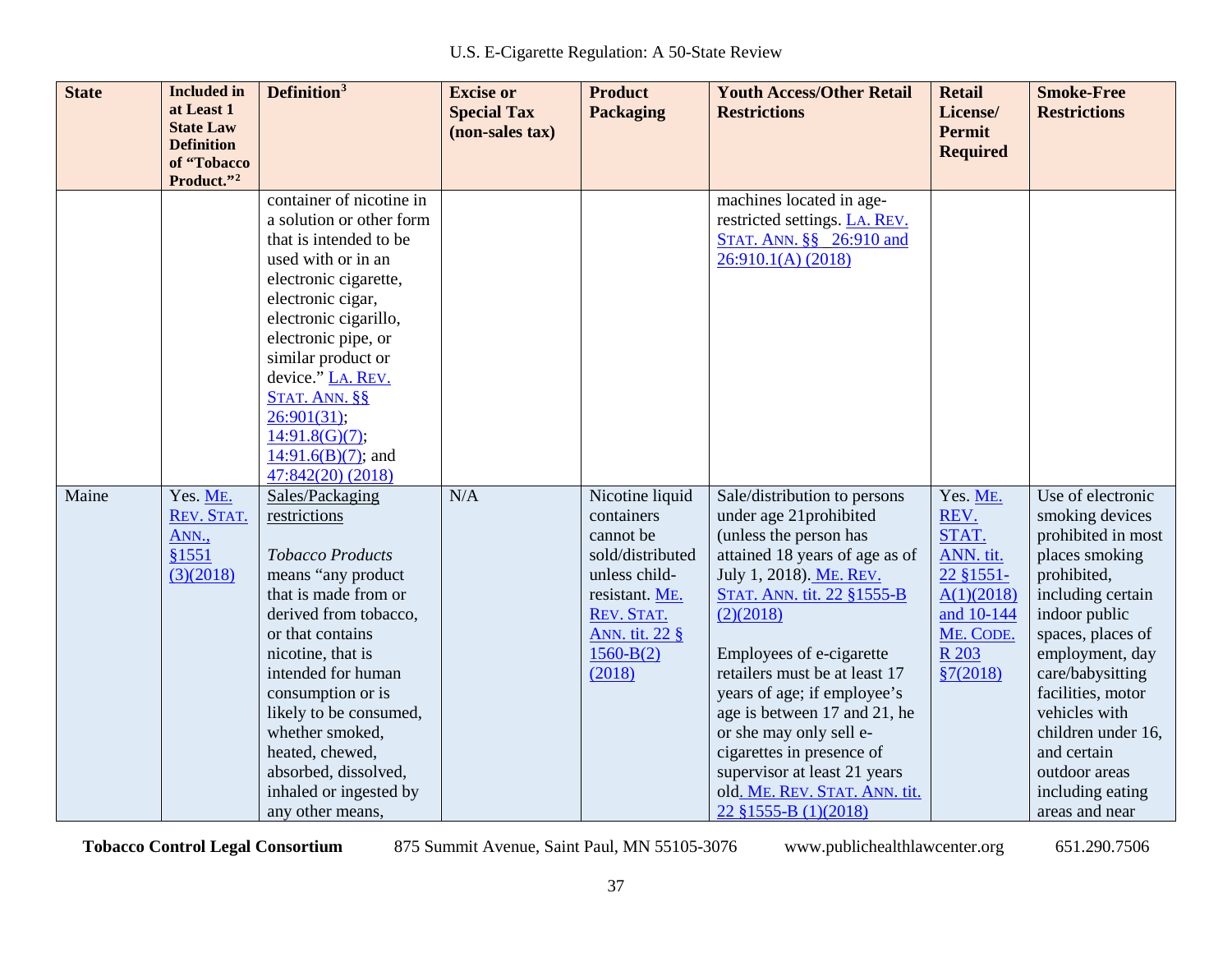| <b>State</b> | <b>Included</b> in<br>at Least 1 | Definition <sup>3</sup>    | <b>Excise or</b><br><b>Special Tax</b> | <b>Product</b><br><b>Packaging</b> | <b>Youth Access/Other Retail</b><br><b>Restrictions</b> | <b>Retail</b><br>License/ | <b>Smoke-Free</b><br><b>Restrictions</b> |
|--------------|----------------------------------|----------------------------|----------------------------------------|------------------------------------|---------------------------------------------------------|---------------------------|------------------------------------------|
|              | <b>State Law</b>                 |                            | (non-sales tax)                        |                                    |                                                         | Permit                    |                                          |
|              | <b>Definition</b><br>of "Tobacco |                            |                                        |                                    |                                                         | <b>Required</b>           |                                          |
|              | Product."2                       |                            |                                        |                                    |                                                         |                           |                                          |
|              |                                  | including, but not         |                                        |                                    |                                                         |                           | beaches, state                           |
|              |                                  | limited to, a cigarette, a |                                        |                                    | Self-service displays of                                |                           | parks and historic                       |
|              |                                  | cigar, a hookah, pipe      |                                        |                                    | tobacco products prohibited                             |                           | sites. ME.REV                            |
|              |                                  | tobacco, chewing           |                                        |                                    | except for sale of tobacco                              |                           | STAT. ANN. tit. 22                       |
|              |                                  | tobacco, snuff or          |                                        |                                    | products in multi-unit                                  |                           | \$841(6)                                 |
|              |                                  | snus[including] an         |                                        |                                    | packages of 10 or more units,                           |                           | (defining)                               |
|              |                                  | electronic smoking         |                                        |                                    | in tobacco specialty stores or                          |                           | "smoking"); 1542                         |
|              |                                  | device and any             |                                        |                                    | in locations inaccessible to                            |                           | (public places);                         |
|              |                                  | component or               |                                        |                                    | minors). 10-144 ME. CODE                                |                           | $1550(2)$ (outdoor                       |
|              |                                  | accessory used in the      |                                        |                                    | R. 203 §6 (D)(2018) and ME.                             |                           | eating areas); and                       |
|              |                                  | consumption of a           |                                        |                                    | REV. STAT. ANN. tit. 22                                 |                           | 1580-E(2)(state                          |
|              |                                  | tobacco product, such      |                                        |                                    | $$1555-B(11)(2018)$                                     |                           | parks and state                          |
|              |                                  | as filters, rolling        |                                        |                                    |                                                         |                           | historic sites)                          |
|              |                                  | papers, pipes and          |                                        |                                    | Vending machine sales of                                |                           | (2018)                                   |
|              |                                  | liquids used in            |                                        |                                    | tobacco products restricted to                          |                           |                                          |
|              |                                  | electronic smoking         |                                        |                                    | locations inaccessible to                               |                           |                                          |
|              |                                  | devices, whether or not    |                                        |                                    | minors. ME. REV. STAT.                                  |                           |                                          |
|              |                                  | they contain nicotine."    |                                        |                                    | ANN. tit. 22 §1553-A                                    |                           |                                          |
|              |                                  | ME. REV. STAT. ANN.,       |                                        |                                    | $(1)(2018)$ and $10-144$ ME                             |                           |                                          |
|              |                                  | \$1551(3)(2018)            |                                        |                                    | CODE R $203 \, \text{§}6(G)(2018)$                      |                           |                                          |
|              |                                  | Electronic nicotine        |                                        |                                    | Purchase of tobacco products                            |                           |                                          |
|              |                                  | delivery device means      |                                        |                                    | by persons under age 21                                 |                           |                                          |
|              |                                  | "any noncombustible        |                                        |                                    | prohibited (unless 18 years of                          |                           |                                          |
|              |                                  | device containing or       |                                        |                                    | age as of July 1, 2018). ME.                            |                           |                                          |
|              |                                  | delivering nicotine or     |                                        |                                    | REV. STAT. ANN. tit. 22                                 |                           |                                          |
|              |                                  | any other substance        |                                        |                                    | $$1555-B (5-A) (2018)$                                  |                           |                                          |
|              |                                  | intended for human         |                                        |                                    |                                                         |                           |                                          |
|              |                                  | consumption that           |                                        |                                    |                                                         |                           |                                          |
|              |                                  | employs a heating          |                                        |                                    |                                                         |                           |                                          |
|              |                                  | element, power source,     |                                        |                                    |                                                         |                           |                                          |
|              |                                  | electronic circuit or      |                                        |                                    |                                                         |                           |                                          |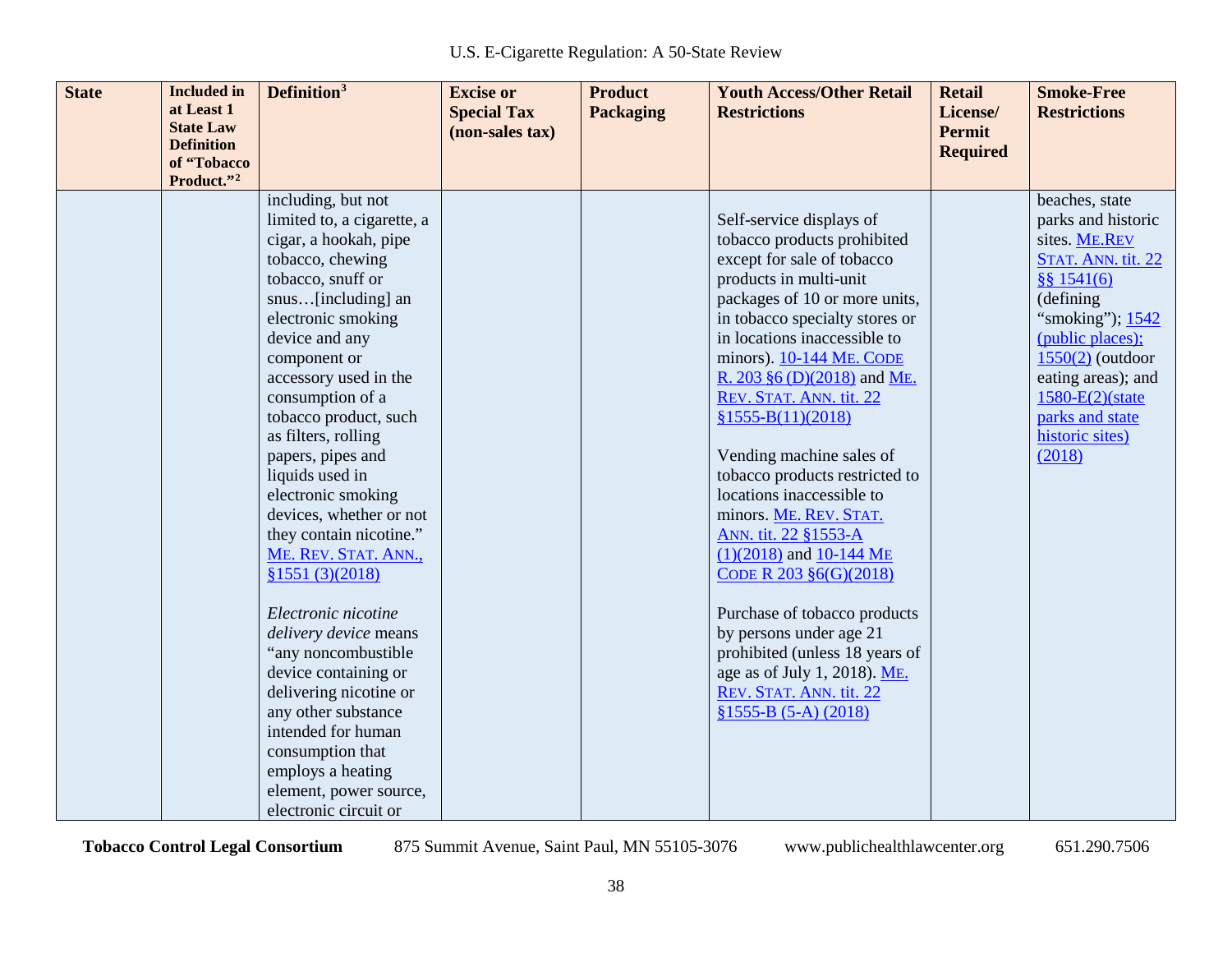| <b>State</b> | <b>Included</b> in<br>at Least 1<br><b>State Law</b><br><b>Definition</b> | Definition <sup>3</sup>                     | <b>Excise or</b><br><b>Special Tax</b><br>(non-sales tax) | <b>Product</b><br><b>Packaging</b> | <b>Youth Access/Other Retail</b><br><b>Restrictions</b> | <b>Retail</b><br>License/<br><b>Permit</b><br><b>Required</b> | <b>Smoke-Free</b><br><b>Restrictions</b> |
|--------------|---------------------------------------------------------------------------|---------------------------------------------|-----------------------------------------------------------|------------------------------------|---------------------------------------------------------|---------------------------------------------------------------|------------------------------------------|
|              | of "Tobacco<br>Product."2                                                 |                                             |                                                           |                                    |                                                         |                                                               |                                          |
|              |                                                                           | other electronic,                           |                                                           |                                    |                                                         |                                                               |                                          |
|              |                                                                           | chemical or mechanical                      |                                                           |                                    |                                                         |                                                               |                                          |
|              |                                                                           | means and that may be                       |                                                           |                                    |                                                         |                                                               |                                          |
|              |                                                                           | used to simulate                            |                                                           |                                    |                                                         |                                                               |                                          |
|              |                                                                           | smoking through                             |                                                           |                                    |                                                         |                                                               |                                          |
|              |                                                                           | inhalation of vapor or                      |                                                           |                                    |                                                         |                                                               |                                          |
|              |                                                                           | aerosol from the                            |                                                           |                                    |                                                         |                                                               |                                          |
|              |                                                                           | device, including,<br>without limitation, a |                                                           |                                    |                                                         |                                                               |                                          |
|              |                                                                           | device manufactured,                        |                                                           |                                    |                                                         |                                                               |                                          |
|              |                                                                           | distributed, marketed or                    |                                                           |                                    |                                                         |                                                               |                                          |
|              |                                                                           | sold as an electronic                       |                                                           |                                    |                                                         |                                                               |                                          |
|              |                                                                           | cigarette, electronic                       |                                                           |                                    |                                                         |                                                               |                                          |
|              |                                                                           | cigar, electronic pipe,                     |                                                           |                                    |                                                         |                                                               |                                          |
|              |                                                                           | electronic hookah or                        |                                                           |                                    |                                                         |                                                               |                                          |
|              |                                                                           | so-called vape pen."                        |                                                           |                                    |                                                         |                                                               |                                          |
|              |                                                                           | ME. REV. STAT. ANN.                         |                                                           |                                    |                                                         |                                                               |                                          |
|              |                                                                           | tit. 22 $\S$ 1560-B(1)(B)                   |                                                           |                                    |                                                         |                                                               |                                          |
|              |                                                                           | (2018)                                      |                                                           |                                    |                                                         |                                                               |                                          |
|              |                                                                           | Nicotine liquid                             |                                                           |                                    |                                                         |                                                               |                                          |
|              |                                                                           | container means "a                          |                                                           |                                    |                                                         |                                                               |                                          |
|              |                                                                           | container used to hold a                    |                                                           |                                    |                                                         |                                                               |                                          |
|              |                                                                           | liquid, gel or other                        |                                                           |                                    |                                                         |                                                               |                                          |
|              |                                                                           | substance containing                        |                                                           |                                    |                                                         |                                                               |                                          |
|              |                                                                           | nicotine that is sold,                      |                                                           |                                    |                                                         |                                                               |                                          |
|              |                                                                           | marketed or intended                        |                                                           |                                    |                                                         |                                                               |                                          |
|              |                                                                           | for use as or with an                       |                                                           |                                    |                                                         |                                                               |                                          |
|              |                                                                           | electronic nicotine                         |                                                           |                                    |                                                         |                                                               |                                          |
|              |                                                                           | delivery device [but                        |                                                           |                                    |                                                         |                                                               |                                          |
|              |                                                                           | does not include                            |                                                           |                                    |                                                         |                                                               |                                          |
|              |                                                                           | cartridges] prefilled and                   |                                                           |                                    |                                                         |                                                               |                                          |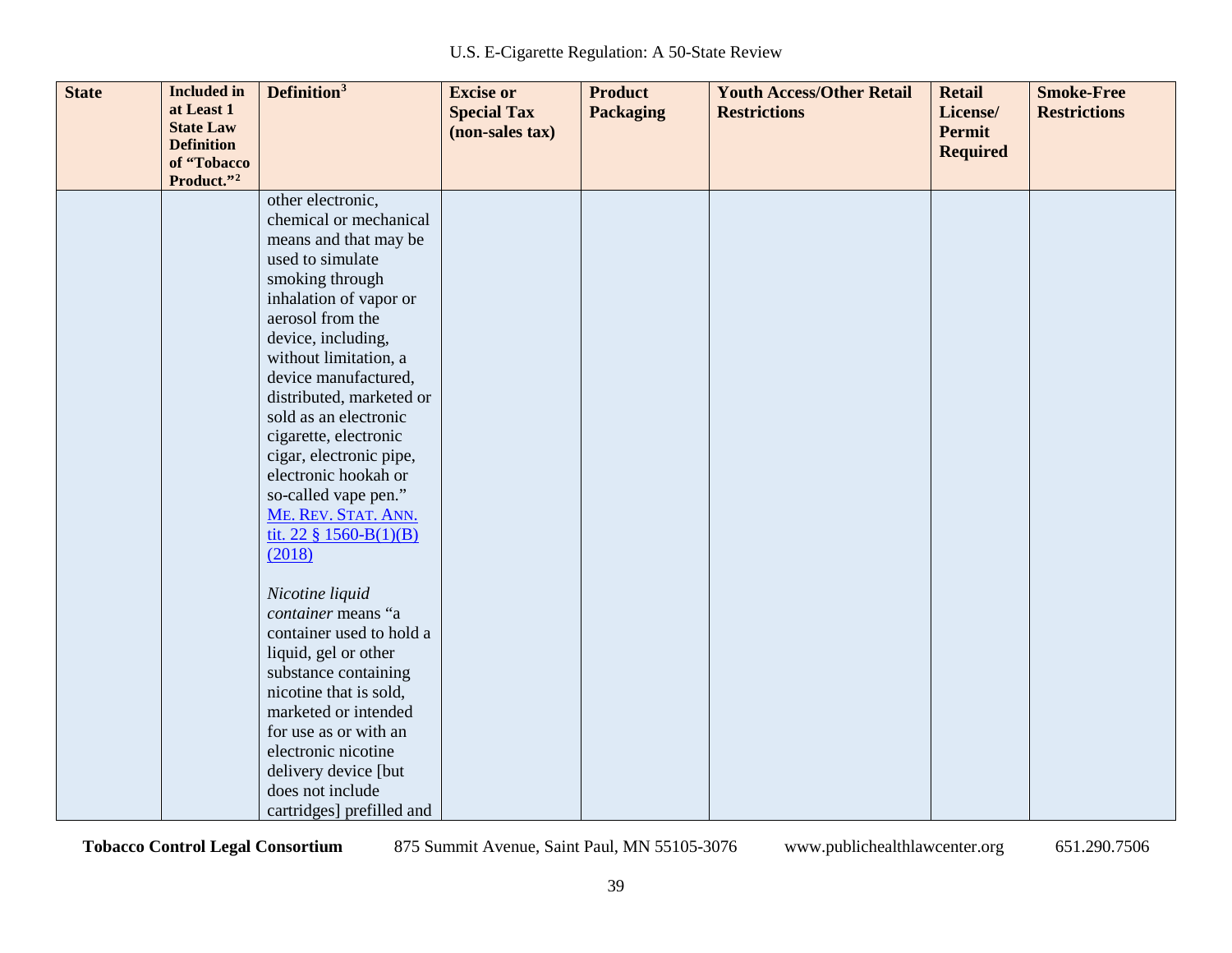| <b>State</b> | <b>Included</b> in<br>at Least 1      | Definition <sup>3</sup>                          | <b>Excise or</b><br><b>Special Tax</b> | <b>Product</b><br><b>Packaging</b> | <b>Youth Access/Other Retail</b><br><b>Restrictions</b> | <b>Retail</b><br>License/ | <b>Smoke-Free</b><br><b>Restrictions</b> |
|--------------|---------------------------------------|--------------------------------------------------|----------------------------------------|------------------------------------|---------------------------------------------------------|---------------------------|------------------------------------------|
|              | <b>State Law</b><br><b>Definition</b> |                                                  | (non-sales tax)                        |                                    |                                                         | <b>Permit</b>             |                                          |
|              | of "Tobacco                           |                                                  |                                        |                                    |                                                         | <b>Required</b>           |                                          |
|              | Product."2                            |                                                  |                                        |                                    |                                                         |                           |                                          |
|              |                                       | sealed by the<br>manufacturer and not            |                                        |                                    |                                                         |                           |                                          |
|              |                                       | intended to be opened                            |                                        |                                    |                                                         |                           |                                          |
|              |                                       | by the consumer." ME.                            |                                        |                                    |                                                         |                           |                                          |
|              |                                       | <b>REV. STAT. tit. 22 §</b>                      |                                        |                                    |                                                         |                           |                                          |
|              |                                       | $1560-B(1)(C)$ (2018)                            |                                        |                                    |                                                         |                           |                                          |
|              |                                       | Use restrictions:                                |                                        |                                    |                                                         |                           |                                          |
|              |                                       | Electronic smoking                               |                                        |                                    |                                                         |                           |                                          |
|              |                                       | device means "a device                           |                                        |                                    |                                                         |                           |                                          |
|              |                                       | used to deliver nicotine                         |                                        |                                    |                                                         |                           |                                          |
|              |                                       | or any other substance                           |                                        |                                    |                                                         |                           |                                          |
|              |                                       | intended for human                               |                                        |                                    |                                                         |                           |                                          |
|              |                                       | consumption that may                             |                                        |                                    |                                                         |                           |                                          |
|              |                                       | be used by a person to                           |                                        |                                    |                                                         |                           |                                          |
|              |                                       | simulate smoking                                 |                                        |                                    |                                                         |                           |                                          |
|              |                                       | through inhalation of                            |                                        |                                    |                                                         |                           |                                          |
|              |                                       | vapor or aerosol from<br>the device [including]a |                                        |                                    |                                                         |                           |                                          |
|              |                                       | device manufactured,                             |                                        |                                    |                                                         |                           |                                          |
|              |                                       | distributed, marketed or                         |                                        |                                    |                                                         |                           |                                          |
|              |                                       | sold as an electronic                            |                                        |                                    |                                                         |                           |                                          |
|              |                                       | cigarette, electronic                            |                                        |                                    |                                                         |                           |                                          |
|              |                                       | cigar, electronic pipe,                          |                                        |                                    |                                                         |                           |                                          |
|              |                                       | electronic hookah or                             |                                        |                                    |                                                         |                           |                                          |
|              |                                       | so-called vape pen."                             |                                        |                                    |                                                         |                           |                                          |
|              |                                       | ME. REV STAT. tit. 22 §                          |                                        |                                    |                                                         |                           |                                          |
|              |                                       | $1541(1-A) (2018)$                               |                                        |                                    |                                                         |                           |                                          |
| Maryland     | N <sub>o</sub>                        | Electronic nicotine                              | N/A                                    | N/A                                | Sale/distribution of "an                                | Yes. MD.                  | N/A                                      |
|              |                                       | delivery system means                            |                                        |                                    | electronic device that can be                           | <b>CODE</b>               |                                          |
|              |                                       | "an electronic device, a                         |                                        |                                    | used to deliver nicotine to the                         | ANN., BUS.                |                                          |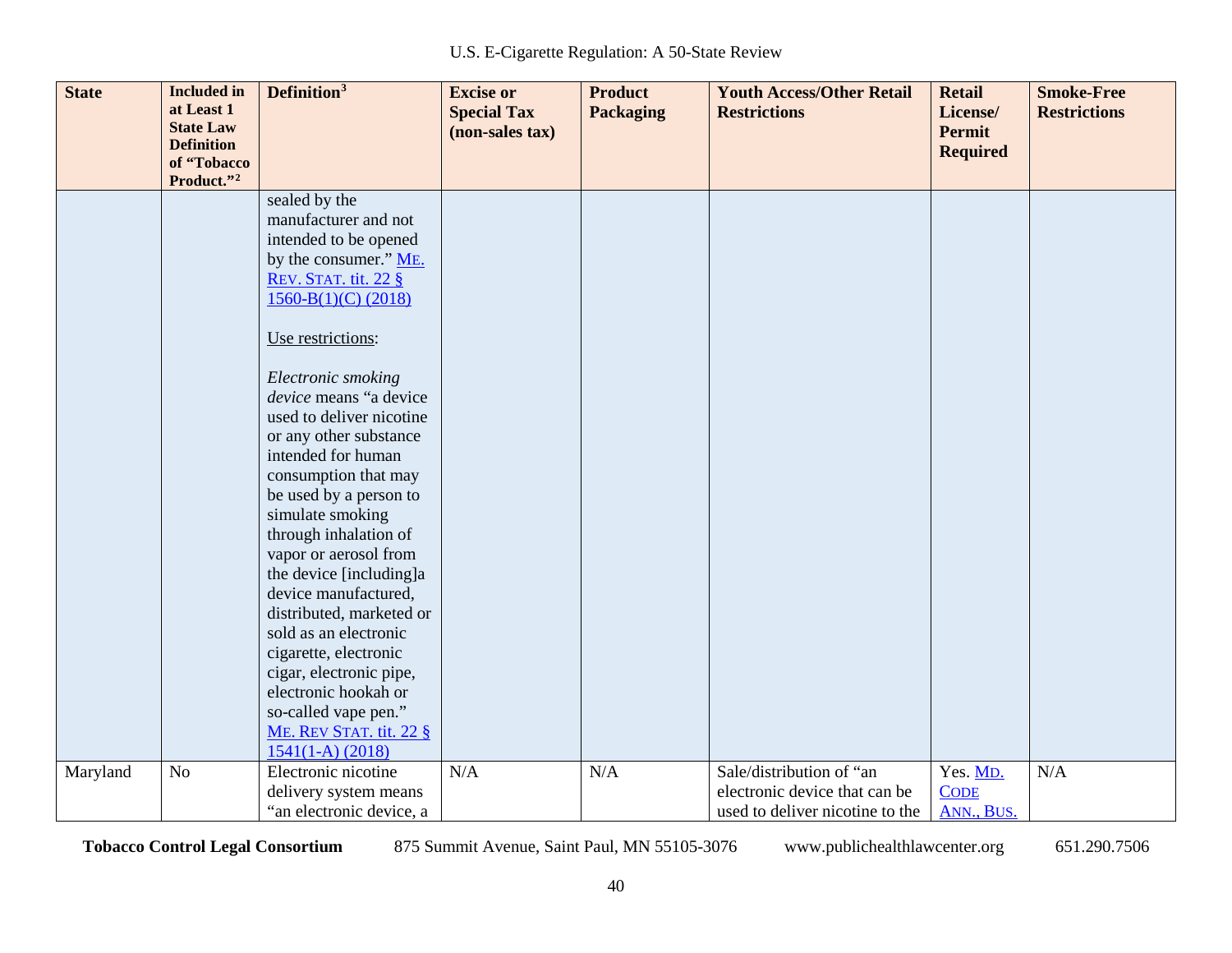| <b>State</b> | <b>Included</b> in<br>at Least 1<br><b>State Law</b><br><b>Definition</b> | Definition <sup>3</sup>                                                                                                                                                                                                                                                                                                                                                                                                                                                                                                                                                                                                                                                                                                                                               | <b>Excise or</b><br><b>Special Tax</b><br>(non-sales tax) | <b>Product</b><br><b>Packaging</b> | <b>Youth Access/Other Retail</b><br><b>Restrictions</b>                                                                                                                                                                                               | <b>Retail</b><br>License/<br><b>Permit</b><br><b>Required</b>                 | <b>Smoke-Free</b><br><b>Restrictions</b> |
|--------------|---------------------------------------------------------------------------|-----------------------------------------------------------------------------------------------------------------------------------------------------------------------------------------------------------------------------------------------------------------------------------------------------------------------------------------------------------------------------------------------------------------------------------------------------------------------------------------------------------------------------------------------------------------------------------------------------------------------------------------------------------------------------------------------------------------------------------------------------------------------|-----------------------------------------------------------|------------------------------------|-------------------------------------------------------------------------------------------------------------------------------------------------------------------------------------------------------------------------------------------------------|-------------------------------------------------------------------------------|------------------------------------------|
|              | of "Tobacco<br>Product."2                                                 |                                                                                                                                                                                                                                                                                                                                                                                                                                                                                                                                                                                                                                                                                                                                                                       |                                                           |                                    |                                                                                                                                                                                                                                                       |                                                                               |                                          |
|              |                                                                           | component for an<br>electronic device, or a<br>product used to refill or<br>resupply an electronic<br>device that can be used<br>to deliver nicotine to an<br>individual inhaling<br>from the device<br>[including] an<br>electronic cigarette, an<br>electronic cigar, an<br>electronic cigarillo, an<br>electronic pipe, and<br>vaping liquid." MD.<br>CODE ANN., BUS. REG.<br>$$16.7-101$ (c) (2018)<br>Vaping liquid means "a<br>liquid that: $(1)$ consists<br>of propyle glycol,<br>vegetable glycerin or<br>other similar substance;<br>$(2)$ may or may not<br>contain natural or<br>artificial flavors; (3)<br>may or may not contain<br>nicotine; and (4)<br>converts vapor intended<br>for inhalation when<br>heated in an electronic<br>device." MD. CODE |                                                           |                                    | individual inhaling from the<br>device, including an<br>electronic cigarette, cigar,<br>cigarillo, or pipe" to minors<br>prohibited (excluding FDA-<br>approved "tobacco cessation<br>products"). MD. CODE ANN.,<br>HEALTH-GEN. § 24-305(b)<br>(2018) | REG. §§16.<br>$7 - 201$ ,<br>$16.7 -$<br>$211(a)$ ,<br>$16.7 - 213$<br>(2018) |                                          |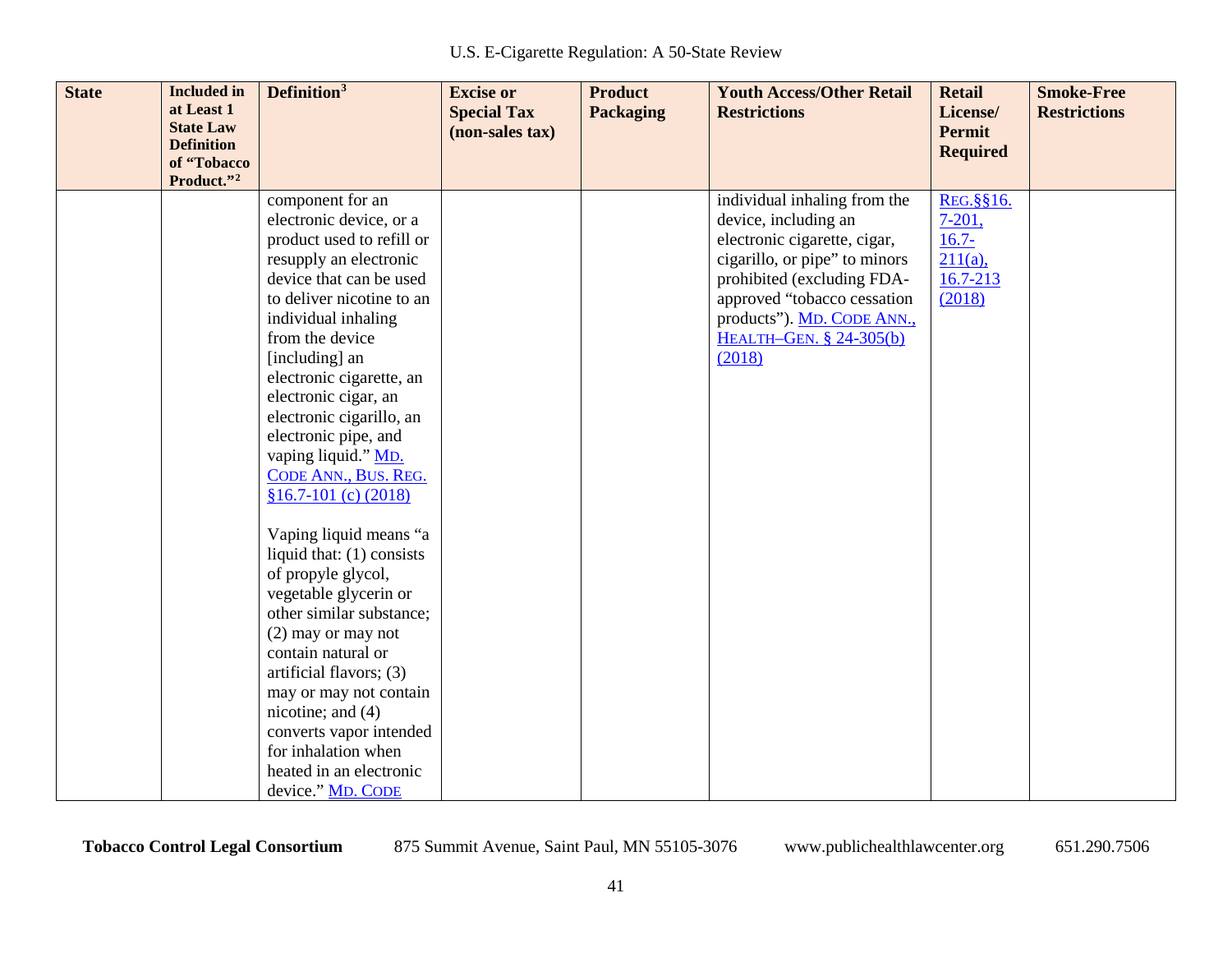| <b>State</b>  | <b>Included</b> in<br>at Least 1<br><b>State Law</b><br><b>Definition</b><br>of "Tobacco<br>Product."2 | Definition <sup>3</sup>                                                                                                                                                                                                                                                                                                                                                                 | <b>Excise or</b><br><b>Special Tax</b><br>(non-sales tax) | <b>Product</b><br><b>Packaging</b>                                                                                                                                                                                                                                                                                                                                                                                                               | <b>Youth Access/Other Retail</b><br><b>Restrictions</b>                                                                                                                                                                                                                                                                                                                                                                     | <b>Retail</b><br>License/<br><b>Permit</b><br><b>Required</b> | <b>Smoke-Free</b><br><b>Restrictions</b> |
|---------------|--------------------------------------------------------------------------------------------------------|-----------------------------------------------------------------------------------------------------------------------------------------------------------------------------------------------------------------------------------------------------------------------------------------------------------------------------------------------------------------------------------------|-----------------------------------------------------------|--------------------------------------------------------------------------------------------------------------------------------------------------------------------------------------------------------------------------------------------------------------------------------------------------------------------------------------------------------------------------------------------------------------------------------------------------|-----------------------------------------------------------------------------------------------------------------------------------------------------------------------------------------------------------------------------------------------------------------------------------------------------------------------------------------------------------------------------------------------------------------------------|---------------------------------------------------------------|------------------------------------------|
|               |                                                                                                        | ANN., BUS. REG. §16.7-<br>101 (k) (2018)                                                                                                                                                                                                                                                                                                                                                |                                                           |                                                                                                                                                                                                                                                                                                                                                                                                                                                  |                                                                                                                                                                                                                                                                                                                                                                                                                             |                                                               |                                          |
| Massachusetts | N <sub>o</sub>                                                                                         | Electronic smoking<br>device means "any<br>product that can deliver<br>nicotine to the user<br>through inhalation of<br>vapor [including] any<br>component part of such<br>product, including<br>liquid for use in the<br>device regardless of<br>whether the liquid<br>contains nicotine, [and]<br>whether or not sold<br>separately $\ldots$ "940<br>MASS. CODE REGS.<br>21.03 (2018) | N/A                                                       | Liquids or gels<br>containing<br>nicotine must<br>be sold in child-<br>resistant<br>package. 940<br><b>MASS. CODE</b><br><b>REGS. 21.05</b><br>(2018)<br>Electronic<br>smoking<br>devices may<br>not be opened,<br>repackaged or<br>sold in smaller<br>quantities than<br>the smallest<br>package<br>distributed by<br>the<br>manufacturer<br>for individual<br>consumer use.<br><b>940 MASS.</b><br><b>CODE REGS.</b><br>21.04(1)(b)<br>(2018). | Sale of electronic smoking<br>devices to persons under age<br>18 prohibited. 940 MASS.<br>CODE REGS. 21.04(3) (2018)<br>Self-service displays and<br>vending machine sales of<br>electronic smoking devices<br>restricted to adult-only<br>facilities. 940 MASS. CODE<br>REGS. $21.04(2)$ and $21.04(4)$<br>(2018)<br>Sampling of electronic<br>smoking devices prohibited.<br>940 MASS. CODE REGS.<br>$21.04(1)(a)$ (2018) | N <sub>o</sub>                                                | N/A                                      |
| Michigan      | N <sub>o</sub>                                                                                         | N/A                                                                                                                                                                                                                                                                                                                                                                                     | N/A                                                       | N/A                                                                                                                                                                                                                                                                                                                                                                                                                                              | N/A                                                                                                                                                                                                                                                                                                                                                                                                                         |                                                               | Use of electronic<br>smoking devices     |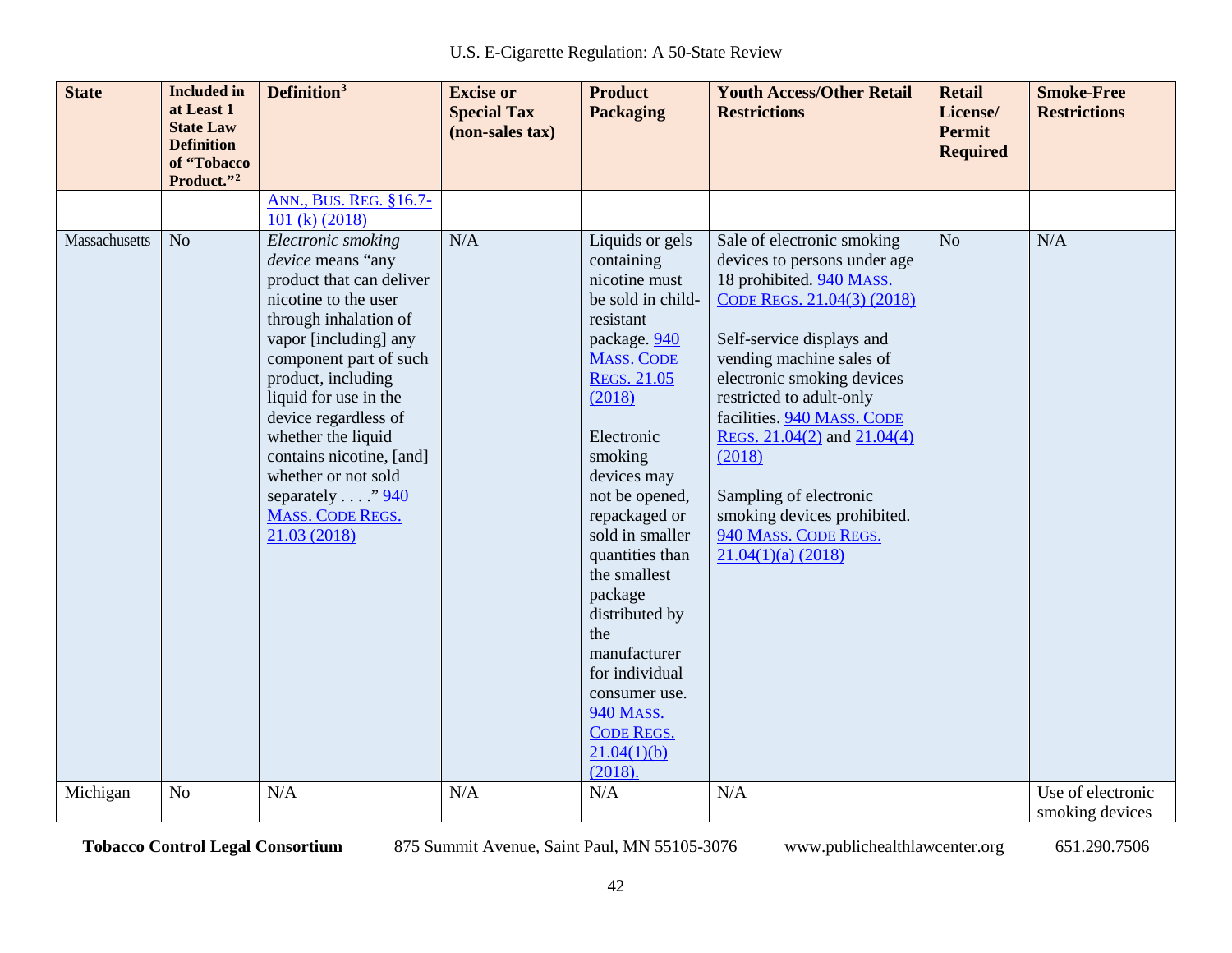| <b>State</b> | <b>Included</b> in<br>at Least 1<br><b>State Law</b><br><b>Definition</b><br>of "Tobacco | Definition <sup>3</sup>                                                                                                                                                                                                                                                                                                                                                                                                                                                     | <b>Excise or</b><br><b>Special Tax</b><br>(non-sales tax)                                                                                                            | <b>Product</b><br><b>Packaging</b>                                                                                                                                                                                 | <b>Youth Access/Other Retail</b><br><b>Restrictions</b>                                                                                                                                                                                                                                                                                                                                                                                                                                                                                         | <b>Retail</b><br>License/<br><b>Permit</b><br><b>Required</b>                                                                                                                                                                                                            | <b>Smoke-Free</b><br><b>Restrictions</b>                                                                                                                                                                                                                                                                                                                         |
|--------------|------------------------------------------------------------------------------------------|-----------------------------------------------------------------------------------------------------------------------------------------------------------------------------------------------------------------------------------------------------------------------------------------------------------------------------------------------------------------------------------------------------------------------------------------------------------------------------|----------------------------------------------------------------------------------------------------------------------------------------------------------------------|--------------------------------------------------------------------------------------------------------------------------------------------------------------------------------------------------------------------|-------------------------------------------------------------------------------------------------------------------------------------------------------------------------------------------------------------------------------------------------------------------------------------------------------------------------------------------------------------------------------------------------------------------------------------------------------------------------------------------------------------------------------------------------|--------------------------------------------------------------------------------------------------------------------------------------------------------------------------------------------------------------------------------------------------------------------------|------------------------------------------------------------------------------------------------------------------------------------------------------------------------------------------------------------------------------------------------------------------------------------------------------------------------------------------------------------------|
| Minnesota    | Product."2<br>Yes<br>MINN.                                                               | Electronic delivery<br>device means "any                                                                                                                                                                                                                                                                                                                                                                                                                                    | Tax of 95% of<br>wholesale price                                                                                                                                     | Liquids<br>intended for                                                                                                                                                                                            | Sale/distribution of electronic<br>delivery devices prohibited to                                                                                                                                                                                                                                                                                                                                                                                                                                                                               | Yes. A<br>town board                                                                                                                                                                                                                                                     | prohibited in<br>Third Judicial<br>Circuit Court.<br>MICH. COMP.<br>LAWS ANN., R 3<br><b>CIR Rule §8.115</b><br>$(F)$ (1) (2018)<br>Use of electronic<br>delivery devices                                                                                                                                                                                        |
|              | STAT. §<br>297F.01<br>(19)(2018)                                                         | product containing or<br>delivering nicotine,<br>lobelia, or any other<br>substance intended for<br>human consumption<br>that can be used by a<br>person to simulate<br>smoking in the delivery<br>of nicotine or any other<br>substance through<br>inhalation of vapor<br>from the product.<br>Electronic delivery<br>device includes any<br>component part of a<br>product, whether or not<br>marketed or sold<br>separately." MINN.<br>STAT. $§$ 609.685(1)(c)<br>(2018) | imposed on<br>tobacco products,<br>including e-<br>cigarettes. MINN.<br>STAT. §<br>297F.05(3)<br>$(2018)$ and<br>Minn. Dep't of<br><b>Revenue Notice</b><br>$#12-10$ | human<br>consumption<br>and use in an<br>electronic<br>delivery device<br>(whether they<br>contain nicotine<br>or not) must be<br>sold in child<br>resistant<br>packaging.<br>MINN. STAT. §<br>461.20(b)<br>(2018) | persons under age 18. MINN.<br>STAT. $§$ 609.685 (1a), (2)<br>(2018)<br>Purchase/possession/use of<br>electronic delivery device by<br>person under age 18<br>prohibited. MINN. STAT. §<br>$609.685(2)(b)$ , (3) (2018)<br>Sale of electronic delivery<br>devices from a moveable<br>place of business (kiosk)<br>prohibited. MINN. STAT. §<br>461.21 (2018)<br>Self-service displays of<br>electronic delivery devices<br>restricted to adult-only,<br>tobacco-only businesses;<br>vending machines restricted<br>to locations inaccessible to | or the<br>governing<br>body may<br>license and<br>regulate<br>electronic<br>delivery<br>devices<br>however, if<br>they do<br>not, the<br>county<br>board shall<br>license and<br>regulate<br>electronic<br>delivery<br>devices.<br>MINN.<br>STAT.<br>461.12(1)<br>(2018) | prohibited in day<br>care and health<br>facilities, and<br>government<br>owned or operated<br>buildings. MINN.<br>STAT. § 144.414<br>(2018)<br>Use of electronic<br>delivery devices<br>prohibited in<br>public and charter<br>schools and any<br>facility or vehicle<br>owned, rented or<br>leased by a school<br>district. MINN.<br>STAT. § 144.4165<br>(2018) |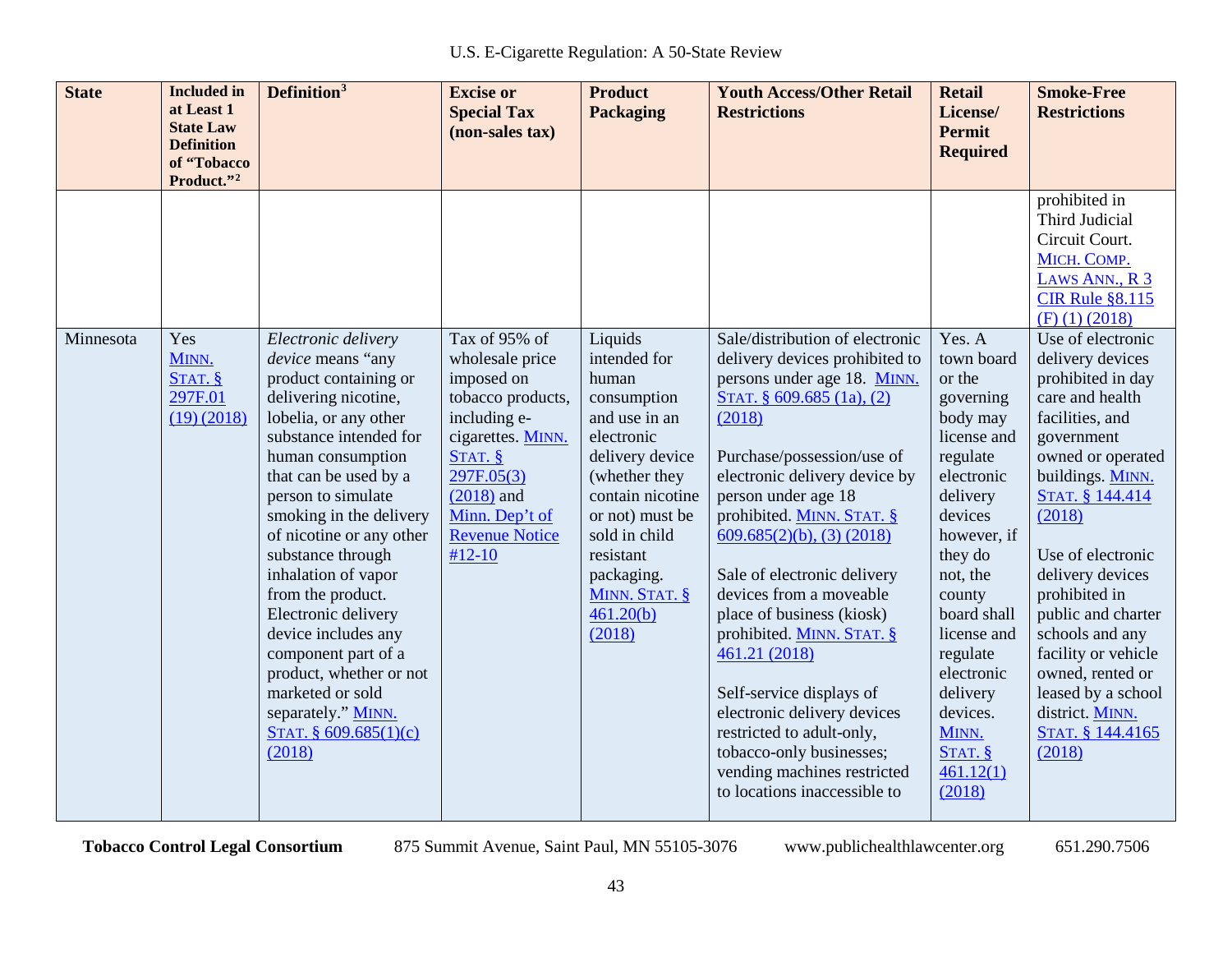| <b>State</b> | <b>Included in</b><br>at Least 1<br><b>State Law</b><br><b>Definition</b><br>of "Tobacco<br>Product."2 | Definition <sup>3</sup>                                                                                                                                                                                                                                                                                                                  | <b>Excise or</b><br><b>Special Tax</b><br>(non-sales tax) | <b>Product</b><br><b>Packaging</b> | <b>Youth Access/Other Retail</b><br><b>Restrictions</b>                                                                                                              | <b>Retail</b><br>License/<br><b>Permit</b><br><b>Required</b> | <b>Smoke-Free</b><br><b>Restrictions</b> |
|--------------|--------------------------------------------------------------------------------------------------------|------------------------------------------------------------------------------------------------------------------------------------------------------------------------------------------------------------------------------------------------------------------------------------------------------------------------------------------|-----------------------------------------------------------|------------------------------------|----------------------------------------------------------------------------------------------------------------------------------------------------------------------|---------------------------------------------------------------|------------------------------------------|
|              |                                                                                                        |                                                                                                                                                                                                                                                                                                                                          |                                                           |                                    | persons under age 18. MINN.<br>STAT. § 461.18 (2018)                                                                                                                 |                                                               |                                          |
| Mississippi  | N <sub>o</sub>                                                                                         | Alternative nicotine<br><i>product</i> means "(1) An<br>electronic cigarette; or<br>(2) Any other product<br>that consists of or<br>contains nicotine that<br>can be ingested into the<br>body by chewing,<br>smoking, absorbing,<br>dissolving, inhaling or<br>by any other means."<br>MISS. CODE ANN. § 97-<br>$32-51(1)(a)(i)$ (2018) | N/A                                                       | N/A                                | Sale/distribution of<br>alternative nicotine products<br>or any cartridge or<br>component to persons under<br>18 prohibited. MISS. CODE<br>ANN. § 97-32-51(2) (2018) | No                                                            | N/A                                      |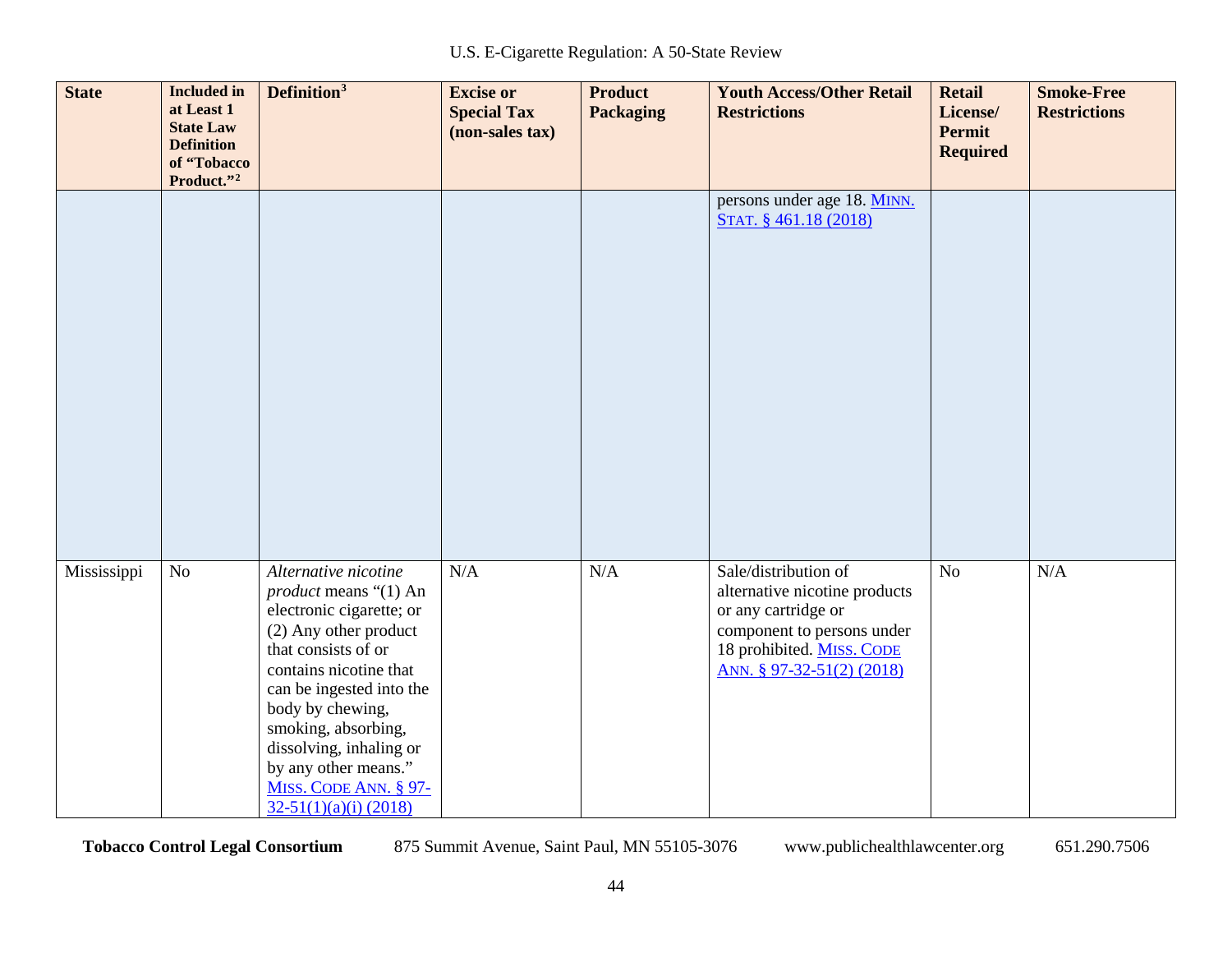| <b>State</b> | <b>Included</b> in<br>at Least 1<br><b>State Law</b><br><b>Definition</b><br>of "Tobacco<br>Product."2 | Definition <sup>3</sup>                                                                                                                                                                                                                                                                                                                                                                                                                       | <b>Excise or</b><br><b>Special Tax</b><br>(non-sales tax) | <b>Product</b><br><b>Packaging</b>                                                                                                                                                                            | <b>Youth Access/Other Retail</b><br><b>Restrictions</b>                                                                                                                                                                                                                                                                    | <b>Retail</b><br>License/<br><b>Permit</b><br><b>Required</b> | <b>Smoke-Free</b><br><b>Restrictions</b> |
|--------------|--------------------------------------------------------------------------------------------------------|-----------------------------------------------------------------------------------------------------------------------------------------------------------------------------------------------------------------------------------------------------------------------------------------------------------------------------------------------------------------------------------------------------------------------------------------------|-----------------------------------------------------------|---------------------------------------------------------------------------------------------------------------------------------------------------------------------------------------------------------------|----------------------------------------------------------------------------------------------------------------------------------------------------------------------------------------------------------------------------------------------------------------------------------------------------------------------------|---------------------------------------------------------------|------------------------------------------|
|              |                                                                                                        | Electronic cigarette<br>means "an electronic<br>product or device that<br>produces a vapor that<br>delivers nicotine or<br>other substances to the<br>person inhaling from<br>the device to stimulate<br>smoking, and is likely<br>to be offered to, or<br>purchased by,<br>consumers as an<br>electronic cigarette,<br>electronic cigar,<br>electronic cigarillo or<br>electronic pipe." MISS.<br>CODE ANN. § 97-32-<br>$51(1)(b)(i)$ (2018) |                                                           |                                                                                                                                                                                                               |                                                                                                                                                                                                                                                                                                                            |                                                               |                                          |
| Missouri     | N <sub>o</sub>                                                                                         | Vapor product means<br>"any noncombustible<br>product containing<br>nicotine that employs a<br>heating element, power<br>source, electronic<br>circuit, or other<br>electronic, chemical or<br>mechanical means,<br>regardless of shape or<br>size, that can be used to<br>produce vapor from<br>nicotine in a solution or                                                                                                                    | N/A                                                       | Nicotine liquid<br>containers must<br>be child-<br>resistant<br>(except<br>prefilled<br>containers not<br>intended to be<br>opened by<br>consumer). Mo.<br>REV. STAT. §<br>$407.926.4(1)$ -<br>$(2)$ $(2018)$ | Sale/distribution of vapor<br>products to persons under age<br>18 prohibited. MO. REV.<br>STAT. §§ 407.926 and<br>407.931 (2018)<br>Vending machine sales<br>restricted to places<br>inaccessible to persons under<br>age 18 or through machines<br>equipped with lock-out<br>device. MO. REV. STAT. §<br>407.931.2 (2018) | Yes<br>Mo. REV.<br>STAT. $§$<br>407.934.1<br>(2018)           | N/A                                      |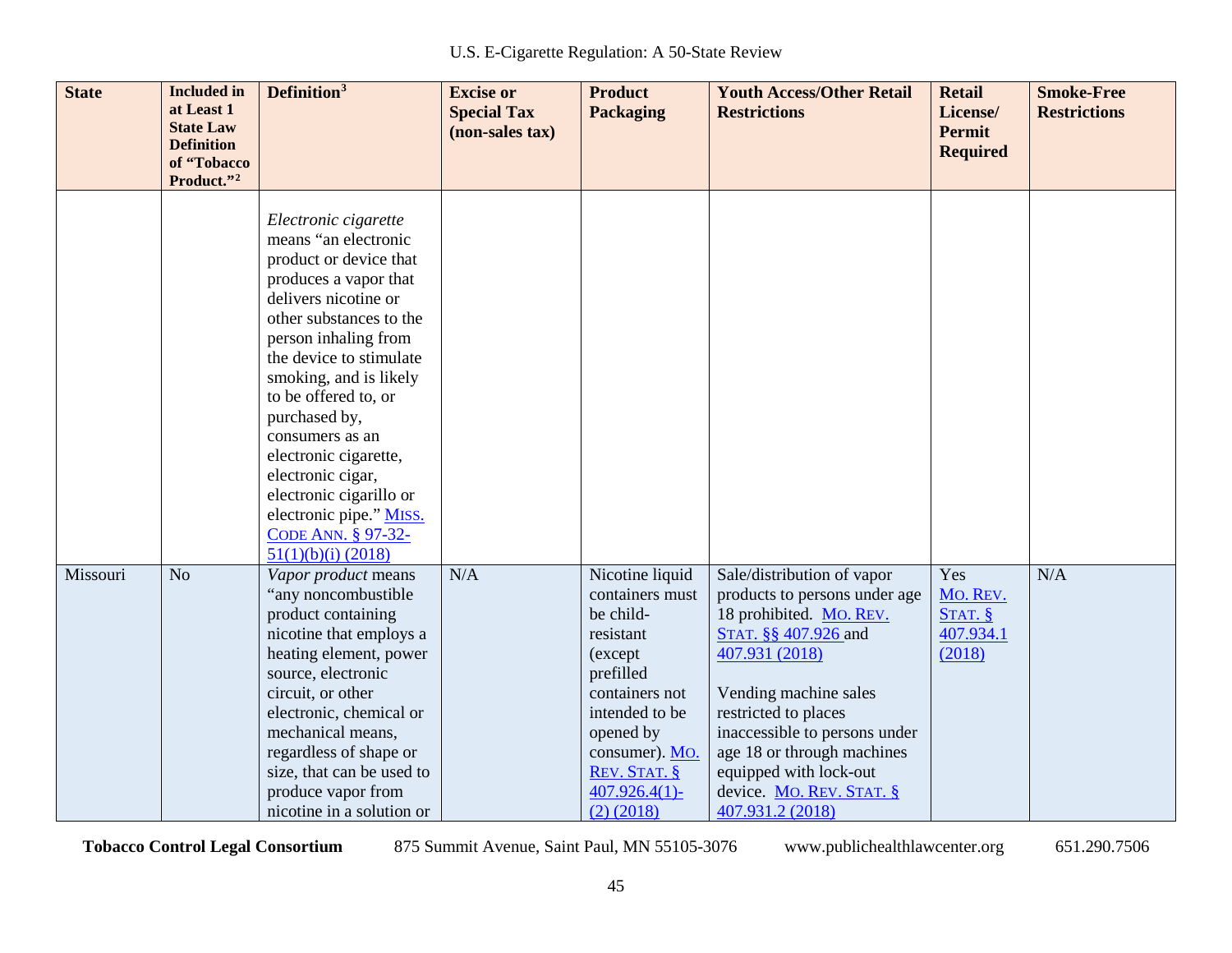| <b>State</b> | <b>Included</b> in               | Definition <sup>3</sup>   | <b>Excise or</b>   | <b>Product</b>   | <b>Youth Access/Other Retail</b> | <b>Retail</b>   | <b>Smoke-Free</b>   |
|--------------|----------------------------------|---------------------------|--------------------|------------------|----------------------------------|-----------------|---------------------|
|              | at Least 1                       |                           | <b>Special Tax</b> | <b>Packaging</b> | <b>Restrictions</b>              | License/        | <b>Restrictions</b> |
|              | <b>State Law</b>                 |                           | (non-sales tax)    |                  |                                  | <b>Permit</b>   |                     |
|              | <b>Definition</b><br>of "Tobacco |                           |                    |                  |                                  | <b>Required</b> |                     |
|              | Product."2                       |                           |                    |                  |                                  |                 |                     |
|              |                                  | other form [including]    |                    |                  |                                  |                 |                     |
|              |                                  | any electronic cigarette, |                    |                  | Purchase of vapor products       |                 |                     |
|              |                                  | electronic cigar,         |                    |                  | by persons less than age 18      |                 |                     |
|              |                                  | electronic cigarillo,     |                    |                  | prohibited. MO. REV. STAT. §     |                 |                     |
|              |                                  | electronic pipeand        |                    |                  | 407.933(1) (2018)                |                 |                     |
|              |                                  | any vapor cartridge or    |                    |                  |                                  |                 |                     |
|              |                                  | other container of        |                    |                  |                                  |                 |                     |
|              |                                  | nicotine in a solution or |                    |                  |                                  |                 |                     |
|              |                                  | other form that is        |                    |                  |                                  |                 |                     |
|              |                                  | intended to be used       |                    |                  |                                  |                 |                     |
|              |                                  | with or in [any of the    |                    |                  |                                  |                 |                     |
|              |                                  | aforementioned            |                    |                  |                                  |                 |                     |
|              |                                  | devices] [but] does not   |                    |                  |                                  |                 |                     |
|              |                                  | include any alternative   |                    |                  |                                  |                 |                     |
|              |                                  | nicotine product or       |                    |                  |                                  |                 |                     |
|              |                                  | tobacco product." Mo.     |                    |                  |                                  |                 |                     |
|              |                                  | REV. STAT. §              |                    |                  |                                  |                 |                     |
|              |                                  | 407.925(12) (2018)        |                    |                  |                                  |                 |                     |
|              |                                  |                           |                    |                  |                                  |                 |                     |
|              |                                  | Nicotine liquid           |                    |                  |                                  |                 |                     |
|              |                                  | container means "a        |                    |                  |                                  |                 |                     |
|              |                                  | bottle or other container |                    |                  |                                  |                 |                     |
|              |                                  | of liquid or other        |                    |                  |                                  |                 |                     |
|              |                                  | substance containing      |                    |                  |                                  |                 |                     |
|              |                                  | nicotine if the liquid or |                    |                  |                                  |                 |                     |
|              |                                  | substance is sold,        |                    |                  |                                  |                 |                     |
|              |                                  | marketed, or intended     |                    |                  |                                  |                 |                     |
|              |                                  | for use in a vapor        |                    |                  |                                  |                 |                     |
|              |                                  | product [but does not     |                    |                  |                                  |                 |                     |
|              |                                  | include cartridges]       |                    |                  |                                  |                 |                     |
|              |                                  | prefilled and sealed by   |                    |                  |                                  |                 |                     |
|              |                                  | the manufacturer and      |                    |                  |                                  |                 |                     |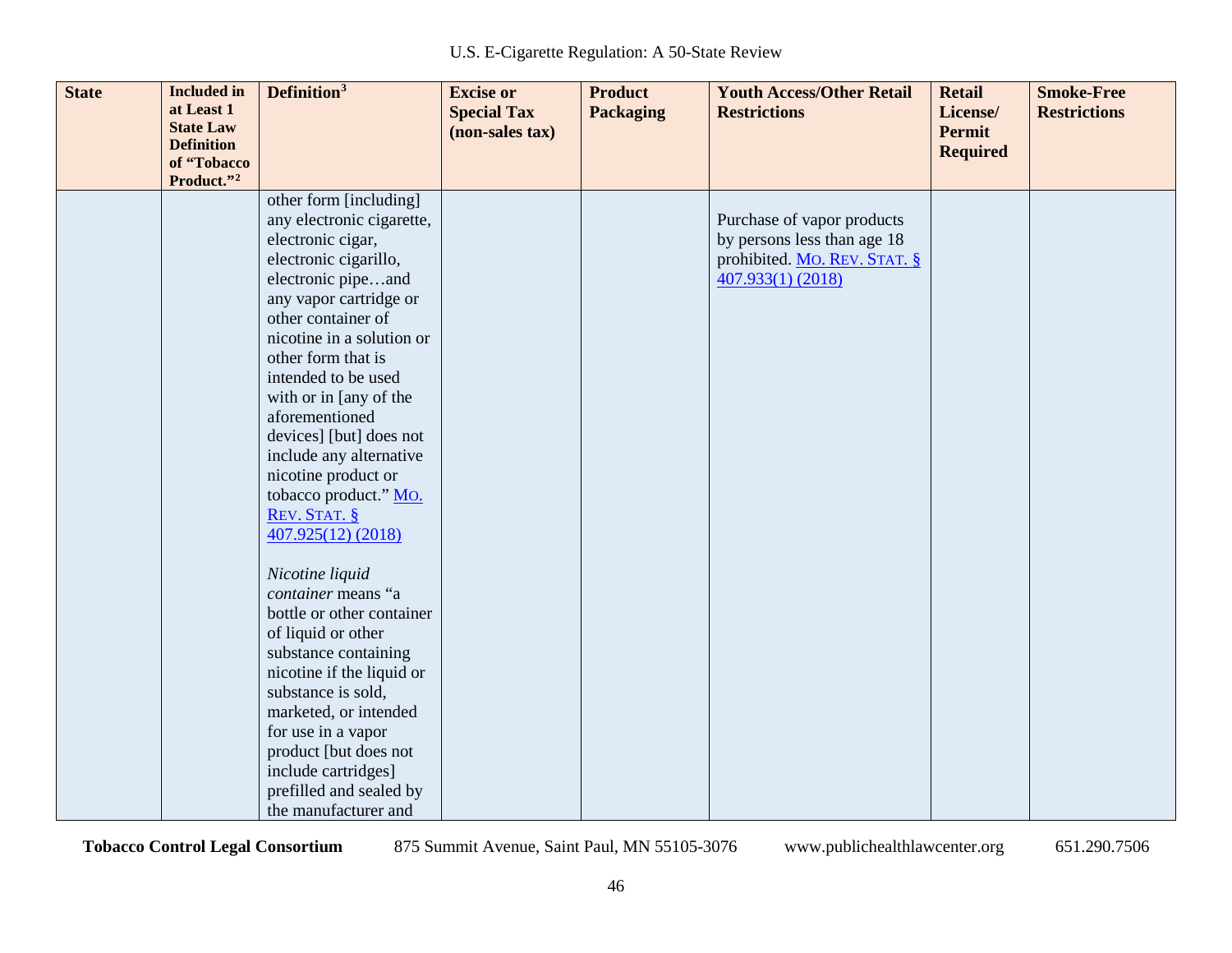| <b>State</b> | <b>Included</b> in<br>at Least 1<br><b>State Law</b><br><b>Definition</b><br>of "Tobacco<br>Product."2 | Definition <sup>3</sup>                                                                                                                                                                                                                                                                                                                                                                                                                                                                                                                                                                                                                       | <b>Excise or</b><br><b>Special Tax</b><br>(non-sales tax) | <b>Product</b><br><b>Packaging</b> | <b>Youth Access/Other Retail</b><br><b>Restrictions</b>                                                                                                                                                                                                                                                                                                                                                    | <b>Retail</b><br>License/<br><b>Permit</b><br><b>Required</b>     | <b>Smoke-Free</b><br><b>Restrictions</b> |
|--------------|--------------------------------------------------------------------------------------------------------|-----------------------------------------------------------------------------------------------------------------------------------------------------------------------------------------------------------------------------------------------------------------------------------------------------------------------------------------------------------------------------------------------------------------------------------------------------------------------------------------------------------------------------------------------------------------------------------------------------------------------------------------------|-----------------------------------------------------------|------------------------------------|------------------------------------------------------------------------------------------------------------------------------------------------------------------------------------------------------------------------------------------------------------------------------------------------------------------------------------------------------------------------------------------------------------|-------------------------------------------------------------------|------------------------------------------|
|              |                                                                                                        | not intended to be<br>opened by the<br>consumer." MO. REV.<br>STAT. § 407.926.4(2)<br>(2018)                                                                                                                                                                                                                                                                                                                                                                                                                                                                                                                                                  |                                                           |                                    |                                                                                                                                                                                                                                                                                                                                                                                                            |                                                                   |                                          |
| Montana      | N <sub>o</sub>                                                                                         | Vapor product means<br>"a noncombustible<br>product that may<br>contain nicotine and<br>that uses a heating<br>element, power source,<br>electronic circuit, or<br>other electronic,<br>chemical, or<br>mechanical means,<br>regardless of shape or<br>size, to produce vapor<br>from a solution or other<br>substance [including]<br>an electronic cigarette,<br>electronic cigar,<br>electronic cigarillo,<br>electronic pipe, or<br>similar product or<br>device and a vapor<br>cartridge or other<br>container that may<br>contain nicotine in a<br>solution or other form<br>that is intended to be<br>used with [any<br>aforementioned] | N/A                                                       | N/A                                | Sale/distribution of vapor<br>products to persons under age<br>18 prohibited. MONT. CODE<br>ANN. § 16-11-305(1) (2018)<br>Vending machine sales<br>restricted to bars where<br>machine is under direct line-<br>of-sight supervision. MONT.<br>CODE ANN. § 16-11-306(1)<br>(2018)<br>Possession/use of vapor<br>products by persons under<br>age 18 prohibited. MONT.<br>CODE ANN. § 45-5-637(1)<br>(2018) | Yes<br>MONT.<br><b>CODE ANN.</b><br>$$16-11-$<br>303(1)<br>(2018) | N/A                                      |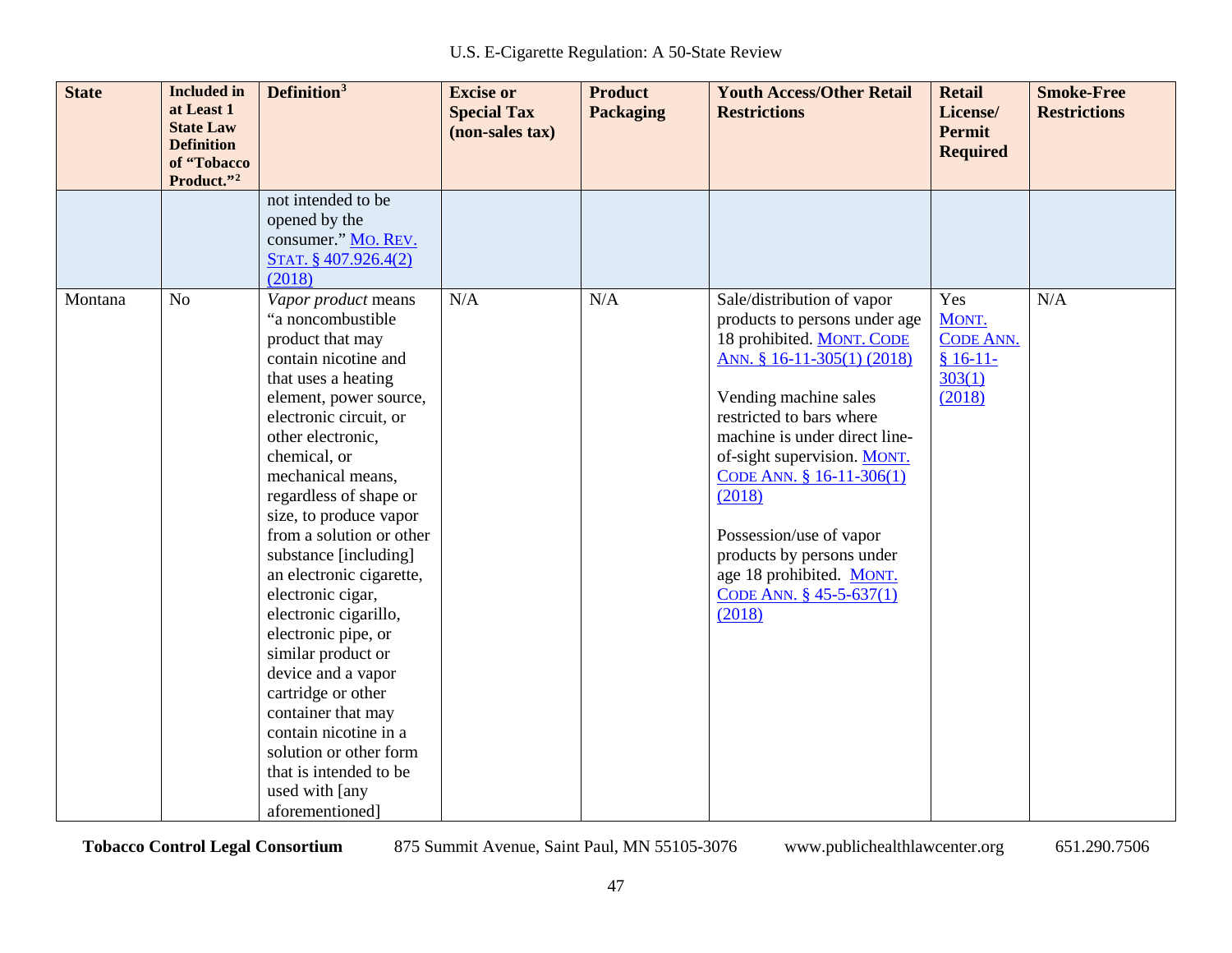| <b>State</b> | <b>Included</b> in<br>at Least 1<br><b>State Law</b><br><b>Definition</b><br>of "Tobacco<br>Product."2 | Definition <sup>3</sup>                                                                                                                                                                                                                                                                                                                                                                                                                                                                                                                                                                                                                                                                           | <b>Excise or</b><br><b>Special Tax</b><br>(non-sales tax) | <b>Product</b><br><b>Packaging</b> | <b>Youth Access/Other Retail</b><br><b>Restrictions</b>                                                                                                                                                                                                                                                                                                                                                                                                                                                                                         | <b>Retail</b><br>License/<br>Permit<br><b>Required</b> | <b>Smoke-Free</b><br><b>Restrictions</b> |
|--------------|--------------------------------------------------------------------------------------------------------|---------------------------------------------------------------------------------------------------------------------------------------------------------------------------------------------------------------------------------------------------------------------------------------------------------------------------------------------------------------------------------------------------------------------------------------------------------------------------------------------------------------------------------------------------------------------------------------------------------------------------------------------------------------------------------------------------|-----------------------------------------------------------|------------------------------------|-------------------------------------------------------------------------------------------------------------------------------------------------------------------------------------------------------------------------------------------------------------------------------------------------------------------------------------------------------------------------------------------------------------------------------------------------------------------------------------------------------------------------------------------------|--------------------------------------------------------|------------------------------------------|
|              |                                                                                                        | device." MONT. CODE<br>ANN. § 16-11-302(7)<br>(2018)                                                                                                                                                                                                                                                                                                                                                                                                                                                                                                                                                                                                                                              |                                                           |                                    |                                                                                                                                                                                                                                                                                                                                                                                                                                                                                                                                                 |                                                        |                                          |
| Nebraska     | N <sub>o</sub>                                                                                         | Vapor product means<br>"any noncombustible<br>product containing<br>nicotine that employs a<br>heating element, power<br>source, electronic<br>circuit, or other<br>electronic, chemical, or<br>mechanical means<br>regardless of shape or<br>size, that can be used to<br>produce vapor from<br>nicotine in a solution or<br>other form [and<br>includes] any electronic<br>cigarette, electronic<br>cigar, electronic<br>cigarillo, electronic<br>pipe, or similar product<br>or device and any vapor<br>cartridge or other<br>container of nicotine in<br>a solution or other form<br>[intended to be used<br>with an aforementioned<br>device]." NEB. REV.<br>STAT. § 28-1418.01(4)<br>(2018) | N/A                                                       | N/A                                | Sale/distribution of vapor<br>products to persons under age<br>18 prohibited. NEB. REV.<br>STAT. §§ 28-1419 and 28-<br>1425 (2018)<br>Use of vapor products by<br>persons under age 18<br>prohibited. NEB. REV. STAT.<br>$$28-1418(2018)$<br>Vending machine sales of<br>vapor products are restricted<br>to locations inaccessible to<br>persons under age 18. NEB.<br>REV. STAT. § 28-1429.02<br>(2018)<br>Self-service displays<br>restricted to tobacco specialty<br>stores and cigar bars. NEB.<br><b>REV STAT. § 28-1429.03</b><br>(2018) | N <sub>o</sub>                                         | N/A                                      |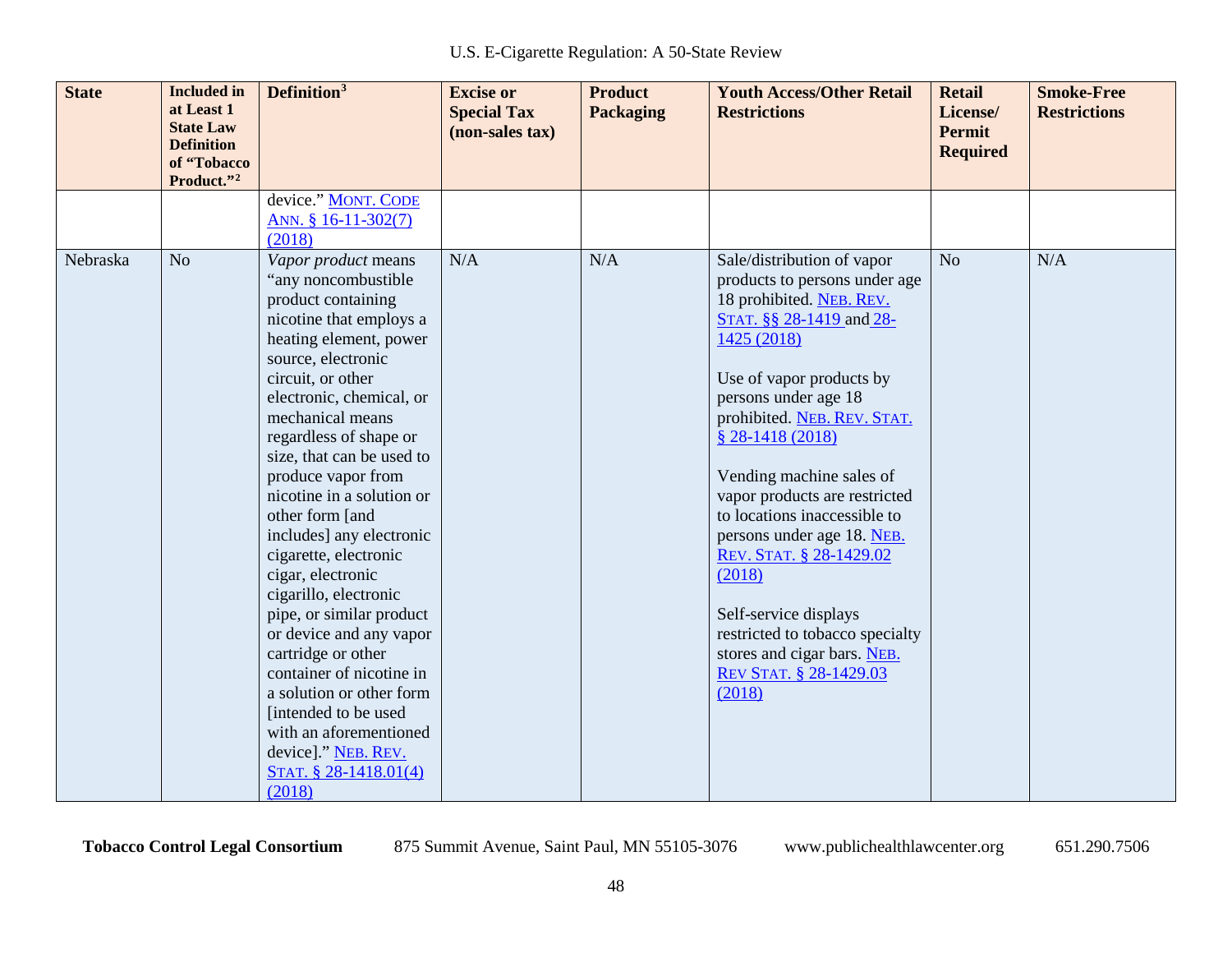| <b>State</b>            | <b>Included</b> in<br>at Least 1<br><b>State Law</b><br><b>Definition</b> | Definition <sup>3</sup>                                                                                                                                                                                                                                                                                                                                                                                                                                                                                                                                                                                                                                 | <b>Excise or</b><br><b>Special Tax</b><br>(non-sales tax) | <b>Product</b><br><b>Packaging</b>                                               | <b>Youth Access/Other Retail</b><br><b>Restrictions</b>                                                                                                                                                                                | <b>Retail</b><br>License/<br><b>Permit</b><br><b>Required</b> | <b>Smoke-Free</b><br><b>Restrictions</b>                                                                                                                                                     |
|-------------------------|---------------------------------------------------------------------------|---------------------------------------------------------------------------------------------------------------------------------------------------------------------------------------------------------------------------------------------------------------------------------------------------------------------------------------------------------------------------------------------------------------------------------------------------------------------------------------------------------------------------------------------------------------------------------------------------------------------------------------------------------|-----------------------------------------------------------|----------------------------------------------------------------------------------|----------------------------------------------------------------------------------------------------------------------------------------------------------------------------------------------------------------------------------------|---------------------------------------------------------------|----------------------------------------------------------------------------------------------------------------------------------------------------------------------------------------------|
|                         | of "Tobacco<br>Product."2                                                 |                                                                                                                                                                                                                                                                                                                                                                                                                                                                                                                                                                                                                                                         |                                                           |                                                                                  |                                                                                                                                                                                                                                        |                                                               |                                                                                                                                                                                              |
| Nevada                  | N <sub>o</sub>                                                            | Vapor product means<br>"any noncombustible"<br>product containing<br>nicotine that employs a<br>heating element, power<br>source, electronic<br>circuit or other<br>electronic, chemical or<br>mechanical means,<br>regardless of the shape<br>or size thereof, that can<br>be used to produce<br>vapor from nicotine in<br>a solution or other form<br>[including] an<br>electronic cigarette,<br>cigar, cigarillo or pipe.<br>and a vapor cartridge<br>or other container of<br>nicotine in a solution or<br>other form [meant for<br>use with an<br>aforementioned<br>device]." NEV. REV.<br><b>STAT. ANN §§</b><br>202.2485.5 and<br>370.054 (2018) | N/A                                                       | N/A                                                                              | Sale/distribution vapor<br>products to persons under age<br>18 prohibited. NEV. REV.<br>STAT. ANN. § 202.2493.2<br>(2018)<br>Vapor products must be<br>stored and inaccessible to<br>minors. NEV. REV. STAT.<br>ANN. 424.595(3) (2018) | N <sub>o</sub>                                                | Use of vapor<br>products probhited<br>within any<br>procedure area of<br>an invasive body<br>decoration<br>establishment.<br>NEV. ADMIN.<br>$CODE$ $\frac{8}{5}$<br>444.xxx(49)(1)<br>(2018) |
| <b>New</b><br>Hampshire | N <sub>o</sub>                                                            | E-cigarette means "any<br>electronic smoking<br>device composed of a<br>mouthpiece, a heating<br>element, a battery, and                                                                                                                                                                                                                                                                                                                                                                                                                                                                                                                                | N/A                                                       | E-cigarettes and<br>liquid nicotine<br>must be sold in<br>original<br>packaging. | Sale/distribution of e-<br>cigarettes and liquid nicotine<br>to persons under age 18<br>prohibited. N.H. REV. STAT.                                                                                                                    | N <sub>o</sub>                                                | Use of e-cigarette<br>and liquid nicotine<br>on "public<br>educational<br>facility" grounds                                                                                                  |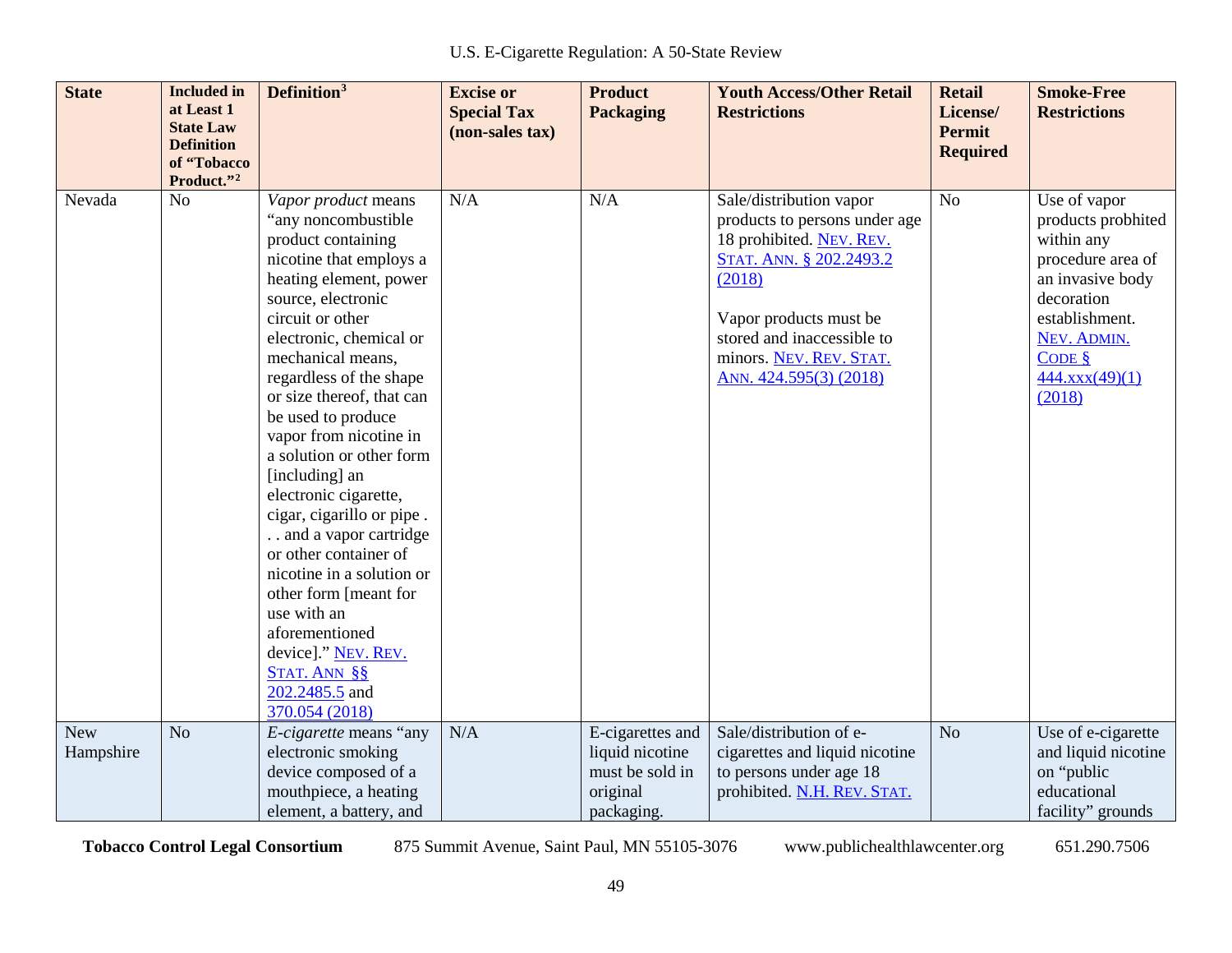| <b>State</b> | <b>Included</b> in<br>at Least 1<br><b>State Law</b><br><b>Definition</b><br>of "Tobacco<br>Product."2 | Definition <sup>3</sup>                                                                                                                                                                                                                                                                                                                                                                                                                                                                                            | <b>Excise or</b><br><b>Special Tax</b><br>(non-sales tax) | <b>Product</b><br><b>Packaging</b>                                                                                 | <b>Youth Access/Other Retail</b><br><b>Restrictions</b>                                                                                                                                                                                                                                                                                                                                                                    | <b>Retail</b><br>License/<br><b>Permit</b><br><b>Required</b> | <b>Smoke-Free</b><br><b>Restrictions</b>                                                                                                                                          |
|--------------|--------------------------------------------------------------------------------------------------------|--------------------------------------------------------------------------------------------------------------------------------------------------------------------------------------------------------------------------------------------------------------------------------------------------------------------------------------------------------------------------------------------------------------------------------------------------------------------------------------------------------------------|-----------------------------------------------------------|--------------------------------------------------------------------------------------------------------------------|----------------------------------------------------------------------------------------------------------------------------------------------------------------------------------------------------------------------------------------------------------------------------------------------------------------------------------------------------------------------------------------------------------------------------|---------------------------------------------------------------|-----------------------------------------------------------------------------------------------------------------------------------------------------------------------------------|
|              |                                                                                                        | electronic circuits that<br>provides a vapor of<br>pure nicotine mixed<br>with propylene glycol<br>to the user as the user<br>simulates smoking<br>includes e-<br>cigarettes, e-cigars, or<br>e-pipes $\dots$ ." N.H.<br>REV. STAT. ANN. §<br>$126-K:2(II-a) (2018)$<br>Liquid nicotine means<br>"any liquid product<br>composed either in<br>whole or in part of pure<br>nicotine and propylene<br>glycol and<br>manufactured for use<br>with e-cigarettes." N.H.<br>REV. STAT. ANN. §<br>$126-K:2(III-a) (2018)$ |                                                           | <b>N.H. CODE</b><br>ADMIN. R. LIQ.<br>1003.01 (2018)                                                               | ANN. §§ 126-K:4(I) and 126-<br>K:8(I) (2018)<br>Distribution of free e-<br>cigarettes or liquid nicotine<br>restricted to locations<br>inaccessible to persons under<br>age 18 or licensed retail<br>tobacco store. N.H. REV.<br>STAT. ANN. § 126-K:5(I)<br>(2018)<br>Purchase/possession/use of e-<br>cigarettes or liquid nicotine<br>by persons under age 18<br>prohibited. N.H. REV. STAT.<br>ANN. § 126-K:6(I) (2018) |                                                               | prohibited. N.H.<br>REV. STAT. ANN.<br>$$126-K:7(I)$<br>(2018)                                                                                                                    |
| New Jersey   | N <sub>o</sub>                                                                                         | Use restrictions<br>Electronic smoking<br>device means "an<br>electronic device that<br>can be used to deliver<br>nicotine or other<br>substances to the<br>person inhaling from<br>the device, including,                                                                                                                                                                                                                                                                                                         | N/A                                                       | Liquid nicotine<br>must be sold in<br>child-resistant<br>containers. N.J.<br>STAT. §<br>$2A:170-51.9(a)$<br>(2018) | Sale/distribution of electronic<br>smoking device to person<br>under age 21 prohibited. N.J.<br>STAT. §§ 2A:170-<br>$51.4.1(a)(2)$ (2018) and<br>$2C:33-13.1(a)$ (2018).<br>Advertising electronic<br>cigarettes prohibited on NJ                                                                                                                                                                                          | No                                                            | Use of electronic<br>smoking device<br>included in<br>definition of<br>"smoking" and<br>prohibited in same<br>spaces smoking<br>prohibited,<br>including indoor<br>public places, |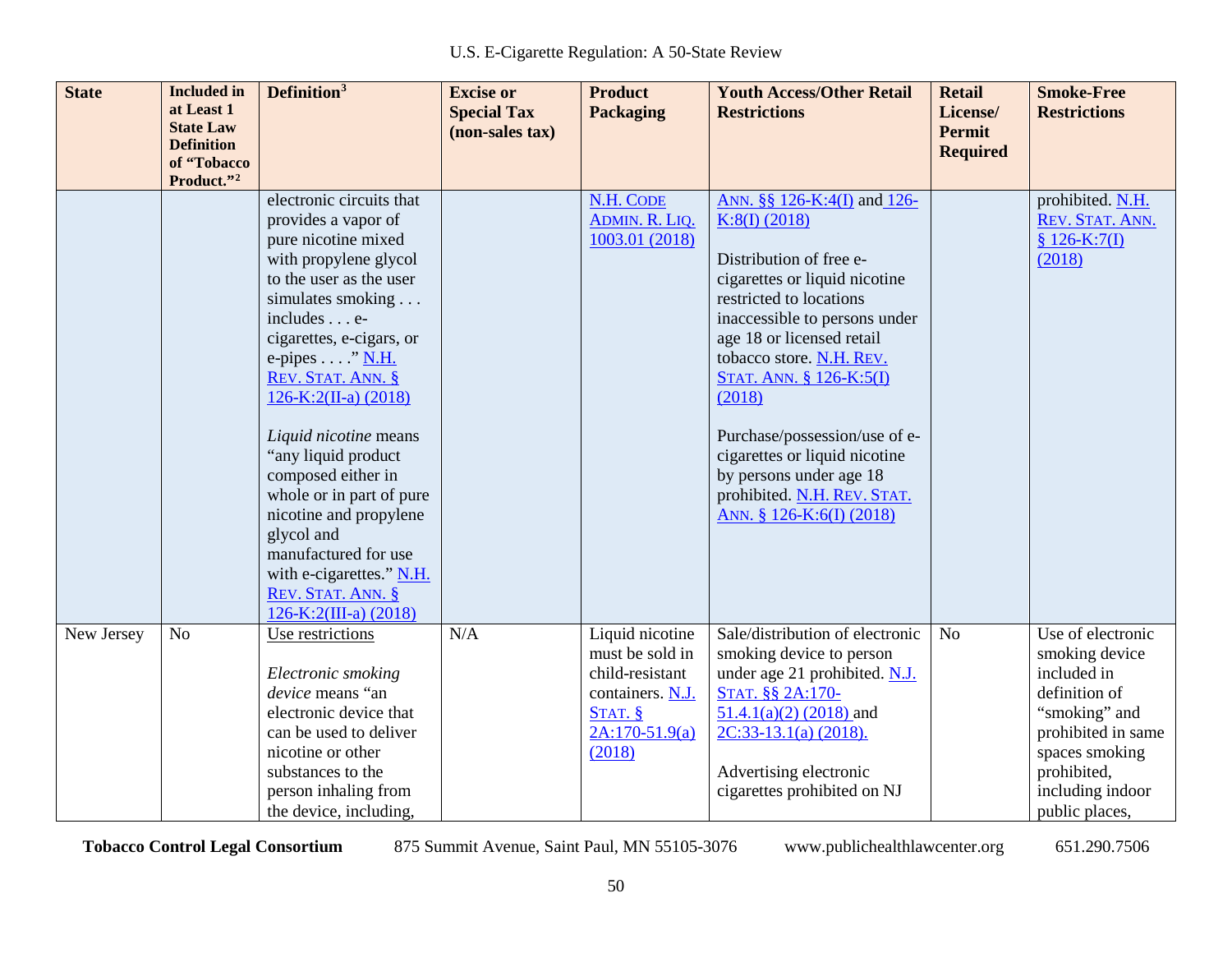| <b>State</b> | <b>Included</b> in<br>at Least 1<br><b>State Law</b><br><b>Definition</b><br>of "Tobacco<br>Product."2 | Definition <sup>3</sup>                                                                                                                                                                                                                                                                                                                                                                                                                                                                                                                                                                                     | <b>Excise or</b><br><b>Special Tax</b><br>(non-sales tax) | <b>Product</b><br><b>Packaging</b> | <b>Youth Access/Other Retail</b><br><b>Restrictions</b> | <b>Retail</b><br>License/<br>Permit<br><b>Required</b> | <b>Smoke-Free</b><br><b>Restrictions</b>                                                                                                                                                                                                                                                                                                 |
|--------------|--------------------------------------------------------------------------------------------------------|-------------------------------------------------------------------------------------------------------------------------------------------------------------------------------------------------------------------------------------------------------------------------------------------------------------------------------------------------------------------------------------------------------------------------------------------------------------------------------------------------------------------------------------------------------------------------------------------------------------|-----------------------------------------------------------|------------------------------------|---------------------------------------------------------|--------------------------------------------------------|------------------------------------------------------------------------------------------------------------------------------------------------------------------------------------------------------------------------------------------------------------------------------------------------------------------------------------------|
|              |                                                                                                        | but not limited to, an<br>electronic cigarette,<br>cigar, cigarillo, or<br>pipe." N.J. STAT. §<br>26:3D-57 (2018)<br>Packaging restrictions<br>Liquid nicotine means<br>"any solution<br>containing nicotine<br>which is designed or<br>sold for use with an<br>electronic smoking<br>device." $N.J.$ STAT. $\S$<br>$2A:170-51.9(a)(2)$<br>(2018)<br>Liquid nicotine<br>container means "a<br>bottle or other container<br>of liquid, wax, gel, or<br>other substance<br>containing nicotine,<br>where the liquid or<br>other contained<br>substance is sold,<br>marketed or intended<br>for use in a vapor |                                                           |                                    | Transit. N.J. STAT. § 16:86-<br>1.2(2018)               |                                                        | workplaces and<br>schools (with<br>some exceptions).<br><b>N.J. STAT. §§</b><br>26:3D-57 through<br>$26:3D-60(2018)$<br>Children's Group<br>Homes must<br>prohibit use of<br>electronic<br>smoking devices<br>by children and<br>staff<br>sale/distribution of<br>such devices to<br>children.<br>N.J., ADMIN. CODE<br>§3A:56-4.6 (2018) |
|              |                                                                                                        | product [but] does not<br>include [containers]<br>prefilled and sealed by                                                                                                                                                                                                                                                                                                                                                                                                                                                                                                                                   |                                                           |                                    |                                                         |                                                        |                                                                                                                                                                                                                                                                                                                                          |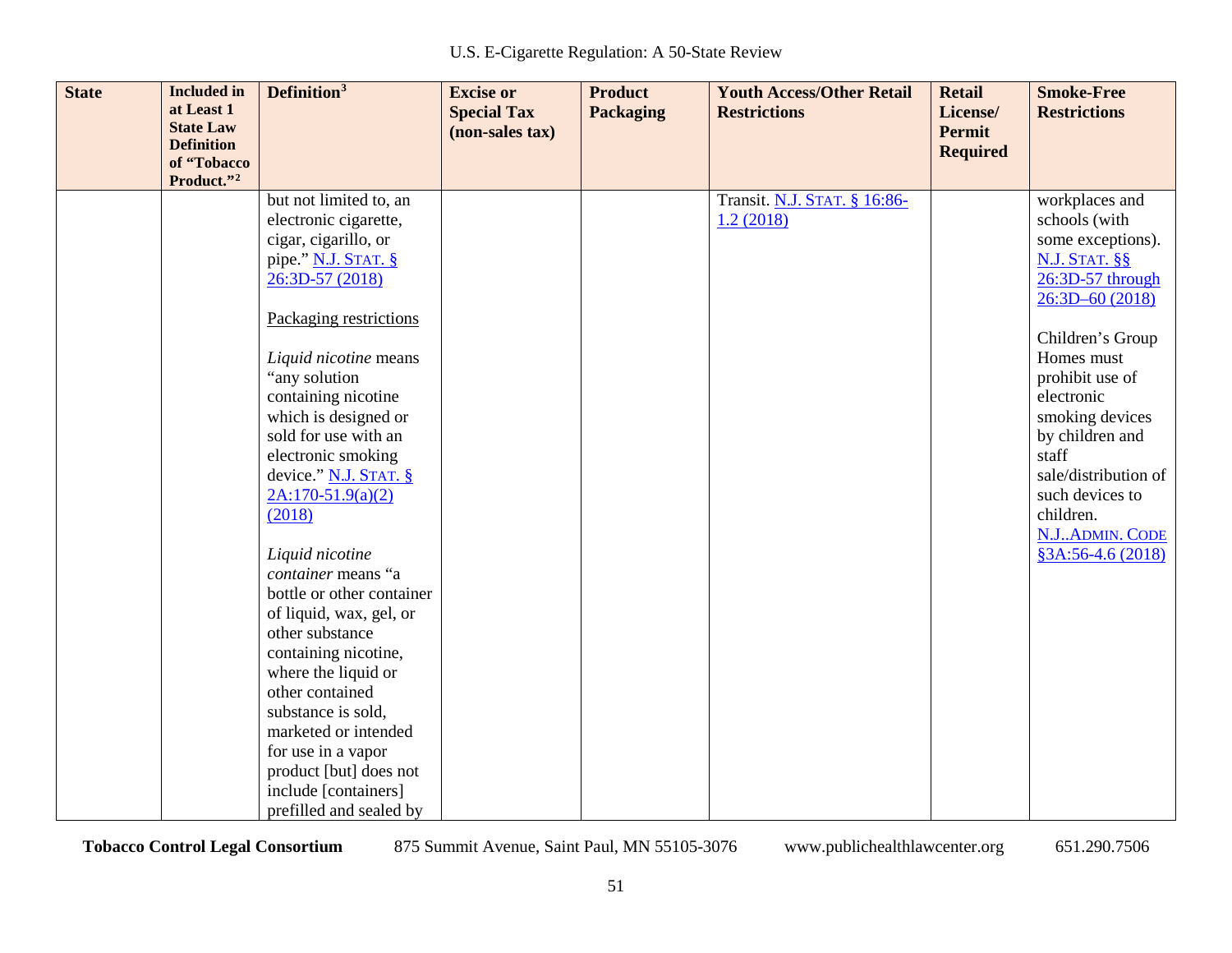| <b>State</b> | <b>Included</b> in<br>at Least 1 | Definition <sup>3</sup>                              | <b>Excise or</b><br><b>Special Tax</b> | <b>Product</b><br><b>Packaging</b> | <b>Youth Access/Other Retail</b><br><b>Restrictions</b> | <b>Retail</b><br>License/ | <b>Smoke-Free</b><br><b>Restrictions</b> |
|--------------|----------------------------------|------------------------------------------------------|----------------------------------------|------------------------------------|---------------------------------------------------------|---------------------------|------------------------------------------|
|              | <b>State Law</b>                 |                                                      | (non-sales tax)                        |                                    |                                                         | <b>Permit</b>             |                                          |
|              | <b>Definition</b><br>of "Tobacco |                                                      |                                        |                                    |                                                         | <b>Required</b>           |                                          |
|              | Product."2                       |                                                      |                                        |                                    |                                                         |                           |                                          |
|              |                                  | the manufacturer [and]                               |                                        |                                    |                                                         |                           |                                          |
|              |                                  | not intended to be                                   |                                        |                                    |                                                         |                           |                                          |
|              |                                  | opened by the                                        |                                        |                                    |                                                         |                           |                                          |
|              |                                  | consumer." N.J. STAT.                                |                                        |                                    |                                                         |                           |                                          |
|              |                                  | § 2A:170-51.9(a)(3)                                  |                                        |                                    |                                                         |                           |                                          |
|              |                                  | (2018)                                               |                                        |                                    |                                                         |                           |                                          |
|              |                                  |                                                      |                                        |                                    |                                                         |                           |                                          |
|              |                                  | Vapor product means<br>"any non-combustible          |                                        |                                    |                                                         |                           |                                          |
|              |                                  | product containing                                   |                                        |                                    |                                                         |                           |                                          |
|              |                                  | nicotine that employs a                              |                                        |                                    |                                                         |                           |                                          |
|              |                                  | heating element, power                               |                                        |                                    |                                                         |                           |                                          |
|              |                                  | source, electronic                                   |                                        |                                    |                                                         |                           |                                          |
|              |                                  | circuit, or other                                    |                                        |                                    |                                                         |                           |                                          |
|              |                                  | electronic, chemical, or                             |                                        |                                    |                                                         |                           |                                          |
|              |                                  | mechanical means,                                    |                                        |                                    |                                                         |                           |                                          |
|              |                                  | regardless of shape or                               |                                        |                                    |                                                         |                           |                                          |
|              |                                  | size, to produce vapor                               |                                        |                                    |                                                         |                           |                                          |
|              |                                  | from nicotine in a                                   |                                        |                                    |                                                         |                           |                                          |
|              |                                  | solution or any form                                 |                                        |                                    |                                                         |                           |                                          |
|              |                                  | [including] any                                      |                                        |                                    |                                                         |                           |                                          |
|              |                                  | electronic cigarette,                                |                                        |                                    |                                                         |                           |                                          |
|              |                                  | electronic cigar,                                    |                                        |                                    |                                                         |                           |                                          |
|              |                                  | electronic cigarillo,                                |                                        |                                    |                                                         |                           |                                          |
|              |                                  | electronic pipe, or                                  |                                        |                                    |                                                         |                           |                                          |
|              |                                  | similar product or                                   |                                        |                                    |                                                         |                           |                                          |
|              |                                  | device, and any vapor                                |                                        |                                    |                                                         |                           |                                          |
|              |                                  | cartridge or other                                   |                                        |                                    |                                                         |                           |                                          |
|              |                                  | container of nicotine in<br>a solution or other form |                                        |                                    |                                                         |                           |                                          |
|              |                                  | intended to be used                                  |                                        |                                    |                                                         |                           |                                          |
|              |                                  | with, or in, any such                                |                                        |                                    |                                                         |                           |                                          |

52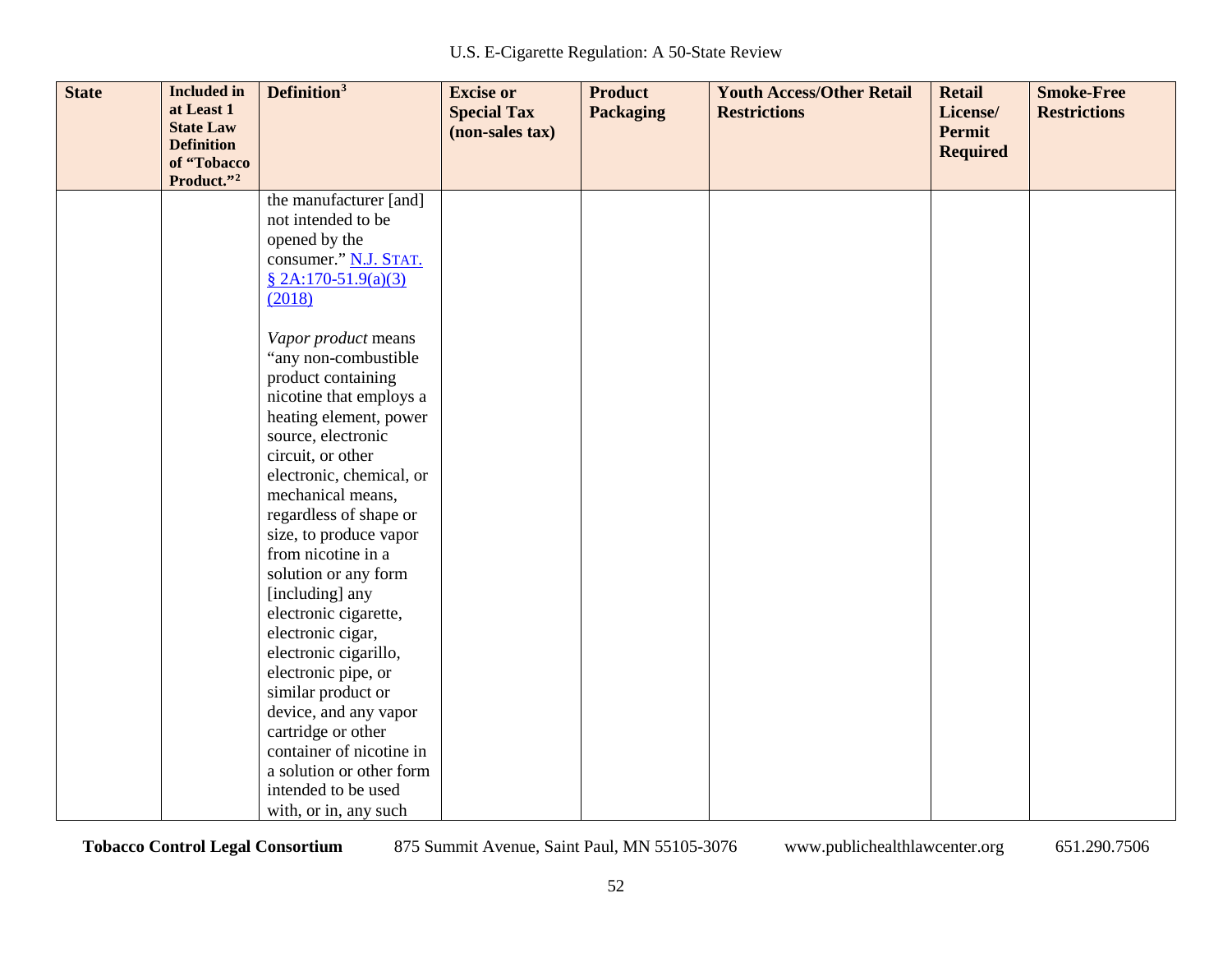| <b>State</b>         | <b>Included</b> in<br>at Least 1<br><b>State Law</b><br><b>Definition</b><br>of "Tobacco<br>Product."2 | Definition <sup>3</sup>                                                                                                                                                                                                                                                                                                                                                                                                                                                                                                                                                                                                                                                              | <b>Excise or</b><br><b>Special Tax</b><br>(non-sales tax) | <b>Product</b><br><b>Packaging</b>                                                                                                                                                                                                                                                                                                                                                                 | <b>Youth Access/Other Retail</b><br><b>Restrictions</b>                                                                                                                                                                                                                                                                                                                                                                                                                                                                                                              | <b>Retail</b><br>License/<br><b>Permit</b><br><b>Required</b> | <b>Smoke-Free</b><br><b>Restrictions</b>                                                                                                                                                                                                   |
|----------------------|--------------------------------------------------------------------------------------------------------|--------------------------------------------------------------------------------------------------------------------------------------------------------------------------------------------------------------------------------------------------------------------------------------------------------------------------------------------------------------------------------------------------------------------------------------------------------------------------------------------------------------------------------------------------------------------------------------------------------------------------------------------------------------------------------------|-----------------------------------------------------------|----------------------------------------------------------------------------------------------------------------------------------------------------------------------------------------------------------------------------------------------------------------------------------------------------------------------------------------------------------------------------------------------------|----------------------------------------------------------------------------------------------------------------------------------------------------------------------------------------------------------------------------------------------------------------------------------------------------------------------------------------------------------------------------------------------------------------------------------------------------------------------------------------------------------------------------------------------------------------------|---------------------------------------------------------------|--------------------------------------------------------------------------------------------------------------------------------------------------------------------------------------------------------------------------------------------|
|                      |                                                                                                        | device." N.J. STAT. §<br>$2A:170-51.9(a)(4)$<br>(2018)                                                                                                                                                                                                                                                                                                                                                                                                                                                                                                                                                                                                                               |                                                           |                                                                                                                                                                                                                                                                                                                                                                                                    |                                                                                                                                                                                                                                                                                                                                                                                                                                                                                                                                                                      |                                                               |                                                                                                                                                                                                                                            |
| <b>New</b><br>Mexico | N <sub>o</sub>                                                                                         | Tobacco control<br><i>E-cigarette</i> means $\degree$ (1)<br>any electronic oral<br>device, whether<br>composed of a heating<br>element and battery or<br>an electronic circuit,<br>that provides a vapor of<br>nicotine or any other<br>substances the use or<br>inhalation of which<br>simulates smoking; and<br>(2) includes any such<br>device, or any part<br>thereof, whether<br>manufactured,<br>distributed, marketed or<br>sold as an e-cigarette,<br>e-cigar, e-pipe or any<br>other product, name or<br>descriptor " $N.M.$<br><b>STAT. ANN. § 30-49-</b><br>$2(B)$ (2018); N.M.<br><b>ADMIN. CODE §</b><br>$6.12.4.7(B)$ (2016)<br>Nicotine liquid<br>container means "a | N/A                                                       | Nicotine liquid<br>must be sold in<br>child-resistant<br>containers<br>(unless)<br>prefilled,<br>sealed, and not<br>intended to be<br>opened by<br>consumer).<br>N.M. Stat. Ann.<br>§§ 30-49-3(D)<br>and $§$ 57-2C-1<br>(2018)<br>E-cigarettes and<br>nicotine liquid<br>containers must<br>be sold in<br>"original"<br>factory-sealed<br>package". N.M.<br>STAT. ANN. §<br>$30-49-3(C)$<br>(2018) | Sale/distribution of e-<br>cigarettes or a nicotine liquid<br>container to persons under<br>age 18 prohibited. N.M.<br>STAT. ANN. §§ 30-49-3(A),<br>(E) (2018); N.M. STAT. ANN.<br>$$30-49-8(A)(2018)$<br>Procurement of e-cigarette or<br>nicotine liquid container by<br>persons under age 18<br>prohibited. N.M. STAT. ANN.<br>$$30-49-3(B)(2018)$<br>Self-service displays and<br>vending machine sales of e-<br>cigarettes and nicotine liquid<br>containers restricted to<br>locations inaccessible by<br>minors. N.M. STAT. ANN. §§<br>$30-49-7(A)(B)$ (2018) | N <sub>o</sub>                                                | Use/possession/dis<br>tribution of<br>nicotine liquid<br>containers and e-<br>cigarettes<br>prohibited on<br>school property<br>and by students at<br>school-sponsored<br>activities. N.M.<br><b>ADMIN. CODE §</b><br>$6.12.4.8(A)$ (2018) |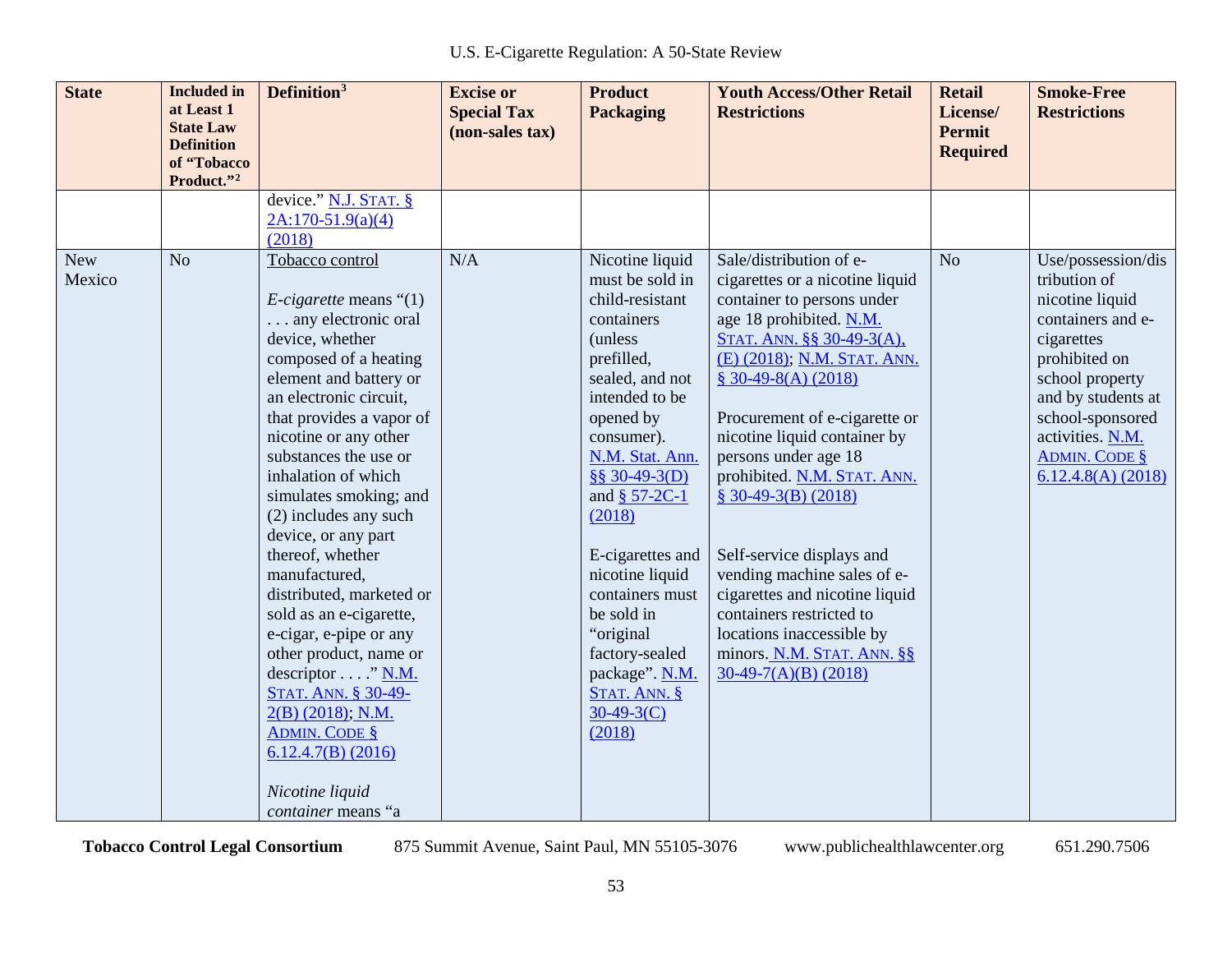| <b>State</b> | <b>Included</b> in                    | Definition <sup>3</sup>    | <b>Excise or</b>   | <b>Product</b>   | <b>Youth Access/Other Retail</b> | <b>Retail</b>   | <b>Smoke-Free</b>   |
|--------------|---------------------------------------|----------------------------|--------------------|------------------|----------------------------------|-----------------|---------------------|
|              | at Least 1                            |                            | <b>Special Tax</b> | <b>Packaging</b> | <b>Restrictions</b>              | License/        | <b>Restrictions</b> |
|              | <b>State Law</b><br><b>Definition</b> |                            | (non-sales tax)    |                  |                                  | <b>Permit</b>   |                     |
|              | of "Tobacco                           |                            |                    |                  |                                  | <b>Required</b> |                     |
|              | Product."2                            |                            |                    |                  |                                  |                 |                     |
|              |                                       | bottle or other container  |                    |                  |                                  |                 |                     |
|              |                                       | of any substance           |                    |                  |                                  |                 |                     |
|              |                                       | containing nicotine        |                    |                  |                                  |                 |                     |
|              |                                       | where the substance is     |                    |                  |                                  |                 |                     |
|              |                                       | sold, marketed or          |                    |                  |                                  |                 |                     |
|              |                                       | intended for use in an     |                    |                  |                                  |                 |                     |
|              |                                       | e-cigarette." N.M.         |                    |                  |                                  |                 |                     |
|              |                                       | <b>STAT. ANN. § 30-49-</b> |                    |                  |                                  |                 |                     |
|              |                                       | 2(D) (2018) and N.M.       |                    |                  |                                  |                 |                     |
|              |                                       | <b>ADMIN. CODE</b>         |                    |                  |                                  |                 |                     |
|              |                                       | $6.12.4.7(E)$ (2016)       |                    |                  |                                  |                 |                     |
|              |                                       | Trade practices            |                    |                  |                                  |                 |                     |
|              |                                       |                            |                    |                  |                                  |                 |                     |
|              |                                       | Electronic delivery        |                    |                  |                                  |                 |                     |
|              |                                       | device means "any          |                    |                  |                                  |                 |                     |
|              |                                       | electronic device,         |                    |                  |                                  |                 |                     |
|              |                                       | whether composed of a      |                    |                  |                                  |                 |                     |
|              |                                       | heating element and        |                    |                  |                                  |                 |                     |
|              |                                       | battery or an electronic   |                    |                  |                                  |                 |                     |
|              |                                       | circuit, that provides a   |                    |                  |                                  |                 |                     |
|              |                                       | vapor of nicotine, the     |                    |                  |                                  |                 |                     |
|              |                                       | use or inhalation of       |                    |                  |                                  |                 |                     |
|              |                                       | which simulates            |                    |                  |                                  |                 |                     |
|              |                                       | smoking." N.M. STAT.       |                    |                  |                                  |                 |                     |
|              |                                       | ANN. $$57-2C-1(C)(2)$      |                    |                  |                                  |                 |                     |
|              |                                       | (2018)                     |                    |                  |                                  |                 |                     |
|              |                                       | Nicotine liquid            |                    |                  |                                  |                 |                     |
|              |                                       | container means "a         |                    |                  |                                  |                 |                     |
|              |                                       | bottle or container of a   |                    |                  |                                  |                 |                     |
|              |                                       | liquid or other            |                    |                  |                                  |                 |                     |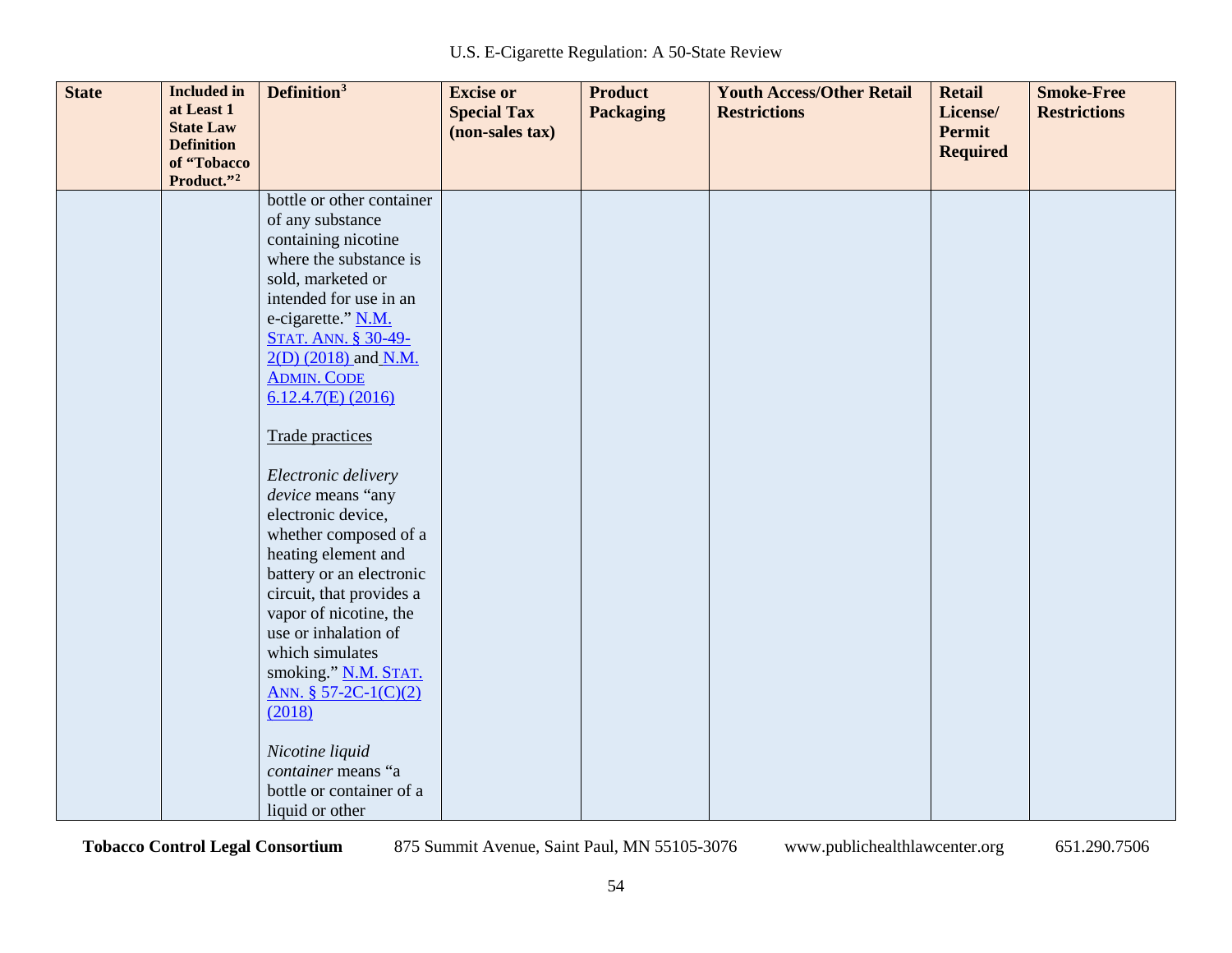| <b>State</b> | <b>Included</b> in<br>at Least 1<br><b>State Law</b><br><b>Definition</b><br>of "Tobacco | Definition <sup>3</sup>                        | <b>Excise or</b><br><b>Special Tax</b><br>(non-sales tax) | <b>Product</b><br><b>Packaging</b> | <b>Youth Access/Other Retail</b><br><b>Restrictions</b> | <b>Retail</b><br>License/<br><b>Permit</b><br><b>Required</b> | <b>Smoke-Free</b><br><b>Restrictions</b> |
|--------------|------------------------------------------------------------------------------------------|------------------------------------------------|-----------------------------------------------------------|------------------------------------|---------------------------------------------------------|---------------------------------------------------------------|------------------------------------------|
|              | Product."2                                                                               |                                                |                                                           |                                    |                                                         |                                                               |                                          |
|              |                                                                                          | substance containing                           |                                                           |                                    |                                                         |                                                               |                                          |
|              |                                                                                          | nicotine where the                             |                                                           |                                    |                                                         |                                                               |                                          |
|              |                                                                                          | liquid or substance is                         |                                                           |                                    |                                                         |                                                               |                                          |
|              |                                                                                          | sold, marketed or                              |                                                           |                                    |                                                         |                                                               |                                          |
|              |                                                                                          | intended for use in an                         |                                                           |                                    |                                                         |                                                               |                                          |
|              |                                                                                          | electronic delivery<br>device [excepting]      |                                                           |                                    |                                                         |                                                               |                                          |
|              |                                                                                          | those] pre-filled and                          |                                                           |                                    |                                                         |                                                               |                                          |
|              |                                                                                          | sealed and not                                 |                                                           |                                    |                                                         |                                                               |                                          |
|              |                                                                                          | intended to be opened                          |                                                           |                                    |                                                         |                                                               |                                          |
|              |                                                                                          | by the consumer."                              |                                                           |                                    |                                                         |                                                               |                                          |
|              |                                                                                          | N.M. STAT. ANN. § 57-                          |                                                           |                                    |                                                         |                                                               |                                          |
|              |                                                                                          | $2C-1(C)(3)$ (2018)                            |                                                           |                                    |                                                         |                                                               |                                          |
| New York     | N <sub>o</sub>                                                                           | Electronic cigarette (or                       | N/A                                                       | Liquid nicotine                    | Sale/distribution of e-                                 | N <sub>o</sub>                                                | E-cigarette use                          |
|              |                                                                                          | e-cigarette) means "an                         |                                                           | must be sold in                    | cigarettes or liquid nicotine to                        |                                                               | restricted similar                       |
|              |                                                                                          | electronic device that                         |                                                           | a child resistant                  | persons under age 18                                    |                                                               | to smoking on                            |
|              |                                                                                          | delivers vapor which is                        |                                                           | bottle. N.Y.                       | prohibited. N.Y. PUB.                                   |                                                               | Niagara Frontier                         |
|              |                                                                                          | inhaled by an                                  |                                                           | <b>GEN. BUS. LAW</b>               | <b>HEALTH LAW § 1399-cc(2)</b>                          |                                                               | Transportation                           |
|              |                                                                                          | individual user, and                           |                                                           | $$399-gg(1)$                       | (2016)                                                  |                                                               | Authority                                |
|              |                                                                                          | shall include any refill,                      |                                                           | (2018)                             |                                                         |                                                               | property. N.Y.                           |
|              |                                                                                          | cartridge and any other                        |                                                           |                                    | Self-service displays of e-                             |                                                               | COMP. CODES R.                           |
|              |                                                                                          | component of such a                            |                                                           |                                    | cigarettes or liquid nicotine                           |                                                               | & REGS. tit. 21, §                       |
|              |                                                                                          | device." N.Y. PUB.                             |                                                           |                                    | prohibited except in tobacco                            |                                                               | 1151.9 (2018)                            |
|              |                                                                                          | HEALTH LAW § 1399-                             |                                                           |                                    | businesses and adult-only                               |                                                               |                                          |
|              |                                                                                          | $\frac{aa(13)(2018)}{2018}$                    |                                                           |                                    | locations. N.Y. PUB. HEALTH                             |                                                               | E-cigarette use                          |
|              |                                                                                          |                                                |                                                           |                                    | LAW § 1399-cc(7) (2018)                                 |                                                               | restricted similar                       |
|              |                                                                                          | Liquid nicotine (or<br>electronic liquid or e- |                                                           |                                    | Vending machine sales of e-                             |                                                               | to smoking on<br>Rochester-              |
|              |                                                                                          | liquid) means "a liquid                        |                                                           |                                    | cigarettes permitted in bars,                           |                                                               | Genesee Regional                         |
|              |                                                                                          | composed of nicotine                           |                                                           |                                    | private clubs, and tobacco                              |                                                               | Transportation                           |
|              |                                                                                          | and other chemicals,                           |                                                           |                                    | businesses; in other                                    |                                                               | Authority                                |
|              |                                                                                          | and which is sold as a                         |                                                           |                                    | businesses that have                                    |                                                               | property. $N.Y.$                         |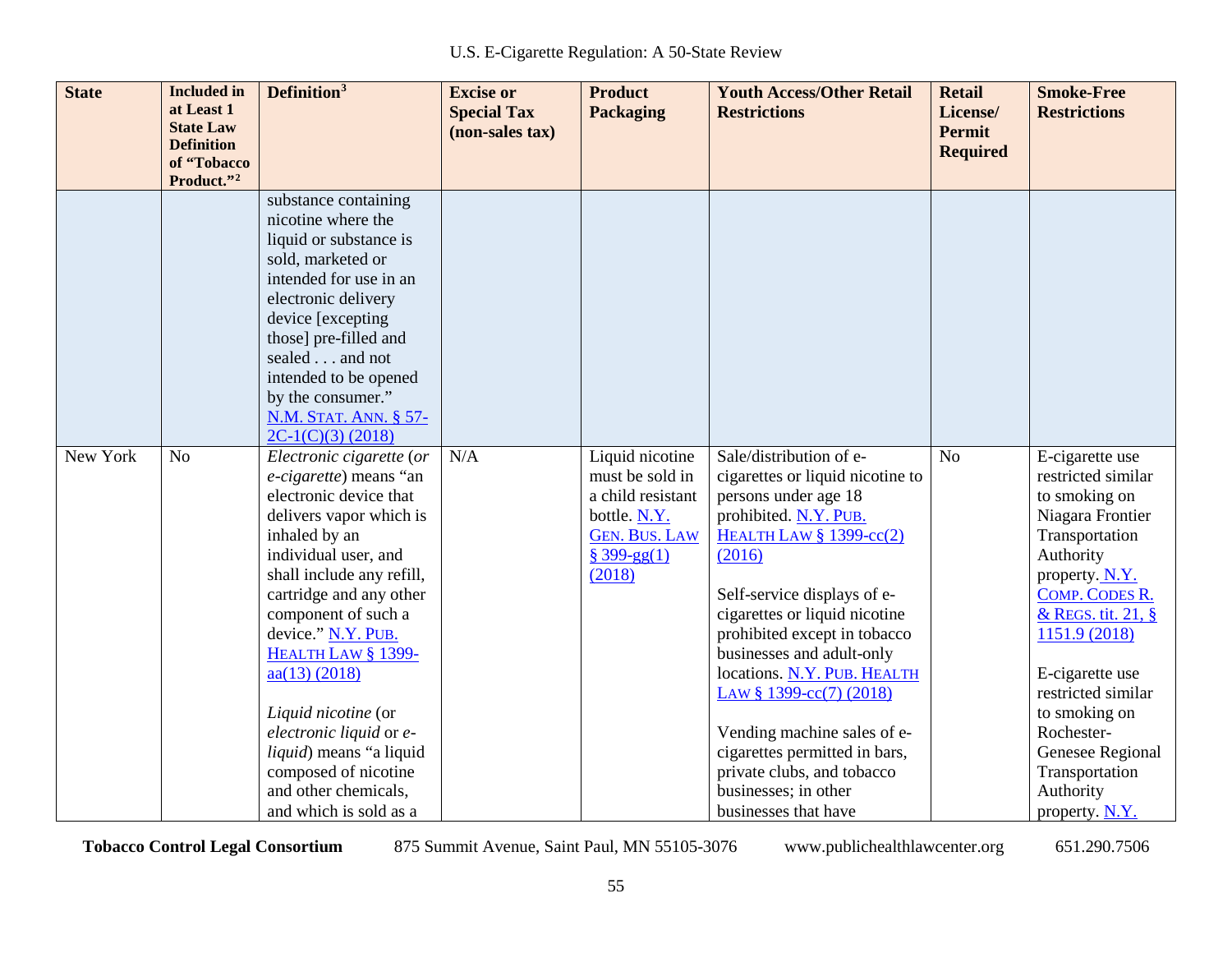| <b>State</b> | <b>Included</b> in<br>at Least 1<br><b>State Law</b><br><b>Definition</b><br>of "Tobacco<br>Product."2 | Definition <sup>3</sup>                                                                                                                                                                                                       | <b>Excise or</b><br><b>Special Tax</b><br>(non-sales tax) | <b>Product</b><br><b>Packaging</b> | <b>Youth Access/Other Retail</b><br><b>Restrictions</b>                                                                                                                                                                              | <b>Retail</b><br>License/<br><b>Permit</b><br><b>Required</b> | <b>Smoke-Free</b><br><b>Restrictions</b>                                                                                                                                                                                                                                                                                                                                                                                                                                                                                                                                              |
|--------------|--------------------------------------------------------------------------------------------------------|-------------------------------------------------------------------------------------------------------------------------------------------------------------------------------------------------------------------------------|-----------------------------------------------------------|------------------------------------|--------------------------------------------------------------------------------------------------------------------------------------------------------------------------------------------------------------------------------------|---------------------------------------------------------------|---------------------------------------------------------------------------------------------------------------------------------------------------------------------------------------------------------------------------------------------------------------------------------------------------------------------------------------------------------------------------------------------------------------------------------------------------------------------------------------------------------------------------------------------------------------------------------------|
|              |                                                                                                        | product that may be<br>used in an electronic<br>cigarette." N.Y. PUB.<br>HEALTH LAW § 1399-<br>$cc(1)(e)$ (2018)<br>Vaping means "the use<br>of an electronic<br>cigarette." N.Y. PUB.<br>HEALTH LAW § 1399-n<br>$(9)$ (2018) |                                                           |                                    | proportionally few employees<br>under 18, the products must<br>not be accessible to the<br>general public and must be<br>visible to and under the direct<br>control of person in charge.<br>N.Y. PUB. HEALTH LAW §<br>1399-dd (2018) |                                                               | <b>COMP. CODES R.</b><br>& REGS. tit. 21, §<br>4901.4(a)(10)<br>(2018)<br>Vaping restricted<br>similar to smoking<br>on Syracuse<br><b>Regional Airport</b><br>property. N.Y.<br>COMP. CODES R.<br>& REGS. tit. 21, §<br>176.3 (2018)<br>Vaping prohibited<br>where smoking is<br>prohibited,<br>including indoor<br>areas such as work<br>places, bars,<br>restaurants, mass<br>transit, hospitals,<br>grade schools,<br>higher educational<br>and vocational<br>institutions<br>including their<br>residences, etc.;<br>and outdoor areas,<br>such as railroad<br>stations, grounds |
|              |                                                                                                        |                                                                                                                                                                                                                               |                                                           |                                    |                                                                                                                                                                                                                                      |                                                               | and building                                                                                                                                                                                                                                                                                                                                                                                                                                                                                                                                                                          |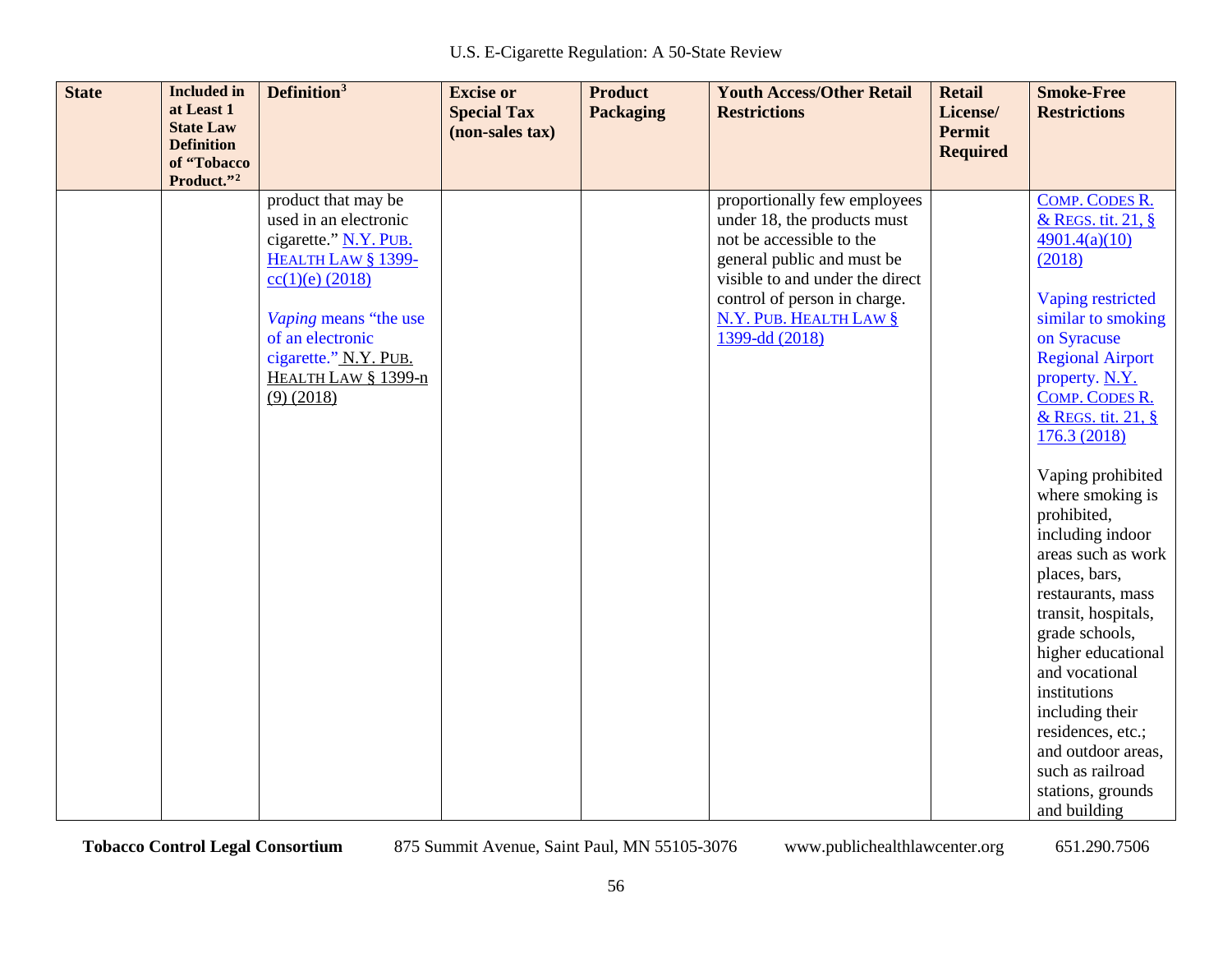| <b>State</b>      | <b>Included</b> in<br>at Least 1<br><b>State Law</b><br><b>Definition</b><br>of "Tobacco<br>Product."2           | Definition <sup>3</sup>                                                                                                                                                                                                                                                                                                                                                                                                            | <b>Excise or</b><br><b>Special Tax</b><br>(non-sales tax)                                                                                | <b>Product</b><br><b>Packaging</b>                                                                                                                                                                                          | <b>Youth Access/Other Retail</b><br><b>Restrictions</b>                                                                                                                                                                                                                                                                                                                                                                                                             | <b>Retail</b><br>License/<br><b>Permit</b><br><b>Required</b> | <b>Smoke-Free</b><br><b>Restrictions</b>                                                                                                                                                                                                                                                                     |
|-------------------|------------------------------------------------------------------------------------------------------------------|------------------------------------------------------------------------------------------------------------------------------------------------------------------------------------------------------------------------------------------------------------------------------------------------------------------------------------------------------------------------------------------------------------------------------------|------------------------------------------------------------------------------------------------------------------------------------------|-----------------------------------------------------------------------------------------------------------------------------------------------------------------------------------------------------------------------------|---------------------------------------------------------------------------------------------------------------------------------------------------------------------------------------------------------------------------------------------------------------------------------------------------------------------------------------------------------------------------------------------------------------------------------------------------------------------|---------------------------------------------------------------|--------------------------------------------------------------------------------------------------------------------------------------------------------------------------------------------------------------------------------------------------------------------------------------------------------------|
|                   |                                                                                                                  |                                                                                                                                                                                                                                                                                                                                                                                                                                    |                                                                                                                                          |                                                                                                                                                                                                                             |                                                                                                                                                                                                                                                                                                                                                                                                                                                                     |                                                               | entryways of<br>hospitals, resident<br>health care<br>facilities, and<br>grade schools, in-<br>use after-school<br>programs<br>N.Y. PUB.<br><b>HEALTH LAW §</b><br>1399-0 (2018);<br>playgrounds<br>outside NYC<br>$(1399-0-1)$                                                                              |
| North<br>Carolina | Yes<br>N.C. GEN.<br>$STAT.$ §§<br>$14-313(4)$ ,<br>$105 -$<br>$113.4(11a)$ ,<br>and 148-<br>23.1(d)(2)<br>(2018) | Sales/Distribution<br>restrictions<br>Vapor product means<br>"any noncombustible<br>product that employs a<br>mechanical heating<br>element, battery, or<br>electronic circuit<br>regardless of shape or<br>size and that can be<br>used to heat a liquid<br>nicotine solution<br>contained in a vapor<br>cartridge. The term<br>includes an electronic<br>cigarette, electronic<br>cigar, electronic<br>cigarillo, and electronic | Vapor products<br>taxed at rate of<br>\$0.05/fluid ml. of<br>consumable<br>product. N.C.<br>GEN. STAT. §<br>$105 - 113.35(a1)$<br>(2018) | E-liquid<br>products<br>containing<br>nicotine must<br>be sold in child-<br>resistant<br>containers and<br>must state the<br>product<br>contains<br>nicotine. N.C.<br><b>GEN STAT. §</b><br>$14-401.18A(b)$<br>$(c)$ (2018) | Sale/distribution of vapor<br>products to persons under age<br>18 prohibited. N.C. GEN.<br>STAT. § 14-313(b) (2018)<br>Sale/distribution of vapor<br>products to inmates<br>prohibited except in (and by)<br>local confinement facilities.<br>N.C. GEN. STAT. § 14-<br>$258.1(c)$ (2018)<br>Vending machine sales of<br>vapor products restricted to<br>locations inaccessible to<br>minors or where controlled<br>by owner. N.C. GEN. STAT. §<br>14-313(b1) (2018) | Yes. N.C.<br><b>GEN. STAT.</b><br>$$105-$<br>113.36<br>(2018) | Use of e-cigarettes<br>prohibited at child<br>care centers. 10A<br>N.C. ADMIN.<br>CODE 9.0604(h)<br>(2018)<br>Use of e-cigarettes<br>prohibited at<br>Family Child Care<br>Homes. 10A N.C.<br><b>ADMIN. CODE</b><br>9.1719(a)(10)<br>(2018)<br>Sale or<br>distribution of<br>vapor products to<br>inmates on |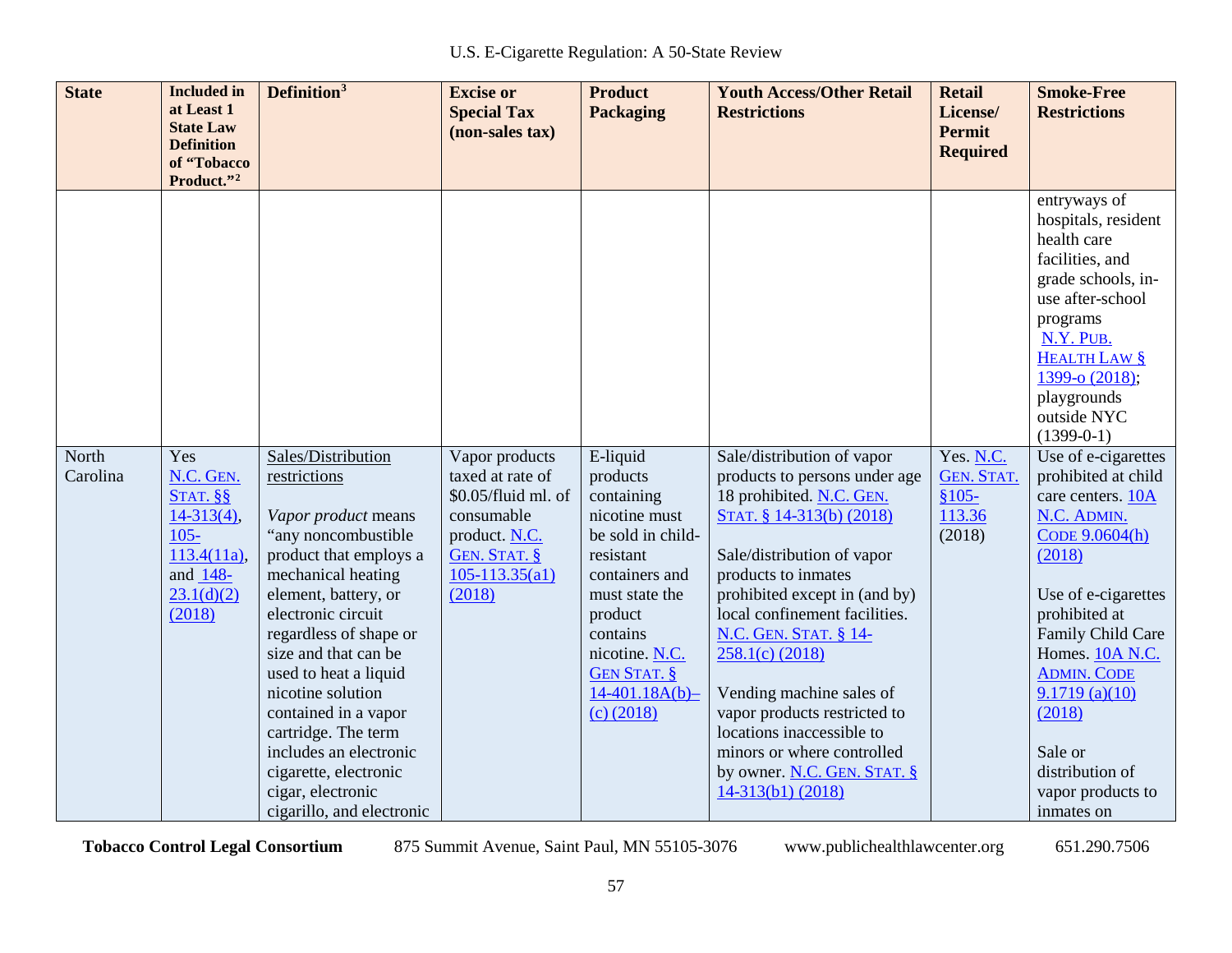| <b>State</b> | <b>Included</b> in<br>at Least 1<br><b>State Law</b> | Definition <sup>3</sup>                                                                                                                                                     | <b>Excise or</b><br><b>Special Tax</b> | <b>Product</b><br><b>Packaging</b> | <b>Youth Access/Other Retail</b><br><b>Restrictions</b>                                                     | <b>Retail</b><br>License/        | <b>Smoke-Free</b><br><b>Restrictions</b>                                                                                          |
|--------------|------------------------------------------------------|-----------------------------------------------------------------------------------------------------------------------------------------------------------------------------|----------------------------------------|------------------------------------|-------------------------------------------------------------------------------------------------------------|----------------------------------|-----------------------------------------------------------------------------------------------------------------------------------|
|              | <b>Definition</b><br>of "Tobacco                     |                                                                                                                                                                             | (non-sales tax)                        |                                    |                                                                                                             | <b>Permit</b><br><b>Required</b> |                                                                                                                                   |
|              | Product."2                                           | pipe." N.C. GEN. STAT.<br>$§$ § 14-313(a)(5), 14-<br>$401.18A(A)(4)$ , and<br>$148-23.1(d)(3) (2018)$<br>E-liquid means "a<br>liquid product, whether<br>or not it contains |                                        |                                    | Purchase of vapor products<br>by persons under age 18<br>prohibited. N.C. GEN. STAT.<br>$$14-313(c) (2018)$ |                                  | correctial facility<br>premises is<br>prohibited. N.C.<br><b>GEN. STAT. ANN.</b><br>$§14-258.1$<br>(c)(2018)                      |
|              |                                                      | nicotine, that is<br>intended to be<br>vaporized and inhaled<br>using a vapor product."<br><b>N.C. GEN. STAT. §14-</b><br>$401.18A(a)(2)$ (2018)                            |                                        |                                    |                                                                                                             |                                  | School districts<br>must adopt a<br>policy prohibiting<br>tobacco product<br>use on school<br>property and at<br>school-sponsored |
|              |                                                      | E-liquid container<br>means "a bottle or other<br>container of e-liquid<br>[except] a container<br>[that] is pre-filled and<br>sealed by the                                |                                        |                                    |                                                                                                             |                                  | events. (N.C.<br>GEN. STAT.<br>ANN. §115C-407<br>$(2018)$ ; e-<br>cigarettes are<br>included in school                            |
|              |                                                      | manufacturer and is not<br>intended to be opened<br>by the consumer." N.C.<br><b>GEN. STAT. § 14-</b><br>$401.18A(a)(3)$ (2018)                                             |                                        |                                    |                                                                                                             |                                  | district tobacco-<br>free policies and<br>are thus prohibited<br>on grounds and<br>school events.<br>(DEP'T PUB. INST.,           |
|              |                                                      | Tax provisions<br>Vapor product means<br>"any nonlighted,<br>noncombustible                                                                                                 |                                        |                                    |                                                                                                             |                                  | Prohibiting<br>Electronic<br>Cigarettes on<br><b>School Campuses</b><br>$2 - 12 - 2014$                                           |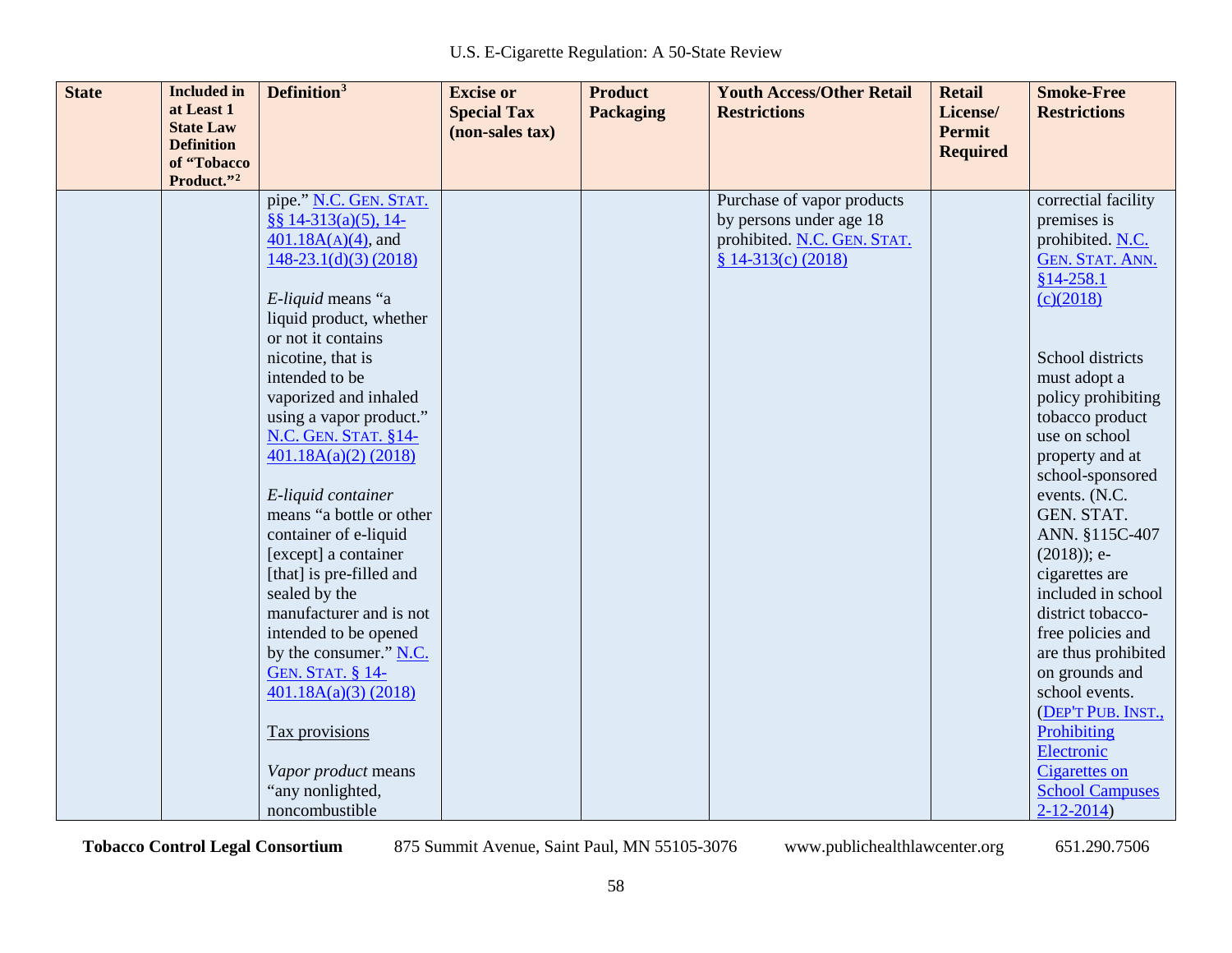| <b>State</b>    | <b>Included</b> in<br>at Least 1<br><b>State Law</b><br><b>Definition</b> | Definition <sup>3</sup>                                                                                                                                                                                                                                                                                                                                                                                                                                                                                                                                                                                                                                                                                       | <b>Excise or</b><br><b>Special Tax</b><br>(non-sales tax) | <b>Product</b><br><b>Packaging</b> | <b>Youth Access/Other Retail</b><br><b>Restrictions</b>       | <b>Retail</b><br>License/<br><b>Permit</b><br><b>Required</b> | <b>Smoke-Free</b><br><b>Restrictions</b> |
|-----------------|---------------------------------------------------------------------------|---------------------------------------------------------------------------------------------------------------------------------------------------------------------------------------------------------------------------------------------------------------------------------------------------------------------------------------------------------------------------------------------------------------------------------------------------------------------------------------------------------------------------------------------------------------------------------------------------------------------------------------------------------------------------------------------------------------|-----------------------------------------------------------|------------------------------------|---------------------------------------------------------------|---------------------------------------------------------------|------------------------------------------|
|                 | of "Tobacco<br>Product."2                                                 |                                                                                                                                                                                                                                                                                                                                                                                                                                                                                                                                                                                                                                                                                                               |                                                           |                                    |                                                               |                                                               |                                          |
|                 |                                                                           | product that employs a<br>mechanical heating<br>element, battery, or<br>electronic circuit<br>regardless of shape or<br>size and that can be<br>used to produce vapor<br>from nicotine in a<br>solution [including] any<br>vapor cartridge or other<br>container of nicotine<br>. intended to be used<br>with or in an electronic<br>cigarette, electronic<br>cigar, electronic<br>cigarillo, electronic<br>pipe or similar product<br>or device." N.C. GEN.<br>STA. § 105-113.4(13a)<br>(2018)<br>Consumable product<br>means "any nicotine<br>liquid solution or other<br>material containing<br>nicotine that is depleted<br>as a vapor product is<br>used." N.C. GEN. STAT.<br>$$105-113.4(lk)$<br>(2018) |                                                           |                                    |                                                               |                                                               |                                          |
| North<br>Dakota | No                                                                        | Use restrictions                                                                                                                                                                                                                                                                                                                                                                                                                                                                                                                                                                                                                                                                                              | N/A                                                       | Nicotine liquid<br>containers must | Sale/distribution of electronic<br>smoking devices to persons | No                                                            | Use of e-cigarettes<br>included in       |
|                 |                                                                           |                                                                                                                                                                                                                                                                                                                                                                                                                                                                                                                                                                                                                                                                                                               |                                                           |                                    |                                                               |                                                               |                                          |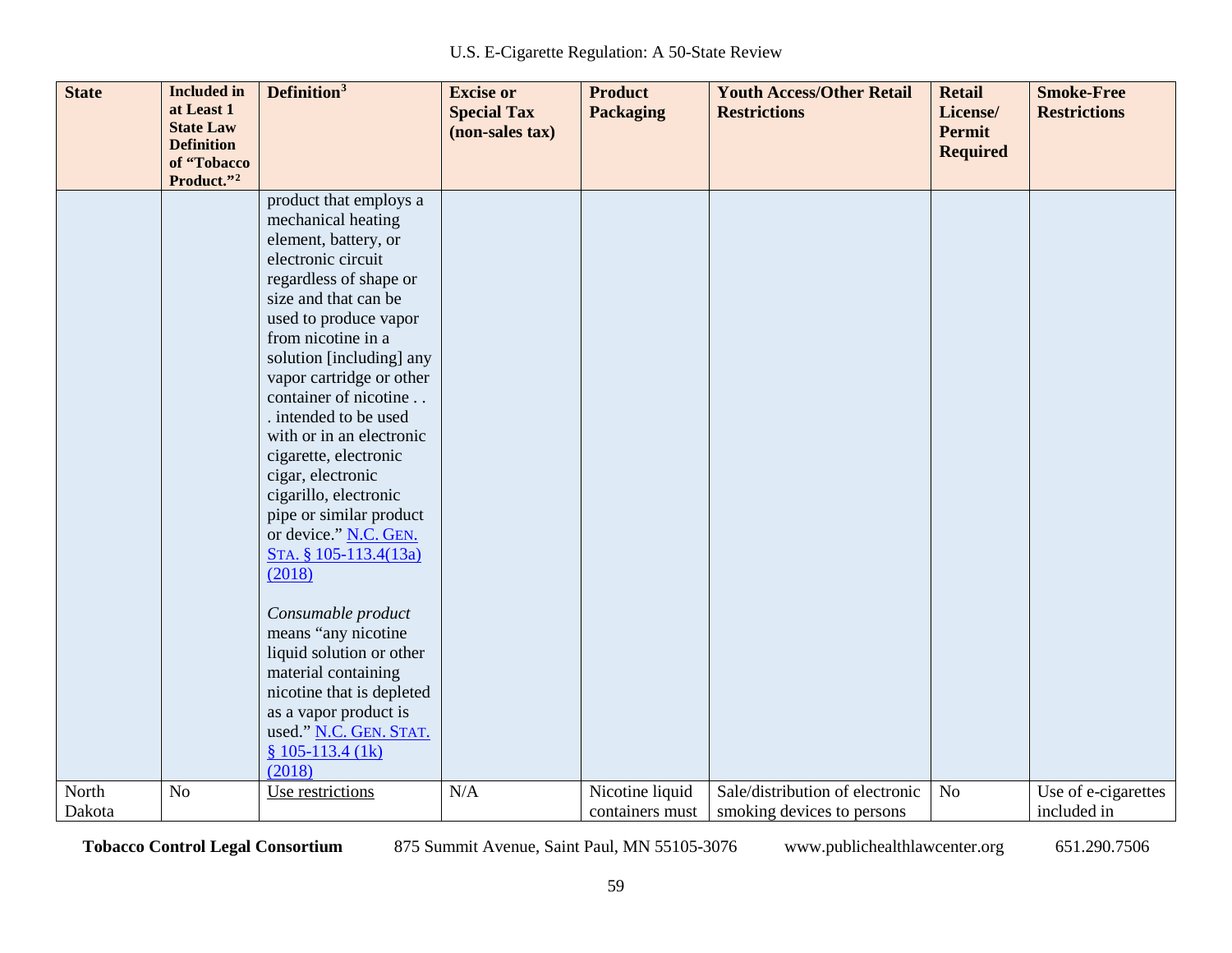| <b>State</b> | <b>Included</b> in<br>at Least 1<br><b>State Law</b><br><b>Definition</b><br>of "Tobacco<br>Product."2 | Definition <sup>3</sup>                                                                                                                                                                                                                                                                                                                                                                                                                                        | <b>Excise or</b><br><b>Special Tax</b><br>(non-sales tax) | <b>Product</b><br><b>Packaging</b>                                      | <b>Youth Access/Other Retail</b><br><b>Restrictions</b>                                                                                                                                                                                                                                                                                                                                                                                                             | <b>Retail</b><br>License/<br><b>Permit</b><br><b>Required</b> | <b>Smoke-Free</b><br><b>Restrictions</b>                                                                                                                                                                                                                        |
|--------------|--------------------------------------------------------------------------------------------------------|----------------------------------------------------------------------------------------------------------------------------------------------------------------------------------------------------------------------------------------------------------------------------------------------------------------------------------------------------------------------------------------------------------------------------------------------------------------|-----------------------------------------------------------|-------------------------------------------------------------------------|---------------------------------------------------------------------------------------------------------------------------------------------------------------------------------------------------------------------------------------------------------------------------------------------------------------------------------------------------------------------------------------------------------------------------------------------------------------------|---------------------------------------------------------------|-----------------------------------------------------------------------------------------------------------------------------------------------------------------------------------------------------------------------------------------------------------------|
|              |                                                                                                        | E-cigarette means "any<br>electronic oral device,<br>such as one composed<br>of a heating element<br>and battery or<br>electronic circuit, or<br>both, which provides a<br>vapor of nicotine or any<br>other substances, and<br>the use or inhalation of<br>which simulates<br>smoking [including a<br>product marketed as an]<br>e-cigarette, e-cigar, and<br>e-pipe or under any<br>other product, name, or<br>descriptor." N.D. CENT.<br>CODE § 23-12-09(3) |                                                           | be child-<br>resistant.<br>N.D. CENT.<br>CODE § 12.1-<br>31-03.2 (2018) | under age 18 prohibited. N.D.<br><b>CENT. CODE § 12.1-31-</b><br>$03(1)(a)$ (2018)<br>Self-service displays<br>restricted to tobacco specialty<br>stores and vending machines<br>inaccessible to persons under<br>age 18 or which are<br>controlled by the seller. N.D.<br>CENT. CODE §§ 12.1-31-<br>$03(1)(b)$ and $12.1-31-03.1(1)$<br>(2018)<br>Purchase/possession/use of<br>electronic smoking device by<br>person under age 18<br>prohibited. N.D. CENT. CODE |                                                               | definition of<br>smoking and<br>therefore<br>prohibited in<br>public places,<br>places of<br>employment and<br>within 20 feet of<br>entrances, exits,<br>windows, air<br>intakes and<br>ventilation<br>systems thereof.<br>N.D. CENT. CODE<br>$$23-12-10(2018)$ |
|              |                                                                                                        | (2018)<br>Sales restrictions<br>Electronic smoking<br>device means "any<br>electronic product that<br>delivers nicotine or<br>other substances to the<br>individual inhaling<br>from the device,<br>including, an electronic<br>cigarette, e-cigar, e-<br>pipe, vape pen, or e-                                                                                                                                                                                |                                                           |                                                                         | $$12.1-31-03(2) (2018)$<br>Electronic smoking device<br>retailers' sale and shipment<br>of electronic smoking devices<br>through mail prohibited<br>unless retailer verifies the<br>purchaser is at least 18 years<br>of age and requires signature<br>upon delivery of a person at<br>least 18 years of age. N.D.<br>CENT. CODE § 51-32-01(2)<br>(2018)                                                                                                            |                                                               |                                                                                                                                                                                                                                                                 |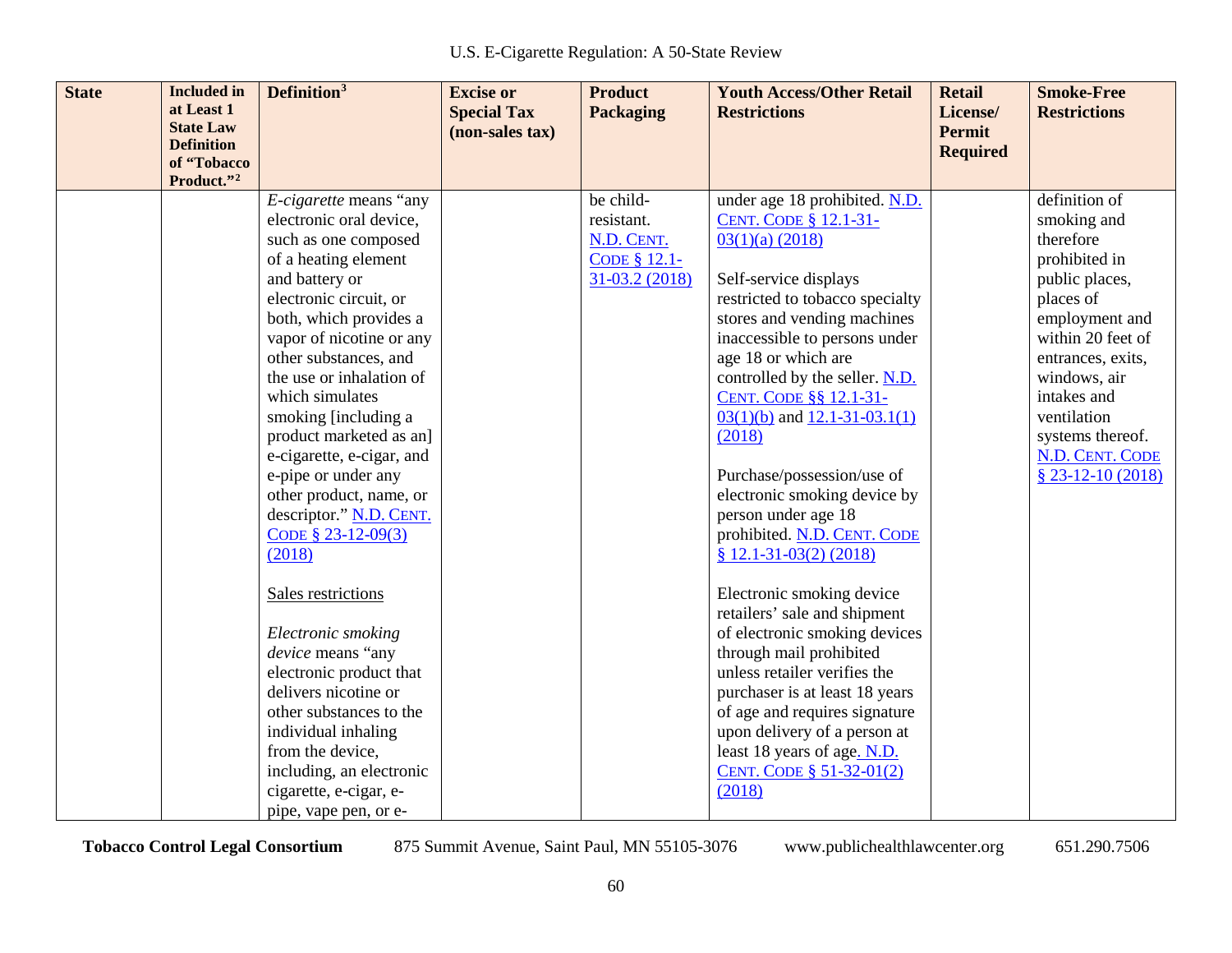| <b>State</b> | <b>Included</b> in<br>at Least 1<br><b>State Law</b> | Definition <sup>3</sup>                                                                                                                                                                                                                                                                                                                                                                                                                                                                                                                                                                                                                                              | <b>Excise or</b><br><b>Special Tax</b><br>(non-sales tax) | <b>Product</b><br><b>Packaging</b> | <b>Youth Access/Other Retail</b><br><b>Restrictions</b> | <b>Retail</b><br>License/<br><b>Permit</b> | <b>Smoke-Free</b><br><b>Restrictions</b> |
|--------------|------------------------------------------------------|----------------------------------------------------------------------------------------------------------------------------------------------------------------------------------------------------------------------------------------------------------------------------------------------------------------------------------------------------------------------------------------------------------------------------------------------------------------------------------------------------------------------------------------------------------------------------------------------------------------------------------------------------------------------|-----------------------------------------------------------|------------------------------------|---------------------------------------------------------|--------------------------------------------|------------------------------------------|
|              | <b>Definition</b><br>of "Tobacco<br>Product."2       |                                                                                                                                                                                                                                                                                                                                                                                                                                                                                                                                                                                                                                                                      |                                                           |                                    |                                                         | <b>Required</b>                            |                                          |
|              |                                                      | hookah. Electronic<br>smoking device<br>includes any<br>component, part, or<br>accessory of such a<br>product, whether or not<br>sold separately"<br><b>N.D. CENT. CODE §</b><br>$12.1 - 31 - 03(9)(b)$<br>(2018)<br>Nicotine liquid<br>container means "a<br>bottle or other container<br>of a liquid or other<br>substance containing<br>nicotine in which the<br>liquid or substance is<br>sold, marketed, or<br>intended for use in an<br>electronic smoking<br>device [except a<br>container that] is<br>prefilled and sealed by<br>the manufacturer and<br>not intended to be<br>opened by the<br>consumer." N.D. CENT.<br>CODE § 12.1-31-<br>$03.2(2)$ (2018) |                                                           |                                    |                                                         |                                            |                                          |
| Ohio         | N <sub>o</sub>                                       | Alternative nicotine<br><i>product</i> "means an                                                                                                                                                                                                                                                                                                                                                                                                                                                                                                                                                                                                                     | N/A                                                       | Alternative<br>nicotine            | Sale/distribution of<br>alternative nicotine products   | N <sub>o</sub>                             | Use of electronic<br>nicotine delivery   |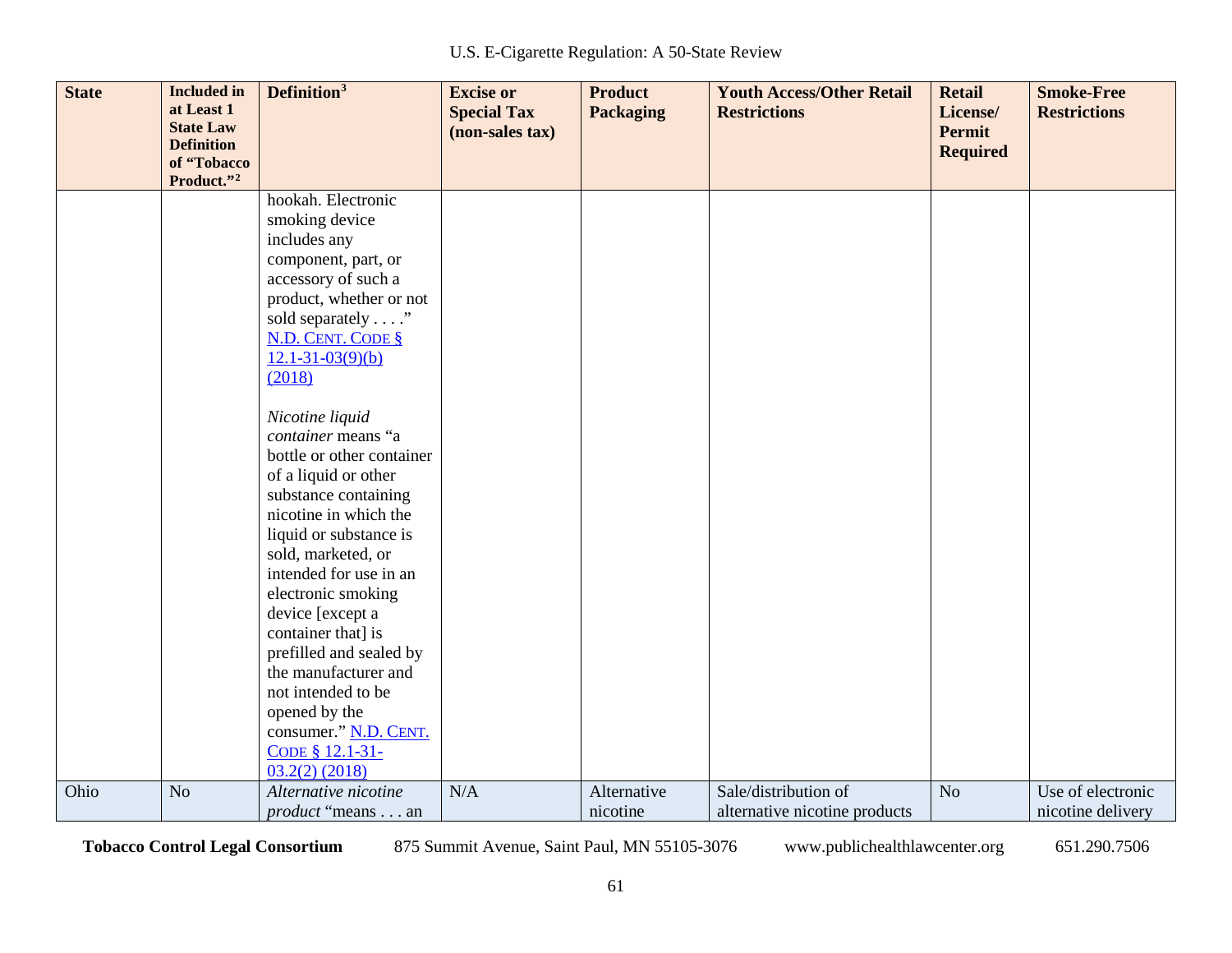| <b>State</b><br><b>Included</b> in<br>at Least 1<br><b>State Law</b><br><b>Definition</b><br>of "Tobacco<br>Product."2 | Definition <sup>3</sup>                                                                                                                                                                                                                                                                                                                                                                                                                                                                                                                                                                                                                                                                                                            | <b>Excise or</b><br><b>Special Tax</b><br>(non-sales tax) | <b>Product</b><br><b>Packaging</b>                                                                                                                           | <b>Youth Access/Other Retail</b><br><b>Restrictions</b>                                                                                                                                                                                                                                                                                                                                                                                                          | <b>Retail</b><br>License/<br><b>Permit</b><br><b>Required</b> | <b>Smoke-Free</b><br><b>Restrictions</b>                                                                                                                                                                                                                                                                                                                                                                                                                                                                                                 |
|------------------------------------------------------------------------------------------------------------------------|------------------------------------------------------------------------------------------------------------------------------------------------------------------------------------------------------------------------------------------------------------------------------------------------------------------------------------------------------------------------------------------------------------------------------------------------------------------------------------------------------------------------------------------------------------------------------------------------------------------------------------------------------------------------------------------------------------------------------------|-----------------------------------------------------------|--------------------------------------------------------------------------------------------------------------------------------------------------------------|------------------------------------------------------------------------------------------------------------------------------------------------------------------------------------------------------------------------------------------------------------------------------------------------------------------------------------------------------------------------------------------------------------------------------------------------------------------|---------------------------------------------------------------|------------------------------------------------------------------------------------------------------------------------------------------------------------------------------------------------------------------------------------------------------------------------------------------------------------------------------------------------------------------------------------------------------------------------------------------------------------------------------------------------------------------------------------------|
|                                                                                                                        | electronic cigarette or<br>any other product or<br>device that consists of<br>or contains nicotine that<br>can be ingested into the<br>body by any means,<br>including, but not<br>limited to, chewing,<br>smoking, absorbing,<br>dissolving, or<br>inhaling." OHIO REV.<br>CODE ANN. $§$<br>2927.02(A)(2)(a)<br>(2018)<br>Electronic cigarette<br>"means any<br>electronic product or<br>device that produces a<br>vapor that delivers<br>nicotine or any other<br>substance to the person<br>inhaling from the<br>device to simulate<br>smoking and that is<br>likely to be offered to<br>or purchased by<br>consumers as an<br>electronic cigarette,<br>electronic cigar,<br>electronic cigarillo, or<br>electronic pipe." OHIO |                                                           | products must<br>be sold in the<br>same minimum<br>quantities as<br>manufacturer's<br>container. OHIO<br><b>REV. CODE</b><br>ANN.<br>2927.02(B)(5)<br>(2018) | to persons under age 18<br>prohibited. OHIO REV. CODE<br>ANN. § 2927.02(B)(1) (2018)<br>Vending machine sales<br>restricted to locations<br>inaccessible to persons under<br>age 18 or under control of<br>owner. OHIO REV. CODE<br>ANN. § 2927.02(C) (2018)<br>Purchase/possession/use of<br>alternative nicotine products<br>not allowed for persons under<br>age 18 unless a parent<br>accompanies them. OHIO<br><b>REV. CODE ANN. §</b><br>2151.87(B) (2018) |                                                               | systems, which<br>includes e-<br>cigarettes,<br>prohibited in the<br>capitol buildings.<br><b>OHIO ADMIN.</b><br>CODE 128-4-<br>$02(G)(9)$ (2018)<br>Use of electronic<br>cigarettes<br>prohibited in body<br>art establishment<br>rooms used for<br>body art or<br>sterilization<br>procedures. OHIO<br><b>ADMIN. CODE</b><br>$3701 - 9 - 04(K)$<br>(2018)<br>Use of electronic<br>cigarettes or<br>vaping prohibited<br>in Franklin<br>County Court of<br>Common Pleas.<br><b>OHIO REV. CODE</b><br><b>ANN. LOC. R. 54.3</b><br>(2018) |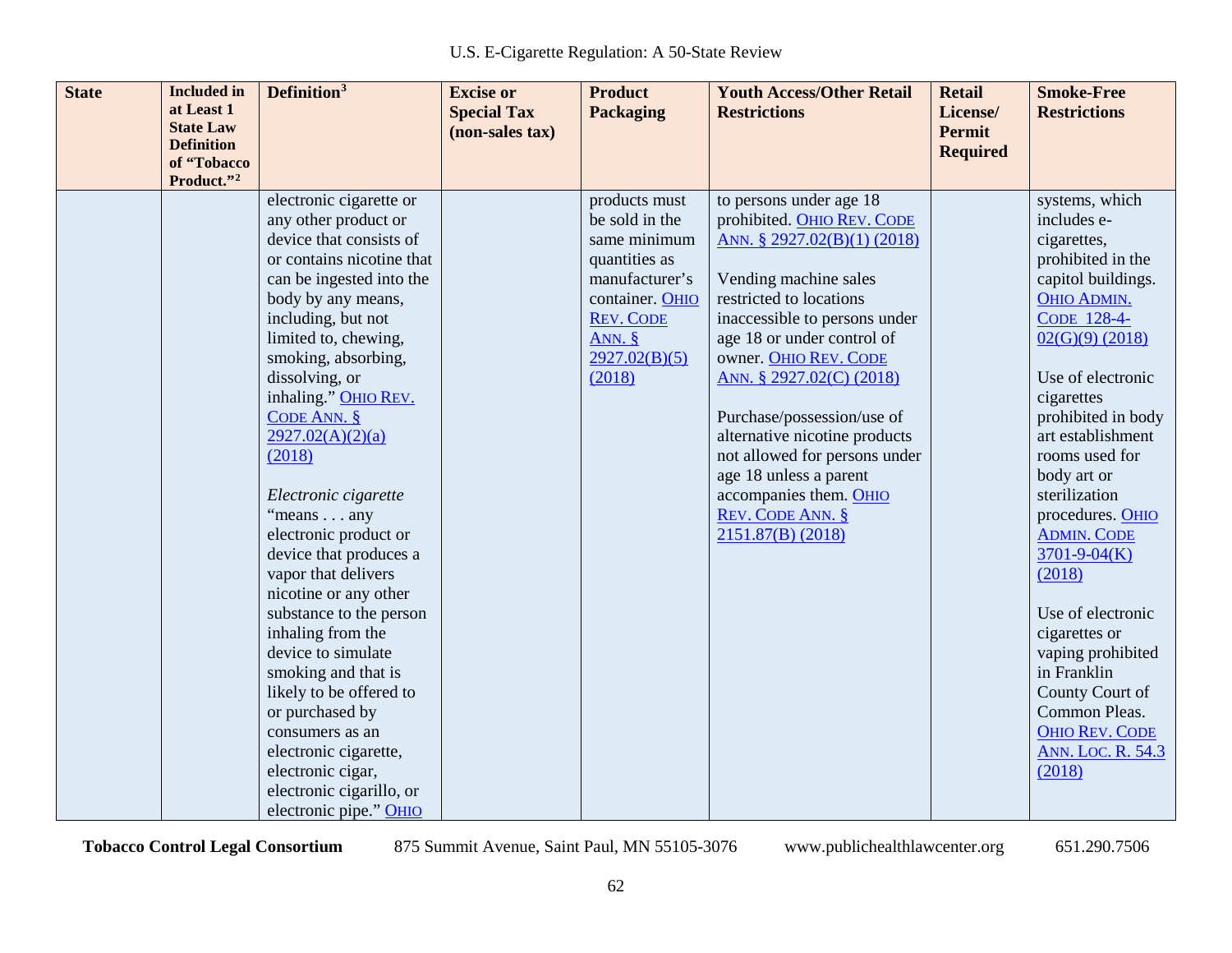| <b>State</b> | <b>Included</b> in<br>at Least 1<br><b>State Law</b><br><b>Definition</b> | Definition <sup>3</sup>                               | <b>Excise or</b><br><b>Special Tax</b><br>(non-sales tax) | <b>Product</b><br>Packaging | <b>Youth Access/Other Retail</b><br><b>Restrictions</b> | <b>Retail</b><br>License/<br><b>Permit</b><br><b>Required</b> | <b>Smoke-Free</b><br><b>Restrictions</b>                                                                                                                                                                                                                                                                                                                                                                                                                                                                                                                                                                                         |
|--------------|---------------------------------------------------------------------------|-------------------------------------------------------|-----------------------------------------------------------|-----------------------------|---------------------------------------------------------|---------------------------------------------------------------|----------------------------------------------------------------------------------------------------------------------------------------------------------------------------------------------------------------------------------------------------------------------------------------------------------------------------------------------------------------------------------------------------------------------------------------------------------------------------------------------------------------------------------------------------------------------------------------------------------------------------------|
|              | of "Tobacco<br>Product."2                                                 |                                                       |                                                           |                             |                                                         |                                                               |                                                                                                                                                                                                                                                                                                                                                                                                                                                                                                                                                                                                                                  |
|              |                                                                           | <b>REV. CODE ANN. §</b><br>2927.02(A)(6)(a)<br>(2018) |                                                           |                             |                                                         |                                                               | Use of electronic<br>cigarettes/electroni<br>c nicotine delivery<br>systems prohibited<br>on various college<br>and university<br>campuses by<br>regulation (e.g.,<br>University of<br>Cincinnati, OHIO<br><b>ADMIN. CODE</b><br>3361:10-17-06<br>$(2018)$ ; Cuyahoga<br>Community<br>College. OHIO<br><b>ADMIN. CODE</b><br>3354:1-20-<br>$05(c)(3)(f)$ (2018):<br>Wright State<br>University, OHIO<br><b>ADMIN CODE</b><br>$3352 - 7 - 05$ (2018);<br>Kent University,<br><b>OHIO ADMIN.</b><br>CODE 3342-5-21<br>$(2018)$ (effective<br>July 1, 2018);<br>University of<br>Akron, OHIO<br><b>ADMIN. CODE</b><br>3359-20-05.10 |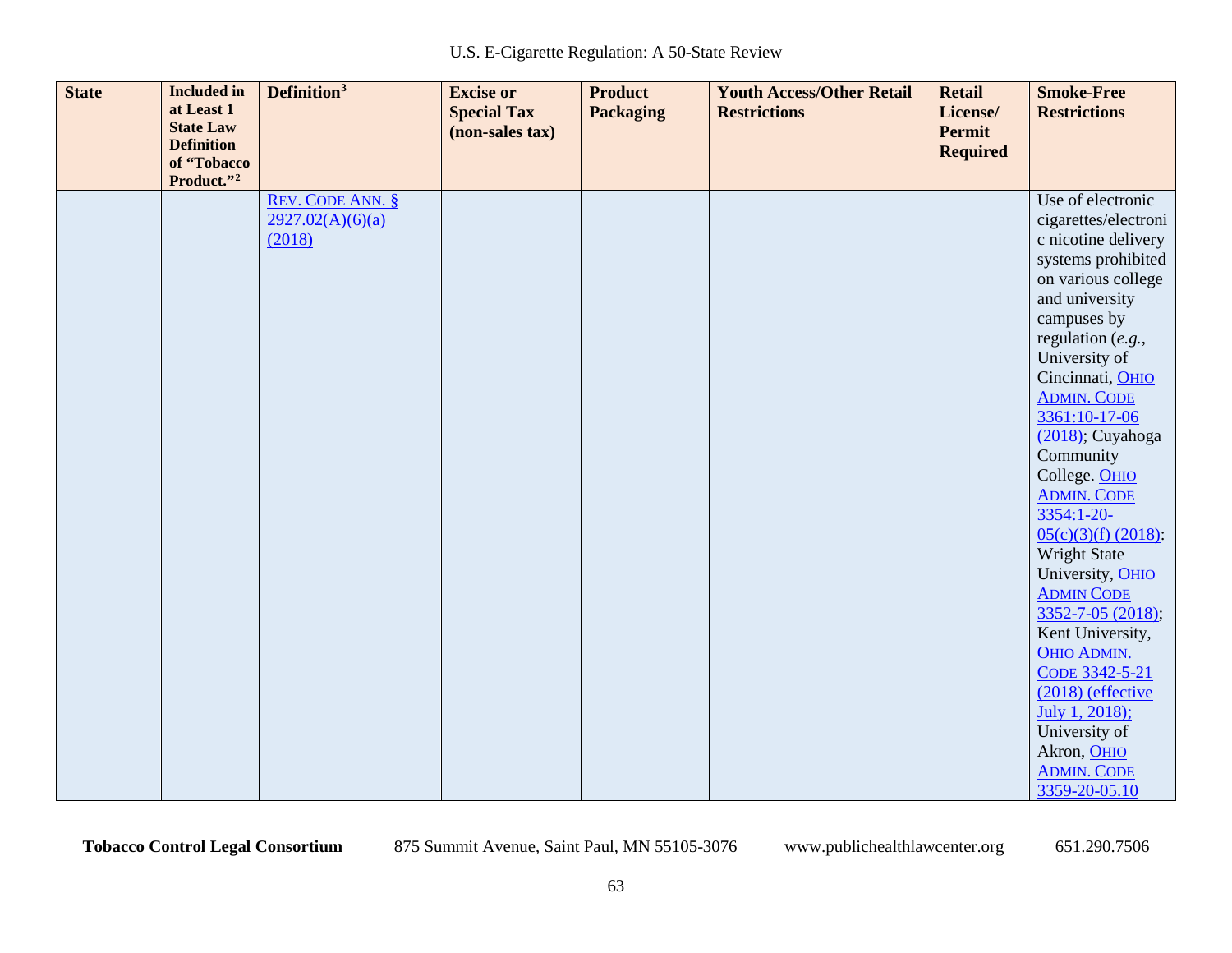| <b>State</b> | <b>Included</b> in<br>at Least 1<br><b>State Law</b><br><b>Definition</b><br>of "Tobacco                                                                   | Definition <sup>3</sup>                                                                                                                                                                                                                                                                                                                                                                                                                                                                                                                                                                                                                     | <b>Excise or</b><br><b>Special Tax</b><br>(non-sales tax) | <b>Product</b><br><b>Packaging</b> | <b>Youth Access/Other Retail</b><br><b>Restrictions</b>                                                                                                                                                                                                                                                                                                                                                                                                                                                                                                                                                                                                                                                                                    | <b>Retail</b><br>License/<br><b>Permit</b><br><b>Required</b> | <b>Smoke-Free</b><br><b>Restrictions</b>                                                                                                                                                                                                                                                                                                                                                                                                                                                                                                                      |
|--------------|------------------------------------------------------------------------------------------------------------------------------------------------------------|---------------------------------------------------------------------------------------------------------------------------------------------------------------------------------------------------------------------------------------------------------------------------------------------------------------------------------------------------------------------------------------------------------------------------------------------------------------------------------------------------------------------------------------------------------------------------------------------------------------------------------------------|-----------------------------------------------------------|------------------------------------|--------------------------------------------------------------------------------------------------------------------------------------------------------------------------------------------------------------------------------------------------------------------------------------------------------------------------------------------------------------------------------------------------------------------------------------------------------------------------------------------------------------------------------------------------------------------------------------------------------------------------------------------------------------------------------------------------------------------------------------------|---------------------------------------------------------------|---------------------------------------------------------------------------------------------------------------------------------------------------------------------------------------------------------------------------------------------------------------------------------------------------------------------------------------------------------------------------------------------------------------------------------------------------------------------------------------------------------------------------------------------------------------|
|              | Product."2                                                                                                                                                 |                                                                                                                                                                                                                                                                                                                                                                                                                                                                                                                                                                                                                                             |                                                           |                                    |                                                                                                                                                                                                                                                                                                                                                                                                                                                                                                                                                                                                                                                                                                                                            |                                                               |                                                                                                                                                                                                                                                                                                                                                                                                                                                                                                                                                               |
|              |                                                                                                                                                            |                                                                                                                                                                                                                                                                                                                                                                                                                                                                                                                                                                                                                                             |                                                           |                                    |                                                                                                                                                                                                                                                                                                                                                                                                                                                                                                                                                                                                                                                                                                                                            |                                                               | $(2018)$ (effective)<br>July 1, 2018))                                                                                                                                                                                                                                                                                                                                                                                                                                                                                                                        |
| Oklahoma     | Yes. OKLA.<br>ADMIN.<br>CODE $\S$<br>$450:24-1-2$ ,<br>$450:18-1-2$ ,<br>$450:27-1-2$ ,<br>$450:65-1-2$ ,<br>$450:17-1-2$ ,<br>and<br>450:70-1-2<br>(2018) | Vapor product means<br>"noncombustible<br>products, that may or<br>may not contain<br>nicotine, that employ a<br>mechanical heating<br>element, battery,<br>electronic circuit, or<br>other mechanism,<br>regardless of shape or<br>size, that can be used to<br>produce a vapor in a<br>solution or other form<br>[including] any vapor<br>cartridge or other<br>container with or<br>without nicotine or<br>other form that is<br>intended to be used<br>with an electronic<br>cigarette, electronic<br>cigar, electronic<br>cigarillo, electronic<br>pipe, or similar product<br>or device " OKLA.<br>STAT. tit. 37 § 600.2(8)<br>(2018) | N/A                                                       | N/A                                | Purchase/possession of vapor<br>products by persons under<br>age 18 prohibited. OKLA.<br>STAT. tit. 10A § 2-8-224(A)<br>(2018)<br>Sale/distribution of vapor<br>products to persons under age<br>18 prohibited. OKLA. STAT.<br>tit. 37 §§ $600.3(A)$ and<br>600.13 (2018)<br>Vending machines sales are<br>restricted to locations<br>inaccessible to persons under<br>age 18. OKLA. STAT. tit. 37 §<br>600.7 (2018)<br>Distribution of free vapor<br>products to persons under 18<br>or on any public street,<br>sidewalk, or park that is<br>within 300 feet of any<br>playground, school, or other<br>facility used primarily by<br>persons under the age of 18<br>prohibited. OKLA. STAT. tit.<br>$37 \frac{8}{9}$ 600.8(A)–(B) (2018) | N <sub>o</sub>                                                | Use of vaping<br>devices and e-<br>cigarettes<br>prohibited on<br>properties owned,<br>leased or<br>contracted for use<br>by the state,<br>including<br>buildings, land<br>and vehicles<br>owned, leased or<br>contracted for use<br>by the state,<br>except when used<br>by those living in<br>Veteran's Affairs<br>Residential<br>Facilities while<br>they are on facility<br>grounds. OKLA.<br><b>EXEC. ORD. 2015-</b><br>$\frac{5}{2}$ (continuing<br>OKLA. EXEC.<br>ORD. 2013-43)<br>Possession/use of<br>electronic<br>cigarettes and<br>vaping devices |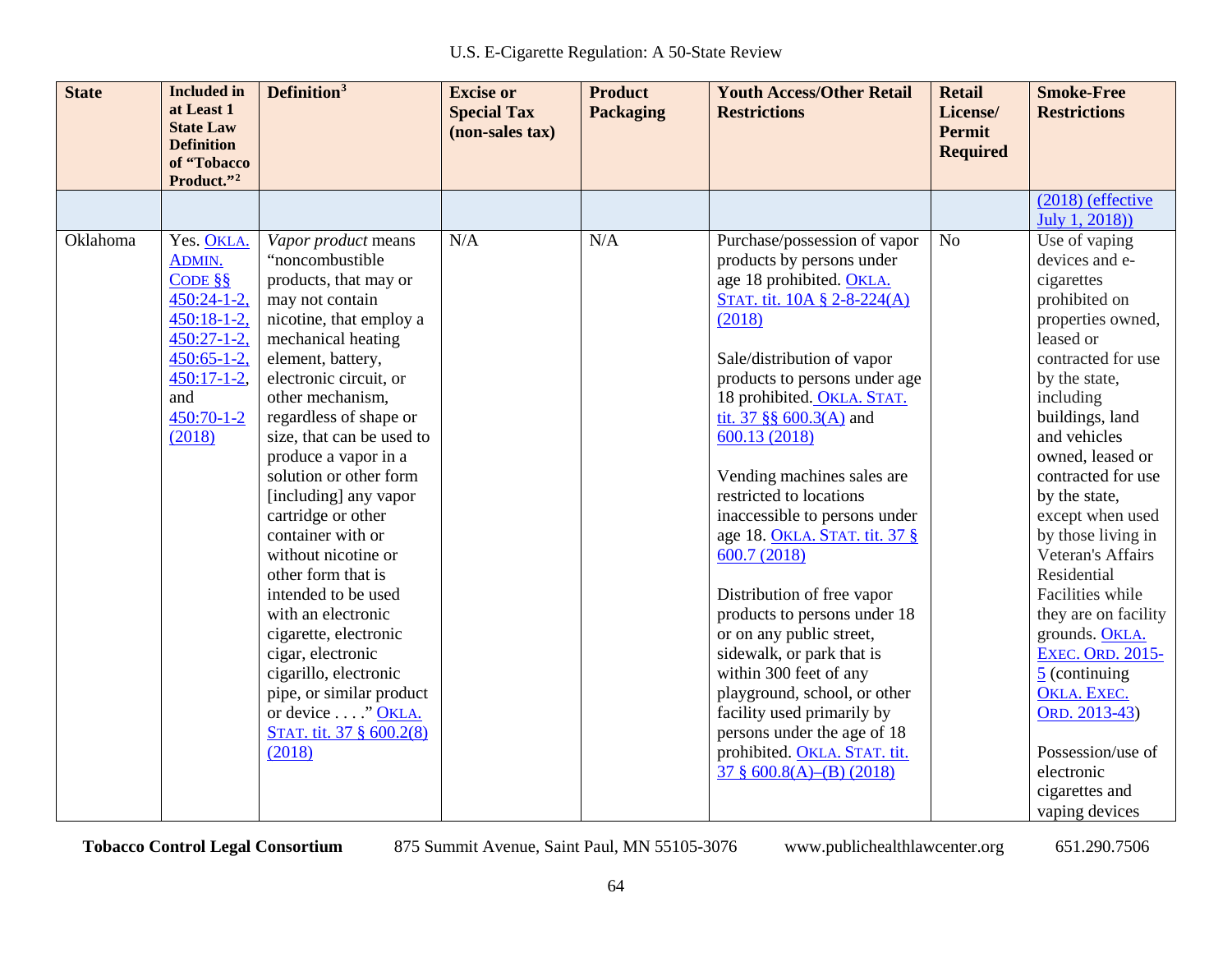| <b>State</b> | <b>Included</b> in<br>at Least 1<br><b>State Law</b><br><b>Definition</b> | Definition <sup>3</sup> | <b>Excise or</b><br><b>Special Tax</b><br>(non-sales tax) | <b>Product</b><br><b>Packaging</b> | <b>Youth Access/Other Retail</b><br><b>Restrictions</b> | <b>Retail</b><br>License/<br>Permit<br><b>Required</b> | <b>Smoke-Free</b><br><b>Restrictions</b> |
|--------------|---------------------------------------------------------------------------|-------------------------|-----------------------------------------------------------|------------------------------------|---------------------------------------------------------|--------------------------------------------------------|------------------------------------------|
|              | of "Tobacco<br>Product."2                                                 |                         |                                                           |                                    |                                                         |                                                        |                                          |
|              |                                                                           |                         |                                                           |                                    | Self-service displays of vapor                          |                                                        | prohibited on                            |
|              |                                                                           |                         |                                                           |                                    | products restricted to adult-                           |                                                        | grounds of                               |
|              |                                                                           |                         |                                                           |                                    | only facilities. OKLA. STAT.                            |                                                        | Comprehensive                            |
|              |                                                                           |                         |                                                           |                                    | tit. 37 $\S$ 600.10A(A) (2018)                          |                                                        | Community                                |
|              |                                                                           |                         |                                                           |                                    |                                                         |                                                        | Addiction                                |
|              |                                                                           |                         |                                                           |                                    |                                                         |                                                        | Recovery                                 |
|              |                                                                           |                         |                                                           |                                    |                                                         |                                                        | Centers', Mental                         |
|              |                                                                           |                         |                                                           |                                    |                                                         |                                                        | <b>Illness Service</b>                   |
|              |                                                                           |                         |                                                           |                                    |                                                         |                                                        | Programs,                                |
|              |                                                                           |                         |                                                           |                                    |                                                         |                                                        | Gambling                                 |
|              |                                                                           |                         |                                                           |                                    |                                                         |                                                        | Treatment                                |
|              |                                                                           |                         |                                                           |                                    |                                                         |                                                        | Programs,                                |
|              |                                                                           |                         |                                                           |                                    |                                                         |                                                        | Community                                |
|              |                                                                           |                         |                                                           |                                    |                                                         |                                                        | Mental Health                            |
|              |                                                                           |                         |                                                           |                                    |                                                         |                                                        | Centers,                                 |
|              |                                                                           |                         |                                                           |                                    |                                                         |                                                        | <b>Substance Related</b>                 |
|              |                                                                           |                         |                                                           |                                    |                                                         |                                                        | and Addictive                            |
|              |                                                                           |                         |                                                           |                                    |                                                         |                                                        | Disorder                                 |
|              |                                                                           |                         |                                                           |                                    |                                                         |                                                        | Treatment, and                           |
|              |                                                                           |                         |                                                           |                                    |                                                         |                                                        | <b>Opioid Treatment</b>                  |
|              |                                                                           |                         |                                                           |                                    |                                                         |                                                        | Programs. OKLA.                          |
|              |                                                                           |                         |                                                           |                                    |                                                         |                                                        | <b>ADMIN. CODE §§</b>                    |
|              |                                                                           |                         |                                                           |                                    |                                                         |                                                        | $450:24-21-1.1(a),$                      |
|              |                                                                           |                         |                                                           |                                    |                                                         |                                                        | $450:27-3-5(a)$ ,                        |
|              |                                                                           |                         |                                                           |                                    |                                                         |                                                        | $450:65 - 7 - 4.1(a)$ ,                  |
|              |                                                                           |                         |                                                           |                                    |                                                         |                                                        | $450:17-23-3(a)$ ,                       |
|              |                                                                           |                         |                                                           |                                    |                                                         |                                                        | $450:18 - 5 - 3.3(a)$ ,                  |
|              |                                                                           |                         |                                                           |                                    |                                                         |                                                        | and $450:70-2-3(a)$                      |
|              |                                                                           |                         |                                                           |                                    |                                                         |                                                        | (2018)                                   |
| Oregon       | N <sub>o</sub>                                                            | Inhalant means          | N/A                                                       | Inhalant                           | Sale of inhalant delivery                               | No                                                     | Aerosolizing or                          |
|              |                                                                           | "nicotine, a            |                                                           | delivery                           | system to person under age                              |                                                        | vaporizing                               |
|              |                                                                           | cannabinoid or any      |                                                           | systems must                       | 21 years of age prohibited.                             |                                                        | inhalants in public                      |

65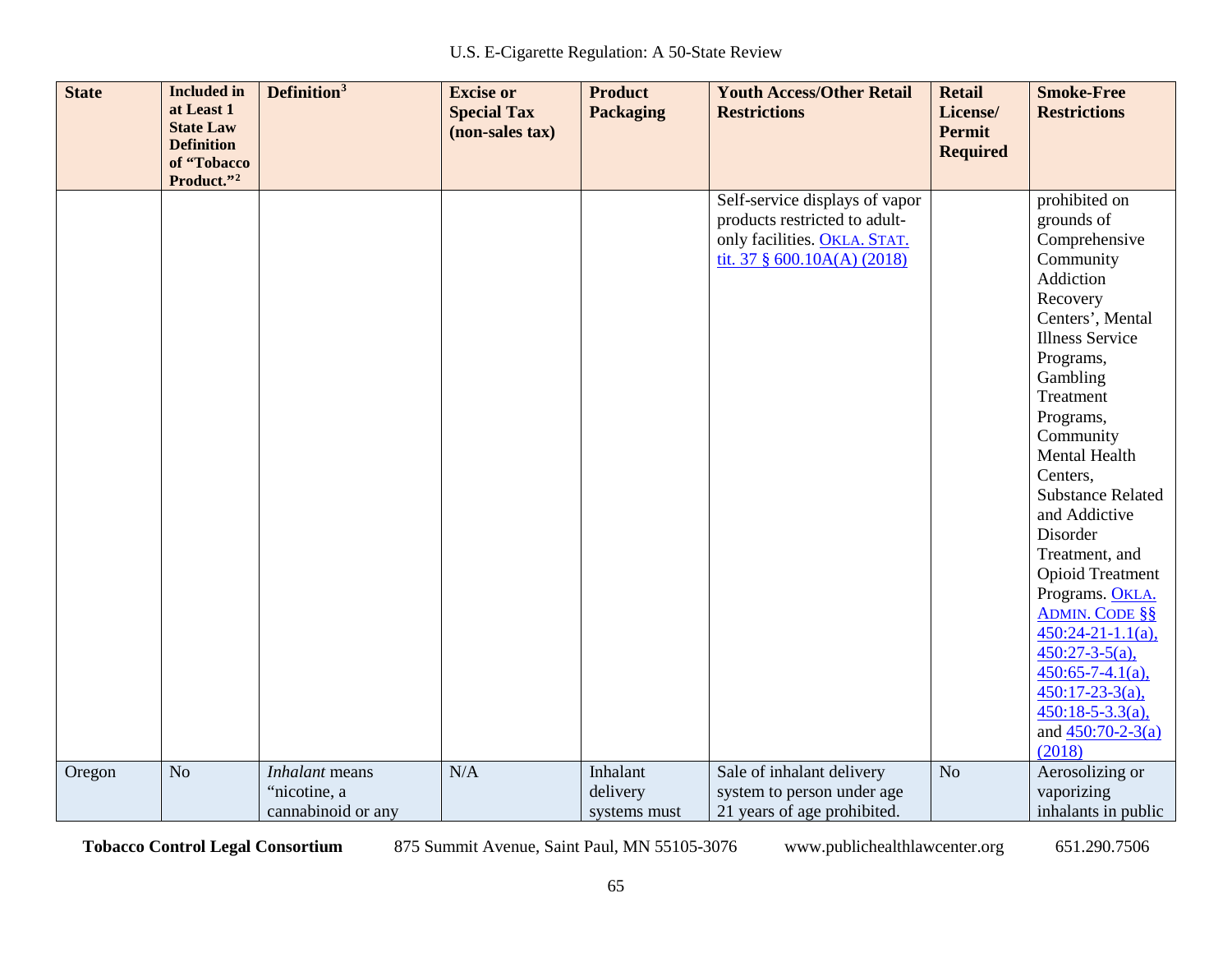| <b>State</b> | <b>Included</b> in             | Definition <sup>3</sup>  | <b>Excise or</b>   | <b>Product</b>           | <b>Youth Access/Other Retail</b> | <b>Retail</b>                    | <b>Smoke-Free</b>     |
|--------------|--------------------------------|--------------------------|--------------------|--------------------------|----------------------------------|----------------------------------|-----------------------|
|              | at Least 1<br><b>State Law</b> |                          | <b>Special Tax</b> | <b>Packaging</b>         | <b>Restrictions</b>              | License/                         | <b>Restrictions</b>   |
|              | <b>Definition</b>              |                          | (non-sales tax)    |                          |                                  | <b>Permit</b><br><b>Required</b> |                       |
|              | of "Tobacco                    |                          |                    |                          |                                  |                                  |                       |
|              | Product."2                     |                          |                    |                          |                                  |                                  |                       |
|              |                                | other substance that (a) |                    | be sold in child-        | OR. REV. STAT. ANN. §            |                                  | places, places of     |
|              |                                | [i]s in a form that      |                    | resistant                | $431A.175(2)(a)$ (2018); OR.     |                                  | employment, jury      |
|              |                                | allows the nicotine,     |                    | packaging                | REV. STAT. §701(2)(1)            |                                  | rooms, at least       |
|              |                                | cannabinoid or           |                    | which is not             | (2018)                           |                                  | 75% of hotel          |
|              |                                | substance to be          |                    | attractive to            |                                  |                                  | rooms, child care     |
|              |                                | delivered into a         |                    | persons under            | Self-service displays of         |                                  | homes/centers,        |
|              |                                | person's respiratory     |                    | age 18, and              | inhalant delivery systems        |                                  | and within 10 feet    |
|              |                                | system; (b) [i]s inhaled |                    | "labeled in              | prohibited except in locations   |                                  | of entrances, exits,  |
|              |                                | for the purpose of       |                    | accordance               | inaccessible to persons under    |                                  | windows or            |
|              |                                | delivering the nicotine, |                    | with rules               | 21 years of age. OR. REV.        |                                  | ventilation intakes   |
|              |                                | cannabinoid or other     |                    | adopted by the           | STAT. ANN. § 167.407(1)          |                                  | of enclosed areas     |
|              |                                | substance into a         |                    | authority." OR.          | (2018)                           |                                  | prohibited. OR.       |
|              |                                | person's respiratory     |                    | REV. STAT.               |                                  |                                  | REV. STAT. ANN.       |
|              |                                | system $\dots$ ." OR.    |                    | ANN. §                   | Purchase of inhalant delivery    |                                  | §§ 433.845 and        |
|              |                                | ADMIN. R. 333-015-       |                    | 431A.175(2)(d)           | system by person under age       |                                  | 433.850(1)            |
|              |                                | $0030(15)$ (2018), OR.   |                    | $-({\rm g})$ (2018); OR. | 21 prohibited. OR. REV.          |                                  | $(2018)$ ; OR.        |
|              |                                | REV. STAT. ANN.          |                    | <b>ADMIN. R. 333-</b>    | STAT. ANN. §701(4)(2018)         |                                  | <b>ADMIN. R. 414-</b> |
|              |                                | §433.835(3), and OR.     |                    | $015-0310$ ; and         |                                  |                                  | 350-0090(6); 414-     |
|              |                                | ADMIN. R. 333-015-       |                    | 333-015-0320             | Possession of inhalant           |                                  | $180-0015(15);$       |
|              |                                | 0305(8)(2018)            |                    |                          | delivery system by person        |                                  | $414 - 205 -$         |
|              |                                |                          |                    | Liquid nicotine          | under age 18 prohibited. OR.     |                                  | $0100(2)(a)$ and      |
|              |                                | Inhalant delivery        |                    | containers and           | REV. STAT. ANN. § 167.400        |                                  | 414-300-0070(12)      |
|              |                                | system means "(i) [a]    |                    | prefilled                | (2018)                           |                                  | (2018)                |
|              |                                | device that can be used  |                    | inhalant                 |                                  |                                  |                       |
|              |                                | to deliver nicotine or   |                    | delivery                 | Vending sales of inhalant        |                                  | Hospitals may not     |
|              |                                | cannabinoids in the      |                    | systems must             | delivery systems restricted to   |                                  | permit use of         |
|              |                                | form of a vapor or       |                    | be sold in child-        | locations inaccessible to        |                                  | "inhalant delivery    |
|              |                                | aerosol to a person      |                    | resistant safety         | persons under age 21 years of    |                                  | system[s]" in         |
|              |                                | inhaling from the        |                    | packaging,               | age. OR. REV. STAT. ANN. §       |                                  | hospital or within    |
|              |                                | device; or (ii) a        |                    | meet federal             | $167.402(2)$ (2018)              |                                  | 10 feet of a          |
|              |                                | component of a device    |                    | tobacco product          |                                  |                                  | doorway, window       |
|              |                                | [described above] or a   |                    | labeling                 |                                  |                                  | or ventilation        |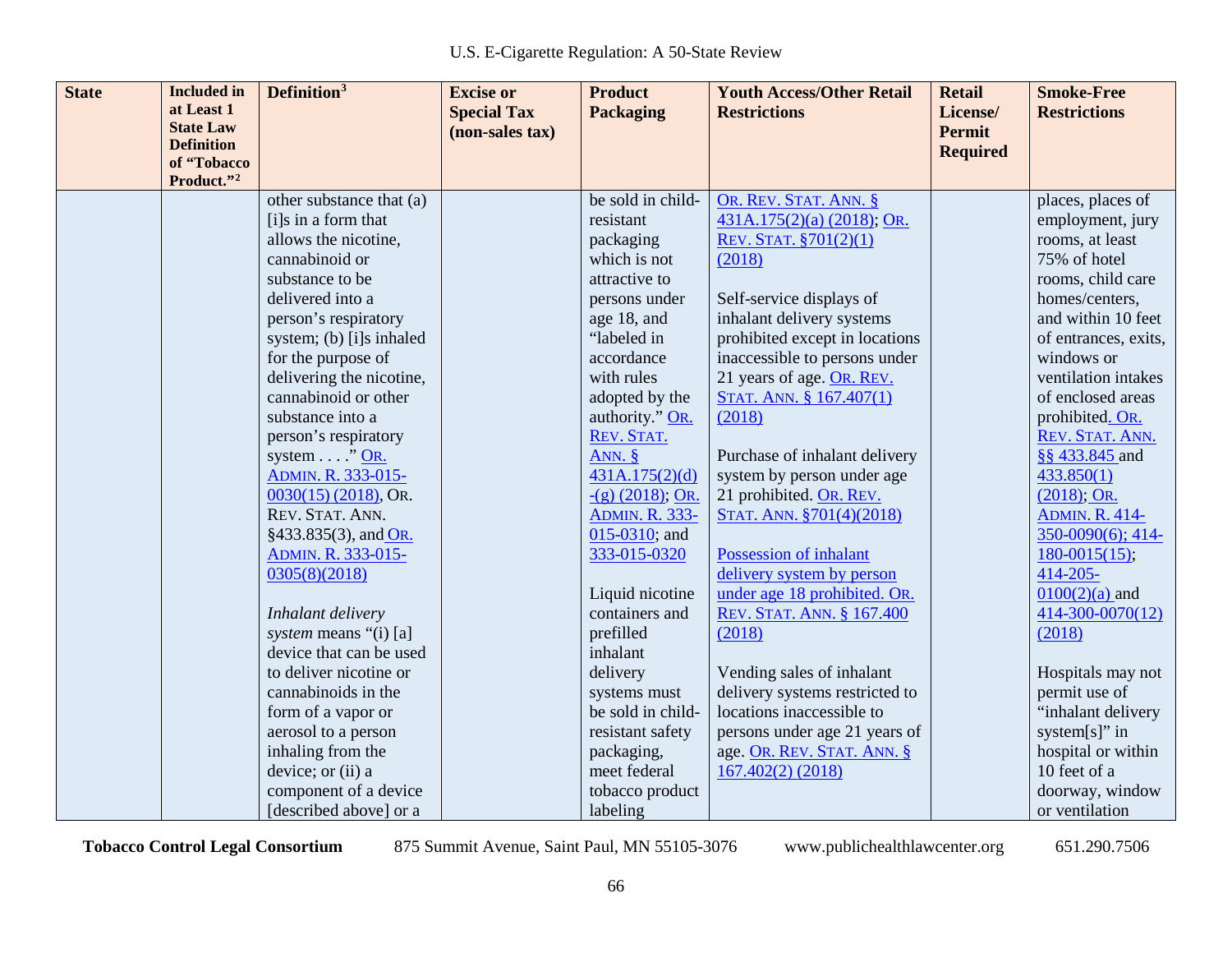| <b>State</b> | <b>Included</b> in               | Definition <sup>3</sup>                                                                                                                                                                                                                                                                                                                                                                                                             | <b>Excise or</b>   | <b>Product</b>                                                                                                                                                                                                                                                                                                                     | <b>Youth Access/Other Retail</b>                                                                                                                                             | <b>Retail</b>   | <b>Smoke-Free</b>                                                                                                                                                                                                                                                                                                                                                                 |
|--------------|----------------------------------|-------------------------------------------------------------------------------------------------------------------------------------------------------------------------------------------------------------------------------------------------------------------------------------------------------------------------------------------------------------------------------------------------------------------------------------|--------------------|------------------------------------------------------------------------------------------------------------------------------------------------------------------------------------------------------------------------------------------------------------------------------------------------------------------------------------|------------------------------------------------------------------------------------------------------------------------------------------------------------------------------|-----------------|-----------------------------------------------------------------------------------------------------------------------------------------------------------------------------------------------------------------------------------------------------------------------------------------------------------------------------------------------------------------------------------|
|              | at Least 1                       |                                                                                                                                                                                                                                                                                                                                                                                                                                     | <b>Special Tax</b> | <b>Packaging</b>                                                                                                                                                                                                                                                                                                                   | <b>Restrictions</b>                                                                                                                                                          | License/        | <b>Restrictions</b>                                                                                                                                                                                                                                                                                                                                                               |
|              | <b>State Law</b>                 |                                                                                                                                                                                                                                                                                                                                                                                                                                     | (non-sales tax)    |                                                                                                                                                                                                                                                                                                                                    |                                                                                                                                                                              | <b>Permit</b>   |                                                                                                                                                                                                                                                                                                                                                                                   |
|              | <b>Definition</b><br>of "Tobacco |                                                                                                                                                                                                                                                                                                                                                                                                                                     |                    |                                                                                                                                                                                                                                                                                                                                    |                                                                                                                                                                              | <b>Required</b> |                                                                                                                                                                                                                                                                                                                                                                                   |
|              | Product."2                       |                                                                                                                                                                                                                                                                                                                                                                                                                                     |                    |                                                                                                                                                                                                                                                                                                                                    |                                                                                                                                                                              |                 |                                                                                                                                                                                                                                                                                                                                                                                   |
|              |                                  | substance in any form                                                                                                                                                                                                                                                                                                                                                                                                               |                    | regulations and                                                                                                                                                                                                                                                                                                                    | Public/private schools,                                                                                                                                                      |                 | intake thereof. OR.                                                                                                                                                                                                                                                                                                                                                               |
|              |                                  | sold for the purpose of                                                                                                                                                                                                                                                                                                                                                                                                             |                    | "may not be                                                                                                                                                                                                                                                                                                                        | college, community college,                                                                                                                                                  |                 | REV. STAT. ANN.                                                                                                                                                                                                                                                                                                                                                                   |
|              |                                  | being vaporized or                                                                                                                                                                                                                                                                                                                                                                                                                  |                    | placed in an                                                                                                                                                                                                                                                                                                                       | university career school,                                                                                                                                                    |                 | $§$ 441.815(2)                                                                                                                                                                                                                                                                                                                                                                    |
|              |                                  | aerosolized by a device                                                                                                                                                                                                                                                                                                                                                                                                             |                    | inner or outer                                                                                                                                                                                                                                                                                                                     | technical education school,                                                                                                                                                  |                 | (2018)                                                                                                                                                                                                                                                                                                                                                                            |
|              |                                  | [described above],                                                                                                                                                                                                                                                                                                                                                                                                                  |                    | package that is                                                                                                                                                                                                                                                                                                                    | youth correction and juvenile                                                                                                                                                |                 |                                                                                                                                                                                                                                                                                                                                                                                   |
|              |                                  | whether the component                                                                                                                                                                                                                                                                                                                                                                                                               |                    | attractive to                                                                                                                                                                                                                                                                                                                      | detention facilities must                                                                                                                                                    |                 | Use of inhalant                                                                                                                                                                                                                                                                                                                                                                   |
|              |                                  | or substance is sold                                                                                                                                                                                                                                                                                                                                                                                                                |                    | minors." OR.                                                                                                                                                                                                                                                                                                                       | prohibit possession of                                                                                                                                                       |                 | delivery system in                                                                                                                                                                                                                                                                                                                                                                |
|              |                                  | separately or is not sold                                                                                                                                                                                                                                                                                                                                                                                                           |                    | <b>ADMIN. R. 333-</b>                                                                                                                                                                                                                                                                                                              | inhalant delivery systems by                                                                                                                                                 |                 | car while person                                                                                                                                                                                                                                                                                                                                                                  |
|              |                                  | separately "OR.                                                                                                                                                                                                                                                                                                                                                                                                                     |                    | 015-0340                                                                                                                                                                                                                                                                                                                           | persons under age 21 present                                                                                                                                                 |                 | under age 18 is                                                                                                                                                                                                                                                                                                                                                                   |
|              |                                  | REV. STAT. ANN. §                                                                                                                                                                                                                                                                                                                                                                                                                   |                    | (2018, , OR.                                                                                                                                                                                                                                                                                                                       | at facility or at facility-                                                                                                                                                  |                 | present prohibited.                                                                                                                                                                                                                                                                                                                                                               |
|              |                                  | 431A.175(1)(a)(A)                                                                                                                                                                                                                                                                                                                                                                                                                   |                    | REV. STAT.                                                                                                                                                                                                                                                                                                                         | sponsored event. OR. REV.                                                                                                                                                    |                 | OR. REV. STAT.                                                                                                                                                                                                                                                                                                                                                                    |
|              |                                  | (2018) and OR. ADMIN.                                                                                                                                                                                                                                                                                                                                                                                                               |                    | ANN. $§$                                                                                                                                                                                                                                                                                                                           | STAT. ANN. § 339.883 (2018)                                                                                                                                                  |                 | ANN. § 811.193                                                                                                                                                                                                                                                                                                                                                                    |
|              |                                  |                                                                                                                                                                                                                                                                                                                                                                                                                                     |                    |                                                                                                                                                                                                                                                                                                                                    |                                                                                                                                                                              |                 |                                                                                                                                                                                                                                                                                                                                                                                   |
|              |                                  |                                                                                                                                                                                                                                                                                                                                                                                                                                     |                    |                                                                                                                                                                                                                                                                                                                                    |                                                                                                                                                                              |                 |                                                                                                                                                                                                                                                                                                                                                                                   |
|              |                                  |                                                                                                                                                                                                                                                                                                                                                                                                                                     |                    |                                                                                                                                                                                                                                                                                                                                    |                                                                                                                                                                              |                 |                                                                                                                                                                                                                                                                                                                                                                                   |
|              |                                  |                                                                                                                                                                                                                                                                                                                                                                                                                                     |                    |                                                                                                                                                                                                                                                                                                                                    |                                                                                                                                                                              |                 |                                                                                                                                                                                                                                                                                                                                                                                   |
|              |                                  |                                                                                                                                                                                                                                                                                                                                                                                                                                     |                    |                                                                                                                                                                                                                                                                                                                                    |                                                                                                                                                                              |                 |                                                                                                                                                                                                                                                                                                                                                                                   |
|              |                                  |                                                                                                                                                                                                                                                                                                                                                                                                                                     |                    |                                                                                                                                                                                                                                                                                                                                    |                                                                                                                                                                              |                 |                                                                                                                                                                                                                                                                                                                                                                                   |
|              |                                  |                                                                                                                                                                                                                                                                                                                                                                                                                                     |                    |                                                                                                                                                                                                                                                                                                                                    |                                                                                                                                                                              |                 |                                                                                                                                                                                                                                                                                                                                                                                   |
|              |                                  |                                                                                                                                                                                                                                                                                                                                                                                                                                     |                    |                                                                                                                                                                                                                                                                                                                                    |                                                                                                                                                                              |                 |                                                                                                                                                                                                                                                                                                                                                                                   |
|              |                                  |                                                                                                                                                                                                                                                                                                                                                                                                                                     |                    |                                                                                                                                                                                                                                                                                                                                    |                                                                                                                                                                              |                 |                                                                                                                                                                                                                                                                                                                                                                                   |
|              |                                  |                                                                                                                                                                                                                                                                                                                                                                                                                                     |                    |                                                                                                                                                                                                                                                                                                                                    |                                                                                                                                                                              |                 |                                                                                                                                                                                                                                                                                                                                                                                   |
|              |                                  |                                                                                                                                                                                                                                                                                                                                                                                                                                     |                    |                                                                                                                                                                                                                                                                                                                                    |                                                                                                                                                                              |                 |                                                                                                                                                                                                                                                                                                                                                                                   |
|              |                                  |                                                                                                                                                                                                                                                                                                                                                                                                                                     |                    |                                                                                                                                                                                                                                                                                                                                    |                                                                                                                                                                              |                 |                                                                                                                                                                                                                                                                                                                                                                                   |
|              |                                  |                                                                                                                                                                                                                                                                                                                                                                                                                                     |                    |                                                                                                                                                                                                                                                                                                                                    |                                                                                                                                                                              |                 |                                                                                                                                                                                                                                                                                                                                                                                   |
|              |                                  |                                                                                                                                                                                                                                                                                                                                                                                                                                     |                    |                                                                                                                                                                                                                                                                                                                                    |                                                                                                                                                                              |                 |                                                                                                                                                                                                                                                                                                                                                                                   |
|              |                                  |                                                                                                                                                                                                                                                                                                                                                                                                                                     |                    |                                                                                                                                                                                                                                                                                                                                    |                                                                                                                                                                              |                 |                                                                                                                                                                                                                                                                                                                                                                                   |
|              |                                  |                                                                                                                                                                                                                                                                                                                                                                                                                                     |                    |                                                                                                                                                                                                                                                                                                                                    |                                                                                                                                                                              |                 |                                                                                                                                                                                                                                                                                                                                                                                   |
|              |                                  |                                                                                                                                                                                                                                                                                                                                                                                                                                     |                    |                                                                                                                                                                                                                                                                                                                                    |                                                                                                                                                                              |                 |                                                                                                                                                                                                                                                                                                                                                                                   |
|              |                                  |                                                                                                                                                                                                                                                                                                                                                                                                                                     |                    |                                                                                                                                                                                                                                                                                                                                    |                                                                                                                                                                              |                 |                                                                                                                                                                                                                                                                                                                                                                                   |
|              |                                  |                                                                                                                                                                                                                                                                                                                                                                                                                                     |                    |                                                                                                                                                                                                                                                                                                                                    |                                                                                                                                                                              |                 |                                                                                                                                                                                                                                                                                                                                                                                   |
|              |                                  | $R.333 - 15 -$<br>$0200(3)(A)(2018)$ , and<br>OR. ADMIN. R. 333-<br>015-0305 (2018)<br>Liquid nicotine<br>container means "a<br>consumer product that<br>consists of a container<br>that has opening from<br>which nicotine in a<br>solution or other form<br>is accessible and can<br>flow freely through<br>normal and foreseeable<br>use by a consumer; and<br>is used to hold soluble<br>nicotine in any<br>concentration." OR. |                    | $431A.175$ (d)-<br>$(f)$ , OR. ADMIN.<br>R. 333-015-<br>0350, OR.<br><b>ADMIN. R. 333-</b><br>015-0340, and<br>OR. ADMIN. R.<br>$333 - 015$<br>0310(2018)<br>Non-nicotine<br>liquid container<br>must be sold in<br>child-resistant<br>safety<br>packaging and<br>"may not be<br>placed in an<br>inner or outer<br>package that is | Sale of nicotine inhalant<br>delivery devices and liquid<br>nicotine containers prohibited<br>by medical marijuana<br>dispensaries. OR. ADMIN. R.<br>333-008-1200 (11)(2018) |                 | (2018)<br>Use or possession<br>of e-cigarettes or<br>vaporizers in<br>Department of<br>Human Services'<br>child care home or<br>facility or within<br>ten feet of any<br>entrance, exit,<br>window that opens<br>or any ventilation<br>intake that serves<br>an enclosed area,<br>during child care<br>operational hours<br>or anytime child<br>care children are<br>present. OR. |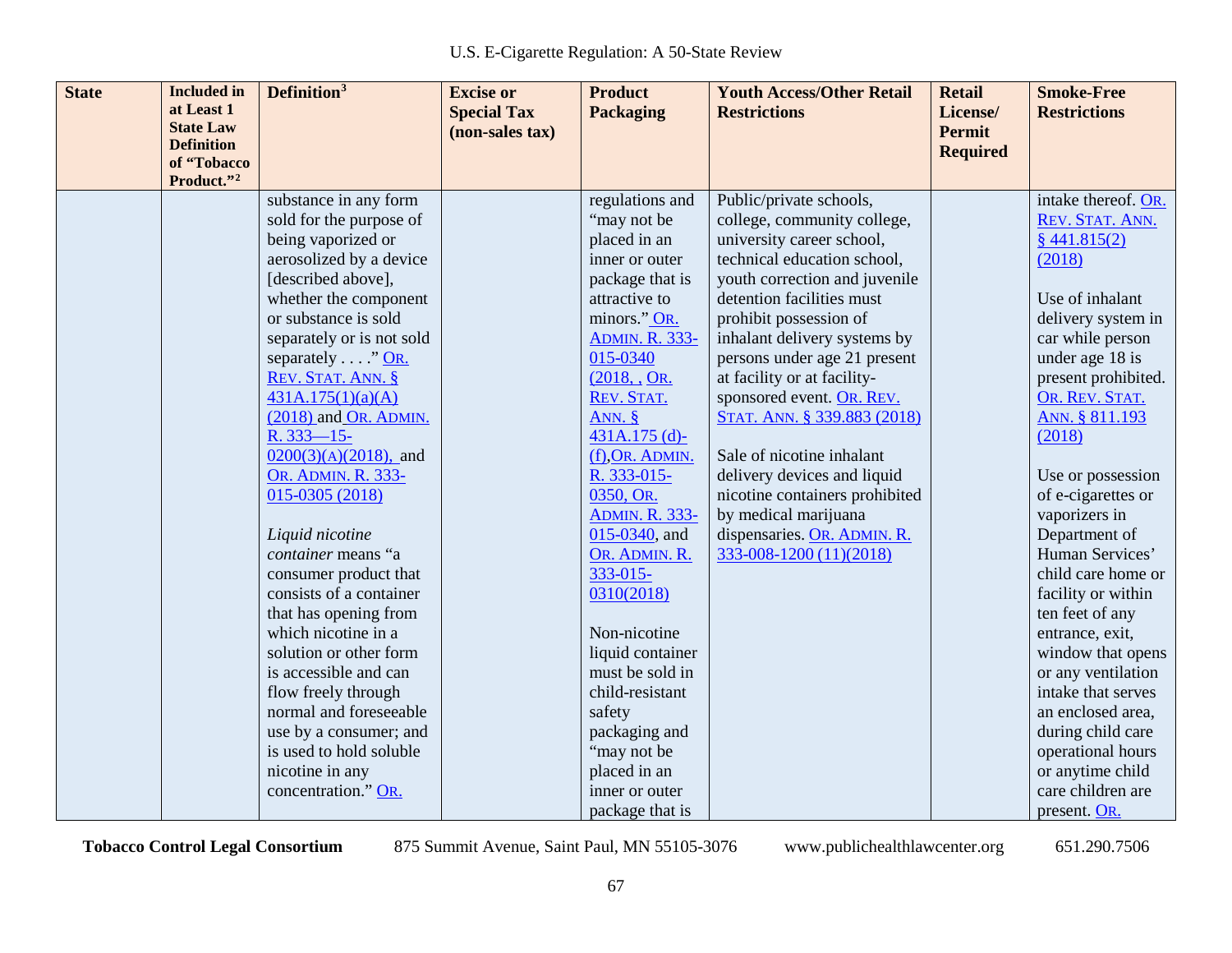| <b>State</b> | <b>Included</b> in<br>at Least 1<br><b>State Law</b><br><b>Definition</b> | Definition <sup>3</sup>                                                    | <b>Excise or</b><br><b>Special Tax</b><br>(non-sales tax) | <b>Product</b><br><b>Packaging</b>                     | <b>Youth Access/Other Retail</b><br><b>Restrictions</b> | <b>Retail</b><br>License/<br><b>Permit</b> | <b>Smoke-Free</b><br><b>Restrictions</b> |
|--------------|---------------------------------------------------------------------------|----------------------------------------------------------------------------|-----------------------------------------------------------|--------------------------------------------------------|---------------------------------------------------------|--------------------------------------------|------------------------------------------|
|              | of "Tobacco<br>Product."2                                                 |                                                                            |                                                           |                                                        |                                                         | <b>Required</b>                            |                                          |
|              |                                                                           | ADMIN. R. 333-015-<br>0305 (2018)                                          |                                                           | attractive to<br>minors." OR.<br><b>ADMIN. R. 333-</b> |                                                         |                                            | ADMIN. R. no.<br>461-165-0180<br>(2018)  |
|              |                                                                           | Fillable inhalant<br>delivery system means                                 |                                                           | 015-0345<br>(2018)                                     |                                                         |                                            |                                          |
|              |                                                                           | "a product that is sold<br>without nicotine or                             |                                                           | Fillable                                               |                                                         |                                            |                                          |
|              |                                                                           | non-nicotine inhalants,<br>not permanently sealed<br>and can be opened and |                                                           | inhalant<br>delivery system<br>"that is not            |                                                         |                                            |                                          |
|              |                                                                           | filled with any<br>inhalant." OR. ADMIN.                                   |                                                           | packaged with<br>a liquid                              |                                                         |                                            |                                          |
|              |                                                                           | R. 333-015-0305<br>(7)(2018)                                               |                                                           | nicotine<br>container                                  |                                                         |                                            |                                          |
|              |                                                                           |                                                                            |                                                           | may not be<br>packaged in                              |                                                         |                                            |                                          |
|              |                                                                           |                                                                            |                                                           | any packaging,<br>including an<br>inner or outer       |                                                         |                                            |                                          |
|              |                                                                           |                                                                            |                                                           | package that is<br>attractive to                       |                                                         |                                            |                                          |
|              |                                                                           |                                                                            |                                                           | minors."OR.<br><b>ADMIN. R. 333-</b>                   |                                                         |                                            |                                          |
|              |                                                                           |                                                                            |                                                           | 015-0355<br>(2018)                                     |                                                         |                                            |                                          |
| Pennsylvania | Yes. 72 PA.                                                               | Electronic Cigarette                                                       | Electronic                                                | Tobacco                                                | N/A                                                     | Yes. 72 PA.                                | N/A                                      |
|              | CONS.<br>STAT.                                                            | means $\degree$ (1) an<br>electronic oral device,                          | cigarettes taxed<br>at rate of 40% of                     | products (incl.<br>electronic                          |                                                         | CONS.<br>STAT.                             |                                          |
|              | 8201-A                                                                    | such as one composed                                                       | purchase price                                            | cigarettes) must                                       |                                                         | $8220 - A(a)$                              |                                          |
|              | (2018)                                                                    | of a heating element                                                       | charged to the                                            | be sold in                                             |                                                         | (2018)                                     |                                          |
|              |                                                                           | and battery or                                                             | retailer. 72 PA.                                          | original                                               |                                                         |                                            |                                          |
|              |                                                                           | electronic circuit, or                                                     | CONS. STAT. §                                             | manufacturer                                           |                                                         |                                            |                                          |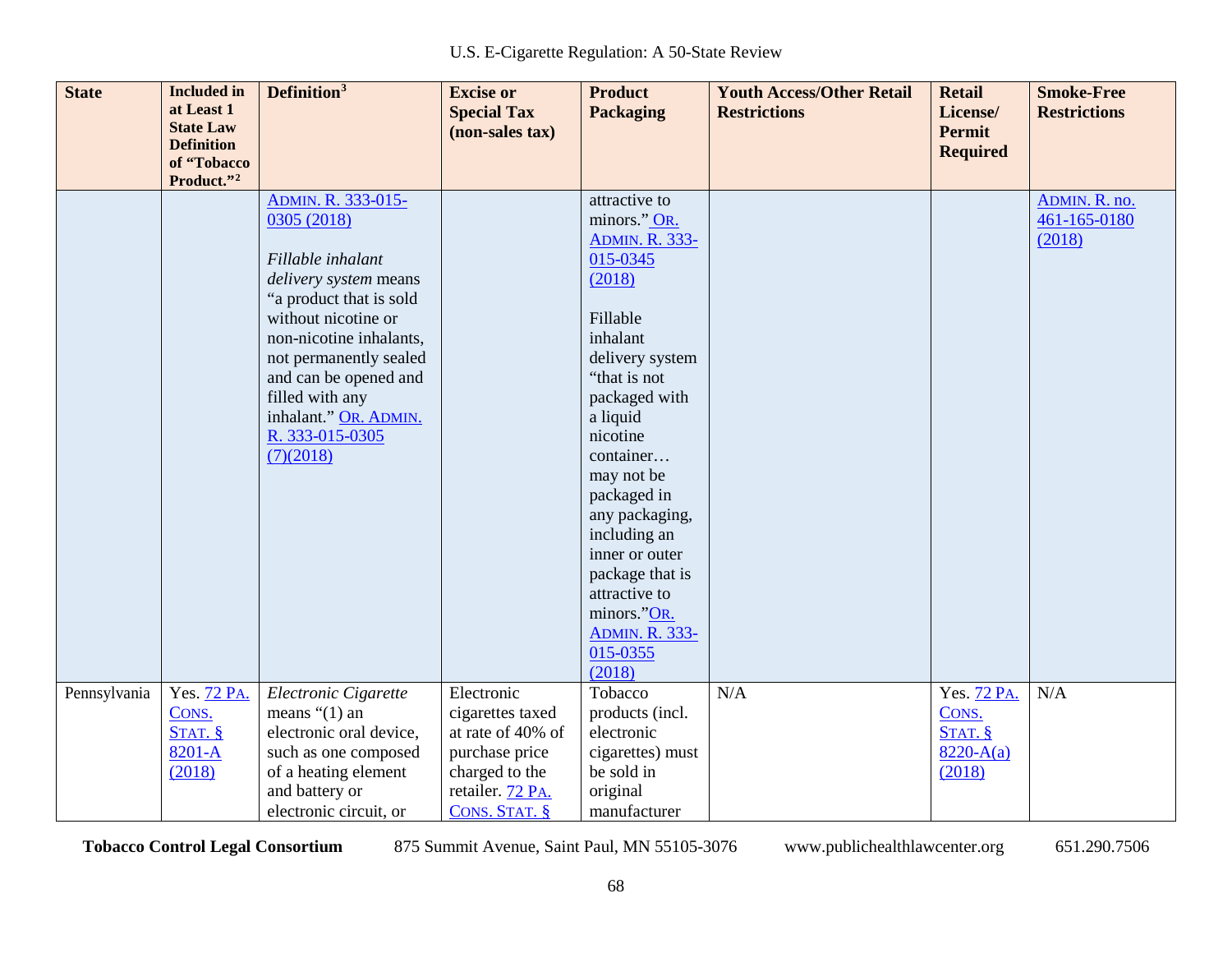| <b>State</b>    | <b>Included</b> in<br>at Least 1<br><b>State Law</b><br><b>Definition</b> | Definition <sup>3</sup>                                                                                                                                                                                                                                                                                                                                                                                                                                                                                   | <b>Excise or</b><br><b>Special Tax</b><br>(non-sales tax) | <b>Product</b><br><b>Packaging</b>                                                                                | <b>Youth Access/Other Retail</b><br><b>Restrictions</b>                                                                                                                                   | <b>Retail</b><br>License/<br><b>Permit</b><br><b>Required</b>             | <b>Smoke-Free</b><br><b>Restrictions</b>                                                                                                                    |
|-----------------|---------------------------------------------------------------------------|-----------------------------------------------------------------------------------------------------------------------------------------------------------------------------------------------------------------------------------------------------------------------------------------------------------------------------------------------------------------------------------------------------------------------------------------------------------------------------------------------------------|-----------------------------------------------------------|-------------------------------------------------------------------------------------------------------------------|-------------------------------------------------------------------------------------------------------------------------------------------------------------------------------------------|---------------------------------------------------------------------------|-------------------------------------------------------------------------------------------------------------------------------------------------------------|
|                 | of "Tobacco<br>Product."2                                                 |                                                                                                                                                                                                                                                                                                                                                                                                                                                                                                           |                                                           |                                                                                                                   |                                                                                                                                                                                           |                                                                           |                                                                                                                                                             |
|                 |                                                                           | both, which provides a<br>vapor of nicotine or any<br>other substance and the<br>use or inhalation of<br>which simulates<br>smoking. (2) The term<br>includes (i) [a] device<br>as described in<br>paragraph (1),<br>notwithstanding<br>whether the device is<br>manufactured,<br>distributed marketed or<br>sold as an e-cigarette,<br>e-cigar and e-pipe or<br>under any other<br>product, name or<br>$description[,]$ (ii) [a]<br>liquid or substance<br>placed in or sold for use<br>in an electronic | $8202 - A(a.1)$<br>(2018)                                 | packaging<br>without<br>modification or<br>alteration. 72<br>PA. CONS.<br><b>STAT. §8233-A</b><br>(2018)          |                                                                                                                                                                                           |                                                                           |                                                                                                                                                             |
|                 |                                                                           | cigarette." 72 PA.<br><b>CONS. STAT. § 8201-A</b><br>(2018)                                                                                                                                                                                                                                                                                                                                                                                                                                               |                                                           |                                                                                                                   |                                                                                                                                                                                           |                                                                           |                                                                                                                                                             |
| Rhode<br>Island | N <sub>o</sub>                                                            | Electronic nicotine-<br>delivery system means<br>"an electronic device<br>that may be used to<br>simulate smoking in the<br>delivery of nicotine or<br>other substance to a<br>person inhaling from                                                                                                                                                                                                                                                                                                       | N/A                                                       | Electronic<br>nicotine<br>delivery system<br>must be sold in<br>"original,<br>factory-<br>wrapped<br>package." 11 | Sale/distribution of electronic<br>nicotine delivery system to<br>persons under age 18<br>prohibited. 11 R.I. GEN.<br>LAWS ANN. §§ 11-9-13, 11-<br>$9-13.10$ and $11-9-13.8(1)$<br>(2018) | Yes<br>23 R.I.<br><b>GEN. LAWS</b><br>ANN. § 23-<br>$1 - 56(a)$<br>(2018) | Possession of e-<br>cigarettes by<br>visitors prohibited<br>in all Rhode Island<br>Department of<br>Corrections<br>facilities. 24 R.I.<br>CODE R. § 24.03-5 |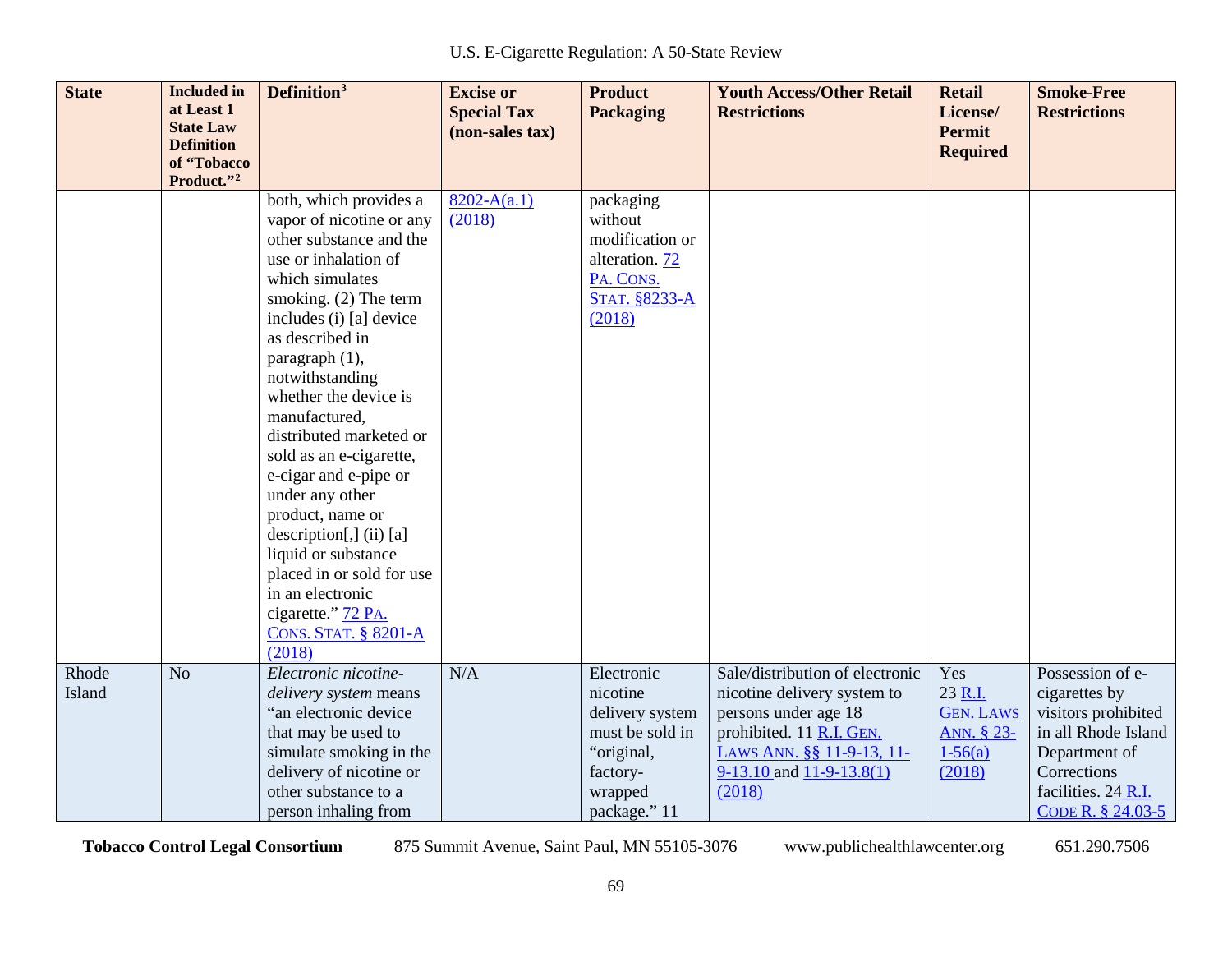| <b>State</b> | <b>Included</b> in<br>at Least 1      | Definition <sup>3</sup>                           | <b>Excise or</b><br><b>Special Tax</b> | <b>Product</b><br><b>Packaging</b> | <b>Youth Access/Other Retail</b><br><b>Restrictions</b>     | <b>Retail</b><br>License/ | <b>Smoke-Free</b><br><b>Restrictions</b> |
|--------------|---------------------------------------|---------------------------------------------------|----------------------------------------|------------------------------------|-------------------------------------------------------------|---------------------------|------------------------------------------|
|              | <b>State Law</b><br><b>Definition</b> |                                                   | (non-sales tax)                        |                                    |                                                             | Permit                    |                                          |
|              | of "Tobacco                           |                                                   |                                        |                                    |                                                             | <b>Required</b>           |                                          |
|              | Product."2                            |                                                   |                                        |                                    |                                                             |                           | and 17 R.I. CODE                         |
|              |                                       | the device, and                                   |                                        | R.I. GEN. LAWS                     | Public use/possession of                                    |                           |                                          |
|              |                                       | includes, but is not<br>limited to, an electronic |                                        | ANN. § 11-9-                       | electronic nicotine-delivery                                |                           | R. 17-1-16:IV                            |
|              |                                       |                                                   |                                        | $13.8(2)$ (2018)                   | systems by persons under age<br>18 prohibited. 11 R.I. GEN. |                           | (2018)                                   |
|              |                                       | cigarette, electronic<br>cigar, electronic        |                                        | Electronic                         | LAWS ANN. § 11-9-14 (2018)                                  |                           | Schools must                             |
|              |                                       | cigarillo, electronic                             |                                        | nicotine                           |                                                             |                           | prohibit on-                             |
|              |                                       | pipe, or electronic                               |                                        | delivery system                    | Purchase of electronic                                      |                           | premises use of                          |
|              |                                       | hookah and any related                            |                                        | liquids must be                    | nicotine-delivery systems by                                |                           | electronic                               |
|              |                                       | device and any                                    |                                        | sold in child-                     | persons under age 18                                        |                           | nicotine-delivery                        |
|              |                                       | cartridge or other                                |                                        | resistant                          | prohibited. 11 R.I. GEN.                                    |                           | system. 23 R.I.                          |
|              |                                       | component of such                                 |                                        | packaging. 11                      | LAWS ANN. § 11-9-13 (2018)                                  |                           | <b>GEN. LAWS ANN.</b>                    |
|              |                                       | device." 11 R.I. GEN.                             |                                        | R.I. GEN.                          |                                                             |                           | 23-20.9-5 (2018)                         |
|              |                                       | LAWS ANN. §§ 11-9-                                |                                        | LAWS. ANN.                         | Vending machine restricted                                  |                           |                                          |
|              |                                       | 13.4(15) and 216 R.I.                             |                                        | $$11-9-13-20$                      | to locked machines in                                       |                           |                                          |
|              |                                       | CODE R. 50-15-                                    |                                        | (2018)                             | locations continually                                       |                           |                                          |
|              |                                       | $6.2(A)(6)$ (2018)                                |                                        |                                    | supervised and in direct line                               |                           |                                          |
|              |                                       |                                                   |                                        |                                    | of sight of authorized person                               |                           |                                          |
|              |                                       | Electronic nicotine-                              |                                        |                                    | on a business premises or in                                |                           |                                          |
|              |                                       | delivery system usage                             |                                        |                                    | locations inaccessible to                                   |                           |                                          |
|              |                                       | means "any vaping,                                |                                        |                                    | persons under age 21 and                                    |                           |                                          |
|              |                                       | inhaling, or use of any"                          |                                        |                                    | only selling tobacco products.                              |                           |                                          |
|              |                                       | electronic nicotine-                              |                                        |                                    | 11 R.I. GEN. LAWS ANN. §                                    |                           |                                          |
|              |                                       | delivery system. 23 R.I.                          |                                        |                                    | $11-9-13.1(a)$ and (b) (2018)                               |                           |                                          |
|              |                                       | GEN. LAWS ANN. §23-                               |                                        |                                    |                                                             |                           |                                          |
|              |                                       | $20.9 - 4(2018)$                                  |                                        |                                    | Distribution of free electronic                             |                           |                                          |
|              |                                       |                                                   |                                        |                                    | nicotine-delivery system to                                 |                           |                                          |
|              |                                       | Liquid nicotine<br>container means "a             |                                        |                                    | persons under age 18 or<br>within 500 feet of any school    |                           |                                          |
|              |                                       | bottle or other container                         |                                        |                                    | prohibited. 11 R.I. GEN.                                    |                           |                                          |
|              |                                       | of a liquid or other                              |                                        |                                    | LAWS ANN. § 11-9-13.10                                      |                           |                                          |
|              |                                       | substance where the                               |                                        |                                    | (2018)                                                      |                           |                                          |
|              |                                       | liquid or substance is                            |                                        |                                    |                                                             |                           |                                          |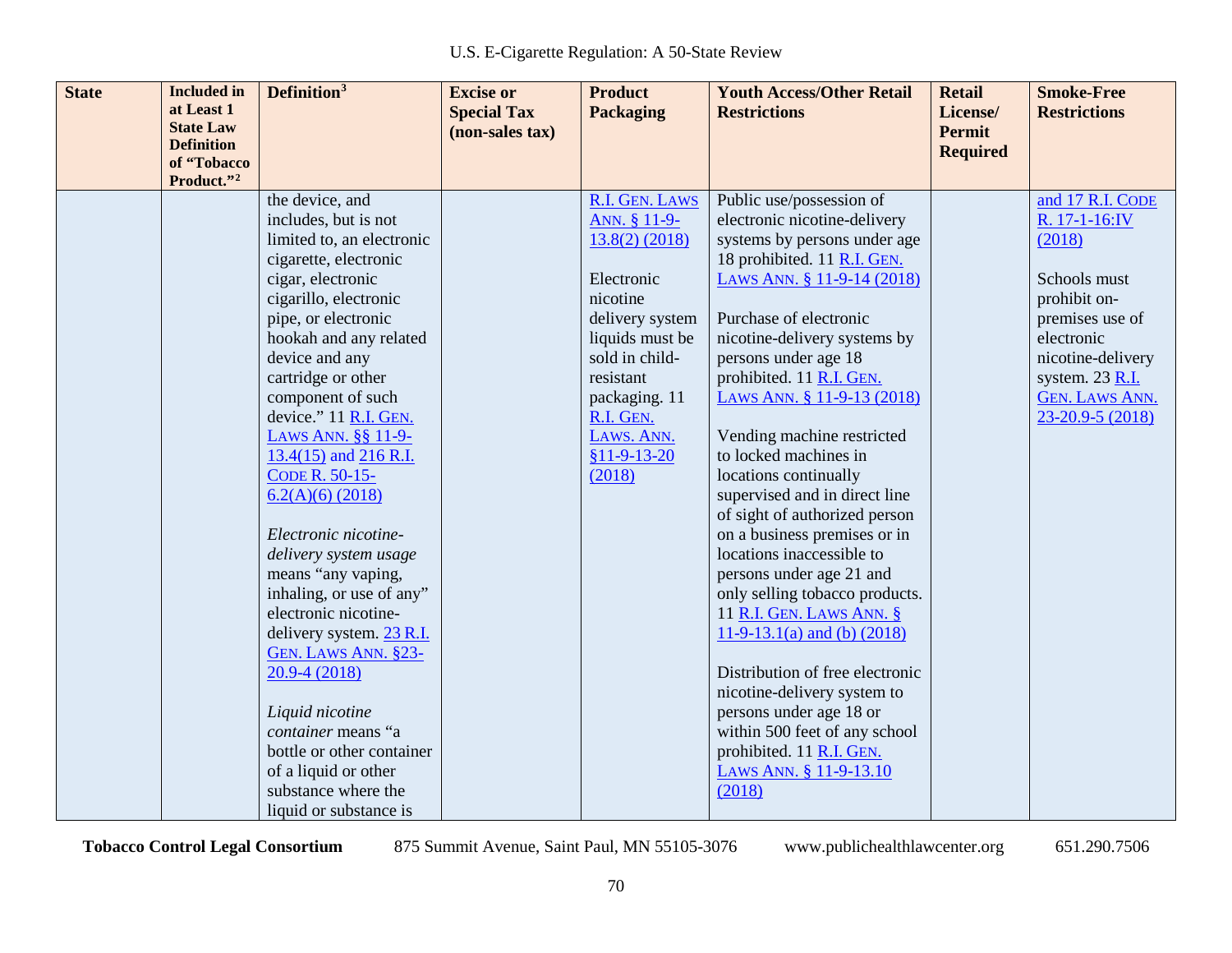| <b>State</b>      | <b>Included</b> in<br>at Least 1<br><b>State Law</b><br><b>Definition</b><br>of "Tobacco<br>Product."2 | Definition <sup>3</sup>                                                                                                                                                                                                                                                                                                                                                                                                                                                         | <b>Excise or</b><br><b>Special Tax</b><br>(non-sales tax) | <b>Product</b><br><b>Packaging</b> | <b>Youth Access/Other Retail</b><br><b>Restrictions</b>                                                                                                                                                                                                                                                                                                                                                                                                                                                                            | <b>Retail</b><br>License/<br><b>Permit</b><br><b>Required</b> | <b>Smoke-Free</b><br><b>Restrictions</b>                                                                               |
|-------------------|--------------------------------------------------------------------------------------------------------|---------------------------------------------------------------------------------------------------------------------------------------------------------------------------------------------------------------------------------------------------------------------------------------------------------------------------------------------------------------------------------------------------------------------------------------------------------------------------------|-----------------------------------------------------------|------------------------------------|------------------------------------------------------------------------------------------------------------------------------------------------------------------------------------------------------------------------------------------------------------------------------------------------------------------------------------------------------------------------------------------------------------------------------------------------------------------------------------------------------------------------------------|---------------------------------------------------------------|------------------------------------------------------------------------------------------------------------------------|
|                   |                                                                                                        | sold, marketed, or<br>intended for use in a<br>vapor product"<br>excluding such<br>containers that are<br>"prefilled and sealed by<br>the manufacturer and<br>not intended to be<br>opened by the<br>consumer." 11 R.I.<br><b>GEN. LAWS. ANN. § 11-</b><br>$9-13.20(c)$ (2018)                                                                                                                                                                                                  |                                                           |                                    |                                                                                                                                                                                                                                                                                                                                                                                                                                                                                                                                    |                                                               |                                                                                                                        |
| South<br>Carolina | N <sub>o</sub>                                                                                         | Alternative nicotine<br>product means "a<br>product, including<br>electronic cigarettes,<br>that consists of or<br>contains nicotine that<br>can be ingested into the<br>body by chewing,<br>smoking, absorbing,<br>dissolving, inhaling, or<br>by any other means."<br><b>S.C. CODE ANN. § 16-</b><br>$17-501(6)$ (2018)<br>Electronic cigarette<br>means "an electronic<br>product or device that<br>produces a vapor that<br>delivers nicotine or<br>other substances to the | N/A                                                       | N/A                                | Sale/distribution of<br>alternative nicotine products<br>to persons under age 18<br>prohibited. S.C. CODE ANN.<br>§§ $16-17-500(A)$ and $16-17-$<br>502(A) (2018)<br>Purchase/possession of<br>alternative nicotine products<br>by persons under age 18<br>prohibited. S.C. CODE ANN.<br>$$16-17-500(F)(2018)$<br>Vending machine sales of<br>alternative nicotine products<br>restricted to locations<br>inaccessible to persons under<br>age 18 or locked and under<br>control of owner. S.C. CODE<br>ANN. § 16-17-500(D) (2018) | N <sub>o</sub>                                                | Use of electronic<br>cigarettes<br>prohibited in<br>ambulances. S.C.<br>CODE ANN. REGS.<br>$61-7$ $8$ 601(O)<br>(2018) |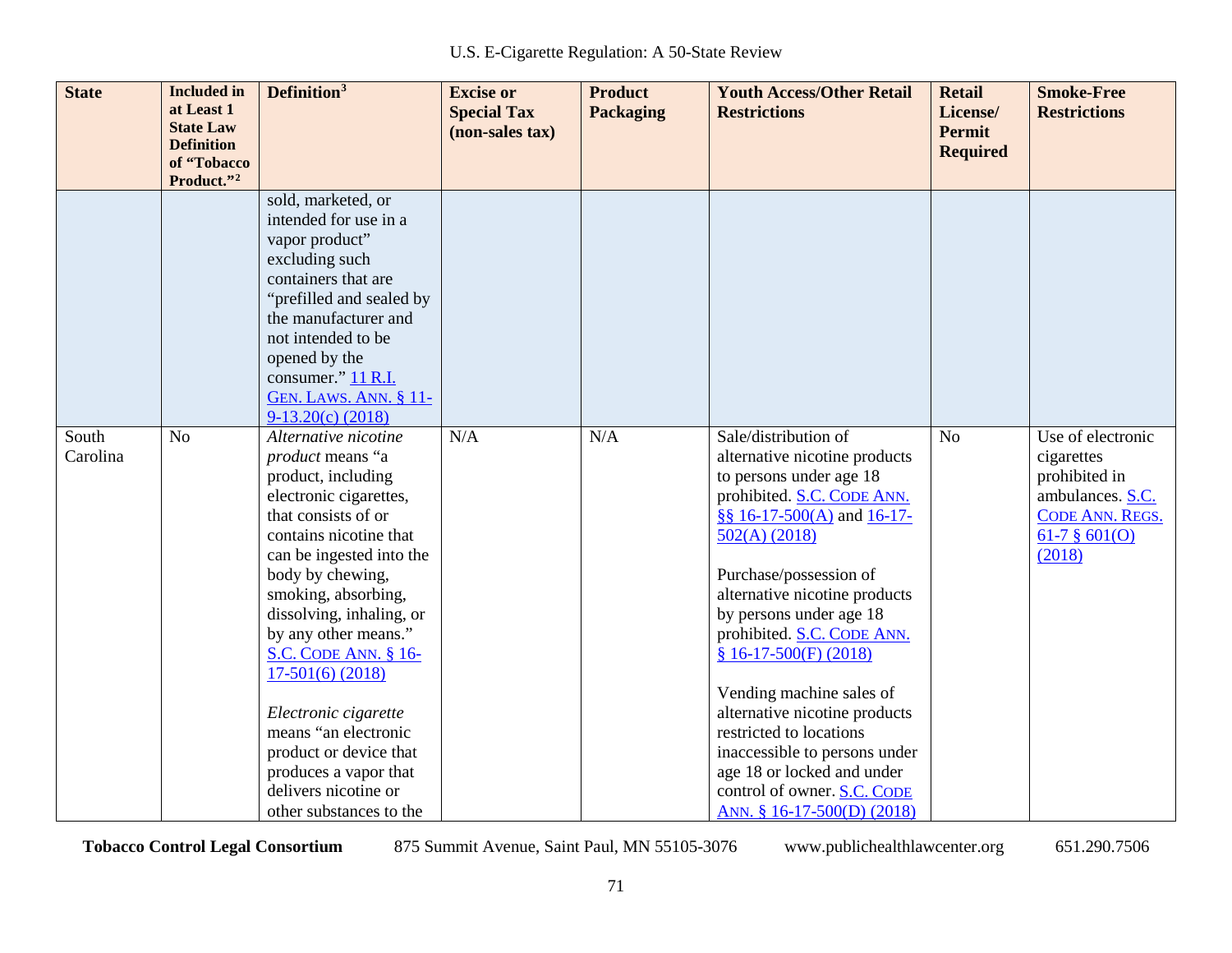| <b>State</b>    | <b>Included</b> in<br>at Least 1<br><b>State Law</b><br><b>Definition</b><br>of "Tobacco<br>Product."2 | Definition <sup>3</sup>                                                                                                                                                                                                                                                                                                                                                                                                                                                                               | <b>Excise or</b><br><b>Special Tax</b><br>(non-sales tax) | <b>Product</b><br><b>Packaging</b>                                                                                                  | <b>Youth Access/Other Retail</b><br><b>Restrictions</b>                                                                                                                                                                                                                                                                                                                                                                                                                                                            | <b>Retail</b><br>License/<br><b>Permit</b><br><b>Required</b> | <b>Smoke-Free</b><br><b>Restrictions</b>                                                                                                                                                                                                                                                                                                                                                                |
|-----------------|--------------------------------------------------------------------------------------------------------|-------------------------------------------------------------------------------------------------------------------------------------------------------------------------------------------------------------------------------------------------------------------------------------------------------------------------------------------------------------------------------------------------------------------------------------------------------------------------------------------------------|-----------------------------------------------------------|-------------------------------------------------------------------------------------------------------------------------------------|--------------------------------------------------------------------------------------------------------------------------------------------------------------------------------------------------------------------------------------------------------------------------------------------------------------------------------------------------------------------------------------------------------------------------------------------------------------------------------------------------------------------|---------------------------------------------------------------|---------------------------------------------------------------------------------------------------------------------------------------------------------------------------------------------------------------------------------------------------------------------------------------------------------------------------------------------------------------------------------------------------------|
|                 |                                                                                                        | person inhaling from<br>the device to simulate<br>smoking, and is likely<br>to be offered to, or<br>purchased by,<br>consumers as an<br>electronic cigarette,<br>electronic cigar,<br>electronic cigarillo, or<br>electronic pipe." S.C.<br>CODE ANN. § 16-17-<br>$501(7)$ (2018)                                                                                                                                                                                                                     |                                                           |                                                                                                                                     | Internet or remote sales of<br>alternative nicotine products<br>require age verification<br>through an independent,<br>third-party age verification<br>service that purchaser was at<br>least 18 years old. S.C. CODE<br>ANN. § 16-17-500(c) (2018)                                                                                                                                                                                                                                                                |                                                               |                                                                                                                                                                                                                                                                                                                                                                                                         |
| South<br>Dakota | Yes<br>S.D.<br><b>CODIFIED</b><br>LAWS § 34-<br>$46 - 20$<br>(2018)                                    | Vapor product means<br>"any noncombustible<br>product containing<br>nicotine that employs a<br>heating element, power<br>source, electronic<br>circuit, or other<br>electronic, chemical, or<br>mechanical means,<br>regardless of shape or<br>size, that can be used to<br>produce vapor from<br>nicotine in a solution or<br>other form [including]<br>any electronic cigarette,<br>electronic cigar,<br>electronic cigarillo,<br>electronic pipe, or<br>similar product or<br>device and any vapor | N/A                                                       | Vapor products<br>must be sold in<br>original<br>manufacturer's<br>packaging. S.D.<br><b>CODIFIED</b><br>LAWS § 34-46-<br>21 (2018) | Sale/distribution of vapor<br>products to persons under age<br>18 prohibited. S.D. CODIFIED<br>LAWS $$34-46-2(1)(2018)$<br>Purchase/possession/ use of<br>vapor products by persons<br>under age 18 prohibited. S.D.<br>CODIFIED LAWS $§$ 34-46-2(2)<br>(2018)<br>Distribution of free vapor<br>products within 500 feet of<br>school, playground, or other<br>child-focused facility<br>prohibited. S.D. CODIFIED<br>LAWS $$34-46-2(7)(2018)$<br>Self-service displays of vapor<br>products restricted to tobacco | N <sub>o</sub>                                                | Department of<br>Corrections policy<br>prohibits the use<br>of electronic<br>cigarettes by staff<br>and offenders in<br>all buildings and<br>offices and on all<br>real property<br>owned, leased or<br>occupied by the<br>Department. The<br>policy defines<br>electronic<br>cigarettes as "any<br>device that allows<br>users to inhale<br>nicotine vapor, or<br>is capable of<br>delivering nicotine |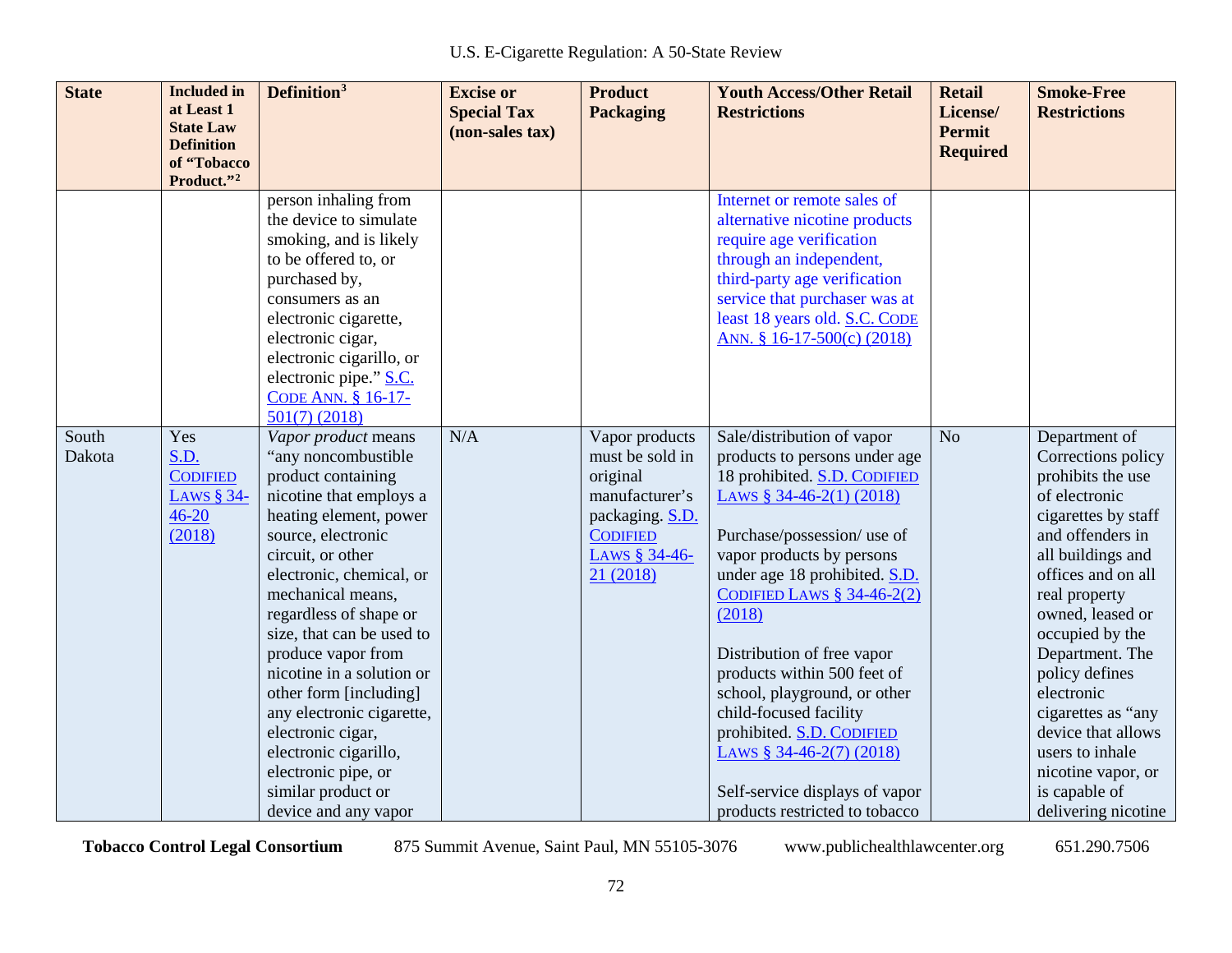| <b>State</b> | <b>Included</b> in<br>at Least 1<br><b>State Law</b><br><b>Definition</b><br>of "Tobacco<br>Product."2 | Definition <sup>3</sup>                                                                                                                                                                                                                                                                                                                                                                                                                 | <b>Excise or</b><br><b>Special Tax</b><br>(non-sales tax) | <b>Product</b><br><b>Packaging</b>                                                                                | <b>Youth Access/Other Retail</b><br><b>Restrictions</b>                                                                                                                                                                                                                                                                                                                                                                     | <b>Retail</b><br>License/<br>Permit<br><b>Required</b> | <b>Smoke-Free</b><br><b>Restrictions</b>                                                                                                                                                                                                                   |
|--------------|--------------------------------------------------------------------------------------------------------|-----------------------------------------------------------------------------------------------------------------------------------------------------------------------------------------------------------------------------------------------------------------------------------------------------------------------------------------------------------------------------------------------------------------------------------------|-----------------------------------------------------------|-------------------------------------------------------------------------------------------------------------------|-----------------------------------------------------------------------------------------------------------------------------------------------------------------------------------------------------------------------------------------------------------------------------------------------------------------------------------------------------------------------------------------------------------------------------|--------------------------------------------------------|------------------------------------------------------------------------------------------------------------------------------------------------------------------------------------------------------------------------------------------------------------|
|              |                                                                                                        | cartridge or other<br>container of nicotine in<br>a solution or other form<br>that is intended to be<br>used with or in an<br>[aforementioned]<br>device." S.D. CODIFIED<br>LAWS § 34-46-20<br>(2018)                                                                                                                                                                                                                                   |                                                           |                                                                                                                   | specialty store or vending<br>machines inaccessible to<br>persons under age 18. S.D.<br>CODIFIED LAWS §§ 34-46-<br>$2(5)$ and 34-46-21 (2018)                                                                                                                                                                                                                                                                               |                                                        | in a vapor form.<br>Devices typically<br>consist of a<br>mouthpiece,<br>heating element,<br>and a unit<br>containing a<br>rechargeable<br>battery and<br>various electronic<br>circuits." S.D.<br>Dep't of<br><b>Corrections Policy</b><br>\$1.3.C.7(2015) |
| Tennessee    | N <sub>o</sub>                                                                                         | Vapor product means<br>"any noncombustible<br>product containing<br>nicotine or any other<br>substance that employs<br>a mechanical heating<br>element, battery,<br>electronic circuit, or<br>other mechanism,<br>regardless of shape or<br>size, that can be used to<br>produce or emit vapor<br>[including] any<br>electronic cigarette,<br>electronic cigar,<br>electronic cigarillo,<br>electronic pipe, or<br>similar product, and | N/A                                                       | Liquid nicotine<br>containers must<br>be child-<br>resistant. TENN.<br>CODE ANN. $§$<br>$39-17-1512(b)$<br>(2018) | Sale/distribution of vapor<br>products to persons under age<br>18 years prohibited. TENN.<br>CODE ANN. § 39-17-1504(a)<br>(2018)<br>Purchase/possession of vapor<br>products by persons under<br>age 18 prohibited. TENN.<br>CODE ANN. § 39-17-1505(a)<br>(2018)<br>Distribution of free vapor<br>products/samples prohibited<br>on "any public street,<br>sidewalk, or park." TENN.<br>CODE ANN. § 39-17-1504(c)<br>(2018) | $\overline{No}$                                        | Use of electronic<br>nicotine delivery<br>systems prohibited<br>at Tennessee<br>Technological<br>University,<br>Cookeville<br>Student Housing.<br>TENN. COMP. R. &<br>REGS. 0240-09-<br>$02 - .05(2018)$                                                   |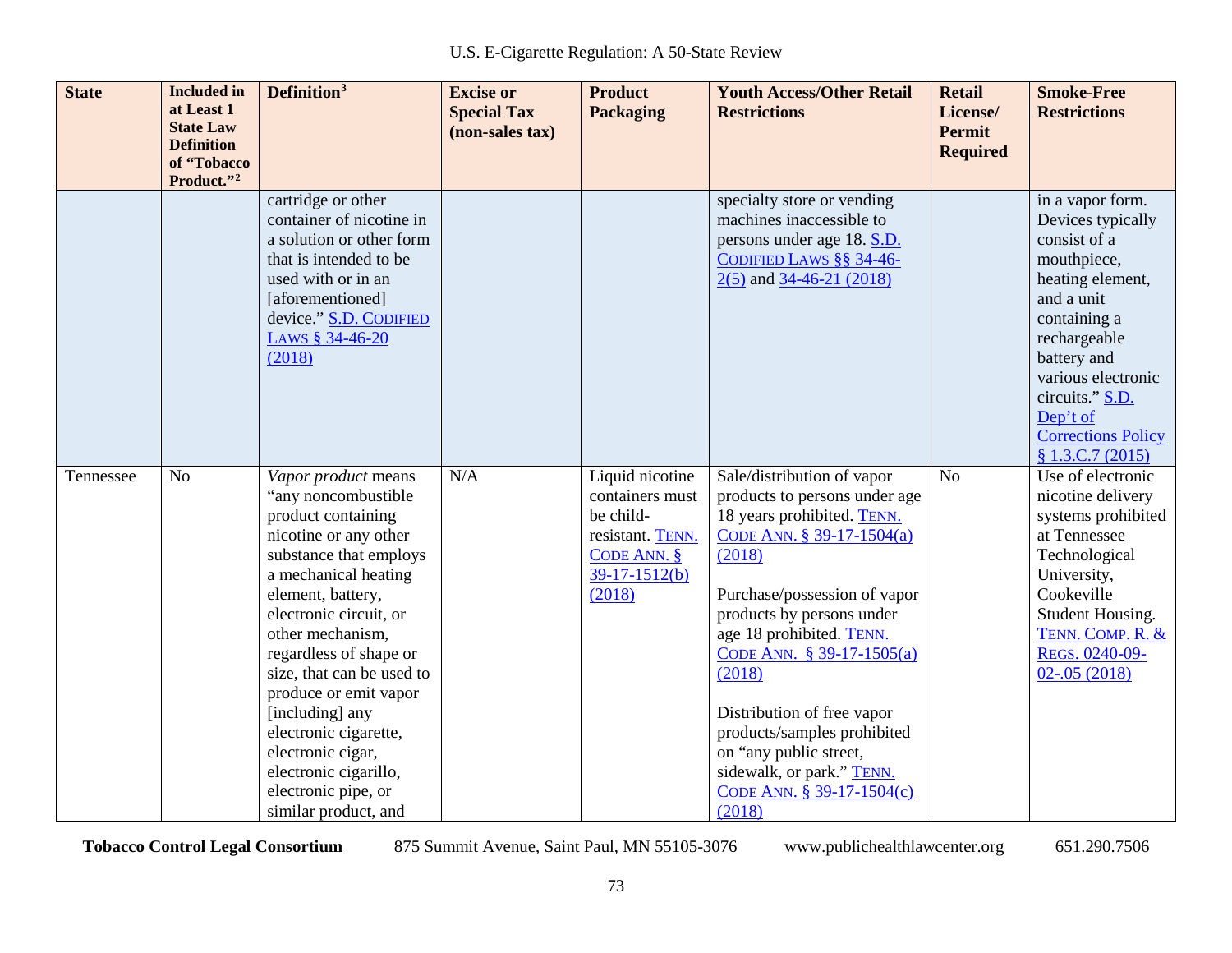| <b>State</b> | <b>Included</b> in<br>at Least 1<br><b>State Law</b><br><b>Definition</b> | Definition <sup>3</sup>                                                                                                                                                                                                                                                                                                                                                                                                                                                                                                                                                                                                                            | <b>Excise or</b><br><b>Special Tax</b><br>(non-sales tax) | <b>Product</b><br><b>Packaging</b> | <b>Youth Access/Other Retail</b><br><b>Restrictions</b> | <b>Retail</b><br>License/<br><b>Permit</b><br><b>Required</b> | <b>Smoke-Free</b><br><b>Restrictions</b> |
|--------------|---------------------------------------------------------------------------|----------------------------------------------------------------------------------------------------------------------------------------------------------------------------------------------------------------------------------------------------------------------------------------------------------------------------------------------------------------------------------------------------------------------------------------------------------------------------------------------------------------------------------------------------------------------------------------------------------------------------------------------------|-----------------------------------------------------------|------------------------------------|---------------------------------------------------------|---------------------------------------------------------------|------------------------------------------|
|              | of "Tobacco                                                               |                                                                                                                                                                                                                                                                                                                                                                                                                                                                                                                                                                                                                                                    |                                                           |                                    |                                                         |                                                               |                                          |
|              | Product."2                                                                | any vapor cartridge or<br>other container of a<br>solution containing<br>nicotine or any other<br>substance that is<br>intended to be used<br>with or in an<br>[aforementioned]<br>product " TENN.<br>CODE ANN. § 39-17-<br>$1503(10)$ (2018)<br>Liquid nicotine<br>container means "a<br>bottle or other container<br>that contains liquid<br>nicotine or any other<br>substance containing<br>nicotine, where the<br>liquid or other<br>substance is sold,<br>marketed or intended<br>for use in a vapor<br>product [except<br>containers] prefilled<br>and sealed by the<br>manufacturer, and not<br>intended to be opened<br>by the consumer." |                                                           |                                    |                                                         |                                                               |                                          |
|              |                                                                           | TENN. CODE ANN. §<br>$39-17-1512(a) (2018)$                                                                                                                                                                                                                                                                                                                                                                                                                                                                                                                                                                                                        |                                                           |                                    |                                                         |                                                               |                                          |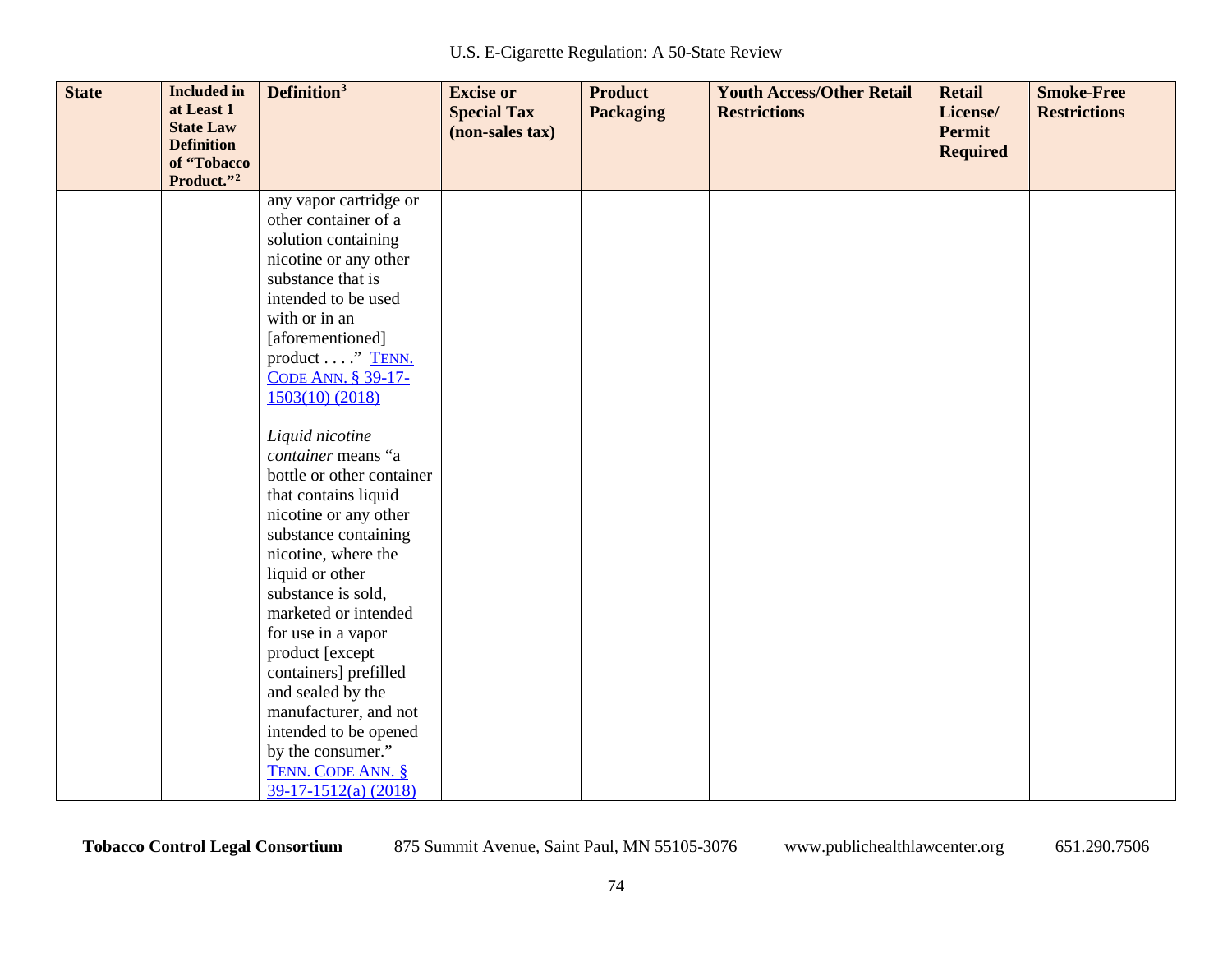| <b>State</b><br><b>Included</b> in<br>at Least 1<br><b>State Law</b> | Definition <sup>3</sup>                                                                                                                                                                                                                                                                                                                                                                                                                                                                                                                                                                                                                                                                                                                                         | <b>Excise or</b><br><b>Special Tax</b> | <b>Product</b><br><b>Packaging</b>                                                                                                                                                                                                                                                                               | <b>Youth Access/Other Retail</b><br><b>Restrictions</b>                                                                                                                                                                                                                                                                                                                                                                                                                                                                                                                                                                                                                                                                                                                                         | <b>Retail</b><br>License/<br><b>Permit</b> | <b>Smoke-Free</b><br><b>Restrictions</b>                                                                                                                                                                                                                                                                                                                                                                                                                                                                                                                                                                   |
|----------------------------------------------------------------------|-----------------------------------------------------------------------------------------------------------------------------------------------------------------------------------------------------------------------------------------------------------------------------------------------------------------------------------------------------------------------------------------------------------------------------------------------------------------------------------------------------------------------------------------------------------------------------------------------------------------------------------------------------------------------------------------------------------------------------------------------------------------|----------------------------------------|------------------------------------------------------------------------------------------------------------------------------------------------------------------------------------------------------------------------------------------------------------------------------------------------------------------|-------------------------------------------------------------------------------------------------------------------------------------------------------------------------------------------------------------------------------------------------------------------------------------------------------------------------------------------------------------------------------------------------------------------------------------------------------------------------------------------------------------------------------------------------------------------------------------------------------------------------------------------------------------------------------------------------------------------------------------------------------------------------------------------------|--------------------------------------------|------------------------------------------------------------------------------------------------------------------------------------------------------------------------------------------------------------------------------------------------------------------------------------------------------------------------------------------------------------------------------------------------------------------------------------------------------------------------------------------------------------------------------------------------------------------------------------------------------------|
| <b>Definition</b><br>of "Tobacco<br>Product."2                       |                                                                                                                                                                                                                                                                                                                                                                                                                                                                                                                                                                                                                                                                                                                                                                 | (non-sales tax)                        |                                                                                                                                                                                                                                                                                                                  |                                                                                                                                                                                                                                                                                                                                                                                                                                                                                                                                                                                                                                                                                                                                                                                                 | <b>Required</b>                            |                                                                                                                                                                                                                                                                                                                                                                                                                                                                                                                                                                                                            |
| No.<br>Texas                                                         | E-cigarette means "an<br>electronic cigarette or<br>any other device that<br>simulates smoking by<br>using a mechanical<br>heating element,<br>battery, or electronic<br>circuit to delivery<br>nicotine or other<br>substances to the<br>individual inhaling<br>from the device<br>[including products]<br>sold as] e-cigarette, e-<br>cigar, or e-pipe or<br>under another product<br>name or description<br>[and including any]<br>component, part, or<br>accessory for the device<br>[whether or not] sold<br>separately "TEX.<br><b>HEALTH &amp; SAFETY</b><br><b>CODE ANN.</b><br>§§161.081(1-a) and 34<br>TEX. ADMIN. CODE<br>3.1206(a)(3) (2018)<br>Vapor products means<br>"Electronic cigarettes<br>(e-cigarettes) or any<br>other device that uses a | N/A                                    | Liquid nicotine<br>sold as an<br>accessory for<br>an e-cigarette<br>must be sold in<br>a child-resistant<br>container unless<br>prefilled and<br>sealed by the<br>manufacturer<br>and not<br>intended to be<br>opened by a<br>consumer. TEX.<br>HEALTH &<br><b>SAFETY CODE</b><br>ANN. $§$<br>161.0875<br>(2018) | Sale/distribution of e-<br>cigarettes to persons under<br>age 18 is prohibited. TEX.<br><b>HEALTH &amp; SAFETY CODE</b><br>ANN. §§ 161.082 (2018) and<br>161.087(a) (2018)<br>Persons making delivery<br>sales of e-cigarettes must<br>register and comply with<br>certain reporting<br>requirements. TEX. HEALTH<br>& SAFETY CODE ANN. §<br>161.456(a) (2018)<br>Purchase/possession/use of e-<br>cigarettes by persons under<br>age 18 years prohibited<br>unless possession occurs in<br>the presence of "adult"<br>parent," guardian or spouse.<br>TEX. HEALTH & SAFETY<br>CODE ANN. § 161.252 (2018)<br>Self-service/vending sales of<br>e-cigarettes restricted to<br>locations inaccessible to<br>persons under age 18. TEX.<br><b>HEALTH &amp; SAFETY CODE</b><br>ANN. § 161.086 (2018) | N <sub>o</sub>                             | Use of e-cigarettes<br>restricted to<br>designated areas in<br>schools, elevators,<br>enclosed theaters,<br>libraries,<br>museums,<br>hospitals, certain<br>buses, planes and<br>trains. TEX.<br><b>PENAL CODE</b><br>ANN. $$48.01(a-1)$<br>(2018)<br>School trustees<br>must prohibit e-<br>cigarette use and<br>student possession<br>of e-cigarettes at<br>"a school-related<br>or school-<br>sanctioned activity<br>on or off school<br>property." TEX.<br>EDUC. CODE ANN.<br>\$38.006(b) (2018)<br>Use of e-cigarettes<br>or vapor products<br>is prohibited at<br>school, and<br>before/after-school |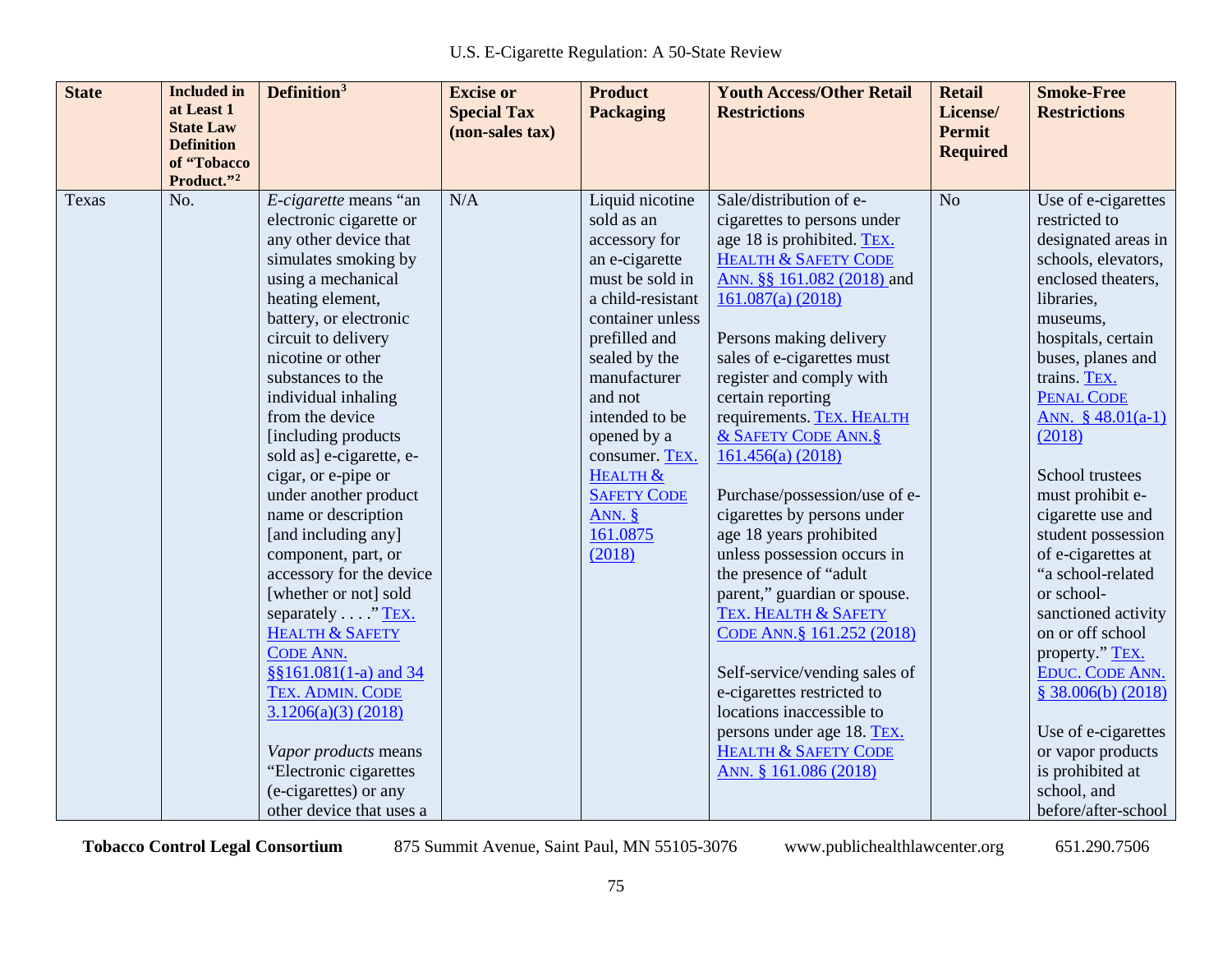| <b>State</b><br><b>Included</b> in<br>at Least 1<br><b>State Law</b><br><b>Definition</b><br>of "Tobacco<br>Product."2 | Definition <sup>3</sup>                                                                                                                                                                                                                                                         | <b>Excise or</b><br><b>Special Tax</b><br>(non-sales tax) | <b>Product</b><br><b>Packaging</b> | <b>Youth Access/Other Retail</b><br><b>Restrictions</b>                                                                                                                                                                                                      | <b>Retail</b><br>License/<br><b>Permit</b><br><b>Required</b> | <b>Smoke-Free</b><br><b>Restrictions</b>                                                                                                                                                                                                                                                                                                                                                                                                                                                                                                   |
|------------------------------------------------------------------------------------------------------------------------|---------------------------------------------------------------------------------------------------------------------------------------------------------------------------------------------------------------------------------------------------------------------------------|-----------------------------------------------------------|------------------------------------|--------------------------------------------------------------------------------------------------------------------------------------------------------------------------------------------------------------------------------------------------------------|---------------------------------------------------------------|--------------------------------------------------------------------------------------------------------------------------------------------------------------------------------------------------------------------------------------------------------------------------------------------------------------------------------------------------------------------------------------------------------------------------------------------------------------------------------------------------------------------------------------------|
|                                                                                                                        | mechanical heating<br>element, battery, or<br>electronic circuit to<br>deliver vapor that may<br>include nicotine to the<br>individual inhaling<br>from the device, or any<br>substance used to fill or<br>refill the device." 37<br>TEX. ADMIN. CODE. §<br>151.25(a)(10)(2018) |                                                           |                                    | Retailers of e-cigarette<br>delivery sales must verify, at<br>time of purchase and at<br>delivery, that the purchaser is<br>over 18 years of age. 34 TEX.<br><b>ADMIN. CODE §§ 3.1206(d)</b><br>and TEX. HEALTH & SAFETY<br>CODE ANN. § 161.453(c)<br>(2018) |                                                               | programs,<br>including the<br>premises,<br>playground,<br>transportation<br>vehicles, and<br>during field trips.<br>40 TEX. ADMIN.<br>CODE §744.2603<br>(2018)<br>Use of vapor<br>products is<br>prohibited inside<br>Department of<br><b>Criminal Justice</b><br>facilities, but<br>permitted in<br>designated<br>outdoor areas. 37<br>TEX. ADMIN.<br>CODE § $151.25(d)$<br>(2018)<br>Use of e-cigarettes<br>prohibited at<br>childcare centers,<br>including<br>playgrounds,<br>vehicles, and<br>during off-site<br>field trips. 40 TEX. |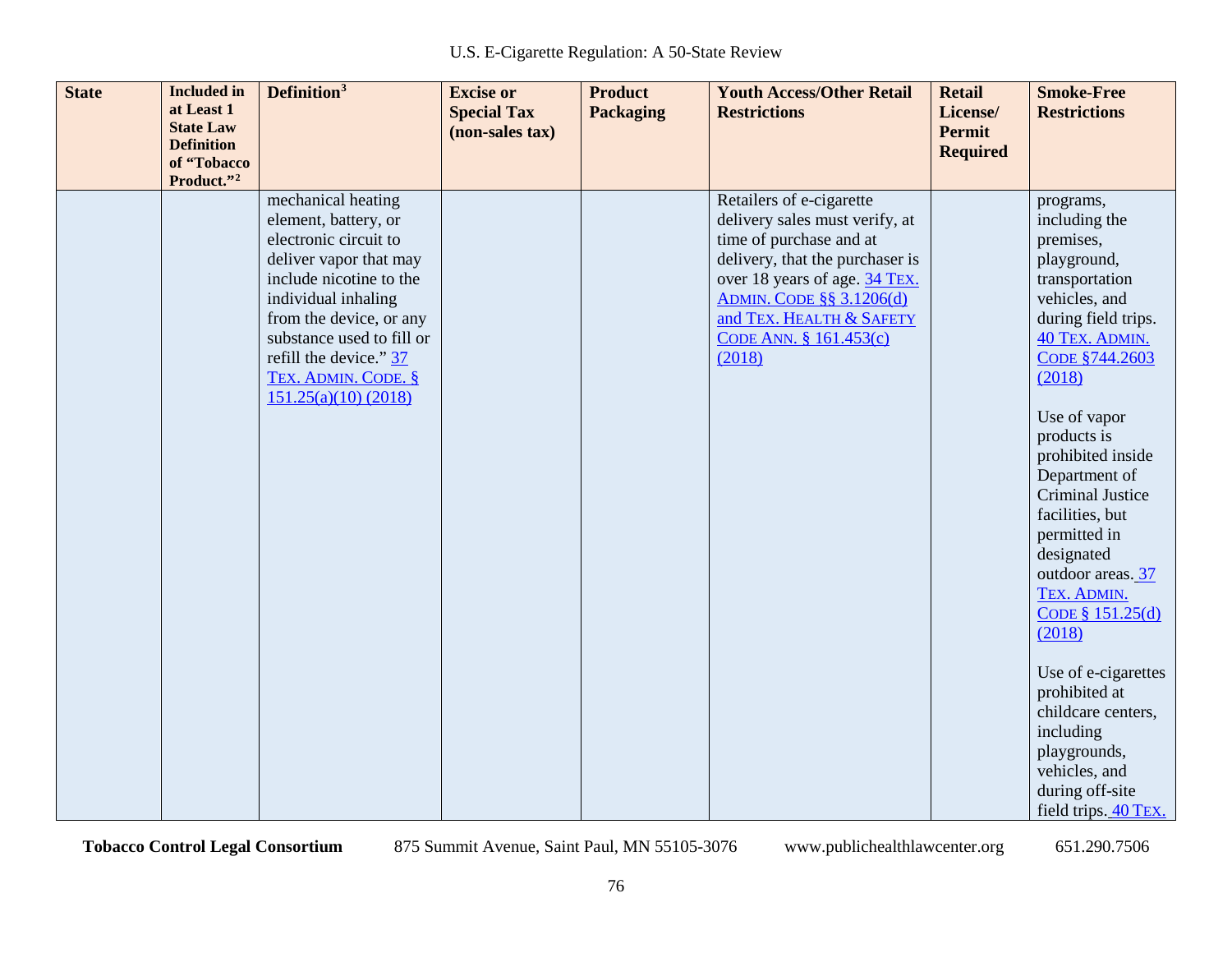| <b>State</b> | <b>Included</b> in<br>at Least 1<br><b>State Law</b><br><b>Definition</b><br>of "Tobacco<br>Product."2 | Definition <sup>3</sup>                                                                                                                          | <b>Excise or</b><br><b>Special Tax</b><br>(non-sales tax) | <b>Product</b><br><b>Packaging</b>                                                            | <b>Youth Access/Other Retail</b><br><b>Restrictions</b>                                                                         | <b>Retail</b><br>License/<br><b>Permit</b><br><b>Required</b>              | <b>Smoke-Free</b><br><b>Restrictions</b>                                                                                                                                                                                                                                                                                                                                                                                 |
|--------------|--------------------------------------------------------------------------------------------------------|--------------------------------------------------------------------------------------------------------------------------------------------------|-----------------------------------------------------------|-----------------------------------------------------------------------------------------------|---------------------------------------------------------------------------------------------------------------------------------|----------------------------------------------------------------------------|--------------------------------------------------------------------------------------------------------------------------------------------------------------------------------------------------------------------------------------------------------------------------------------------------------------------------------------------------------------------------------------------------------------------------|
|              |                                                                                                        |                                                                                                                                                  |                                                           |                                                                                               |                                                                                                                                 |                                                                            | <b>ADMIN. CODE §§</b><br>$746.3703(d)$ and<br>747.3503(d)<br>(2018)<br>E-cigarette use in<br>residential child<br>care facilities and<br>foster homes<br>prohibited. 40<br>TEX. ADMIN.<br>CODE $\S$<br>748.1661,<br>749.2931 (2018)<br>Use of electronic<br>cigarettes<br>prohibited in<br>licensed pediatric<br>extended care<br>transportation<br>vehicles. 40 TEX.<br><b>ADMIN. CODE §</b><br>15.1102(d)(3)<br>(2018) |
| Utah         | Yes<br><b>UTAH</b><br><b>CODE ANN.</b><br>$$8 26 - 42$<br>$102(6)$ , 17-<br>$50-$<br>333(1)(c)         | Sales restrictions<br>Electronic cigarette<br>means "(i) an electronic<br>device used to deliver<br>or capable of delivering<br>vapor containing | N/A                                                       | Sales of<br>unsealed<br>electronic<br>cigarette<br>substances<br>(e.g., refillable<br>or open | Selling/distributing electronic<br>cigarettes to persons under<br>age 19 prohibited. UTAH<br>CODE ANN. § 76-10-104(1)<br>(2018) | Yes<br><b>UTAH</b><br><b>CODE</b><br>ANN. § 59-<br>$14 - 803(1)$<br>(2018) | Use of e-cigarettes<br>similarly restricted<br>to smoking in<br>public indoor<br>places. <b>UTAH</b><br>CODE ANN. $\S$ § 26-<br>$38-2(4)$ (2018)                                                                                                                                                                                                                                                                         |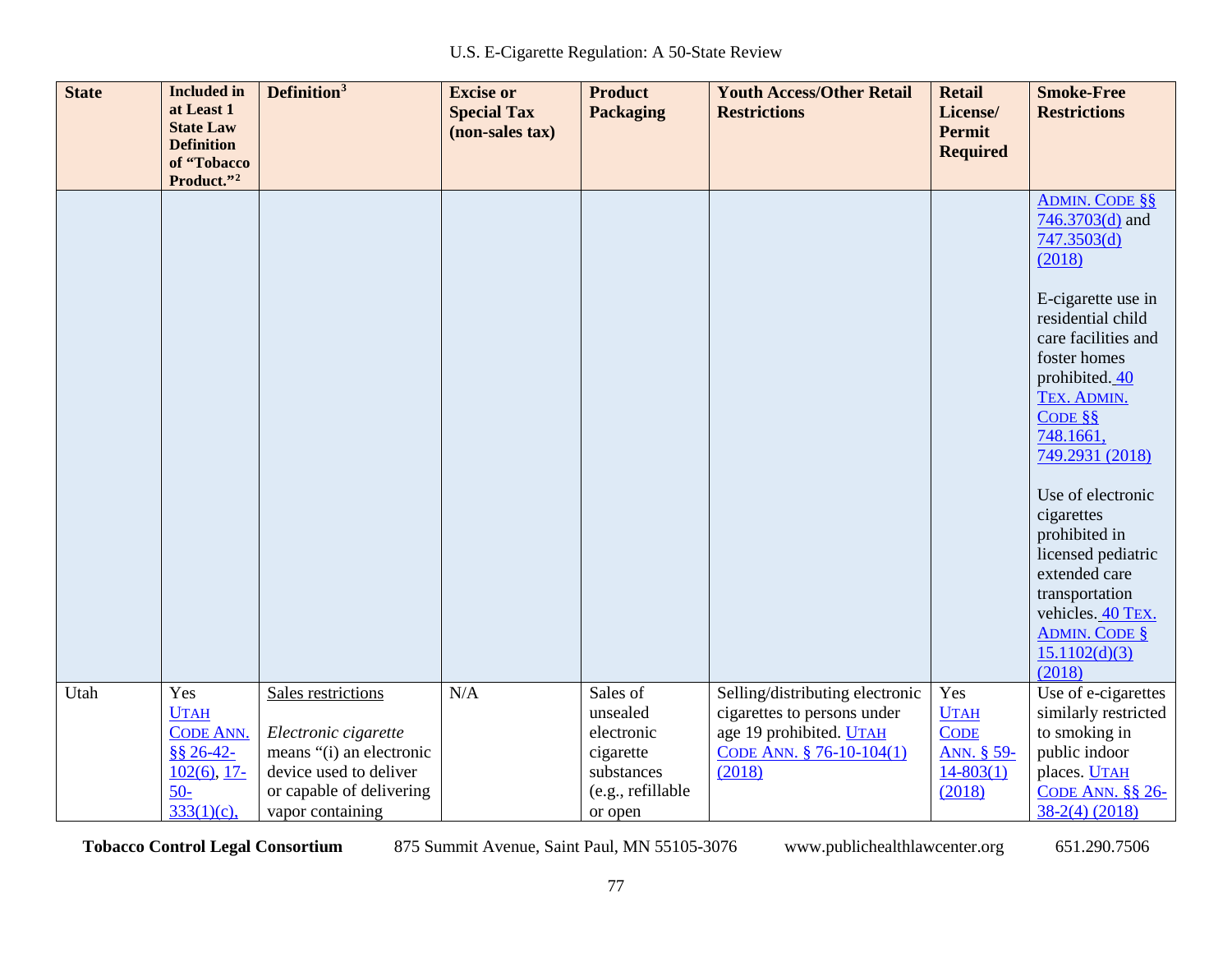| <b>State</b> | <b>Included</b> in                    | Definition <sup>3</sup>         | <b>Excise or</b>   | <b>Product</b>      | <b>Youth Access/Other Retail</b> | <b>Retail</b>    | <b>Smoke-Free</b>      |
|--------------|---------------------------------------|---------------------------------|--------------------|---------------------|----------------------------------|------------------|------------------------|
|              | at Least 1                            |                                 | <b>Special Tax</b> | Packaging           | <b>Restrictions</b>              | License/         | <b>Restrictions</b>    |
|              | <b>State Law</b><br><b>Definition</b> |                                 | (non-sales tax)    |                     |                                  | <b>Permit</b>    |                        |
|              | of "Tobacco                           |                                 |                    |                     |                                  | <b>Required</b>  |                        |
|              | Product."2                            |                                 |                    |                     |                                  |                  |                        |
|              | and 10-8-                             | nicotine into an                |                    | systems) must       | Purchase/possession of           | Electronic       | (defining              |
|              | 41.6(1)(c)                            | individual's respiratory        |                    | comply with         | electronic cigarette by person   | cigarette        | smoking), and          |
|              | (2018)                                | system; (ii) any                |                    | state labeling,     | aged 18 years or younger         | may not be       | <b>UTAH CODE ANN.</b>  |
|              |                                       | component of the                |                    | packaging, and      | prohibited. UTAH CODE ANN.       | advertised       | 26-38-3 (2018)         |
|              |                                       | device described in             |                    | nicotine content    | $$76-10-105(2018)$               | as a             | and UTAH ADMIN.        |
|              |                                       | subsection $[(i)]$ ; or $(iii)$ |                    | restrictions        |                                  | tobacco          | CODE r. 392-510-       |
|              |                                       | an accessory sold in the        |                    | including:          | Retail sales, including mail-    | cessation        | 5(2018)                |
|              |                                       | same package as the             |                    | required safety     | order, telephone, internet       | device, or       | (prohibiting           |
|              |                                       | device described in             |                    | warning,            | sales, of electronic cigarette   | without a        | smoking in public      |
|              |                                       | subsection $[(i)]$ . (b)        |                    | prohibition on      | to consumer must be through      | current          | places)                |
|              |                                       | [I] ncludes an e-               |                    | labels reflecting   | a face-to-face exchange.         | license to       |                        |
|              |                                       | cigarette as defined in §       |                    | certain             | UTAH CODE ANN. § 76-10-          | sell             | Distribution of        |
|              |                                       | 26-38-2." <b>UTAH CODE</b>      |                    | additives,          | $105.1(2)$ (2018); restriction   | electronic       | electronic             |
|              |                                       | ANN. $$ 59-14-802(2)(a)$        |                    | maximum             | does not apply to vending        | cigarette        | cigarettes             |
|              |                                       | (2018)                          |                    | nicotine levels,    | machine or self-service          | products.        | prohibited in a        |
|              |                                       |                                 |                    | and child-          | displays in separate retail      | <b>UTAH</b>      | correctional           |
|              |                                       | Electronic cigarette            |                    | resistant           | area and inaccessible to         | <b>CODE ANN.</b> | facility. <b>UTAH</b>  |
|              |                                       | product means "an               |                    | packaging,          | persons under age 19, or in a    | $$26-57-$        | <b>CODE ANN. § 76-</b> |
|              |                                       | electronic cigarette or         |                    | <b>UTAH ADMIN.</b>  | specialty shop. <b>UTAH CODE</b> | 103 (2018)       | $8-311.3(5)(d)$        |
|              |                                       | an electronic cigarette         |                    | <b>CODE R384-</b>   | ANN. § 76-10-105.1(3)            |                  | (2018)                 |
|              |                                       | substance." UTAH                |                    | $415 - 1 - 9(2018)$ | (2018)                           |                  |                        |
|              |                                       | CODE ANN. §§ 59-14-             |                    | (authorized by      |                                  |                  | School boards          |
|              |                                       | $802(3), 76-10-101(3),$         |                    | <b>UTAH CODE</b>    | Retail tobacco specialty         |                  | directed to adopt      |
|              |                                       | and $26 - 57 - 102(3)$          |                    | ANN. § 26-57-       | businesses (tobacco product      |                  | rules prohibiting      |
|              |                                       | (2018)                          |                    | 103(2018)           | sales, including e-cigarettes,   |                  | use and possession     |
|              |                                       |                                 |                    |                     | account for more than 35% of     |                  | of electronic          |
|              |                                       | Electronic cigarette            |                    |                     | total annual gross receipts)     |                  | cigarettes on          |
|              |                                       | substance means "any            |                    |                     | must be licensed by counties     |                  | school property        |
|              |                                       | substance, including            |                    |                     | and municipalities. UTAH         |                  | and at sponsored       |
|              |                                       | liquid containing               |                    |                     | CODE ANN. §§ 17-50-              |                  | activities. UTAH       |
|              |                                       | nicotine, used or               |                    |                     | $333(1)$ –(4) and $10-8$ –       |                  | CODE ANN. $§$          |
|              |                                       | intended for use in an          |                    |                     | $41.6(1)–(4)$ (2018)             |                  |                        |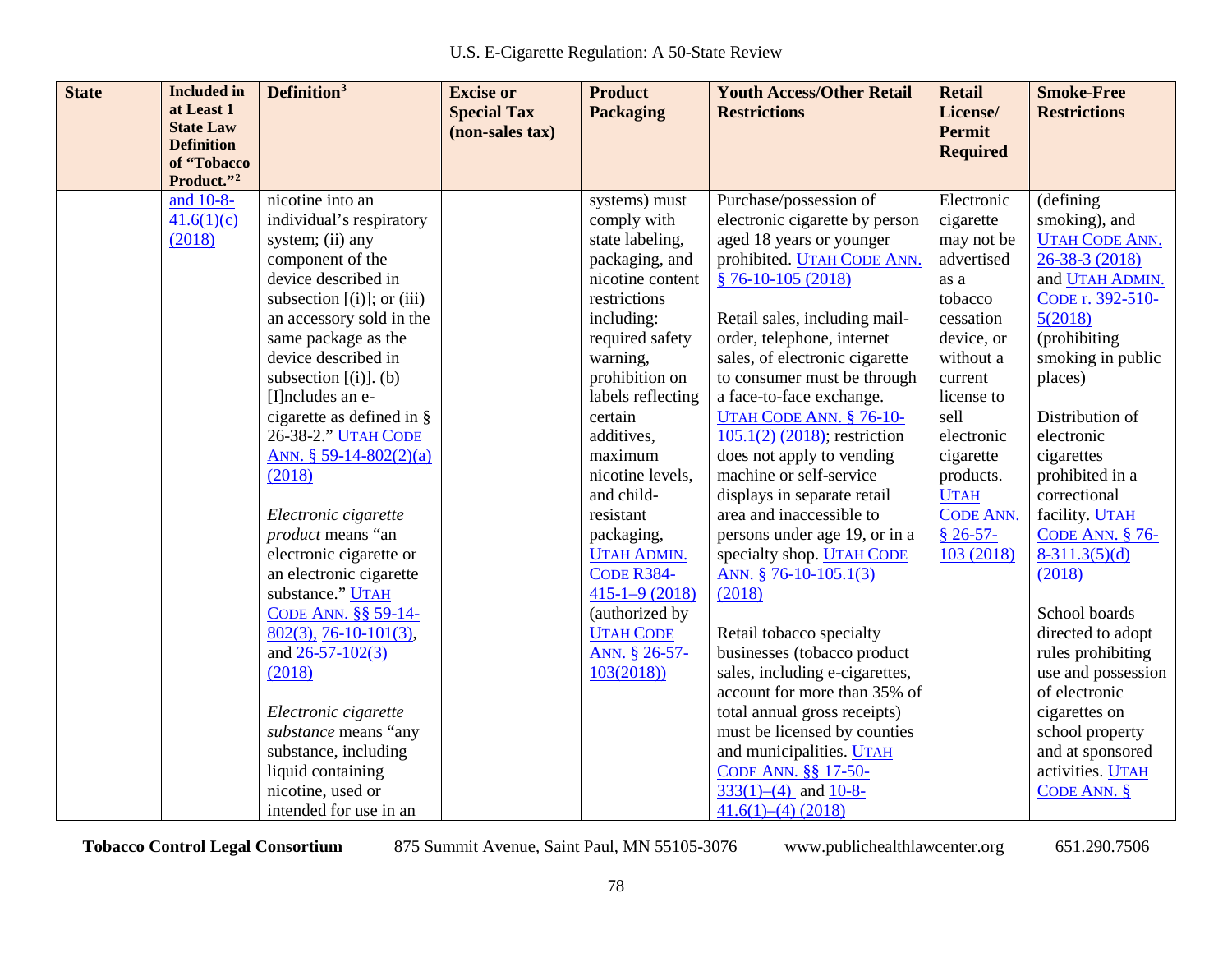| <b>State</b> | <b>Included</b> in<br>at Least 1 | Definition <sup>3</sup>                                                                                                                                                                                                                                                                                                  | <b>Excise or</b>                      | <b>Product</b>   | <b>Youth Access/Other Retail</b>                                                                                                                                                                                                                                                                                                                  | <b>Retail</b>             | <b>Smoke-Free</b>   |
|--------------|----------------------------------|--------------------------------------------------------------------------------------------------------------------------------------------------------------------------------------------------------------------------------------------------------------------------------------------------------------------------|---------------------------------------|------------------|---------------------------------------------------------------------------------------------------------------------------------------------------------------------------------------------------------------------------------------------------------------------------------------------------------------------------------------------------|---------------------------|---------------------|
|              | <b>State Law</b>                 |                                                                                                                                                                                                                                                                                                                          | <b>Special Tax</b><br>(non-sales tax) | <b>Packaging</b> | <b>Restrictions</b>                                                                                                                                                                                                                                                                                                                               | License/<br><b>Permit</b> | <b>Restrictions</b> |
|              | <b>Definition</b>                |                                                                                                                                                                                                                                                                                                                          |                                       |                  |                                                                                                                                                                                                                                                                                                                                                   | <b>Required</b>           |                     |
|              | of "Tobacco                      |                                                                                                                                                                                                                                                                                                                          |                                       |                  |                                                                                                                                                                                                                                                                                                                                                   |                           |                     |
|              | Product."2                       | electronic cigarette."                                                                                                                                                                                                                                                                                                   |                                       |                  |                                                                                                                                                                                                                                                                                                                                                   |                           | $53A-11-908(2)$     |
|              |                                  | <b>UTAH CODE ANN. §</b>                                                                                                                                                                                                                                                                                                  |                                       |                  | Location of tobacco retail                                                                                                                                                                                                                                                                                                                        |                           | (2018)              |
|              |                                  | 59-14-802(4) (2016)                                                                                                                                                                                                                                                                                                      |                                       |                  | specialty businesses                                                                                                                                                                                                                                                                                                                              |                           |                     |
|              |                                  |                                                                                                                                                                                                                                                                                                                          |                                       |                  | minimally restricted relative                                                                                                                                                                                                                                                                                                                     |                           |                     |
|              |                                  | Use restrictions                                                                                                                                                                                                                                                                                                         |                                       |                  | to schools, child care                                                                                                                                                                                                                                                                                                                            |                           |                     |
|              |                                  |                                                                                                                                                                                                                                                                                                                          |                                       |                  | facilities, churches, libraries,                                                                                                                                                                                                                                                                                                                  |                           |                     |
|              |                                  | <i>E-cigarette</i> means                                                                                                                                                                                                                                                                                                 |                                       |                  | playgrounds, other tobacco                                                                                                                                                                                                                                                                                                                        |                           |                     |
|              |                                  | " $[(a)]$ any electronic                                                                                                                                                                                                                                                                                                 |                                       |                  | specialty shops, and other                                                                                                                                                                                                                                                                                                                        |                           |                     |
|              |                                  | oral device: (i) that                                                                                                                                                                                                                                                                                                    |                                       |                  | facilities. UTAH CODE ANN.                                                                                                                                                                                                                                                                                                                        |                           |                     |
|              |                                  | provides a vapor of                                                                                                                                                                                                                                                                                                      |                                       |                  | §§ 17-50-333(5) and 10-8-                                                                                                                                                                                                                                                                                                                         |                           |                     |
|              |                                  | nicotine or other                                                                                                                                                                                                                                                                                                        |                                       |                  | 41.6(5) (2018)                                                                                                                                                                                                                                                                                                                                    |                           |                     |
|              |                                  | substance; and (ii)                                                                                                                                                                                                                                                                                                      |                                       |                  |                                                                                                                                                                                                                                                                                                                                                   |                           |                     |
|              |                                  | which simulates                                                                                                                                                                                                                                                                                                          |                                       |                  | Distribution of electronic                                                                                                                                                                                                                                                                                                                        |                           |                     |
|              |                                  | smoking through its use                                                                                                                                                                                                                                                                                                  |                                       |                  | cigarette samples restricted to                                                                                                                                                                                                                                                                                                                   |                           |                     |
|              |                                  | or through inhalation of                                                                                                                                                                                                                                                                                                 |                                       |                  | distribution to adults at                                                                                                                                                                                                                                                                                                                         |                           |                     |
|              |                                  | the device; and (b)                                                                                                                                                                                                                                                                                                      |                                       |                  | "professional conventions" or                                                                                                                                                                                                                                                                                                                     |                           |                     |
|              |                                  | includes an oral device                                                                                                                                                                                                                                                                                                  |                                       |                  | with "purchase of another                                                                                                                                                                                                                                                                                                                         |                           |                     |
|              |                                  | that is: (i) composed of                                                                                                                                                                                                                                                                                                 |                                       |                  | tobacco product or electronic                                                                                                                                                                                                                                                                                                                     |                           |                     |
|              |                                  | a heating element,                                                                                                                                                                                                                                                                                                       |                                       |                  | cigarette." UTAH CODE ANN.                                                                                                                                                                                                                                                                                                                        |                           |                     |
|              |                                  |                                                                                                                                                                                                                                                                                                                          |                                       |                  |                                                                                                                                                                                                                                                                                                                                                   |                           |                     |
|              |                                  |                                                                                                                                                                                                                                                                                                                          |                                       |                  |                                                                                                                                                                                                                                                                                                                                                   |                           |                     |
|              |                                  |                                                                                                                                                                                                                                                                                                                          |                                       |                  |                                                                                                                                                                                                                                                                                                                                                   |                           |                     |
|              |                                  |                                                                                                                                                                                                                                                                                                                          |                                       |                  |                                                                                                                                                                                                                                                                                                                                                   |                           |                     |
|              |                                  |                                                                                                                                                                                                                                                                                                                          |                                       |                  |                                                                                                                                                                                                                                                                                                                                                   |                           |                     |
|              |                                  |                                                                                                                                                                                                                                                                                                                          |                                       |                  |                                                                                                                                                                                                                                                                                                                                                   |                           |                     |
|              |                                  |                                                                                                                                                                                                                                                                                                                          |                                       |                  |                                                                                                                                                                                                                                                                                                                                                   |                           |                     |
|              |                                  |                                                                                                                                                                                                                                                                                                                          |                                       |                  |                                                                                                                                                                                                                                                                                                                                                   |                           |                     |
|              |                                  |                                                                                                                                                                                                                                                                                                                          |                                       |                  |                                                                                                                                                                                                                                                                                                                                                   |                           |                     |
|              |                                  |                                                                                                                                                                                                                                                                                                                          |                                       |                  |                                                                                                                                                                                                                                                                                                                                                   |                           |                     |
|              |                                  |                                                                                                                                                                                                                                                                                                                          |                                       |                  |                                                                                                                                                                                                                                                                                                                                                   |                           |                     |
|              |                                  |                                                                                                                                                                                                                                                                                                                          |                                       |                  |                                                                                                                                                                                                                                                                                                                                                   |                           |                     |
|              |                                  | battery, or electronic<br>circuit; and (ii)<br>marketed,<br>manufactured,<br>distributed, or sold as:<br>$(A)$ an e-cigarette; $(B)$<br>$e$ -cigar; (C) $e$ -pipe; or<br>(D) any other product<br>name or descriptor, if<br>the function of the<br>product meets the<br>definition of Subsection<br>$[(a)]$ ." UTAH CODE |                                       |                  | $$76-10-111(2018)$<br>Provider must make e-<br>cigarette and e-liquids<br>inaccessible to children in<br>care at child care centers,<br>hourly child care centers,<br>licensed family child care<br>centers, residential child care<br>centers and out of school<br>time child care programs<br>prohibited. UTAH ADMIN<br>CODE r. $381-100-6(14)$ |                           |                     |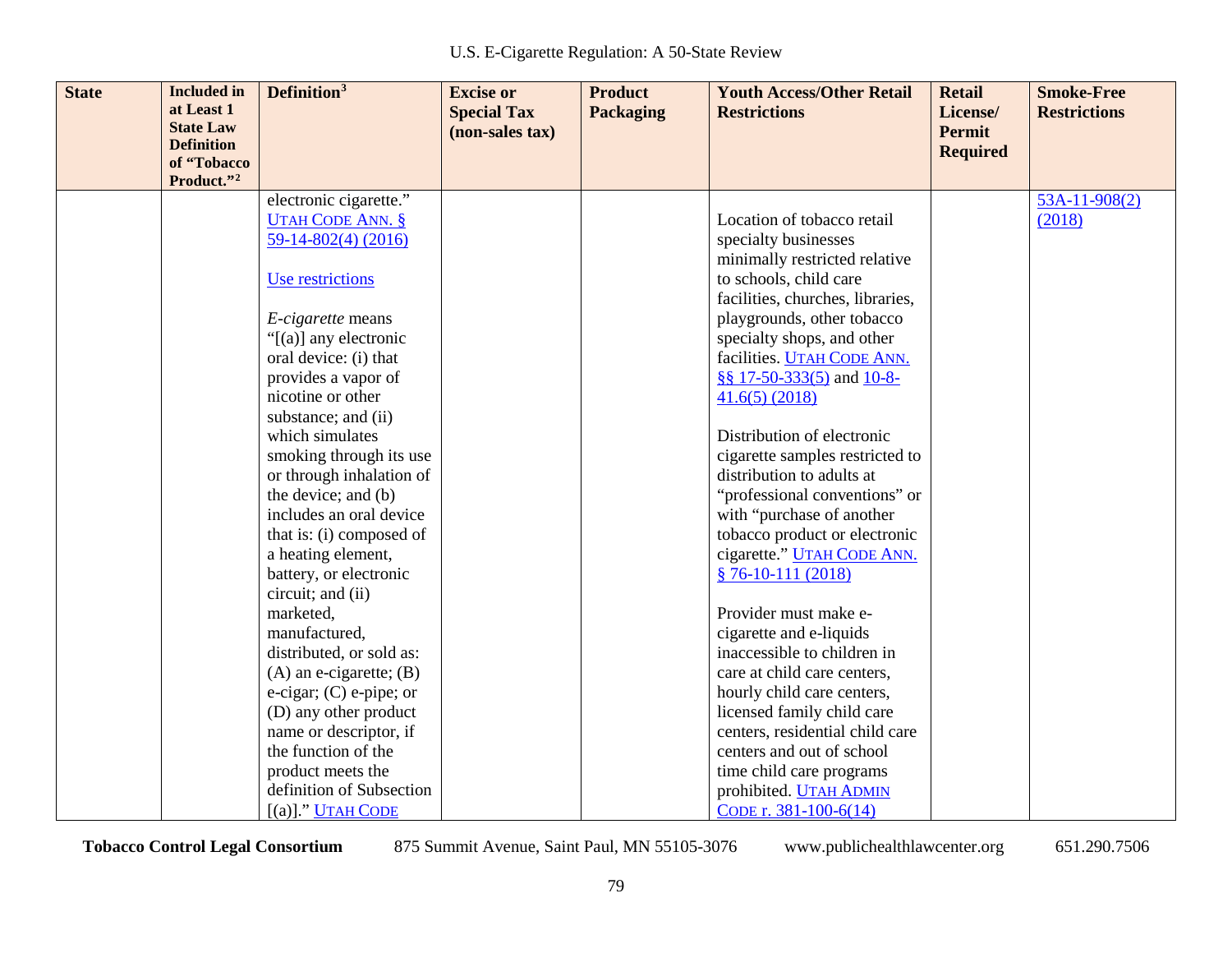| <b>State</b> | <b>Included</b> in<br>at Least 1<br><b>State Law</b><br><b>Definition</b><br>of "Tobacco<br>Product."2 | Definition <sup>3</sup>                                                                                                                                                                                                                                                                                                                                                                                                                                                                                 | <b>Excise or</b><br><b>Special Tax</b><br>(non-sales tax) | <b>Product</b><br>Packaging                                                                                                                                                                           | <b>Youth Access/Other Retail</b><br><b>Restrictions</b>                                                                                                                                                                                                                                                                                                                                                                                     | <b>Retail</b><br>License/<br><b>Permit</b><br><b>Required</b> | <b>Smoke-Free</b><br><b>Restrictions</b>                                                                                                                                                                                                                                                                                                                                            |
|--------------|--------------------------------------------------------------------------------------------------------|---------------------------------------------------------------------------------------------------------------------------------------------------------------------------------------------------------------------------------------------------------------------------------------------------------------------------------------------------------------------------------------------------------------------------------------------------------------------------------------------------------|-----------------------------------------------------------|-------------------------------------------------------------------------------------------------------------------------------------------------------------------------------------------------------|---------------------------------------------------------------------------------------------------------------------------------------------------------------------------------------------------------------------------------------------------------------------------------------------------------------------------------------------------------------------------------------------------------------------------------------------|---------------------------------------------------------------|-------------------------------------------------------------------------------------------------------------------------------------------------------------------------------------------------------------------------------------------------------------------------------------------------------------------------------------------------------------------------------------|
|              |                                                                                                        | ANN. $$26-38-2(1)$<br>$(2018)$ ; UTAH CODE<br>ANN. r. §R392-510(5)<br>(2018)                                                                                                                                                                                                                                                                                                                                                                                                                            |                                                           |                                                                                                                                                                                                       | (2018); UTAH ADMIN. CODE<br>r. 381-60-6(14)(2018), UTAH<br><b>ADMIN. CODE r. 430-90-</b><br>6(14)(2018), UTAH ADMIN.<br>CODE r.430-50(6)(14)(2018),<br>and UTAH ADMIN. CODE r.<br>381-70(12)(2018)                                                                                                                                                                                                                                          |                                                               |                                                                                                                                                                                                                                                                                                                                                                                     |
| Vermont      | N <sub>o</sub>                                                                                         | Tobacco substitute<br>means "products,<br>including electronic<br>cigarettes or other<br>electronic or battery-<br>powered devices, that<br>contain and are<br>designed to deliver<br>nicotine or other<br>substances into the<br>body through inhaling<br>vapor " <u>7 VT.</u><br>STAT. ANN. § 1001(8)<br>(2018)<br>Nicotine liquid<br>container means "a<br>bottle or other container<br>of a nicotine liquid or<br>other substance<br>containing nicotine<br>which is sold,<br>marketed, or intended | N/A                                                       | Liquid nicotine<br>must be sold in<br>child-resistant<br>packaging,<br>excluding pre-<br>filled cartridges<br>not intended to<br>be opened by<br>consumer. 7<br>VT. STAT. ANN.<br>\$1012(a)<br>(2018) | Sale/distribution of tobacco<br>substitutes to persons under<br>age 18 prohibited. 7 VT.<br>STAT. ANN § 1003(a) (2018)<br>Purchase/possession of<br>tobacco substitutes by<br>persons under age 18<br>prohibited. 7 VT. STAT. ANN.<br>\$1005(a)(2018)<br>Self-service displays and<br>vending machine sales<br>restricted to locations<br>inaccessible to persons under<br>age 18 years. 7 VT. STAT.<br>ANN. §§ 1003(b), $(c)(2)$<br>(2018) | Yes<br><b>7 VT.</b><br>STAT.<br>ANN. $§$<br>1002(a)<br>(2018) | Use of tobacco<br>substitutes<br>prohibited at child<br>care facilities. 33<br>VT. STAT. ANN. §<br>3504 (2018)<br>Use of tobacco<br>substitutes<br>prohibited on<br>"public school<br>grounds" and at<br>sponsored events.<br><b>16 VT. STAT.</b><br>ANN. § 140 (2018)<br>Use of tobacco<br>substitutes<br>prohibited in<br>workplaces<br>(except vape<br>shops). $18 \text{ VT}$ . |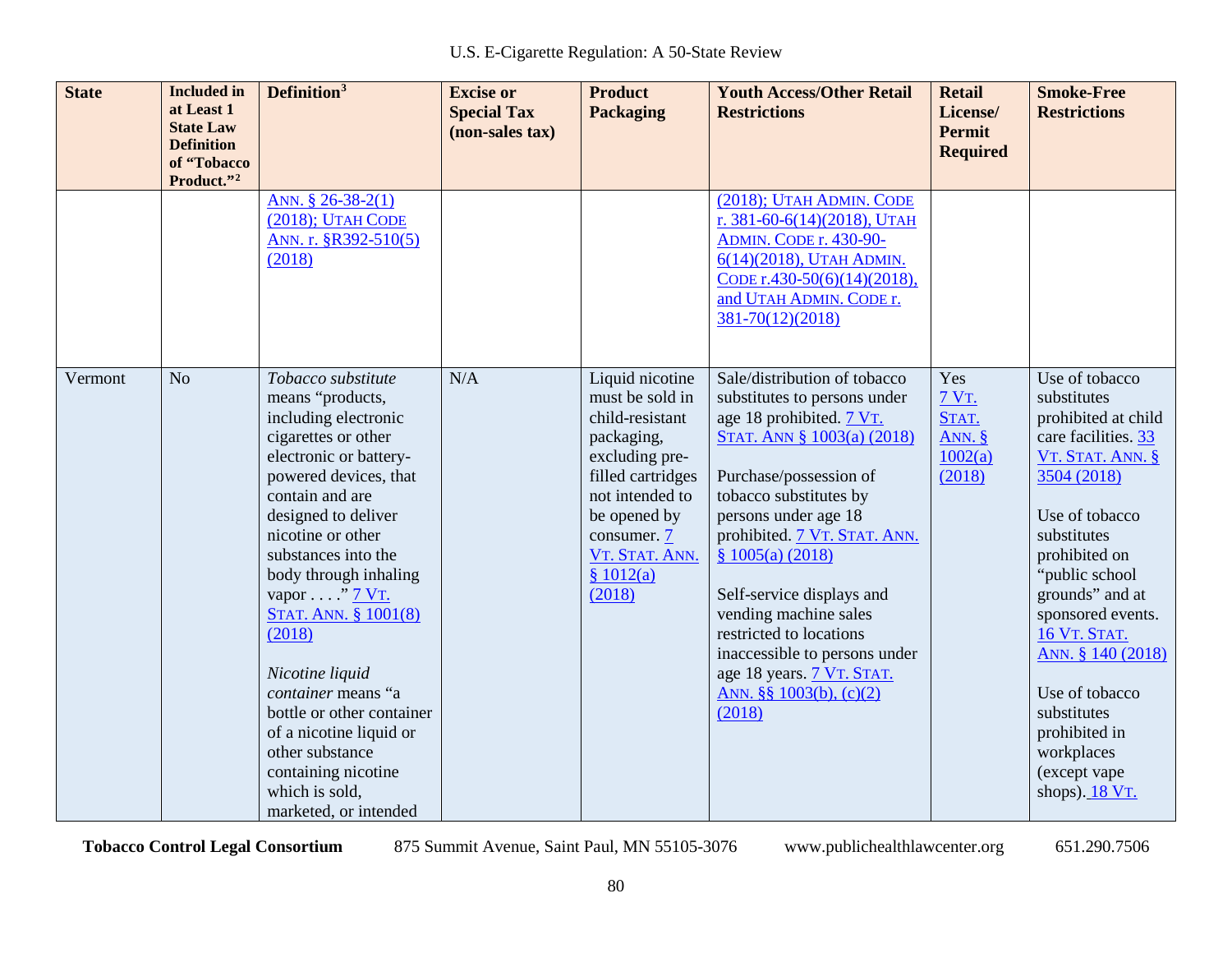| <b>State</b><br><b>Included</b> in<br>at Least 1<br><b>State Law</b><br><b>Definition</b><br>of "Tobacco<br>Product."2 | Definition <sup>3</sup>                                                                                                                                                                                                | <b>Excise or</b><br><b>Special Tax</b><br>(non-sales tax) | <b>Product</b><br><b>Packaging</b> | <b>Youth Access/Other Retail</b><br><b>Restrictions</b> | <b>Retail</b><br>License/<br><b>Permit</b><br><b>Required</b> | <b>Smoke-Free</b><br><b>Restrictions</b>                                                                                                                                                                                                                                                                                                                                                                                                                                                                                                                |
|------------------------------------------------------------------------------------------------------------------------|------------------------------------------------------------------------------------------------------------------------------------------------------------------------------------------------------------------------|-----------------------------------------------------------|------------------------------------|---------------------------------------------------------|---------------------------------------------------------------|---------------------------------------------------------------------------------------------------------------------------------------------------------------------------------------------------------------------------------------------------------------------------------------------------------------------------------------------------------------------------------------------------------------------------------------------------------------------------------------------------------------------------------------------------------|
|                                                                                                                        | for use in a tobacco<br>substitute [except a<br>container] prefilled and<br>sealed by the<br>manufacturer and not<br>intended to be opened<br>by the consumer." $\frac{7}{2}$<br>VT. STAT. ANN. §<br>1012(b)(2) (2018) |                                                           |                                    |                                                         |                                                               | STAT. ANN. §<br>1421 (2018)<br>Use and<br>possession of<br>tobacco substitutes<br>prohibited at<br>licensed<br>afterschool child<br>care programs,<br>center based child<br>care and preschool<br>programs and<br>family care<br>homes.<br><b>12 VT. CODE 3</b><br>100.13.33 (2018),<br><b>12 VT. CODE 3</b><br>1025.10.1.11.1<br>(2018) and 12 VT.<br>CODE 3 103:5.10<br>(2018)<br>Use of tobacco<br>substitutes<br>prohibited in<br>indoor public<br>places and certain<br>outdoor areas on<br>state property and<br>hospital grounds<br>similarly to |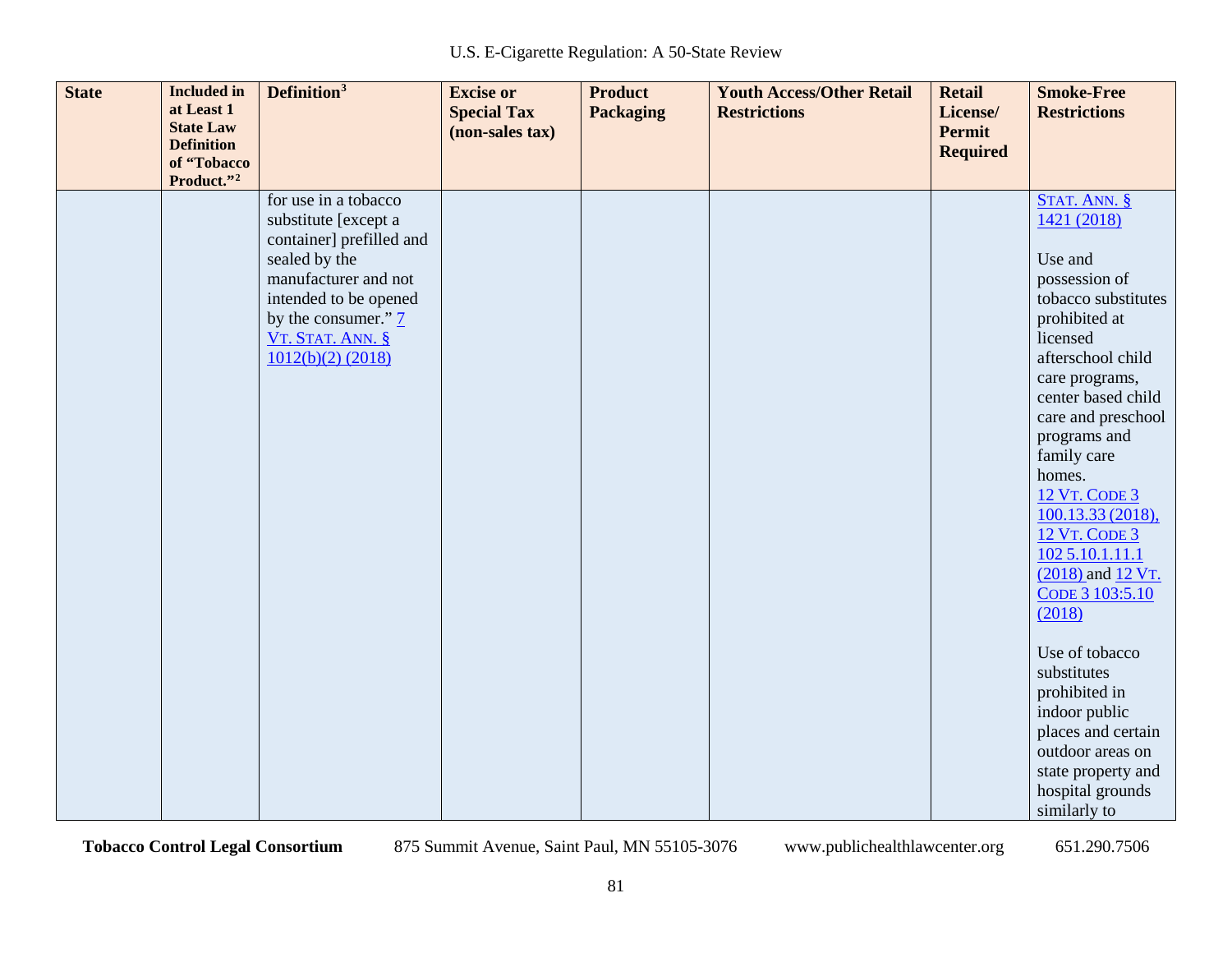| <b>State</b> | <b>Included</b> in<br>at Least 1<br><b>State Law</b><br><b>Definition</b><br>of "Tobacco<br>Product."2 | Definition <sup>3</sup>                                                                                                                                                                                                                                                                                                                                                                                                                                             | <b>Excise or</b><br><b>Special Tax</b><br>(non-sales tax) | <b>Product</b><br><b>Packaging</b>                                                                                                                                                                                                          | <b>Youth Access/Other Retail</b><br><b>Restrictions</b>                                                                                                                                                                                                                    | <b>Retail</b><br>License/<br><b>Permit</b><br><b>Required</b> | <b>Smoke-Free</b><br><b>Restrictions</b>                                                                                                                                                                                                                             |
|--------------|--------------------------------------------------------------------------------------------------------|---------------------------------------------------------------------------------------------------------------------------------------------------------------------------------------------------------------------------------------------------------------------------------------------------------------------------------------------------------------------------------------------------------------------------------------------------------------------|-----------------------------------------------------------|---------------------------------------------------------------------------------------------------------------------------------------------------------------------------------------------------------------------------------------------|----------------------------------------------------------------------------------------------------------------------------------------------------------------------------------------------------------------------------------------------------------------------------|---------------------------------------------------------------|----------------------------------------------------------------------------------------------------------------------------------------------------------------------------------------------------------------------------------------------------------------------|
|              |                                                                                                        |                                                                                                                                                                                                                                                                                                                                                                                                                                                                     |                                                           |                                                                                                                                                                                                                                             |                                                                                                                                                                                                                                                                            |                                                               | smoking (with<br>some exceptions).<br>18 VT. STAT.<br>ANN. § 1742<br>(2018)<br>Use of tobacco<br>substitutes<br>prohibited in cars<br>with young<br>children. 23 VT.<br>STAT. ANN. §<br>1134b(a) (2018)                                                              |
| Virginia     | N <sub>o</sub>                                                                                         | Nicotine vapor product<br>means "any<br>noncombustible<br>product containing<br>nicotine that employs a<br>heating element, power<br>source, electronic<br>circuit, or other<br>electronic, chemical, or<br>mechanical means,<br>regardless of shape or<br>size, that can be used to<br>produce vapor from<br>nicotine in a solution or<br>other form [including]<br>any electronic cigarette,<br>electronic cigar,<br>electronic cigarillo,<br>electronic pipe, or | N/A                                                       | Liquid nicotine<br>must be sold in<br>a child-resistant<br>container<br>(except sealed,<br>prefilled<br>cartridges not<br>intended to be<br>opened by<br>consumer). VA.<br>CODE ANN. $§$<br>59.1-293.10 and<br>$59.1 - 293.11(A)$<br>(2018) | Sale/distribution of nicotine<br>vapor products to persons<br>under age 18 prohibited. VA.<br>CODE ANN. § 18.2-371.2(A)<br>(2018)<br>Purchase/possession of<br>nicotine vapor product by<br>person under age 18<br>prohibited. VA. CODE ANN. §<br>$18.2 - 371.2(B) (2018)$ | N <sub>o</sub>                                                | School boards<br>directed to<br>develop and<br>implement policy<br>to prohibit<br>electronic<br>cigarette use on<br>school bus, school<br>property and at<br>school-sponsored<br>activities. VA.<br>CODE ANN. §§<br>$22.1 - 79.5$ and<br>$22.1 - 279.6(H)$<br>(2018) |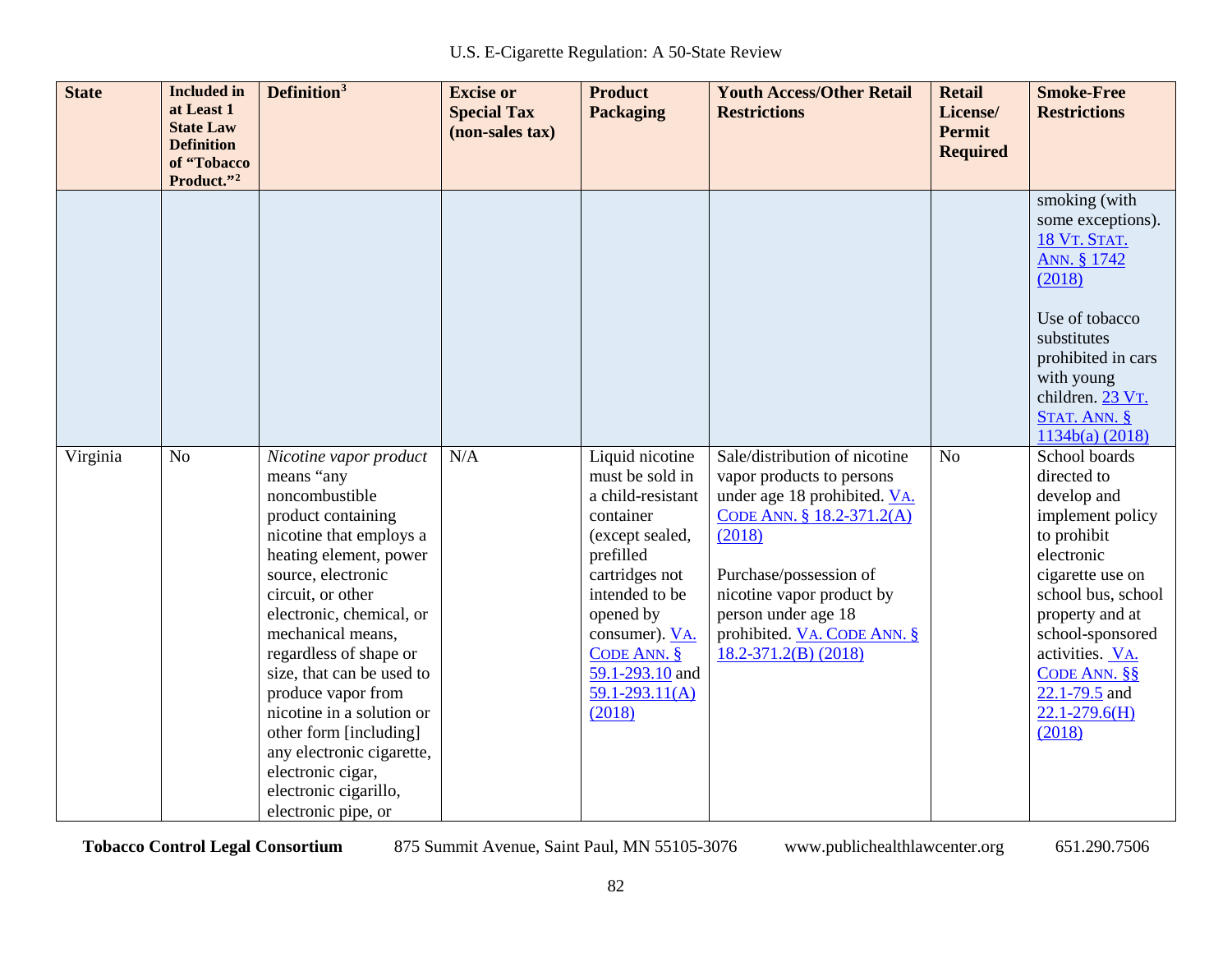| <b>State</b> | <b>Included in</b><br>at Least 1<br><b>State Law</b><br><b>Definition</b><br>of "Tobacco | Definition <sup>3</sup>                        | <b>Excise or</b><br><b>Special Tax</b><br>(non-sales tax) | <b>Product</b><br><b>Packaging</b> | <b>Youth Access/Other Retail</b><br><b>Restrictions</b> | <b>Retail</b><br>License/<br>Permit<br><b>Required</b> | <b>Smoke-Free</b><br><b>Restrictions</b> |
|--------------|------------------------------------------------------------------------------------------|------------------------------------------------|-----------------------------------------------------------|------------------------------------|---------------------------------------------------------|--------------------------------------------------------|------------------------------------------|
|              | Product."2                                                                               |                                                |                                                           |                                    |                                                         |                                                        |                                          |
|              |                                                                                          | similar product or                             |                                                           |                                    |                                                         |                                                        |                                          |
|              |                                                                                          | device and any                                 |                                                           |                                    |                                                         |                                                        |                                          |
|              |                                                                                          | cartridge or other<br>container of nicotine in |                                                           |                                    |                                                         |                                                        |                                          |
|              |                                                                                          | a solution or other form                       |                                                           |                                    |                                                         |                                                        |                                          |
|              |                                                                                          | that is intended to be                         |                                                           |                                    |                                                         |                                                        |                                          |
|              |                                                                                          | used with or in an                             |                                                           |                                    |                                                         |                                                        |                                          |
|              |                                                                                          | [aforementioned]                               |                                                           |                                    |                                                         |                                                        |                                          |
|              |                                                                                          | device." VA. CODE                              |                                                           |                                    |                                                         |                                                        |                                          |
|              |                                                                                          | ANN. § 18.2-371.2(H)                           |                                                           |                                    |                                                         |                                                        |                                          |
|              |                                                                                          | (2018)                                         |                                                           |                                    |                                                         |                                                        |                                          |
|              |                                                                                          | Liquid nicotine means                          |                                                           |                                    |                                                         |                                                        |                                          |
|              |                                                                                          | "a liquid or other                             |                                                           |                                    |                                                         |                                                        |                                          |
|              |                                                                                          | substance containing                           |                                                           |                                    |                                                         |                                                        |                                          |
|              |                                                                                          | nicotine in any                                |                                                           |                                    |                                                         |                                                        |                                          |
|              |                                                                                          | concentration that is                          |                                                           |                                    |                                                         |                                                        |                                          |
|              |                                                                                          | sold, marketed, or                             |                                                           |                                    |                                                         |                                                        |                                          |
|              |                                                                                          | intended for use in a                          |                                                           |                                    |                                                         |                                                        |                                          |
|              |                                                                                          | nicotine vapor                                 |                                                           |                                    |                                                         |                                                        |                                          |
|              |                                                                                          | product." VA. CODE                             |                                                           |                                    |                                                         |                                                        |                                          |
|              |                                                                                          | ANN. § 59.1-293.10                             |                                                           |                                    |                                                         |                                                        |                                          |
|              |                                                                                          | (2018)                                         |                                                           |                                    |                                                         |                                                        |                                          |
|              |                                                                                          | Liquid nicotine                                |                                                           |                                    |                                                         |                                                        |                                          |
|              |                                                                                          | container means "a                             |                                                           |                                    |                                                         |                                                        |                                          |
|              |                                                                                          | bottle or other container                      |                                                           |                                    |                                                         |                                                        |                                          |
|              |                                                                                          | holding liquid nicotine                        |                                                           |                                    |                                                         |                                                        |                                          |
|              |                                                                                          | in any concentration                           |                                                           |                                    |                                                         |                                                        |                                          |
|              |                                                                                          | [except containers]                            |                                                           |                                    |                                                         |                                                        |                                          |
|              |                                                                                          | prefilled and sealed by                        |                                                           |                                    |                                                         |                                                        |                                          |
|              |                                                                                          | the manufacturer                               |                                                           |                                    |                                                         |                                                        |                                          |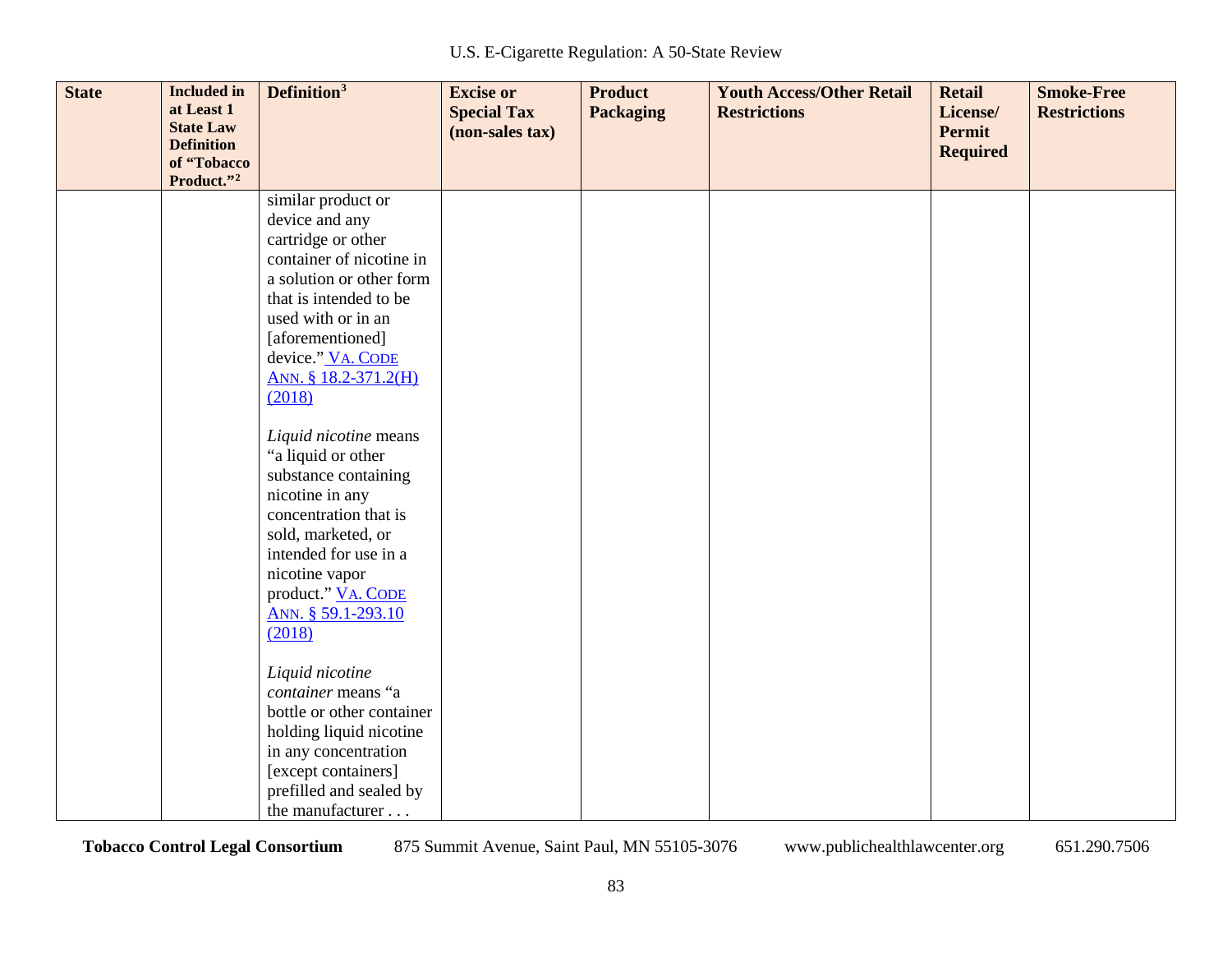| <b>State</b> | <b>Included</b> in<br>at Least 1<br><b>State Law</b><br><b>Definition</b> | Definition <sup>3</sup>                                                                                                                                                                                                                                                                                                                                                                                                                                                                                                                                                                                                                                                | <b>Excise or</b><br><b>Special Tax</b><br>(non-sales tax) | <b>Product</b><br><b>Packaging</b>                                                                                                                                                                                                                                                                                                                                                                                                       | <b>Youth Access/Other Retail</b><br><b>Restrictions</b>                                                                                                                                                                                                                                                                                                                                                                                                                                                                                                                                                                                                                                       | <b>Retail</b><br>License/<br><b>Permit</b><br><b>Required</b>                                                                                                      | <b>Smoke-Free</b><br><b>Restrictions</b>                                                                                                                                                                                                                                                                                                                                                                                                                               |
|--------------|---------------------------------------------------------------------------|------------------------------------------------------------------------------------------------------------------------------------------------------------------------------------------------------------------------------------------------------------------------------------------------------------------------------------------------------------------------------------------------------------------------------------------------------------------------------------------------------------------------------------------------------------------------------------------------------------------------------------------------------------------------|-----------------------------------------------------------|------------------------------------------------------------------------------------------------------------------------------------------------------------------------------------------------------------------------------------------------------------------------------------------------------------------------------------------------------------------------------------------------------------------------------------------|-----------------------------------------------------------------------------------------------------------------------------------------------------------------------------------------------------------------------------------------------------------------------------------------------------------------------------------------------------------------------------------------------------------------------------------------------------------------------------------------------------------------------------------------------------------------------------------------------------------------------------------------------------------------------------------------------|--------------------------------------------------------------------------------------------------------------------------------------------------------------------|------------------------------------------------------------------------------------------------------------------------------------------------------------------------------------------------------------------------------------------------------------------------------------------------------------------------------------------------------------------------------------------------------------------------------------------------------------------------|
|              | of "Tobacco<br>Product."2                                                 |                                                                                                                                                                                                                                                                                                                                                                                                                                                                                                                                                                                                                                                                        |                                                           |                                                                                                                                                                                                                                                                                                                                                                                                                                          |                                                                                                                                                                                                                                                                                                                                                                                                                                                                                                                                                                                                                                                                                               |                                                                                                                                                                    |                                                                                                                                                                                                                                                                                                                                                                                                                                                                        |
|              |                                                                           | and not intended to<br>be opened by the<br>consumer." VA. CODE<br>ANN. § 59.1-293.10<br>(2018)                                                                                                                                                                                                                                                                                                                                                                                                                                                                                                                                                                         |                                                           |                                                                                                                                                                                                                                                                                                                                                                                                                                          |                                                                                                                                                                                                                                                                                                                                                                                                                                                                                                                                                                                                                                                                                               |                                                                                                                                                                    |                                                                                                                                                                                                                                                                                                                                                                                                                                                                        |
| Washington   | N <sub>o</sub>                                                            | Vapor product means<br>"any noncombustible<br>product that may<br>contain nicotine and<br>that employs a heating<br>element, power source,<br>electronic circuit, or<br>other electronic,<br>chemical, or<br>mechanical means,<br>regardless of shape or<br>size, that can be used to<br>produce vapor or<br>aerosol from a solution<br>or other substance<br>[including] electronic<br>cigarette, electronic<br>cigar, electronic<br>cigarillo, electronic<br>pipe, or similar product<br>or device and any vapor<br>cartridge or other<br>container that may<br>contain nicotine in a<br>solution or other form<br>that is intended to be<br>used with or in [such a | N/A                                                       | Liquid nicotine<br>containers must<br>be child<br>resistant.<br>WASH. REV.<br>CODE ANN. $§$<br>70.345.130(1)<br>All "liquid<br>nicotine<br>containers must<br>be labeled with<br>a warning<br>regarding<br>harmful effects<br>of nicotine, a<br>warning to keep<br>the "vapor<br>product" away<br>from children, a<br>warning that<br>vaping is illegal<br>for minors, and<br>for "open<br>systems," a<br>disclosure of<br>the amount of | Sale of vapor products to<br>persons under age 18<br>prohibited. WASH. REV.<br>CODE ANN. § 26.28.080(1)<br>(2018)<br>Purchase/possession of vapor<br>products by persons under<br>age 18 prohibited. WASH.<br>REV. CODE ANN. §<br>$70.345.140(1)$ (2018)<br>Self-service displays of vapor<br>products prohibited except in<br>retailers inaccessible to<br>persons under age 18. WASH.<br><b>REV. CODE ANN. §</b><br>70.345.080 (2018)<br>Samples of vapor products<br>must take place within<br>licensed retail premises that<br>is restricted to those over the<br>age of 18 years, contain no<br>nicotine (unless "customer<br>explicitly consents"), and use<br>a disposable mouthpiece. | Yes.<br>WASH.<br><b>REV. CODE</b><br>ANN. $\frac{8}{5}$<br>70.345.030<br>(1)(a)<br>$(2018)$ and<br>WASH.<br>ADMIN.<br>$CODE$ $\frac{8}{5}$<br>314-35-020<br>(2018) | Use of vapor<br>products<br>prohibited in and<br>on grounds of<br>child care<br>facilities, schools,<br>playgrounds,<br>school buses,<br>elevators, and<br>within 500 feet of<br>schools. WASH.<br>REV. CODE ANN.<br>§70.345.150<br>(2018)<br>Use of electronic<br>cigarettes within<br>public institutions<br>of higher<br>education<br>restricted through<br>regulation $(e.g.,$<br>Eastern<br>Washington<br>University WASH.<br><b>ADMIN. CODE §</b><br>172-122-310 |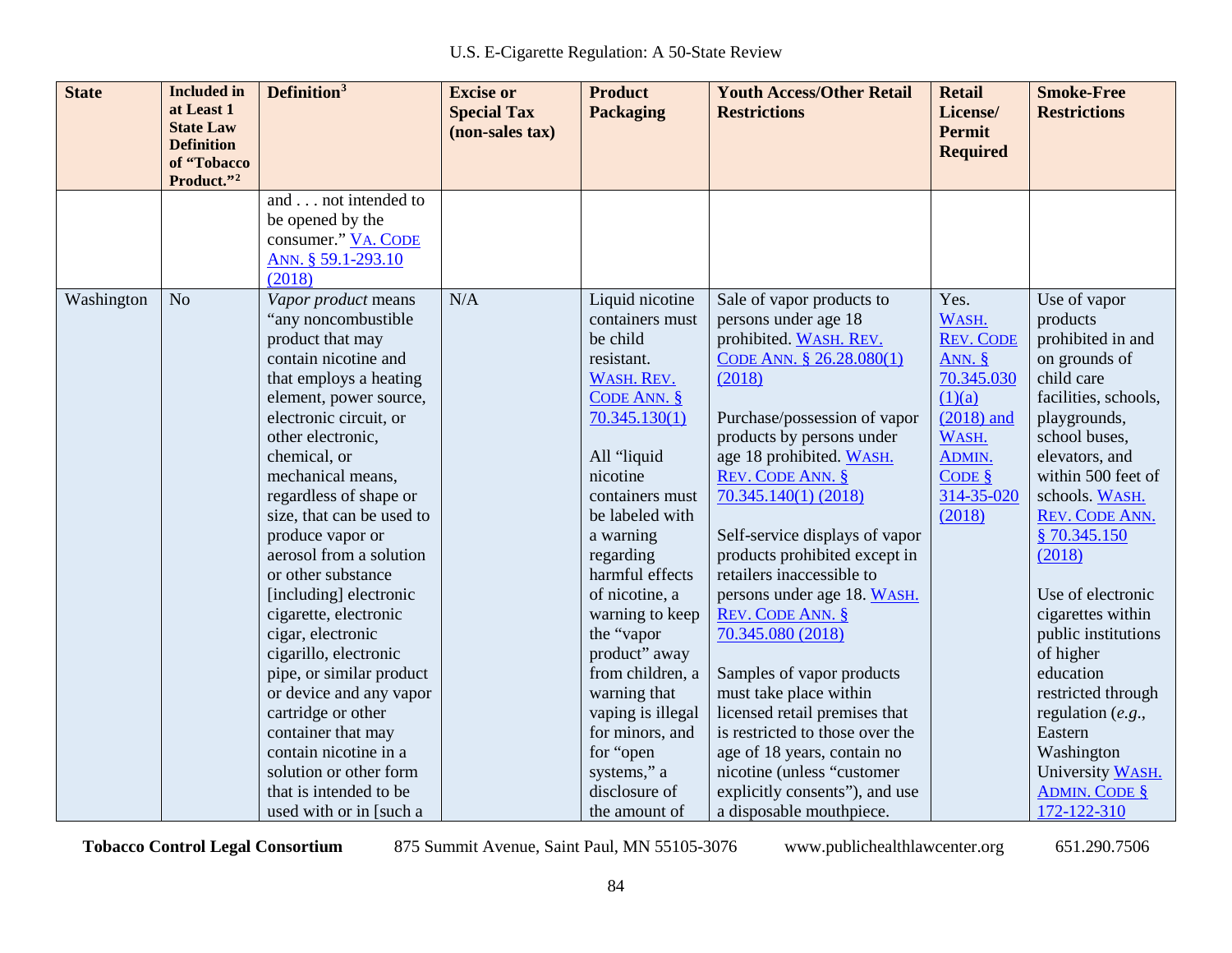| <b>State</b> | <b>Included</b> in<br>at Least 1      | Definition <sup>3</sup>                   | <b>Excise or</b><br><b>Special Tax</b> | <b>Product</b><br><b>Packaging</b>  | <b>Youth Access/Other Retail</b><br><b>Restrictions</b> | <b>Retail</b><br>License/ | <b>Smoke-Free</b><br><b>Restrictions</b> |
|--------------|---------------------------------------|-------------------------------------------|----------------------------------------|-------------------------------------|---------------------------------------------------------|---------------------------|------------------------------------------|
|              | <b>State Law</b><br><b>Definition</b> |                                           | (non-sales tax)                        |                                     |                                                         | <b>Permit</b>             |                                          |
|              | of "Tobacco                           |                                           |                                        |                                     |                                                         | <b>Required</b>           |                                          |
|              | Product."2                            |                                           |                                        |                                     |                                                         |                           |                                          |
|              |                                       | device]." WASH. REV.<br>CODE ANN. $§$     |                                        | nicotine in                         | <b>WASH. REV. CODE ANN. §</b><br>70.345.100 (2018)      |                           | $(2018)$ ; Peninsula                     |
|              |                                       | 70.345.010(19) (2018)                     |                                        | milligrams per<br>milliliter, along |                                                         |                           | College WASH.<br><b>ADMIN. CODE §</b>    |
|              |                                       |                                           |                                        | with the total                      | Free vapor product                                      |                           | 132A-125-                                |
|              |                                       | Closed system nicotine                    |                                        | volume of the                       | distribution prohibited unless                          |                           | $030(10)(d)$ (2018);                     |
|              |                                       | container means "a                        |                                        | container in                        | part of in-person                                       |                           | Spokane Falls                            |
|              |                                       | sealed, prefilled, and                    |                                        | milliliters.                        | transaction/sale of vapor                               |                           | Community                                |
|              |                                       | disposable container of                   |                                        | WASH. REV.                          | product. WASH. REV. CODE                                |                           | College WASH.                            |
|              |                                       | nicotine in a solution or                 |                                        | <b>CODE § 70-</b>                   | ANN. § 70.345.110 (2018)                                |                           | <b>ADMIN. CODE</b>                       |
|              |                                       | other form in which                       |                                        | $345 -$                             |                                                         |                           | §132Q-10-231                             |
|              |                                       | such container is                         |                                        | $075(A)(2018)$ .                    | Delivery sales of vapor                                 |                           | (2018);                                  |
|              |                                       | inserted directly into an                 |                                        | This                                | products prohibited unless                              |                           | Bellingham                               |
|              |                                       | electronic cigarette,                     |                                        | requirement                         | seller has a valid delivery                             |                           | <b>Technical College</b>                 |
|              |                                       | electronic nicotine                       |                                        | takes effect                        | sale license, verifies the age                          |                           | WASH. ADMIN.                             |
|              |                                       | delivery system, or                       |                                        | May 10, 2018                        | of the purchaser, and only                              |                           | CODE §495B-140-                          |
|              |                                       | other similar product, if                 |                                        | but applies only                    | accepts payment through a                               |                           | $070(2)$ (2018);                         |
|              |                                       | the nicotine in the                       |                                        | to vapor                            | credit or debit card in the                             |                           | <b>Washington State</b>                  |
|              |                                       | container is                              |                                        | products                            | purchaser's name. WASH.                                 |                           | University WASH.                         |
|              |                                       | inaccessible through                      |                                        | containing                          | REV. CODE ANN. §                                        |                           | <b>ADMIN. CODE</b>                       |
|              |                                       | customary or                              |                                        | nicotine.                           | $70.345.090(1)-(7)(2018)$                               |                           | \$504-37-020                             |
|              |                                       | reasonably foreseeable                    |                                        |                                     |                                                         |                           | (2018);                                  |
|              |                                       | handling or use,                          |                                        |                                     |                                                         |                           | <b>Washington State</b>                  |
|              |                                       | including reasonably                      |                                        |                                     |                                                         |                           | University                               |
|              |                                       | foreseeable ingestion or                  |                                        |                                     |                                                         |                           | Pullman WASH.                            |
|              |                                       | other contact by<br>children." WASH. REV. |                                        |                                     |                                                         |                           | <b>ADMIN. CODE</b><br>$$504-38-$         |
|              |                                       | CODE § $70.345.010(4)$                    |                                        |                                     |                                                         |                           | 020(2018);                               |
|              |                                       | (2018)                                    |                                        |                                     |                                                         |                           | <b>Bellevue College</b>                  |
|              |                                       |                                           |                                        |                                     |                                                         |                           | WASH. ADMIN.                             |
|              |                                       | Liquid nicotine                           |                                        |                                     |                                                         |                           | CODE §132H-125-                          |
|              |                                       | container means "a                        |                                        |                                     |                                                         |                           | 030(10)(d)(2018);                        |
|              |                                       | package from which                        |                                        |                                     |                                                         |                           | Lake Washington                          |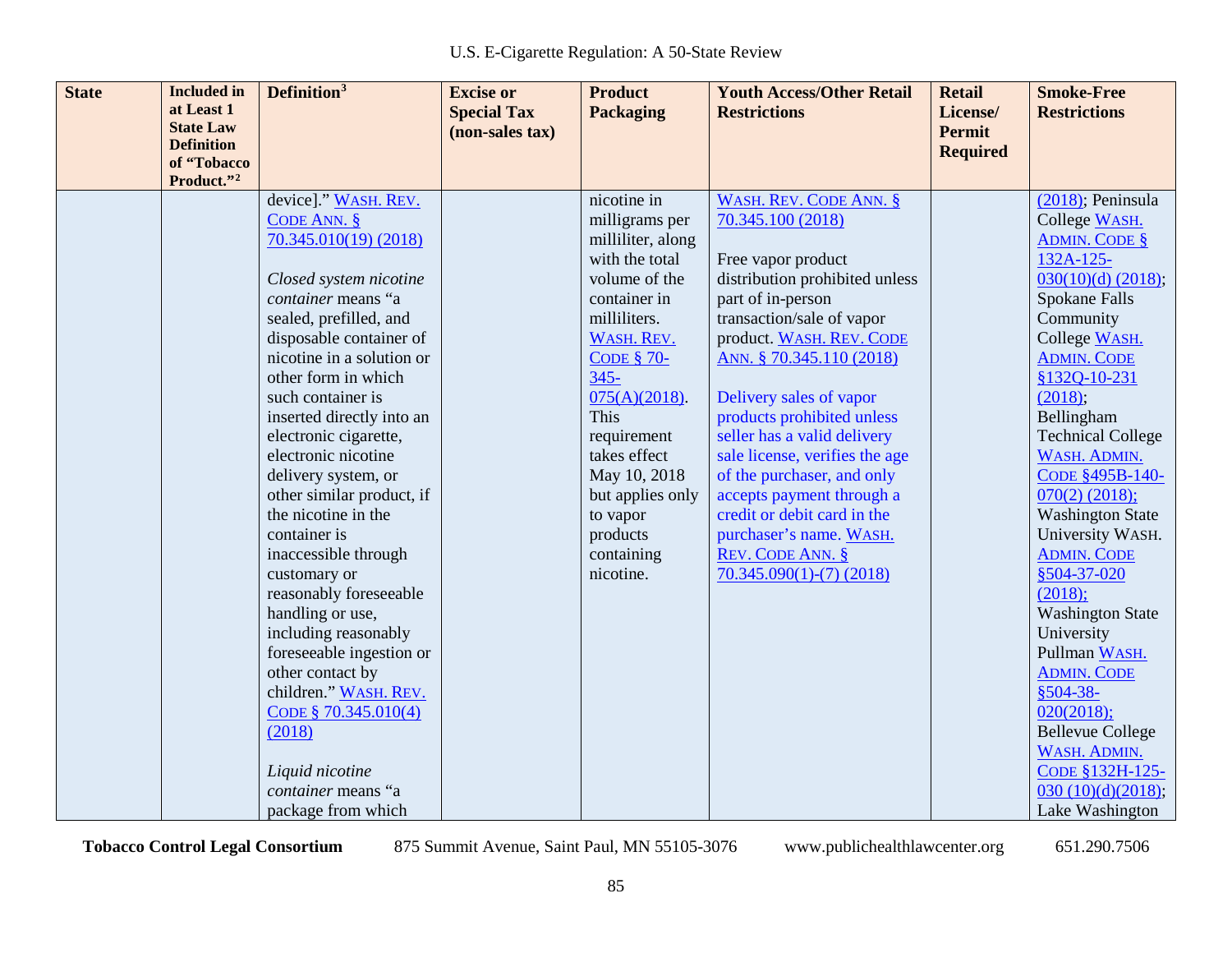| <b>State</b>     | <b>Included</b> in<br>at Least 1<br><b>State Law</b><br><b>Definition</b><br>of "Tobacco<br>Product."2    | Definition <sup>3</sup>                                                                                                                                                                                                                                                                            | <b>Excise or</b><br><b>Special Tax</b><br>(non-sales tax)                                                                                        | <b>Product</b><br><b>Packaging</b> | <b>Youth Access/Other Retail</b><br><b>Restrictions</b>                                                                                                                                                                                                                                | <b>Retail</b><br>License/<br><b>Permit</b><br><b>Required</b> | <b>Smoke-Free</b><br><b>Restrictions</b>                                                                                                                                                                                                                                                                                                                        |
|------------------|-----------------------------------------------------------------------------------------------------------|----------------------------------------------------------------------------------------------------------------------------------------------------------------------------------------------------------------------------------------------------------------------------------------------------|--------------------------------------------------------------------------------------------------------------------------------------------------|------------------------------------|----------------------------------------------------------------------------------------------------------------------------------------------------------------------------------------------------------------------------------------------------------------------------------------|---------------------------------------------------------------|-----------------------------------------------------------------------------------------------------------------------------------------------------------------------------------------------------------------------------------------------------------------------------------------------------------------------------------------------------------------|
|                  |                                                                                                           | nicotine in a solution or<br>other form is accessible<br>through normal and<br>foreseeable use by a<br>consumer and that is<br>used to hold soluble<br>nicotine in any<br>concentration<br>[excepting] closed<br>system nicotine<br>containers." WASH.<br>REV. CODE ANN. §<br>70.345.010(8) (2018) |                                                                                                                                                  |                                    |                                                                                                                                                                                                                                                                                        |                                                               | Institute of<br>Technology<br>WASH. ADMIN.<br><b>CODE § 495D-</b><br>$140-070(11)$<br>$(2018)$ ; and<br>University of<br>Washington<br>WASH. ADMIN.<br>CODE § 478-136-<br>035(2018)<br>Use of electronic<br>smoking devices<br>prohibited (except<br>designated<br>outdoor smoking<br>areas). WASH.<br><b>ADMIN. CODE §</b><br>$484 - 20 - 090(1)(h)$<br>(2018) |
| West<br>Virginia | Yes<br>("tobacco-<br>derived<br>product")<br>W. VA.<br><b>CODE ANN.</b><br>$$16-9A-$<br>2(a)(1)<br>(2018) | Youth Access and Use<br>Tobacco product and<br>Tobacco-derived<br>Product mean "any<br>product, containing,<br>made or derived from<br>tobacco, or containing<br>nicotine derived from<br>tobacco, that is<br>intended for human                                                                   | E-cigarette liquid<br>taxed at rate of<br>\$0.075 per<br>milliliter or<br>fraction thereof.<br>W. VA. CODE<br>ANN. § 11-17-<br>$4b(b)(1)$ (2018) | N/A                                | Sale/distribution of vapor<br>products to persons under age<br>18 years prohibited. W. VA.<br>CODE ANN. $$16-9A-2(b)(3)$<br>(2018)<br>Vending machine sales of<br>vapor products restricted to<br>places inaccessible to persons<br>under age 18. W. VA. CODE<br>ANN. § 16-9A-8 (2018) | N <sub>o</sub>                                                | Use of tobacco-<br>derived products<br>prohibited in<br>schools and on<br>school grounds<br>except those areas<br>not used for<br>instructional<br>purposes and<br>inaccessible to<br>students. W. VA.                                                                                                                                                          |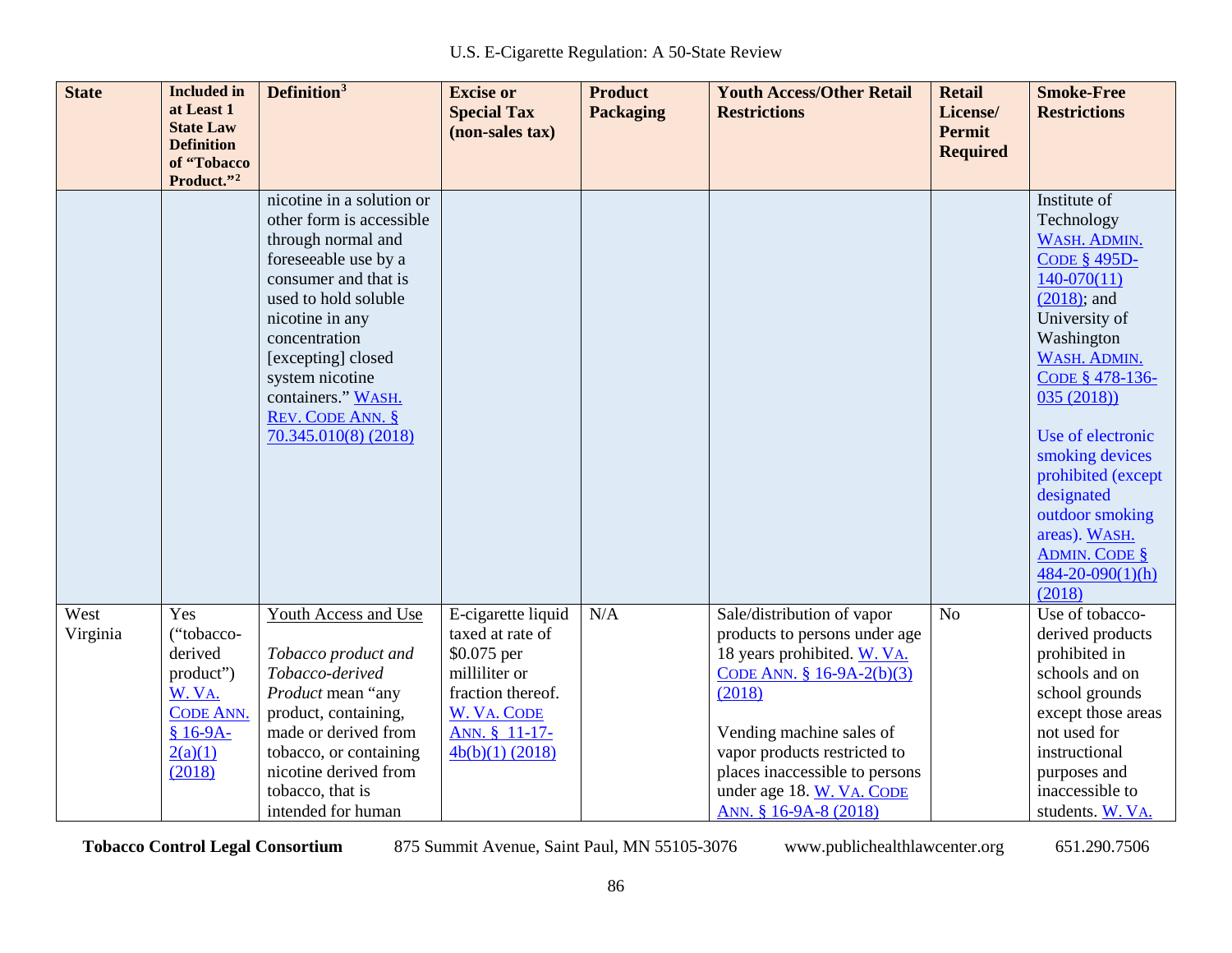| <b>State</b> | <b>Included</b> in<br>at Least 1<br><b>State Law</b><br><b>Definition</b><br>of "Tobacco<br>Product."2 | Definition <sup>3</sup>                                                                                                                                                                                                                                                                                                                                                                                                                                                                                                                                              | <b>Excise or</b><br><b>Special Tax</b><br>(non-sales tax) | <b>Product</b><br><b>Packaging</b> | <b>Youth Access/Other Retail</b><br><b>Restrictions</b>                                                                                                    | <b>Retail</b><br>License/<br><b>Permit</b><br><b>Required</b> | <b>Smoke-Free</b><br><b>Restrictions</b> |
|--------------|--------------------------------------------------------------------------------------------------------|----------------------------------------------------------------------------------------------------------------------------------------------------------------------------------------------------------------------------------------------------------------------------------------------------------------------------------------------------------------------------------------------------------------------------------------------------------------------------------------------------------------------------------------------------------------------|-----------------------------------------------------------|------------------------------------|------------------------------------------------------------------------------------------------------------------------------------------------------------|---------------------------------------------------------------|------------------------------------------|
|              |                                                                                                        | consumption, whether<br>smoked, breathed,<br>chewed, absorbed,<br>dissolved, inhaled,<br>vaporized, snorted,<br>sniffed or ingested by<br>any other means,<br>including but not<br>limited to cigarettes,<br>cigars, cigarillos, little<br>cigars, pipe tobacco,<br>snuff, snus, chewing<br>tobacco or other<br>common tobacco-<br>containing products. A<br>'tobacco-derived<br>product' includes<br>electronic cigarettes or<br>similar devices,<br>alternative nicotine<br>products and vapor<br>products." W. VA.<br><b>CODE ANN. § 16-9A-</b><br>2(a)(1) (2018) |                                                           |                                    | Use/possession of tobacco<br>products or tobacco-derived<br>products by persons under<br>age 18 prohibited. W. VA.<br><b>CODE ANN. § 16-9A-3</b><br>(2018) |                                                               | <b>CODE ANN. § 16-</b><br>$9A-4(2018)$   |
|              |                                                                                                        | Vapor product means<br>"any non-combustible<br>product containing<br>nicotine that employs a<br>heating element, power<br>source, electronic<br>circuit or other                                                                                                                                                                                                                                                                                                                                                                                                     |                                                           |                                    |                                                                                                                                                            |                                                               |                                          |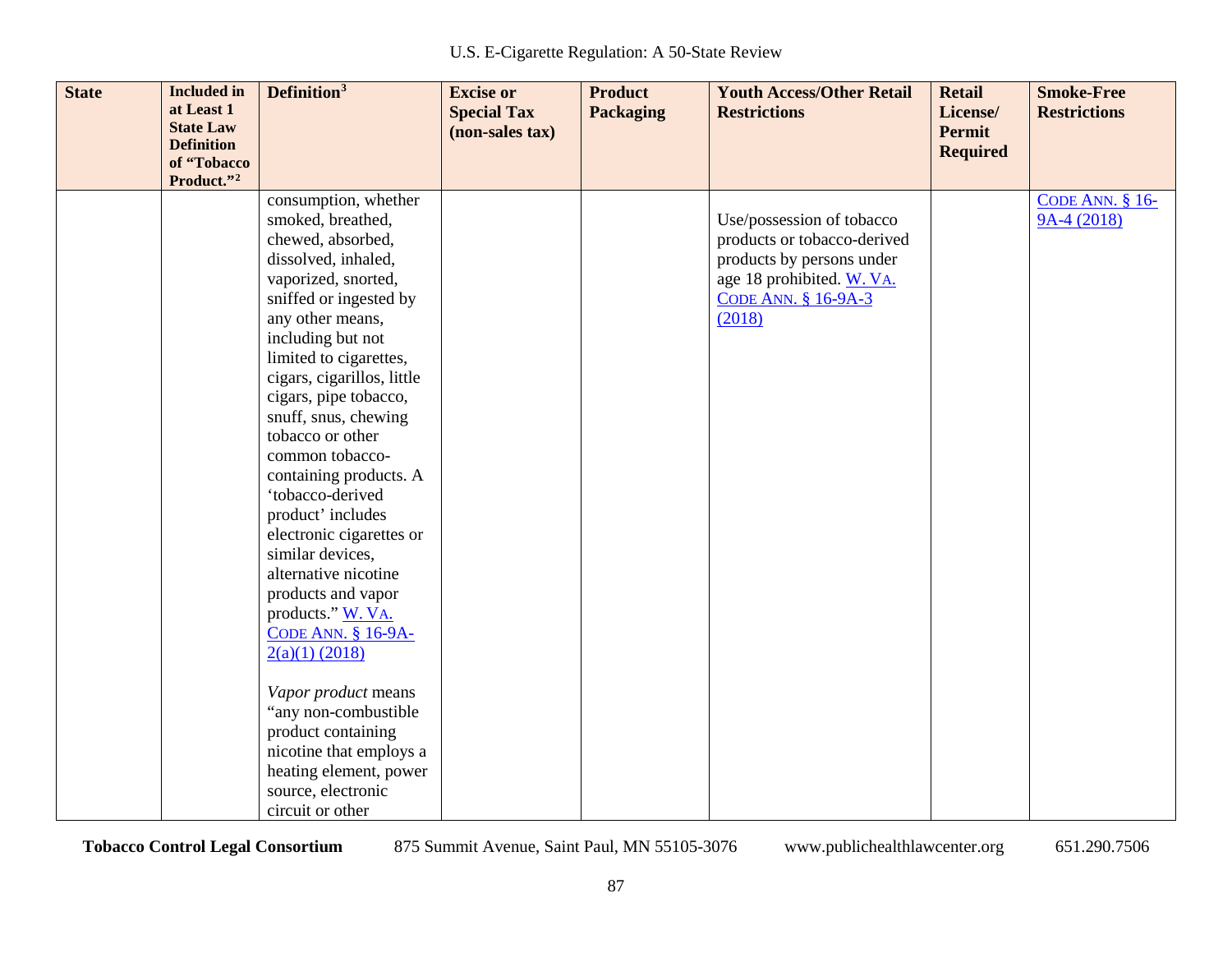| <b>State</b> | <b>Included</b> in<br>at Least 1<br><b>State Law</b><br><b>Definition</b> | Definition <sup>3</sup>                      | <b>Excise or</b><br><b>Special Tax</b><br>(non-sales tax) | <b>Product</b><br><b>Packaging</b> | <b>Youth Access/Other Retail</b><br><b>Restrictions</b> | <b>Retail</b><br>License/<br>Permit<br><b>Required</b> | <b>Smoke-Free</b><br><b>Restrictions</b> |
|--------------|---------------------------------------------------------------------------|----------------------------------------------|-----------------------------------------------------------|------------------------------------|---------------------------------------------------------|--------------------------------------------------------|------------------------------------------|
|              | of "Tobacco<br>Product."2                                                 |                                              |                                                           |                                    |                                                         |                                                        |                                          |
|              |                                                                           | electronic, chemical or                      |                                                           |                                    |                                                         |                                                        |                                          |
|              |                                                                           | mechanical means,<br>regardless of shape and |                                                           |                                    |                                                         |                                                        |                                          |
|              |                                                                           | size, that can be used to                    |                                                           |                                    |                                                         |                                                        |                                          |
|              |                                                                           | produce vapor from                           |                                                           |                                    |                                                         |                                                        |                                          |
|              |                                                                           | nicotine in a solution or                    |                                                           |                                    |                                                         |                                                        |                                          |
|              |                                                                           | other form [including]                       |                                                           |                                    |                                                         |                                                        |                                          |
|              |                                                                           | any electronic cigarette,                    |                                                           |                                    |                                                         |                                                        |                                          |
|              |                                                                           | electronic cigar,                            |                                                           |                                    |                                                         |                                                        |                                          |
|              |                                                                           | electronic cigarillo,                        |                                                           |                                    |                                                         |                                                        |                                          |
|              |                                                                           | electronic pipe or                           |                                                           |                                    |                                                         |                                                        |                                          |
|              |                                                                           | similar product or                           |                                                           |                                    |                                                         |                                                        |                                          |
|              |                                                                           | device, and any vapor<br>cartridge or other  |                                                           |                                    |                                                         |                                                        |                                          |
|              |                                                                           | container of nicotine in                     |                                                           |                                    |                                                         |                                                        |                                          |
|              |                                                                           | a solution or other form                     |                                                           |                                    |                                                         |                                                        |                                          |
|              |                                                                           | that is intended to be                       |                                                           |                                    |                                                         |                                                        |                                          |
|              |                                                                           | used with or in an                           |                                                           |                                    |                                                         |                                                        |                                          |
|              |                                                                           | [aforementioned]                             |                                                           |                                    |                                                         |                                                        |                                          |
|              |                                                                           | device." W. VA. CODE                         |                                                           |                                    |                                                         |                                                        |                                          |
|              |                                                                           | ANN. § 16-9A-2(a)(3)                         |                                                           |                                    |                                                         |                                                        |                                          |
|              |                                                                           | (2018)                                       |                                                           |                                    |                                                         |                                                        |                                          |
|              |                                                                           | Tax                                          |                                                           |                                    |                                                         |                                                        |                                          |
|              |                                                                           | E-cigarette means "an                        |                                                           |                                    |                                                         |                                                        |                                          |
|              |                                                                           | electrical or electronic                     |                                                           |                                    |                                                         |                                                        |                                          |
|              |                                                                           | device that provides a                       |                                                           |                                    |                                                         |                                                        |                                          |
|              |                                                                           | smoke, vapor, fog,                           |                                                           |                                    |                                                         |                                                        |                                          |
|              |                                                                           | mist, gas or aerosol                         |                                                           |                                    |                                                         |                                                        |                                          |
|              |                                                                           | suspension of nicotine                       |                                                           |                                    |                                                         |                                                        |                                          |
|              |                                                                           | or another substance                         |                                                           |                                    |                                                         |                                                        |                                          |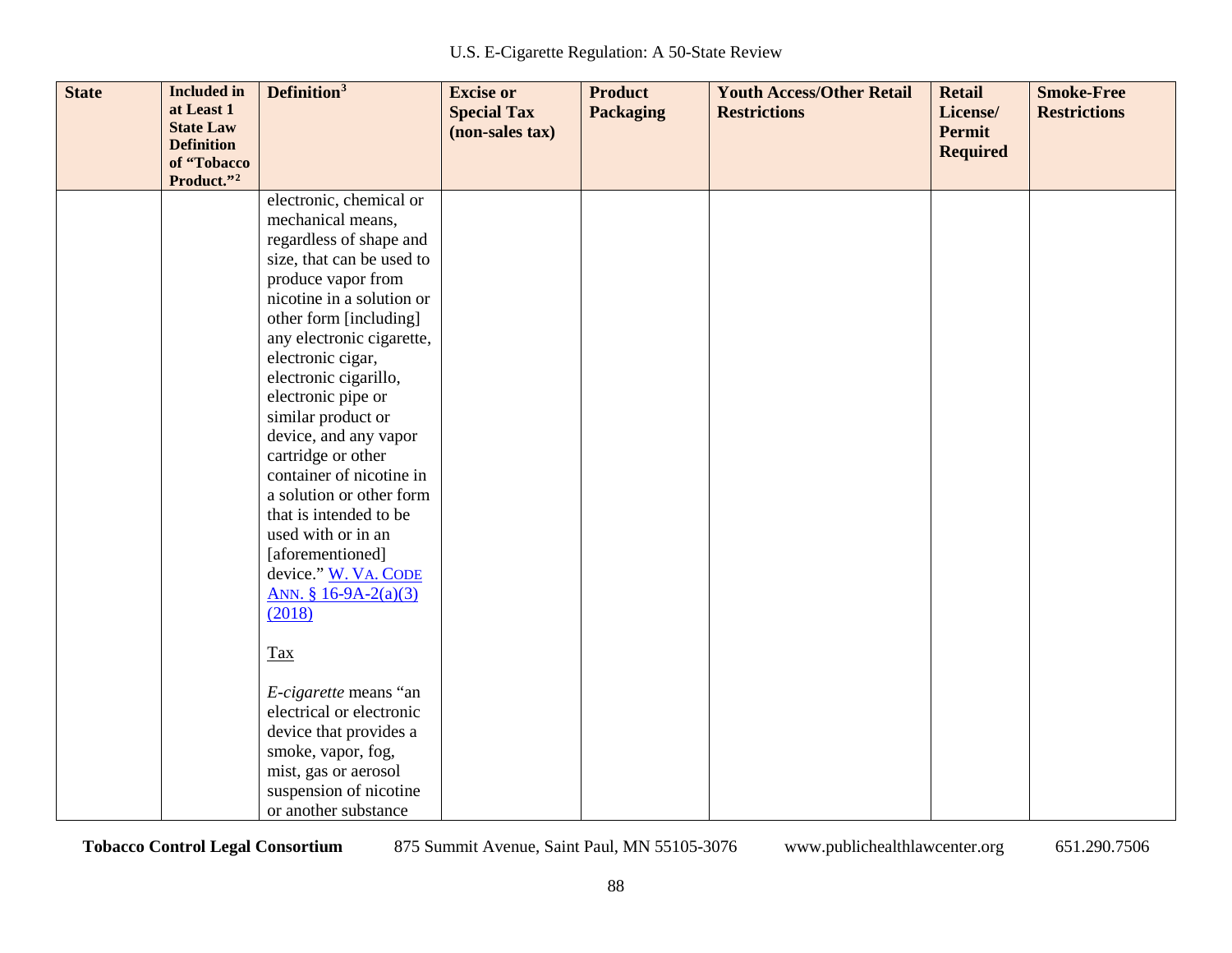| <b>State</b> | <b>Included</b> in<br>at Least 1<br><b>State Law</b><br><b>Definition</b><br>of "Tobacco<br>Product."2 | Definition <sup>3</sup>                            | <b>Excise or</b><br><b>Special Tax</b><br>(non-sales tax) | <b>Product</b><br><b>Packaging</b> | <b>Youth Access/Other Retail</b><br><b>Restrictions</b> | <b>Retail</b><br>License/<br><b>Permit</b><br><b>Required</b> | <b>Smoke-Free</b><br><b>Restrictions</b> |
|--------------|--------------------------------------------------------------------------------------------------------|----------------------------------------------------|-----------------------------------------------------------|------------------------------------|---------------------------------------------------------|---------------------------------------------------------------|------------------------------------------|
|              |                                                                                                        | that, when used or                                 |                                                           |                                    |                                                         |                                                               |                                          |
|              |                                                                                                        | inhaled, simulates the                             |                                                           |                                    |                                                         |                                                               |                                          |
|              |                                                                                                        | activity of                                        |                                                           |                                    |                                                         |                                                               |                                          |
|              |                                                                                                        | smoking[including]                                 |                                                           |                                    |                                                         |                                                               |                                          |
|              |                                                                                                        | but not limited to, a                              |                                                           |                                    |                                                         |                                                               |                                          |
|              |                                                                                                        | device that is composed<br>of a heating element,   |                                                           |                                    |                                                         |                                                               |                                          |
|              |                                                                                                        | battery or electrical or                           |                                                           |                                    |                                                         |                                                               |                                          |
|              |                                                                                                        | electronic circuit, or a                           |                                                           |                                    |                                                         |                                                               |                                          |
|              |                                                                                                        | combination of heating                             |                                                           |                                    |                                                         |                                                               |                                          |
|              |                                                                                                        | element, battery and                               |                                                           |                                    |                                                         |                                                               |                                          |
|              |                                                                                                        | electrical or electronic                           |                                                           |                                    |                                                         |                                                               |                                          |
|              |                                                                                                        | circuit, which works in                            |                                                           |                                    |                                                         |                                                               |                                          |
|              |                                                                                                        | combination with e-                                |                                                           |                                    |                                                         |                                                               |                                          |
|              |                                                                                                        | liquid to produce an                               |                                                           |                                    |                                                         |                                                               |                                          |
|              |                                                                                                        | inhalable product                                  |                                                           |                                    |                                                         |                                                               |                                          |
|              |                                                                                                        | [including products]                               |                                                           |                                    |                                                         |                                                               |                                          |
|              |                                                                                                        | marketed or sold as] e-                            |                                                           |                                    |                                                         |                                                               |                                          |
|              |                                                                                                        | cigarette, e-cigar, e-                             |                                                           |                                    |                                                         |                                                               |                                          |
|              |                                                                                                        | pipe or under any other                            |                                                           |                                    |                                                         |                                                               |                                          |
|              |                                                                                                        | name or descriptor." W.                            |                                                           |                                    |                                                         |                                                               |                                          |
|              |                                                                                                        | <b>VA. CODE ANN. § 11-</b><br>$17-4b(a)(1)$ (2018) |                                                           |                                    |                                                         |                                                               |                                          |
|              |                                                                                                        |                                                    |                                                           |                                    |                                                         |                                                               |                                          |
|              |                                                                                                        | E-cigarette Liquid                                 |                                                           |                                    |                                                         |                                                               |                                          |
|              |                                                                                                        | means "any of the                                  |                                                           |                                    |                                                         |                                                               |                                          |
|              |                                                                                                        | liquids or liquid                                  |                                                           |                                    |                                                         |                                                               |                                          |
|              |                                                                                                        | mixtures used in e-                                |                                                           |                                    |                                                         |                                                               |                                          |
|              |                                                                                                        | cigarettes and is also                             |                                                           |                                    |                                                         |                                                               |                                          |
|              |                                                                                                        | known as e-juice, e-                               |                                                           |                                    |                                                         |                                                               |                                          |
|              |                                                                                                        | liquid, or e-liquid                                |                                                           |                                    |                                                         |                                                               |                                          |
|              |                                                                                                        | product [including]                                |                                                           |                                    |                                                         |                                                               |                                          |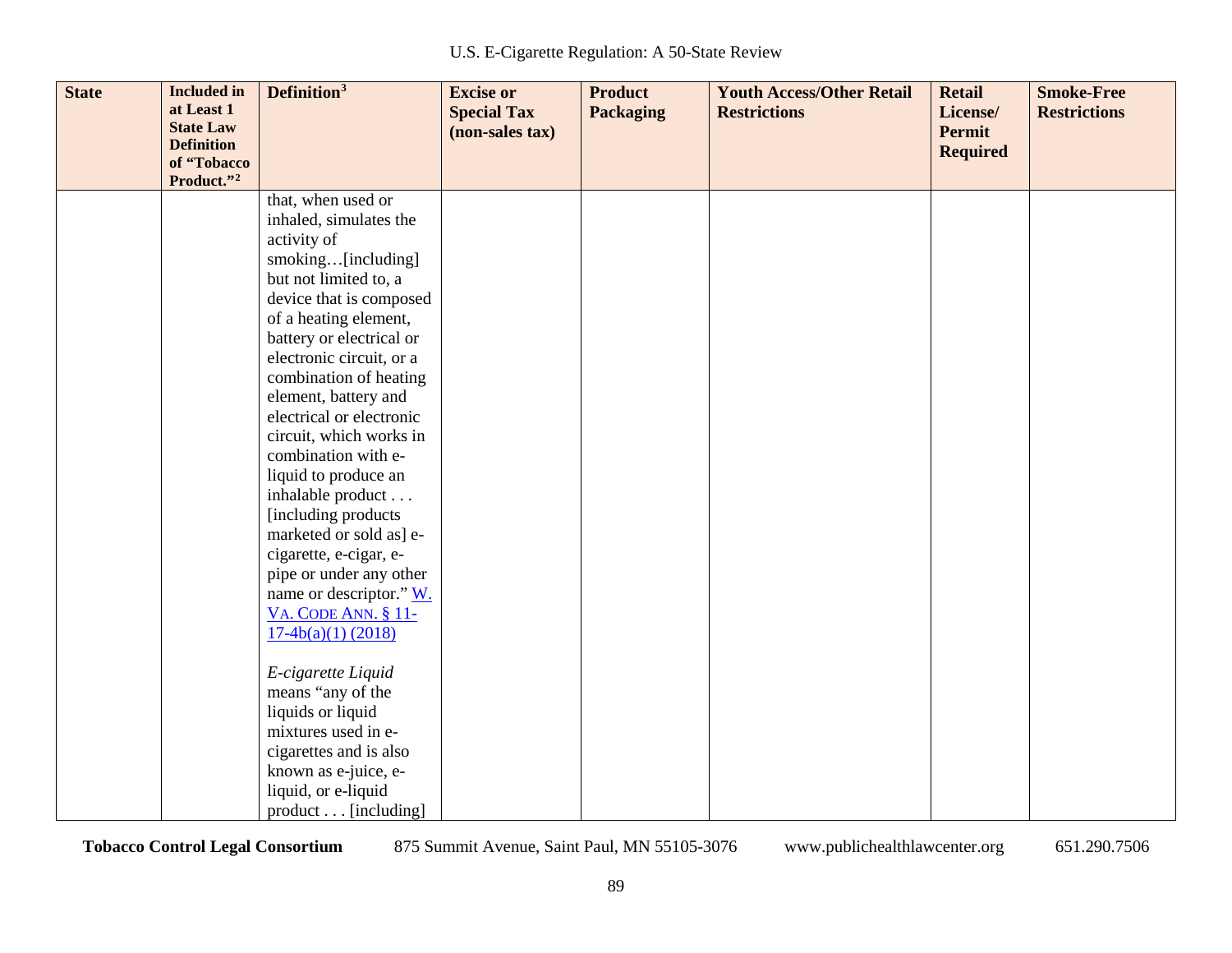| <b>State</b> | <b>Included</b> in<br>at Least 1<br><b>State Law</b><br><b>Definition</b><br>of "Tobacco<br>Product."2 | Definition <sup>3</sup>                                                                                                                                                                                                                                                                                                                                                                                              | <b>Excise or</b><br><b>Special Tax</b><br>(non-sales tax) | <b>Product</b><br><b>Packaging</b> | <b>Youth Access/Other Retail</b><br><b>Restrictions</b>                                                                                                                                                                                                                                                                                                       | <b>Retail</b><br>License/<br><b>Permit</b><br><b>Required</b> | <b>Smoke-Free</b><br><b>Restrictions</b>                                                                                           |
|--------------|--------------------------------------------------------------------------------------------------------|----------------------------------------------------------------------------------------------------------------------------------------------------------------------------------------------------------------------------------------------------------------------------------------------------------------------------------------------------------------------------------------------------------------------|-----------------------------------------------------------|------------------------------------|---------------------------------------------------------------------------------------------------------------------------------------------------------------------------------------------------------------------------------------------------------------------------------------------------------------------------------------------------------------|---------------------------------------------------------------|------------------------------------------------------------------------------------------------------------------------------------|
|              |                                                                                                        | e-cigarette liquid<br>mixing kits<br>andcomponents.<br>When used in, or with,<br>an e-cigarette, e-<br>cigarette liquid is<br>vaporized or otherwise<br>converted into an<br>inhalable product. E-<br>cigarette liquid may or<br>may not include,<br>without limitation,<br>propylene glycol,<br>vegetable glycerin,<br>nicotine from any<br>source or flavorings."<br>W. VA. CODE ANN. §<br>$11-17-4b(a)(2)$ (2018) |                                                           |                                    |                                                                                                                                                                                                                                                                                                                                                               |                                                               |                                                                                                                                    |
| Wisconsin    | N <sub>o</sub>                                                                                         | Nicotine product means<br>"a product that contains<br>nicotine and is not<br>1. A tobacco product. 2.<br>A cigarette. 3. A[n]<br>FDA-approved]<br>smoking cessation<br>product $\dots$ "WIS.<br>STAT. ANN. §<br>134.66(1)(f) (2018)                                                                                                                                                                                  | N/A                                                       | N/A                                | Sale/distribution of nicotine<br>products to persons under age<br>18 prohibited. WIS. STAT.<br>ANN. $\S$ § 134.66(2)(a)<br>Sampling of nicotine<br>products restricted to places<br>inaccessible to persons under<br>age 18 (without<br>parent/guardian). WIS. STAT.<br>ANN. § 134.66(2)(am) (2018)<br>Purchase/possession of<br>nicotine products by persons | N <sub>o</sub>                                                | E-cigarette use<br>prohibited at State<br>Fair Park.<br><b>Wisconsin State</b><br><b>Fair Park</b><br>Admission<br><b>Policies</b> |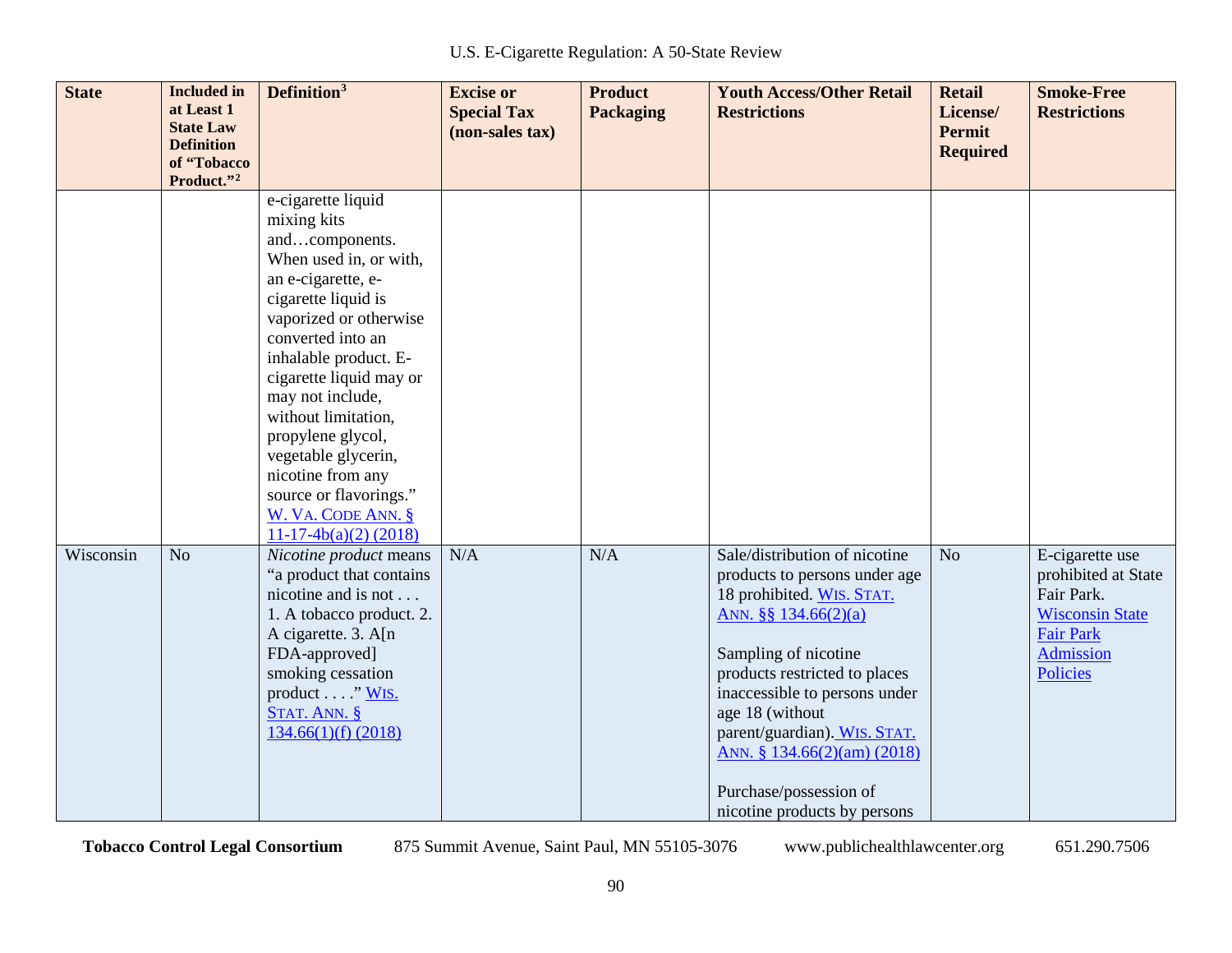| <b>State</b> | <b>Included</b> in<br>at Least 1<br><b>State Law</b><br><b>Definition</b><br>of "Tobacco | Definition <sup>3</sup>                                                                                                                                                                                                                                                                                                                                                                                                                                                                                                                                                                                                                          | <b>Excise or</b><br><b>Special Tax</b><br>(non-sales tax) | <b>Product</b><br><b>Packaging</b>                                                                                                  | <b>Youth Access/Other Retail</b><br><b>Restrictions</b>                                                                                                                                                                                                                                                                                                                                                                                                                                                                                                                                                      | <b>Retail</b><br>License/<br><b>Permit</b><br><b>Required</b> | <b>Smoke-Free</b><br><b>Restrictions</b>                                                                                                                                         |
|--------------|------------------------------------------------------------------------------------------|--------------------------------------------------------------------------------------------------------------------------------------------------------------------------------------------------------------------------------------------------------------------------------------------------------------------------------------------------------------------------------------------------------------------------------------------------------------------------------------------------------------------------------------------------------------------------------------------------------------------------------------------------|-----------------------------------------------------------|-------------------------------------------------------------------------------------------------------------------------------------|--------------------------------------------------------------------------------------------------------------------------------------------------------------------------------------------------------------------------------------------------------------------------------------------------------------------------------------------------------------------------------------------------------------------------------------------------------------------------------------------------------------------------------------------------------------------------------------------------------------|---------------------------------------------------------------|----------------------------------------------------------------------------------------------------------------------------------------------------------------------------------|
|              | Product."2                                                                               |                                                                                                                                                                                                                                                                                                                                                                                                                                                                                                                                                                                                                                                  |                                                           |                                                                                                                                     | under age 18 and purchase<br>for persons under 18<br>prohibited. WIS. STAT. ANN.<br>§§ 254.92(2), (2m) (2018)                                                                                                                                                                                                                                                                                                                                                                                                                                                                                                |                                                               |                                                                                                                                                                                  |
| Wyoming      | Yes<br>WYO.<br>STAT.<br>ANN. § 14-<br>$3-301(a)(i)$<br>(2018)                            | <b>Sales Restrictions:</b><br>Tobacco products<br>means "any substance<br>containing tobacco leaf,<br>or any product made or<br>derived from tobacco<br>that contains nicotine,<br>including, but not<br>limited to, cigarettes,<br>electronic cigarettes,<br>cigars, pipe tobacco,<br>snuff, chewing tobacco<br>or dipping tobacco<br>." WYO. STAT. ANN. §<br>$14-3-301(a)(i)$ (2018)<br>Electronic cigarette<br>means "a product that<br>employs any<br>mechanical heating<br>element, battery or<br>electronic circuit,<br>regardless of shape or<br>size, that can be used to<br>deliver doses of<br>nicotine vapor by<br>means of heating a | N/A                                                       | Liquid nicotine<br>containers must<br>"be sold in<br>child resistant<br>packaging."<br>WYO. STAT.<br>ANN. § 35-7-<br>2002(a) (2018) | Sales/distribution of<br>electronic cigarettes to<br>persons under age 18<br>prohibited. WYO. STAT. ANN<br>§ 14-3-302(a) and (c) $(2018)$<br>Purchase of tobacco products<br>by persons under age 18<br>prohibited. WYO. STAT. ANN<br>$\frac{8}{9}$ 14-3-304(a) (2018)<br>Possession/use of electronic<br>cigarettes by persons under<br>age 18 prohibited. WYO.<br>STAT. ANN § 14-3-305(a)<br>(2018)<br>Self-service displays and<br>vending machine sales of<br>electronic cigarettes restricted<br>to locations inaccessible to<br>persons under age 18. WYO.<br><b>STAT. ANN § 14-3-303(b)</b><br>(2018) | No                                                            | Use of electronic<br>cigarettes<br>prohibited in child<br>care facilities<br>when children are<br>present. FAMILY<br><b>SERVICES Ch. 4</b><br>WYO. CODE $R.$ §<br>$14(t)$ (2018) |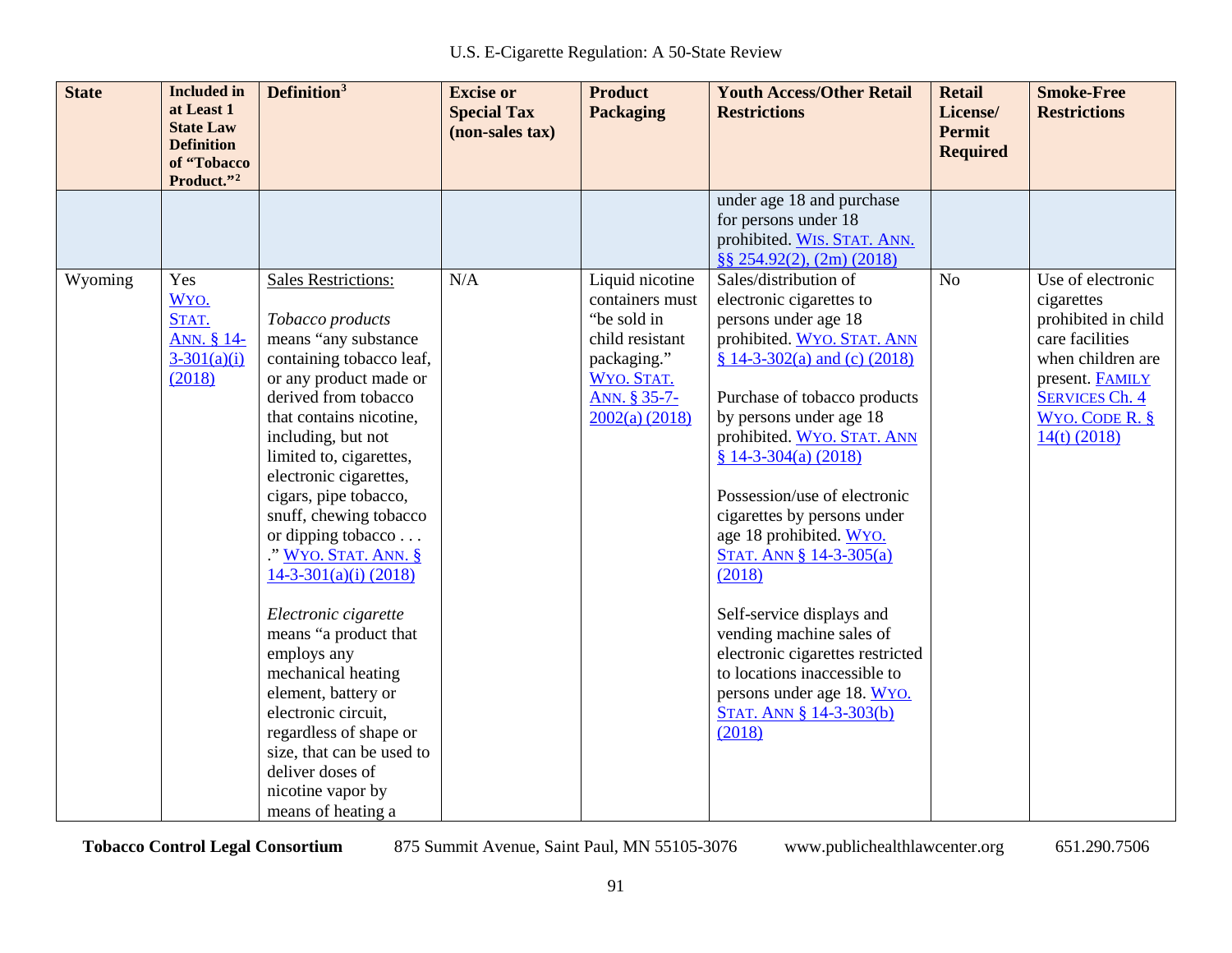| <b>State</b> | <b>Included</b> in<br>at Least 1<br><b>State Law</b><br><b>Definition</b> | Definition <sup>3</sup>                      | <b>Excise or</b><br><b>Special Tax</b><br>(non-sales tax) | <b>Product</b><br><b>Packaging</b> | <b>Youth Access/Other Retail</b><br><b>Restrictions</b> | <b>Retail</b><br>License/<br><b>Permit</b><br><b>Required</b> | <b>Smoke-Free</b><br><b>Restrictions</b> |
|--------------|---------------------------------------------------------------------------|----------------------------------------------|-----------------------------------------------------------|------------------------------------|---------------------------------------------------------|---------------------------------------------------------------|------------------------------------------|
|              | of "Tobacco<br>Product."2                                                 |                                              |                                                           |                                    |                                                         |                                                               |                                          |
|              |                                                                           | liquid nicotine solution                     |                                                           |                                    |                                                         |                                                               |                                          |
|              |                                                                           | contained in a cartridge                     |                                                           |                                    |                                                         |                                                               |                                          |
|              |                                                                           | or other delivery                            |                                                           |                                    |                                                         |                                                               |                                          |
|              |                                                                           | system." WYO. STAT.                          |                                                           |                                    |                                                         |                                                               |                                          |
|              |                                                                           | ANN § 14-3-301(a)(v)<br>(2018)               |                                                           |                                    |                                                         |                                                               |                                          |
|              |                                                                           |                                              |                                                           |                                    |                                                         |                                                               |                                          |
|              |                                                                           | Packaging restrictions:                      |                                                           |                                    |                                                         |                                                               |                                          |
|              |                                                                           | Vapor product means                          |                                                           |                                    |                                                         |                                                               |                                          |
|              |                                                                           | "any noncombustible                          |                                                           |                                    |                                                         |                                                               |                                          |
|              |                                                                           | product containing                           |                                                           |                                    |                                                         |                                                               |                                          |
|              |                                                                           | nicotine that employs a                      |                                                           |                                    |                                                         |                                                               |                                          |
|              |                                                                           | heating element, power                       |                                                           |                                    |                                                         |                                                               |                                          |
|              |                                                                           | source, electronic                           |                                                           |                                    |                                                         |                                                               |                                          |
|              |                                                                           | circuit or other                             |                                                           |                                    |                                                         |                                                               |                                          |
|              |                                                                           | electronic, chemical or<br>mechanical means, |                                                           |                                    |                                                         |                                                               |                                          |
|              |                                                                           | regardless of shape or                       |                                                           |                                    |                                                         |                                                               |                                          |
|              |                                                                           | size, that can be used to                    |                                                           |                                    |                                                         |                                                               |                                          |
|              |                                                                           | produce vapor from                           |                                                           |                                    |                                                         |                                                               |                                          |
|              |                                                                           | nicotine in a solution or                    |                                                           |                                    |                                                         |                                                               |                                          |
|              |                                                                           | other form [including]                       |                                                           |                                    |                                                         |                                                               |                                          |
|              |                                                                           | any electronic cigarette,                    |                                                           |                                    |                                                         |                                                               |                                          |
|              |                                                                           | electronic cigar,                            |                                                           |                                    |                                                         |                                                               |                                          |
|              |                                                                           | electronic cigarillo,                        |                                                           |                                    |                                                         |                                                               |                                          |
|              |                                                                           | electronic pipe or                           |                                                           |                                    |                                                         |                                                               |                                          |
|              |                                                                           | similar product or                           |                                                           |                                    |                                                         |                                                               |                                          |
|              |                                                                           | device, including any                        |                                                           |                                    |                                                         |                                                               |                                          |
|              |                                                                           | vapor cartridge or other                     |                                                           |                                    |                                                         |                                                               |                                          |
|              |                                                                           | container of nicotine in                     |                                                           |                                    |                                                         |                                                               |                                          |
|              |                                                                           | a solution or other form                     |                                                           |                                    |                                                         |                                                               |                                          |